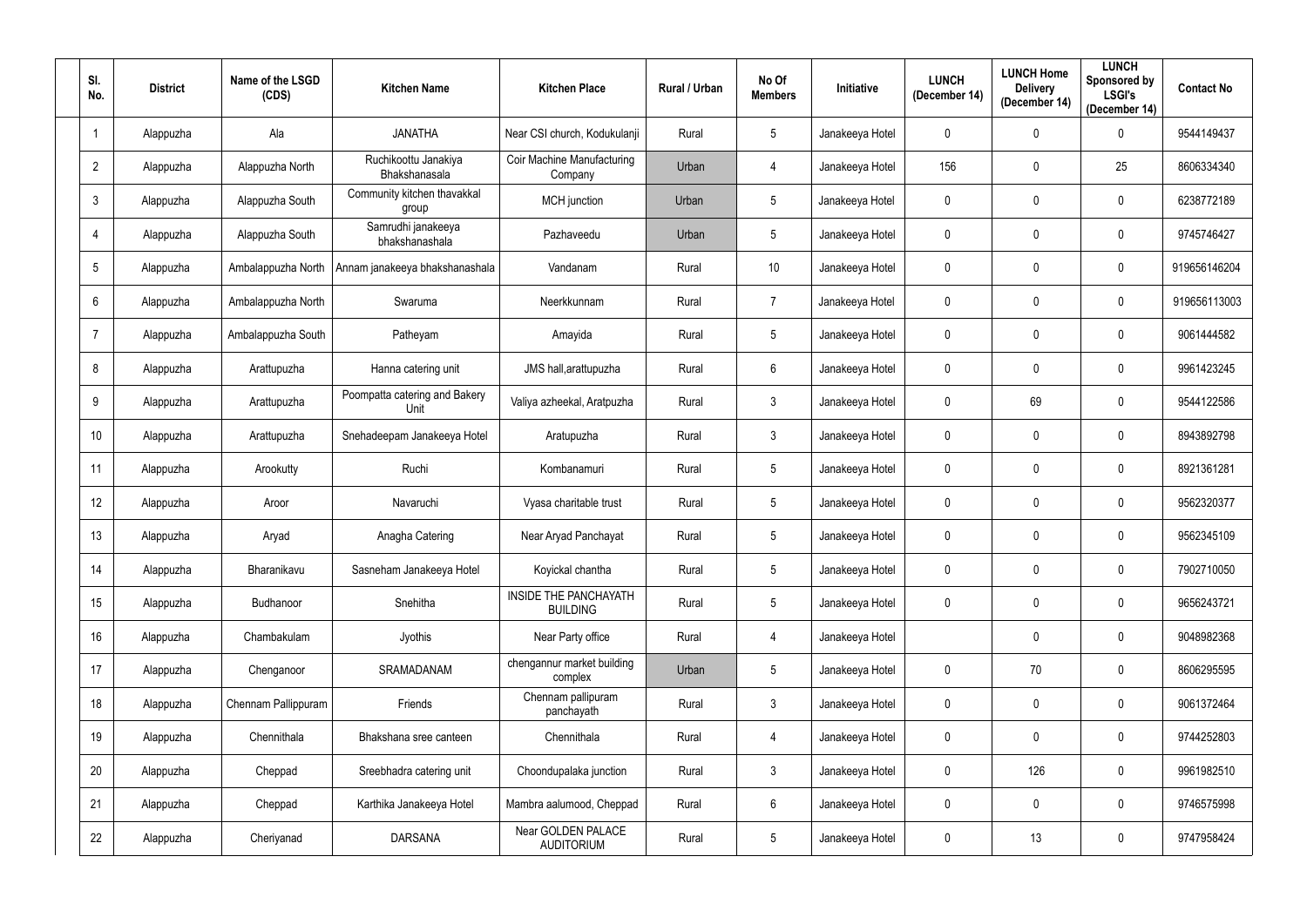|    | SI.<br>No. | <b>District</b> | Name of the LSGD<br>(CDS) | <b>Kitchen Name</b>                     | <b>Kitchen Place</b>               | Rural / Urban | No Of<br><b>Members</b> | Initiative      | <b>LUNCH</b><br>(December 14) | <b>LUNCH Home</b><br><b>Delivery</b><br>(December 14) | <b>LUNCH</b><br>Sponsored by<br><b>LSGI's</b><br>(December 14) | <b>Contact No</b> |
|----|------------|-----------------|---------------------------|-----------------------------------------|------------------------------------|---------------|-------------------------|-----------------|-------------------------------|-------------------------------------------------------|----------------------------------------------------------------|-------------------|
|    | 23         | Alappuzha       | Cherthala Municipality    | Santwanam                               | Ward 10                            | Urban         | $5\phantom{.0}$         | Janakeeya Hotel | $\pmb{0}$                     | $\mathbf 0$                                           | $\mathbf 0$                                                    | 8848178001        |
|    | 24         | Alappuzha       | Cherthala Municipality    | <b>NULM</b> canteen                     | Cherthala Municipality             | Urban         | $5\phantom{.0}$         | Janakeeya Hotel | $\mathbf 0$                   | 0                                                     | $\mathbf 0$                                                    | 6282870356        |
|    | 25         | Alappuzha       | Cherthala South           | Kashinandana                            | Cherthala S                        | Rural         | 10 <sup>°</sup>         | Janakeeya Hotel | $\mathbf 0$                   | 0                                                     | $\mathbf 0$                                                    | 9745940057        |
|    | 26         | Alappuzha       | Cheruthana                | Sreedurga janakeeya hotel               | Near govt HSS aayaparambu          | Rural         | 4                       | Janakeeya Hotel | 0                             | 0                                                     | $\mathbf 0$                                                    | 9961178936        |
|    | 27         | Alappuzha       | Chettikulangara           | SREE VINAYAKA JANAKEEYA<br><b>HOTEL</b> | <b>KARIPUZHA</b>                   | Rural         | $\mathfrak{Z}$          | Janakeeya Hotel | $\mathbf 0$                   | 0                                                     | $\mathbf 0$                                                    | 9656810109        |
|    | 28         | Alappuzha       | Chingoli                  | souhridam unit                          | karthikappally I p school          | Rural         | $\mathfrak{Z}$          | Janakeeya Hotel | $\mathbf 0$                   | $\mathbf 0$                                           | $\mathbf 0$                                                    | 7559808470        |
|    | 29         | Alappuzha       | Chunakkara                | Vanitha Canteen                         | Chunakkara                         | Rural         | 3                       | Janakeeya Hotel | $\mathbf 0$                   | 0                                                     | $\mathbf 0$                                                    | 9400509985        |
|    | 30         | Alappuzha       | Devikulangara             | Thripthi                                | Buds school, devikulangara         | Rural         | 4                       | Janakeeya Hotel | $\mathbf 0$                   | 0                                                     | $\mathbf 0$                                                    | 9746712528        |
|    | 31         | Alappuzha       | Edathua                   | Theertham                               | Edathua market                     | Rural         | $\mathfrak{Z}$          | Janakeeya Hotel | 0                             | 0                                                     | $\mathbf 0$                                                    | 9544351169        |
|    | 32         | Alappuzha       | Ezhupunna                 | Neethipeedam                            | Eramalloor                         | Rural         | 8                       | Janakeeya Hotel | $\mathbf 0$                   | $\mathbf 0$                                           | $\mathbf 0$                                                    | 9946790986        |
|    | 33         | Alappuzha       | Harippad                  | Swad                                    | A private Hotel's Kitchen          | Urban         | 4                       | Janakeeya Hotel | $\mathbf 0$                   | $\mathbf 0$                                           | $\mathbf 0$                                                    | 9562373933        |
|    | 34         | Alappuzha       | Kadakkarappally           | Soorya                                  | Kandamangalam temple<br>auditorium | Rural         | $5\phantom{.0}$         | Janakeeya Hotel | $\mathbf 0$                   | $\mathbf 0$                                           | $\mathbf 0$                                                    | 9895266763        |
|    | 35         | Alappuzha       | Kainakary                 | Sivakashi                               | Near Panchayath                    | Rural         | $5\overline{)}$         | Janakeeya Hotel | $\mathbf 0$                   | 0                                                     | $\mathbf 0$                                                    | 8111821552        |
|    | 36         | Alappuzha       | Kandalloor                | Annapoorna Hotel                        | Near Velanchira junction           | Rural         | 4                       | Janakeeya Hotel | $\mathbf 0$                   | 0                                                     | $\mathbf 0$                                                    | -9747600181       |
|    | 37         | Alappuzha       | Kanjikuzhy                | Santhwanam                              | Opposite NSS college               | Rural         | $5\phantom{.0}$         | Janakeeya Hotel | $\mathbf 0$                   | $\pmb{0}$                                             | $\mathbf 0$                                                    | 9605307328        |
|    | 38         | Alappuzha       | Karthikappally            | Ruchi                                   | Community hall                     | Rural         | $6\phantom{.}6$         | Janakeeya Hotel | $\pmb{0}$                     | $\mathbf 0$                                           | $\pmb{0}$                                                      | 9747607478        |
|    | 39         | Alappuzha       | Karuvatta                 | Karunya janakeeya hotel                 | Near Aashramam junction            | Rural         | $6\phantom{.}6$         | Janakeeya Hotel | $\pmb{0}$                     | $\pmb{0}$                                             | $\mathbf 0$                                                    | 916282508791      |
|    | 40         | Alappuzha       | Kavalam                   | Koottukari Janakeeya Hotel              | <b>Near Permanent Outlet</b>       | Rural         | $5\phantom{.0}$         | Janakeeya Hotel | $\pmb{0}$                     | $\mathbf 0$                                           | $\mathbf 0$                                                    | 9744173219        |
|    | 41         | Alappuzha       | Kayamkulam West           | palazhy catering unit                   | Kallummood junction                | Urban         | $5\phantom{.0}$         | Janakeeya Hotel | $\boldsymbol{0}$              | 97                                                    | $\mathbf 0$                                                    | 9388819110        |
|    | 42         | Alappuzha       | Kodamthurath              | <b>MATRUSAKTHI</b>                      | KUTHIYATHODE                       | Rural         | $5\phantom{.0}$         | Janakeeya Hotel | $\pmb{0}$                     | $\pmb{0}$                                             | $\pmb{0}$                                                      | 8281687439        |
| 86 | 43         | Alappuzha       | Krishnapuram              | Kanivu catering unit                    | Near SCB, kappil                   | Rural         | 4                       | Janakeeya Hotel | $\pmb{0}$                     | 48                                                    | $\mathbf 0$                                                    | 9544047480        |
|    | 44         | Alappuzha       | Kumarapuram               | Mahadeva jankeeya hotel                 | Near kavarattu temple              | Rural         | $\mathfrak{Z}$          | Janakeeya Hotel | 105                           | $\pmb{0}$                                             | $\pmb{0}$                                                      | 918606736168      |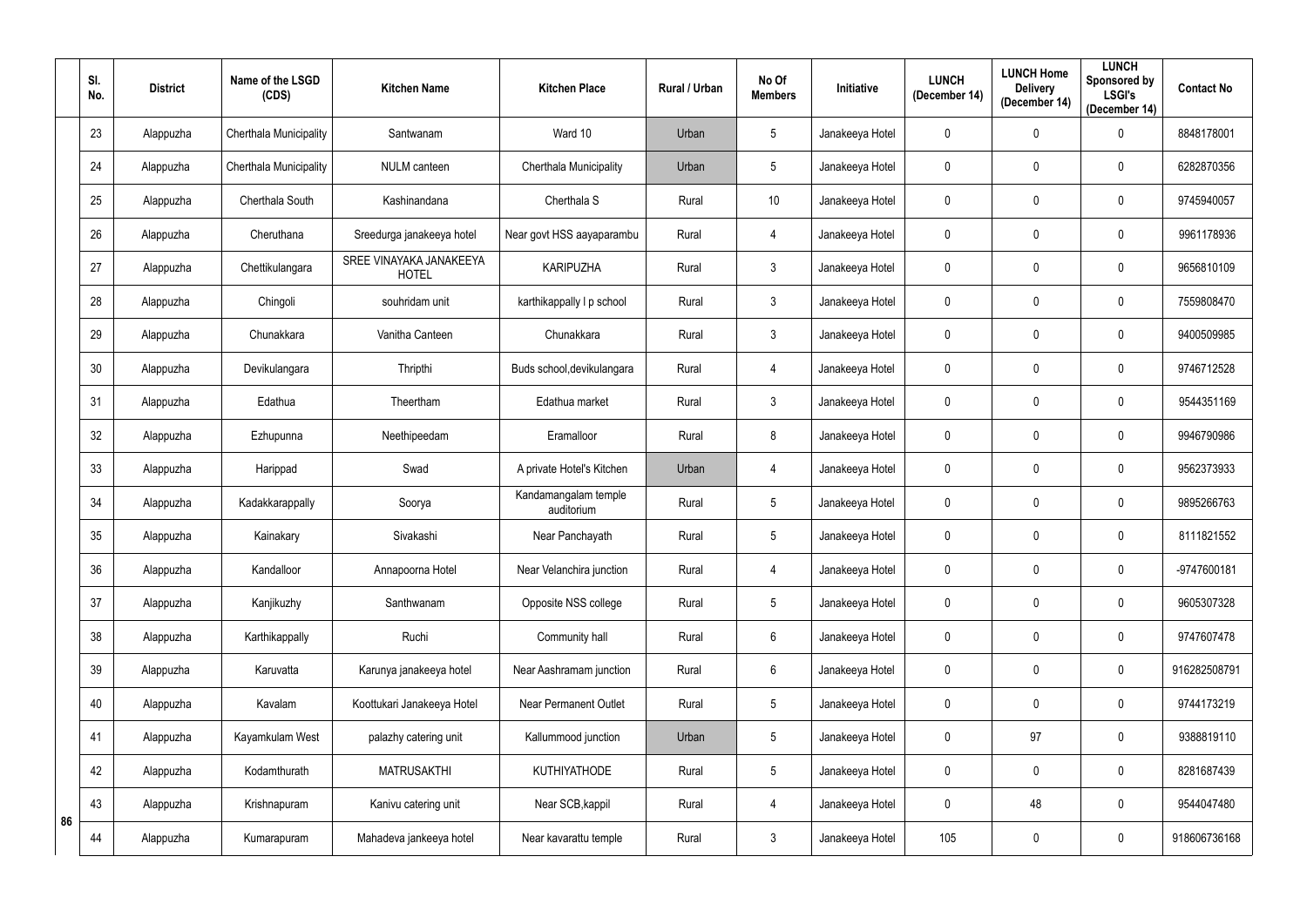| SI.<br>No. | <b>District</b> | Name of the LSGD<br>(CDS)   | <b>Kitchen Name</b>                | <b>Kitchen Place</b>                        | Rural / Urban | No Of<br><b>Members</b> | Initiative      | <b>LUNCH</b><br>(December 14) | <b>LUNCH Home</b><br><b>Delivery</b><br>(December 14) | <b>LUNCH</b><br>Sponsored by<br><b>LSGI's</b><br>(December 14) | <b>Contact No</b> |
|------------|-----------------|-----------------------------|------------------------------------|---------------------------------------------|---------------|-------------------------|-----------------|-------------------------------|-------------------------------------------------------|----------------------------------------------------------------|-------------------|
| 45         | Alappuzha       | Kumarapuram                 | Navodhaya janakeeya hotel          | Kumarapuram                                 | Rural         | $3\phantom{.0}$         | Janakeeya Hotel | $\mathbf 0$                   | $\mathbf 0$                                           | $\mathbf 0$                                                    | 9037499871        |
| 46         | Alappuzha       | Kuthiyathode                | Ruchi Janakeeya Hotel              | Near kuthiyathode panchayath<br>office      | Rural         | $5\phantom{.0}$         | Janakeeya Hotel | $\mathbf 0$                   | $\mathbf 0$                                           | $\mathbf 0$                                                    | 9249269374        |
| 47         | Alappuzha       | Mannanchery                 | Snehitha                           | Panchayat building                          | Rural         | 4                       | Janakeeya Hotel | $\mathbf 0$                   | 46                                                    | $\mathbf 0$                                                    | 9544461740        |
| 48         | Alappuzha       | Mannar                      | Snehadhara                         | Kunnathur devasom                           | Rural         | $5\phantom{.0}$         | Janakeeya Hotel | $\overline{0}$                | $\mathbf 0$                                           | $\mathbf 0$                                                    | 9567853570        |
| 49         | Alappuzha       | Mararikulam South           | Snehasparsham                      | Kattoor                                     | Rural         | 4                       | Janakeeya Hotel | $\overline{0}$                | 10                                                    | $\mathbf 0$                                                    | 9747881642        |
| 50         | Alappuzha       | Mavelikara<br>Municipality  | Ruchi janakeeya hotel              | Municipality building                       | Urban         | 10                      | Janakeeya Hotel | $\overline{0}$                | $\mathbf 0$                                           | $\mathbf 0$                                                    | 8289996136        |
| 51         | Alappuzha       | Mavelikkara<br>Thamarakulam | <b>Thripthi Catering</b>           | Thamarakulam                                | Rural         | $5\phantom{.0}$         | Janakeeya Hotel | $\overline{0}$                | $\mathbf 0$                                           | $\mathbf 0$                                                    | 8281558036        |
| 52         | Alappuzha       | Mavelikkara<br>Thekkekara   | Bhai catering                      | Pallarimangalam                             | Rural         | $5\phantom{.0}$         | Janakeeya Hotel | $\overline{0}$                | $\mathbf 0$                                           | $\mathbf 0$                                                    | 9539851155        |
| 53         | Alappuzha       | Muhamma                     | <b>SNV Catering</b>                | Near Community Health<br>Centre             | Rural         | $5\phantom{.0}$         | Janakeeya Hotel | $\overline{0}$                | 100                                                   | $\mathbf 0$                                                    | 9605388763        |
| 54         | Alappuzha       | Mulakkuzha                  | Snehathanal                        | Mulakkuzha                                  | Rural         | $5\phantom{.0}$         | Janakeeya Hotel | $\overline{0}$                | $\mathbf 0$                                           | $\mathbf 0$                                                    | 9037085079        |
| 55         | Alappuzha       | Muttar                      | Ruchi Catering Unit                | Panchayat Building                          | Rural         |                         | Janakeeya Hotel | $\overline{0}$                | $\mathbf 0$                                           | $\mathbf 0$                                                    | 9072276826        |
| 56         | Alappuzha       | Nedumudy                    | Oruma                              | Champakulam                                 | Rural         | $5\phantom{.0}$         | Janakeeya Hotel | $\overline{0}$                | $\mathbf 0$                                           | $\mathbf 0$                                                    | 9188536147        |
| 57         | Alappuzha       | Neelamperoor                | Amrutha Janakeeya<br>Bhakshanasala | Panchayat Building                          | Rural         | $\mathfrak{Z}$          | Janakeeya Hotel | $\pmb{0}$                     | $\mathbf 0$                                           | $\mathbf 0$                                                    | 9656167060        |
| 58         | Alappuzha       | Nooranad                    | Amma Canteen                       | Inside market place, Noornad                | Rural         | $5\phantom{.0}$         | Janakeeya Hotel | $\overline{0}$                | $\mathbf 0$                                           | $\mathbf 0$                                                    | 7034377340        |
| 59         | Alappuzha       | Palamel                     | Arogya Canteen                     | Panchayat office compound                   | Rural         | $\overline{4}$          | Janakeeya Hotel | 136                           | $\mathbf 0$                                           | $\mathbf 0$                                                    | 9497107651        |
| 60         | Alappuzha       | Pallippad                   | Annapoorneswari catering unit      | Irattakulangara junction                    | Rural         | $5\phantom{.0}$         | Janakeeya Hotel | $\overline{0}$                | $\mathbf 0$                                           | $\mathbf 0$                                                    | 9562318624        |
| 61         | Alappuzha       | Panavally                   | Harikrishnan                       | near nalpatheneswaram<br>temple             | Rural         |                         | Janakeeya Hotel | $\mathbf 0$                   | $\mathbf 0$                                           | $\mathbf 0$                                                    | 9961774363        |
| 62         | Alappuzha       | Pandanad                    | Sreebhadra                         | Muthavazhi                                  | Rural         | $5\phantom{.0}$         | Janakeeya Hotel | $\overline{0}$                | $\pmb{0}$                                             | $\mathbf 0$                                                    | 9947120239        |
| 63         | Alappuzha       | Pathiyoor                   | Dakshina catering unit             | Mahalekshmi auditorium,<br>kareelakulangara | Rural         | $5\phantom{.0}$         | Janakeeya Hotel | $\overline{0}$                | 108                                                   | $\mathbf 0$                                                    | 9048200655        |
| 64         | Alappuzha       | Pattanakkad                 | Aparna                             | Opposite of pattanakkad<br>gramapanchayath  | Rural         | $5\phantom{.0}$         | Janakeeya Hotel | $\mathbf 0$                   | $\mathbf 0$                                           | $\mathbf 0$                                                    | 9037450634        |
| 65         | Alappuzha       | Perumbalam                  | Amritham                           | Near by govt hospital                       | Rural         | $\overline{4}$          | Janakeeya Hotel | $\overline{0}$                | $\pmb{0}$                                             | $\mathbf 0$                                                    | 8592809257        |
| 66         | Alappuzha       | Pulincunnu                  | Nanma Janakeeya Hotel              | Near Krishi Bhavan                          | Rural         | $5\phantom{.0}$         | Janakeeya Hotel | $\overline{0}$                | $\pmb{0}$                                             | $\boldsymbol{0}$                                               | 9544752465        |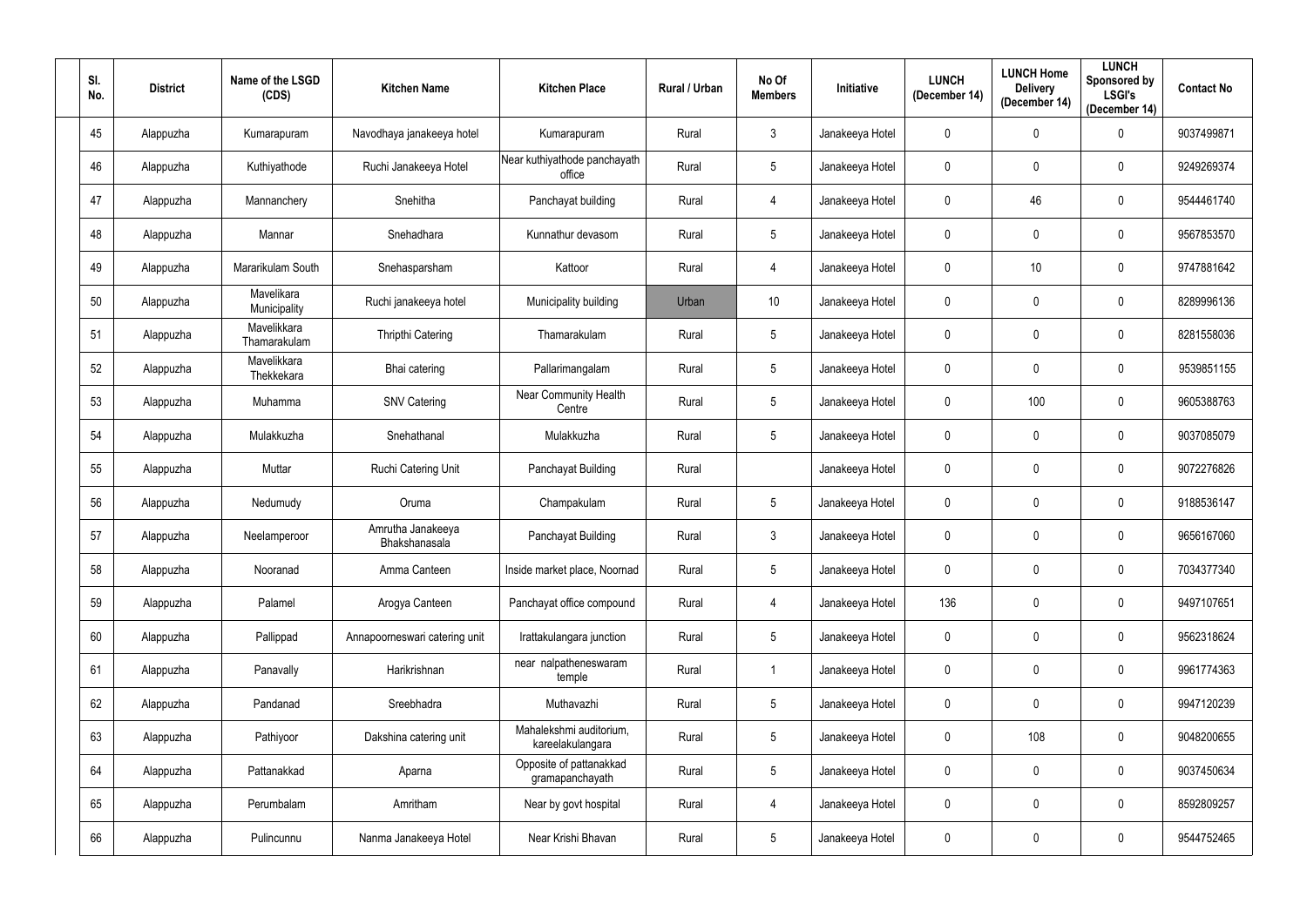|    | SI.<br>No. | <b>District</b> | Name of the LSGD<br>(CDS) | <b>Kitchen Name</b>         | <b>Kitchen Place</b>                                        | Rural / Urban | No Of<br><b>Members</b> | Initiative      | <b>LUNCH</b><br>(December 14) | <b>LUNCH Home</b><br><b>Delivery</b><br>(December 14) | <b>LUNCH</b><br>Sponsored by<br><b>LSGI's</b><br>(December 14) | <b>Contact No</b> |
|----|------------|-----------------|---------------------------|-----------------------------|-------------------------------------------------------------|---------------|-------------------------|-----------------|-------------------------------|-------------------------------------------------------|----------------------------------------------------------------|-------------------|
|    | 67         | Alappuzha       | Puliyoor                  | <b>UPPUM MULAKUM</b>        | <b>INSIDE PANCHAYATH</b><br>COMPOUND                        | Rural         | 5                       | Janakeeya Hotel | $\mathbf 0$                   | 65                                                    | $\mathbf 0$                                                    | 6238836314        |
|    | 68         | Alappuzha       | Punnapra North            | Annapoorneshwary            | Janajagrithi                                                | Rural         | 4                       | Janakeeya Hotel | $\mathbf 0$                   | $\mathbf 0$                                           | $\mathbf 0$                                                    | 8129450136        |
|    | 69         | Alappuzha       | Punnapra South            | Thripthy janakeeya hotel    | Punnapra south                                              | Rural         | 9                       | Janakeeya Hotel | $\mathbf 0$                   | $\mathbf 0$                                           | $\mathbf 0$                                                    | 9846179646        |
|    | 70         | Alappuzha       | Purakad                   | Pulari                      | Purakkad gp                                                 | Rural         | $5\phantom{.0}$         | Janakeeya Hotel | $\mathbf 0$                   | $\mathbf 0$                                           | $\mathbf 0$                                                    | 7034494313        |
|    | 71         | Alappuzha       | Purakad                   | Thiruvonam catering service | Thottappally                                                | Rural         | 4                       | Janakeeya Hotel | $\mathbf 0$                   | $\mathbf 0$                                           | $\pmb{0}$                                                      |                   |
|    | 72         | Alappuzha       | Ramankary                 | Kudumbashree Vanitha Hotel  | Ramankary Town, Opposite<br>Judicial First Class Magistrate | Rural         | $\overline{4}$          | Janakeeya Hotel | $\mathbf 0$                   | $\mathbf 0$                                           | $\mathbf 0$                                                    | 8281314746        |
|    | 73         | Alappuzha       | Thaicattussery            | Unarv                       | Thyakattusheri junction                                     | Rural         | 4                       | Janakeeya Hotel | $\mathbf 0$                   | $\mathbf 0$                                           | $\mathbf 0$                                                    | 9605897567        |
|    | 74         | Alappuzha       | Thakazhy                  | Thripthi Thakazhy           | <b>GBHSS Thakazhy</b>                                       | Rural         | 6                       | Janakeeya Hotel | $\mathbf 0$                   | $\mathbf 0$                                           | $\mathbf 0$                                                    | 9747405368        |
|    | 75         | Alappuzha       | Thalavady                 | Sakthi                      | Panayanbnoorkavu Temple<br>Auditorium                       | Rural         | $5\phantom{.0}$         | Janakeeya Hotel | $\mathbf 0$                   | $\mathbf 0$                                           | $\mathbf 0$                                                    |                   |
|    | 76         | Alappuzha       | Thannermukkom             | Patheyam                    | Panchayath office                                           | Rural         | 4                       | Janakeeya Hotel | $\mathbf 0$                   | $\mathbf 0$                                           | $\mathbf 0$                                                    | 9633933288        |
|    | 77         | Alappuzha       | Thazhakkara               | Akshaya catering            | Building at glassfactory<br>junction                        | Rural         | $5\phantom{.0}$         | Janakeeya Hotel | $\mathbf 0$                   | $\boldsymbol{0}$                                      | $\mathbf 0$                                                    | 9847177930        |
|    | 78         | Alappuzha       | Thiruvanvandoor           | <b>SREE KRISHNA</b>         | Near pravinkoodu junction,                                  | Rural         | 5                       | Janakeeya Hotel | $\mathbf 0$                   | 96                                                    | $\mathbf 0$                                                    | 9446627175        |
|    | 79         | Alappuzha       | Thrikkunnappuzha          | Akshara janakeeya hotel     | KV jetty road                                               | Rural         | 5                       | Janakeeya Hotel | $\mathbf 0$                   | $\mathbf 0$                                           | $\mathbf 0$                                                    | 918891921223      |
|    | 80         | Alappuzha       | Thuravoor                 | RUCHI JANAKEEYA HOTEL       | Near alakkaparambu                                          | Rural         | 5                       | Janakeeya Hotel | $\mathbf 0$                   | $\mathbf 0$                                           | $\mathbf 0$                                                    | 8157934346        |
|    | 81         | Alappuzha       | Vallikunnam               | Samthripthi                 | Padayanivattom temple<br>Auditorium                         | Rural         | $\overline{4}$          | Janakeeya Hotel | 132                           | $\pmb{0}$                                             | $\pmb{0}$                                                      | 8078962129        |
|    | 82         | Alappuzha       | Vayalar                   | Five star                   | Near Nagamkulangara Market                                  | Rural         | 5 <sup>5</sup>          | Janakeeya Hotel | $\mathbf 0$                   | $\boldsymbol{0}$                                      | $\pmb{0}$                                                      | 8606081847        |
|    | 83         | Alappuzha       | Veeyapuram                | Swad 2                      | Veeyapuram jn                                               | Rural         | $5\phantom{.0}$         | Janakeeya Hotel | 245                           | $\mathbf 0$                                           | $\pmb{0}$                                                      |                   |
|    | 84         | Alappuzha       | Veeyapuram                | Karuthal                    | Payippad LPS                                                | Rural         | $5\overline{)}$         | Janakeeya Hotel | $\mathbf 0$                   | $\boldsymbol{0}$                                      | $\pmb{0}$                                                      | 8606846513        |
|    | 85         | Alappuzha       | Veliyanad                 | Manus Janakeeya Hotel       | Kurishmoodu, Near Veliyanadu<br>Grama Panchayat             | Rural         | 3 <sup>1</sup>          | Janakeeya Hotel | $\mathbf 0$                   | $\mathbf 0$                                           | $\pmb{0}$                                                      | 8086782924        |
|    | 86         | Alappuzha       | Venmoney                  | Annapoorna                  | Poyka                                                       | Rural         | 5 <sup>5</sup>          | Janakeeya Hotel | $\mathbf 0$                   | 112                                                   | $\pmb{0}$                                                      |                   |
| 86 |            |                 |                           |                             |                                                             |               | 408                     |                 | 774                           | 960                                                   | 25                                                             |                   |
|    |            | Ernakulam       | Aikkaranad                | Subiksha Janakeeya Hotel    | Kolancherry                                                 | Rural         | $\overline{4}$          | Janakeeya Hotel | 487                           | $\pmb{0}$                                             | $\pmb{0}$                                                      | 9496215730        |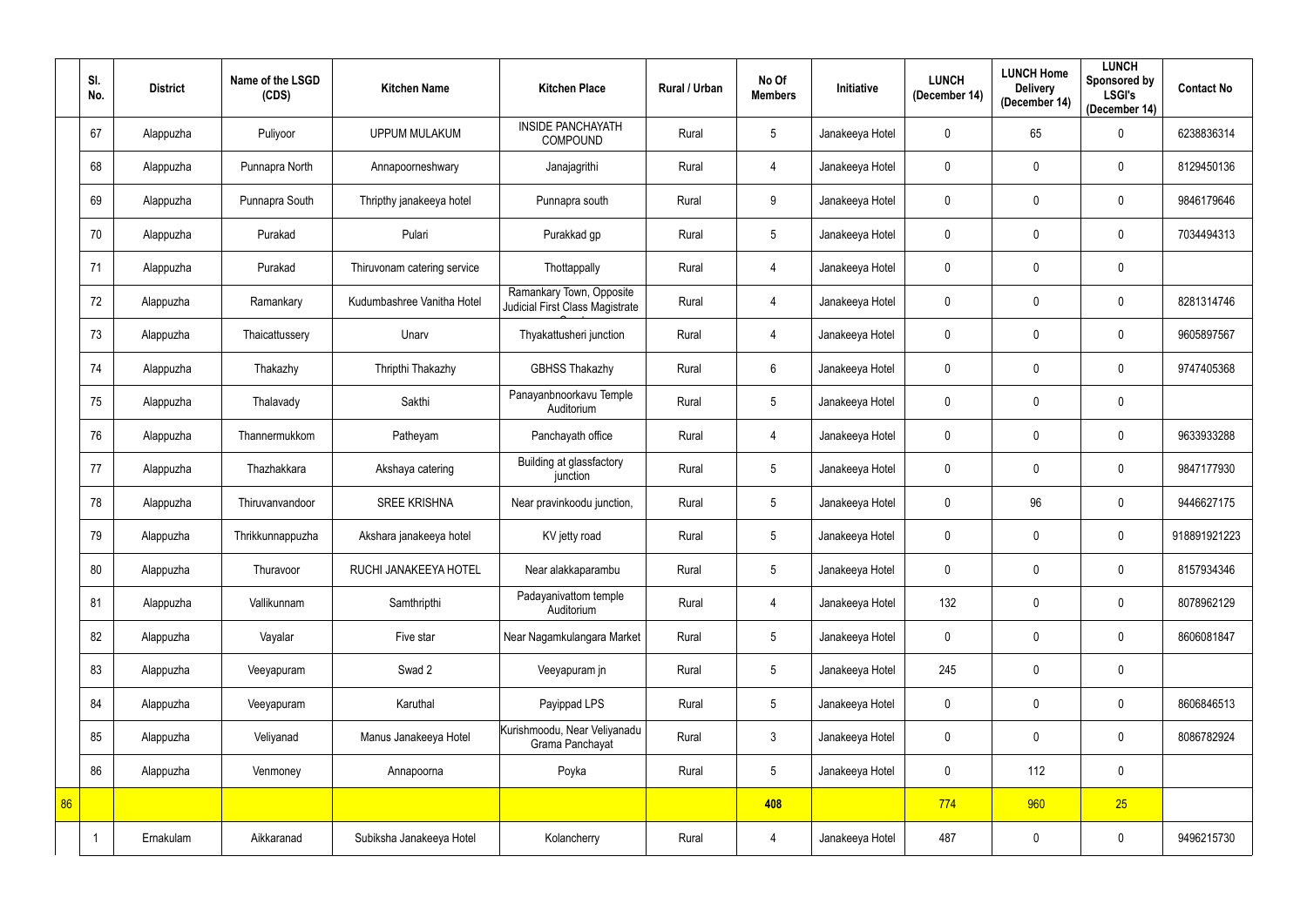| SI.<br>No.     | <b>District</b> | Name of the LSGD<br>(CDS) | <b>Kitchen Name</b>              | <b>Kitchen Place</b>         | Rural / Urban | No Of<br><b>Members</b> | Initiative      | <b>LUNCH</b><br>(December 14) | <b>LUNCH Home</b><br><b>Delivery</b><br>(December 14) | <b>LUNCH</b><br>Sponsored by<br><b>LSGI's</b><br>(December 14) | <b>Contact No</b> |
|----------------|-----------------|---------------------------|----------------------------------|------------------------------|---------------|-------------------------|-----------------|-------------------------------|-------------------------------------------------------|----------------------------------------------------------------|-------------------|
| $\overline{2}$ | Ernakulam       | Alengade                  | Thanima foods                    | Koduvazhanga                 | Rural         | $3\phantom{.0}$         | Janakeeya Hotel | 79                            | $\mathbf 0$                                           | 0                                                              | 9349013322        |
| $\mathfrak{Z}$ | Ernakulam       | Alengade                  | Mr.Bakers                        | Malikam peedika              | Rural         | 3 <sup>1</sup>          | Janakeeya Hotel | 17                            | $\mathbf 0$                                           | $\mathbf 0$                                                    | 9633887779        |
| $\overline{4}$ | Ernakulam       | Alengade                  | Kasthurba kitchen                | Neerikkode                   | Rural         | $3\phantom{.0}$         | Janakeeya Hotel | 107                           | $\mathbf 0$                                           | 0                                                              | 9526260253        |
| 5              | Ernakulam       | Aluva                     | Ruchi Janakeeya hotel            | Aluva                        | Urban         | 4                       | Janakeeya Hotel | $\mathbf 0$                   | 108                                                   | 0                                                              |                   |
| $6\phantom{.}$ | Ernakulam       | Amballoor                 | Dhanshree catering               | St.ignatius schools Amballur | Rural         | $5\phantom{.0}$         | Janakeeya Hotel | 122                           | $\mathbf 0$                                           | $\mathbf 0$                                                    | 8330081552        |
| $\overline{7}$ | Ernakulam       | Angamaly                  | Cafe Shree Canteen               | <b>Municipality Canteen</b>  | Urban         | 5                       | Janakeeya Hotel | 545                           | $\mathbf 0$                                           | 0                                                              | 9656927253        |
| 8              | Ernakulam       | Angamaly                  | <b>JANAKEEYA HOTEL</b>           | TB Junction                  | Urban         | $\mathfrak{Z}$          | Janakeeya Hotel | 98                            | $\mathbf 0$                                           | 0                                                              | 9447924974        |
| 9              | Ernakulam       | Arakuzha                  | Ruchi Janakeeya hotel, Arakkuzha | Pandappilly                  | Rural         | 5                       | Janakeeya Hotel | 150                           | $\mathbf 0$                                           | 0                                                              | 9744864225        |
| 10             | Ernakulam       | Assamannoor               | New Life kudumbasree Hotel       | Cherukunnam                  | Rural         | $\mathbf{3}$            | Janakeeya Hotel | 133                           | $\mathbf 0$                                           | $\mathbf 0$                                                    | 9656729450        |
| 11             | Ernakulam       | Avoly                     | Janakeeya Hotel, Avoli           | Hostel Junction, Avoli       | Rural         | $\mathbf{3}$            | Janakeeya Hotel | 268                           | $\mathbf 0$                                           | $\mathbf 0$                                                    | 9847983621        |
| 12             | Ernakulam       | Ayavana                   | Keralasree Janakeeya Hotel       | Ayavana                      | Rural         | 5                       | Janakeeya Hotel | 53                            | $\mathbf 0$                                           | $\mathbf 0$                                                    | 9744607799        |
| 13             | Ernakulam       | Ayyampuzha                | Five Star Hotel and Catering     | Panchayat Junction           | Rural         | 4                       | Janakeeya Hotel | 87                            | $\mathbf 0$                                           | 0                                                              | 9744836324        |
| 14             | Ernakulam       | Ayyampuzha                | Sneha janakeeya hotel            | ayyampuzha junction          | Rural         | 4                       | Janakeeya hotel | 217                           | $\mathbf 0$                                           | $\mathbf 0$                                                    | 8590753551        |
| 15             | Ernakulam       | Chendamangalam            | Anugraha Kudumbashree hotel      | Vadakkumpuram                | Rural         | $5\phantom{.0}$         | Janakeeya Hotel | $\pmb{0}$                     | $\mathbf 0$                                           | $\mathbf 0$                                                    | 9061419729        |
| 16             | Ernakulam       | Chengamanade              | Mythri janakeeya hotel           | Purayar                      | Rural         | $5\phantom{.0}$         | Janakeeya Hotel | $\mathbf 0$                   | 186                                                   | $\mathbf 0$                                                    | 9496172362        |
| 17             | Ernakulam       | Cheranalloor              | Chaithanya                       | <b>Community Hall</b>        | Rural         | $6\phantom{.0}$         | Janakeeya Hotel | $\mathbf 0$                   | $\mathbf 0$                                           | $\mathbf 0$                                                    | 9995156639        |
| 18             | Ernakulam       | Cheranalloor              | Adukkala                         | Chittoor                     | Rural         | $5\phantom{.0}$         | Janakeeya Hotel | $\mathbf 0$                   | $\mathbf 0$                                           | $\mathbf 0$                                                    | 808922128         |
| 19             | Ernakulam       | Chittattukara             | Swadh Janakeeya Hotel            | chittattukara jn.            | Rural         | $\mathfrak{Z}$          | Janakeeya Hotel | 268                           | $\pmb{0}$                                             | $\mathbf 0$                                                    |                   |
| 20             | Ernakulam       | Choornikkara              | Metro hotel                      | Ambattukavu                  | Rural         | 3 <sup>1</sup>          | Janakeeya Hotel | 303                           | $\pmb{0}$                                             | $\bf{0}$                                                       | 9605319455        |
| 21             | Ernakulam       | Chottanikkara             | Ahalya Cafe                      | Kottayatthupara              | Rural         | $6\phantom{.0}$         | Janakeeya Hotel | 80                            | $\pmb{0}$                                             | $\bf{0}$                                                       | 9567512337        |
| 22             | Ernakulam       | Edakkattuvayal            | Santhwanam                       | Arakunnam                    | Rural         | 3 <sup>1</sup>          | Janakeeya Hotel | 40                            | $\pmb{0}$                                             | $\mathbf 0$                                                    | 9447047980        |
| 23             | Ernakulam       | Edathala                  | Souhridam Kudumbashree canteen   | Edathala                     | Rural         | $\mathfrak{Z}$          | Janakeeya Hotel | 289                           | $\pmb{0}$                                             | $\pmb{0}$                                                      | 9745769363        |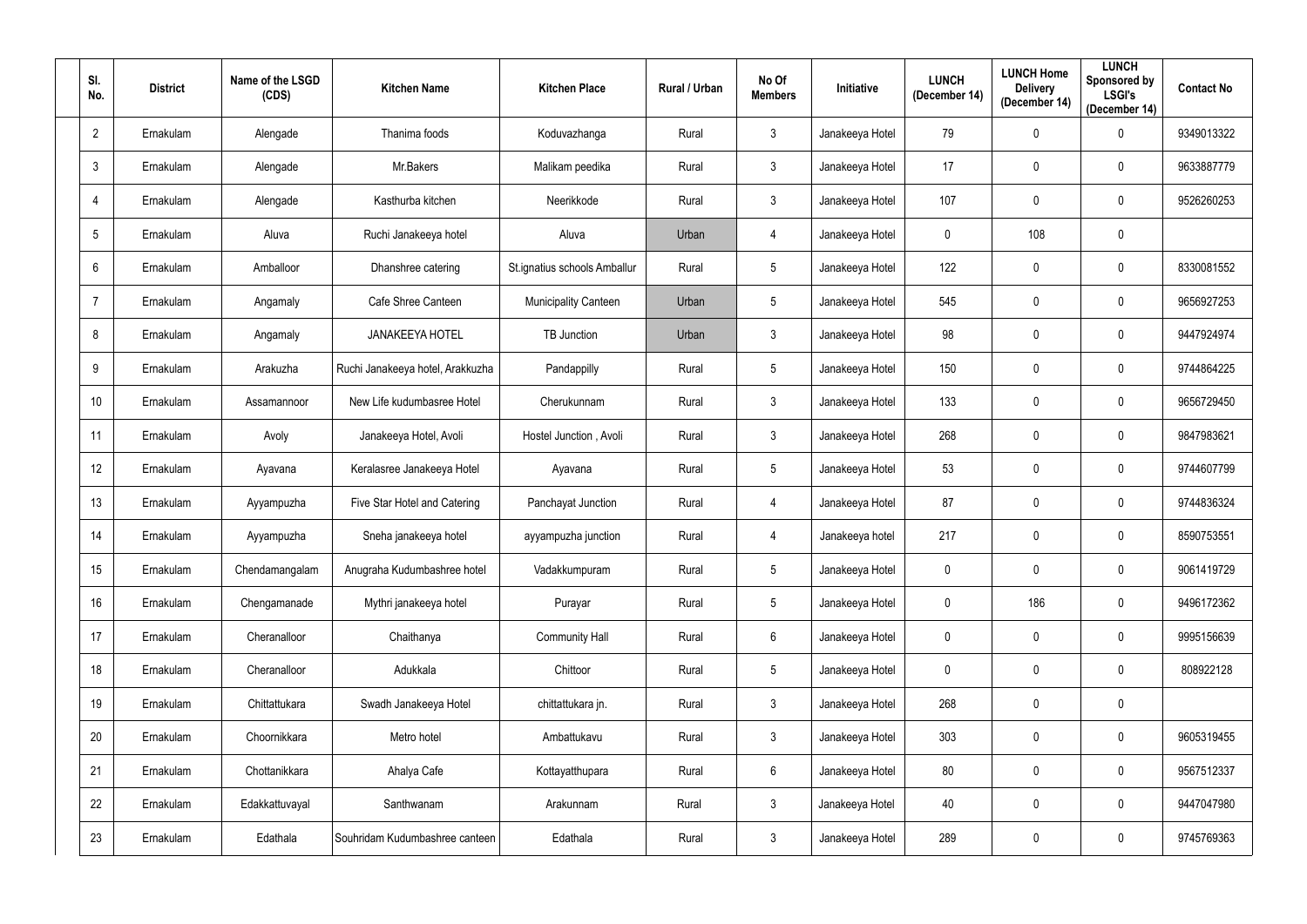| SI.<br>No. | <b>District</b> | Name of the LSGD<br>(CDS) | <b>Kitchen Name</b>                   | <b>Kitchen Place</b>                      | Rural / Urban | No Of<br><b>Members</b> | <b>Initiative</b> | <b>LUNCH</b><br>(December 14) | <b>LUNCH Home</b><br><b>Delivery</b><br>(December 14) | <b>LUNCH</b><br>Sponsored by<br><b>LSGI's</b><br>(December 14) | <b>Contact No</b> |
|------------|-----------------|---------------------------|---------------------------------------|-------------------------------------------|---------------|-------------------------|-------------------|-------------------------------|-------------------------------------------------------|----------------------------------------------------------------|-------------------|
| 24         | Ernakulam       | Edathala                  | Veetiloru oonne                       | Manalimukke                               | Rural         | $\mathbf{3}$            | Janakeeya Hotel   | 178                           | $\mathbf 0$                                           | $\mathbf 0$                                                    | 9745769363        |
| 25         | Ernakulam       | Edavanakkad               | Royal Hotel                           | Edavanakad                                | Rural         | $\mathbf{3}$            | Janakeeya Hotel   | 58                            | $\mathbf 0$                                           | $\mathbf 0$                                                    | 7902933414        |
| 26         | Ernakulam       | Elanji                    | janakiya hotel elanji                 | elanji punjayathu junction                | Rural         | 5                       | Janakeeya Hotel   | 32                            | $\mathbf 0$                                           | 0                                                              | 9947990787        |
| 27         | Ernakulam       | Eloor                     | Nalanandhana janakeeya hotel          | Eloor                                     | Urban         | 4                       | Janakeeya Hotel   | 123                           | $\mathbf 0$                                           | $\mathbf 0$                                                    | 9562885391        |
| 28         | Ernakulam       | Ezhikkara                 | Sree Rajarajeswari Janakeeya<br>Hotel | Ezhikkara                                 | Rural         | 5                       | Janakeeya Hotel   | 119                           | $\mathbf 0$                                           | 0                                                              | 8921579011        |
| 29         | Ernakulam       | Kadungalloor              | Snehitha janakeeya hotel              | Kadungalloor                              | Rural         | $3\phantom{.0}$         | Janakeeya Hotel   | 200                           | $\mathbf 0$                                           | $\mathbf 0$                                                    | 9567418674        |
| 30         | Ernakulam       | Kalady                    | Jyothi Vanitha Canteen                | Kalady                                    | Rural         | $5\phantom{.0}$         | Janakeeya Hotel   | 405                           | $\mathbf 0$                                           | $\mathbf 0$                                                    | 9544624439        |
| 31         | Ernakulam       | <b>Kalamassery East</b>   | Nanma janakeeya hotel                 | HMT, kalammassery                         | Urban         | $3\phantom{.0}$         | Janakeeya Hotel   | 310                           | $\mathbf 0$                                           | 0                                                              | 9895535089        |
| 32         | Ernakulam       | Kalamassery east          | thanima Janakeeya hotel               | kangarappadi                              | urban         | 3                       | Janakeeya hotel   | 299                           | $\mathbf 0$                                           | $\mathbf 0$                                                    | 9745481742        |
| 33         | Ernakulam       | <b>Kalamassery West</b>   | Pulari janakeeya hotel                | Kunamthai                                 | Urban         | $\mathbf{3}$            | Janakeeya Hotel   | 432                           | $\mathbf 0$                                           | $\mathbf 0$                                                    | 7736594305        |
| 34         | Ernakulam       | <b>Kalamassery West</b>   | Kismath janakeeya hotel               | Vattekkunnam                              | Urban         | $\mathbf{3}$            | Janakeeya Hotel   | 218                           | $\mathbf 0$                                           | $\mathbf 0$                                                    | 8075879290        |
| 35         | Ernakulam       | Kalloorkkad               | Puthuma Janakeeya Hotel               | Kallorkkad                                | Rural         | $3\phantom{.0}$         | Janakeeya Hotel   | 196                           | $\mathbf 0$                                           | 0                                                              | 7558091353        |
| 36         | Ernakulam       | Kanjoor                   | Ammachiyude Adukkala                  | Parappuram                                | Rural         | $\mathfrak{Z}$          | Janakeeya Hotel   | 140                           | $\mathbf 0$                                           | 0                                                              | 6238583699        |
| 37         | Ernakulam       | Karukutti                 | Anugraha Janakeeya Hotel              | Pallissery                                | Rural         | 5                       | Janakeeya Hotel   | 130                           | $\mathbf 0$                                           | $\mathbf 0$                                                    | 9846161486        |
| 38         | Ernakulam       | Karumalloor               | Koottayma janakeeya hotel             | Kariyachira                               | Rural         | $\overline{4}$          | Janakeeya Hotel   | $\overline{0}$                | $\mathbf 0$                                           | $\mathbf 0$                                                    | 9746484979        |
| 39         | Ernakulam       | Kavalangad                | Five star Janakeeya Hotel             | Nellimattom                               | Rural         | $5\phantom{.0}$         | Janakeeya Hotel   | 340                           | $\mathbf 0$                                           | $\mathbf 0$                                                    | 9744705648        |
| 40         | Ernakulam       | Keerampara                | Abhaya Janakeeya Hotel                | Punnekkad                                 | Rural         | $\overline{4}$          | Janakeeya hotel   | 154                           | $\mathbf 0$                                           | $\mathbf 0$                                                    | 8301059431        |
| 41         | Ernakulam       | Keezhmad                  | Sadyalayam janakeeya hotel            | Keezhmad                                  | Rural         | 5 <sup>5</sup>          | Janakeeya Hotel   | 98                            | $\mathbf 0$                                           | $\mathbf 0$                                                    | 9846027221        |
| 42         | Ernakulam       | Kochi East                | ANNAPOORNA JANAKEEYA<br><b>HOTEL</b>  | ALINCHUVADU                               | Urban         | $5\phantom{.0}$         | Janakeeya Hotel   | 201                           | $\pmb{0}$                                             | $\mathbf 0$                                                    | 9567529849        |
| 43         | Ernakulam       | Kochi East                | YUMMEES KITCHEN                       | VADUTHALA                                 | Urban         | $5\overline{)}$         | Janakeeya Hotel   | 151                           | 20                                                    | $\mathbf 0$                                                    |                   |
| 44         | Ernakulam       | Kochi East                | ORUMA KITCHEN                         | <b>PACHALAM</b>                           | Urban         | 3 <sup>1</sup>          | Janakeeya Hotel   | 287                           | 58                                                    | $\overline{2}$                                                 | 9744763589        |
| 45         | Ernakulam       | Kochi East                | <b>PONPULARI</b>                      | <b>KEERHI NAGAR,</b><br><b>ELAMAKKARA</b> | Urban         | 3 <sup>1</sup>          | Janakeeya Hotel   | 307                           | $\boldsymbol{0}$                                      | $\mathfrak{Z}$                                                 | 8289818357        |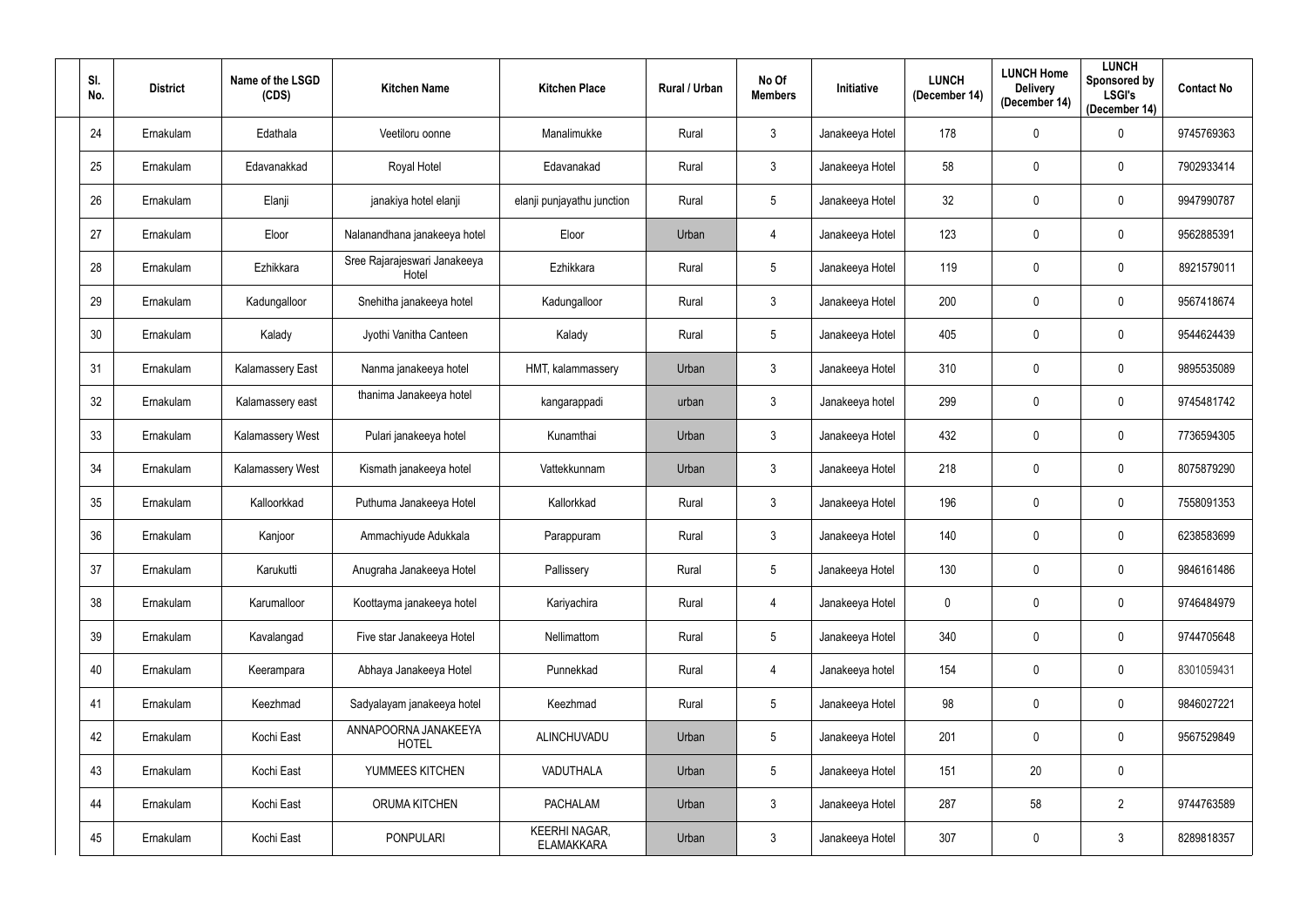|     | SI.<br>No. | <b>District</b> | Name of the LSGD<br>(CDS) | <b>Kitchen Name</b>                  | <b>Kitchen Place</b>      | Rural / Urban | No Of<br><b>Members</b> | <b>Initiative</b> | <b>LUNCH</b><br>(December 14) | <b>LUNCH Home</b><br><b>Delivery</b><br>(December 14) | <b>LUNCH</b><br>Sponsored by<br><b>LSGI's</b><br>(December 14) | <b>Contact No</b> |
|-----|------------|-----------------|---------------------------|--------------------------------------|---------------------------|---------------|-------------------------|-------------------|-------------------------------|-------------------------------------------------------|----------------------------------------------------------------|-------------------|
|     | 46         | Ernakulam       | Kochi East                | <b>RUCHI CATERING</b>                | PUNNACKAL                 | Urban         | $5\phantom{.0}$         | Janakeeya Hotel   | 317                           | $\mathbf 0$                                           | $\mathbf 0$                                                    | 9947080022        |
|     | 47         | Ernakulam       | kochi east                | samrudhi@kochi                       | ernakulam north           | urban         | 14                      | Janakeeya hotel   | 1894                          | 1133                                                  | $\mathbf 0$                                                    | 9048609615        |
|     | 48         | Ernakulam       | Kochi South               | <b>AMMAS KITCHEN</b>                 | <b>THEVARA</b>            | Urban         | 4                       | Janakeeya Hotel   | 534                           | 0                                                     | $\mathbf 0$                                                    | 7994618127        |
|     | 49         | Ernakulam       | Kochi South               | NEW AKSHAYA HOTEL                    | <b>PONNURUNNI</b>         | Urban         | 5                       | Janakeeya Hotel   | 674                           | 0                                                     | $\mathbf 0$                                                    | 9895292721        |
|     | 50         | Ernakulam       | Kochi South               | <b>FRIENDS</b>                       | <b>MINI PARK</b>          | Urban         | $5\phantom{.0}$         | Janakeeya Hotel   | 162                           | 0                                                     | $\mathbf 0$                                                    | 9048207287        |
|     | 51         | Ernakulam       | Kochi West                | PUTHUMA KUDUMBASHREE<br><b>HOTEL</b> | PALLURUTHY NADA           | Urban         | $5\phantom{.0}$         | Janakeeya Hotel   | 258                           | $\mathbf 0$                                           | $\mathbf 0$                                                    | 9947611626        |
|     | 52         | Ernakulam       | Kochi West                | NAMMUDE ADUKKALA                     | ERAVELI COLONY            | Urban         | $5\phantom{.0}$         | Janakeeya Hotel   | 724                           | 0                                                     | $\mathbf 0$                                                    | 9746033279        |
|     | 53         | Ernakulam       | Kochi West                | Ushas Kudumbashree Hotel             | <b>FORT KOCHI</b>         | Urban         | 4                       | Janakeeya Hotel   | 408                           | 0                                                     | $\mathbf 0$                                                    | 7510713668        |
|     | 54         | Ernakulam       | Koothattukulam            | Niravu Janakeeya Hotel               |                           | Urban         |                         | Janakeeya Hotel   | 286                           | 0                                                     | $\mathbf 0$                                                    |                   |
|     | 55         | Ernakulam       | Koovappady                | Kaipunyam Janakeeya hotel            | Koovappady                | Rural         | 5                       | Janakeeya Hotel   | 112                           | $\mathbf 0$                                           | $\mathbf 0$                                                    |                   |
|     | 56         | Ernakulam       | Kothamangalam             | Thanima catering unit                | Kothamangalam             | Urban         | $\mathfrak{Z}$          | Janakeeya Hotel   | 122                           | $\mathbf 0$                                           | $\mathbf 0$                                                    | 9846664377        |
| 113 | 57         | Ernakulam       | kothamangalam             | P.K janakeeya hotel                  | kothamangalam             | Urban         | 6                       | Janakeeya Hotel   | 320                           | $\mathbf 0$                                           | $\mathbf 0$                                                    | 8156869114        |
|     | 58         | Ernakulam       | Kottapady                 | Janakeeya Hotel                      | Kottappady junction       | Rural         | 3                       | Janakeeya Hotel   | 163                           | 0                                                     | $\mathbf 0$                                                    | 9497406993        |
|     | 59         | Ernakulam       | Kottuvally                | subhiksha vanitha canteen            | kottuvally                | Rural         | $5\phantom{.0}$         | Janakeeya Hotel   | $\mathbf 0$                   | 0                                                     | $\pmb{0}$                                                      | 8590034196        |
|     | 60         | Ernakulam       | kumbalangi                | st.antoneys kudumbashree             | old post office           | Rural         | $\mathbf{3}$            | Janakeeya Hotel   | $\mathbf 0$                   | $\pmb{0}$                                             | $\mathbf 0$                                                    | 8138860764        |
|     | 61         | Ernakulam       | Kumblam                   | JANAKEEYA HOTEL, KUMBALAM            | <b>KUMBALAM</b>           | rural         | $5\phantom{.0}$         | Janakeeya Hotel   | 363                           | $\mathbf 0$                                           | $\pmb{0}$                                                      | 9746652714        |
|     | 62         | Ernakulam       | kunnathunadu              | thripthy janakeeya hotel             | pallikkara                | Rural         | $6\,$                   | Janakeeya Hotel   | 76                            | $\pmb{0}$                                             | $\bf{0}$                                                       | 9744561425        |
|     | 63         | Ernakulam       | Kunnukara                 | Greenchilly cafe                     | Kunnukara                 | Rural         | 3 <sup>1</sup>          | Janakeeya Hotel   | $\overline{0}$                | 68                                                    | $\mathbf 0$                                                    | 9496852989        |
|     | 64         | Ernakulam       | Kunnukara                 | Thanima canteen                      | North aduvassery          | Rural         | $5\phantom{.0}$         | Janakeeya Hotel   | $\pmb{0}$                     | 63                                                    | $\mathbf 0$                                                    | 9744200583        |
|     | 65         | Ernakulam       | Kuttampuzha               | Nila kudumbashree janakiya hotel     | Mini stadium, vadattupara | Rural         | $6\overline{6}$         | Janakeeya Hotel   | 68                            | $\pmb{0}$                                             | $\pmb{0}$                                                      | 9496754018        |
|     | 66         | Ernakulam       | Kuzhippilly               | Janakeeya hotel                      | Kuzhupilli                | Rural         | $\mathbf 0$             | Janakeeya Hotel   | 201                           | $\mathbf 0$                                           | $\mathbf 0$                                                    | 9847371780        |
|     | 67         | Ernakulam       | Malayattoor               | Whats app Janakeeya Hotel            | Thottuva                  | Rural         | $\mathfrak{Z}$          | Janakeeya Hotel   | 345                           | $\pmb{0}$                                             | $\pmb{0}$                                                      | 9497796828        |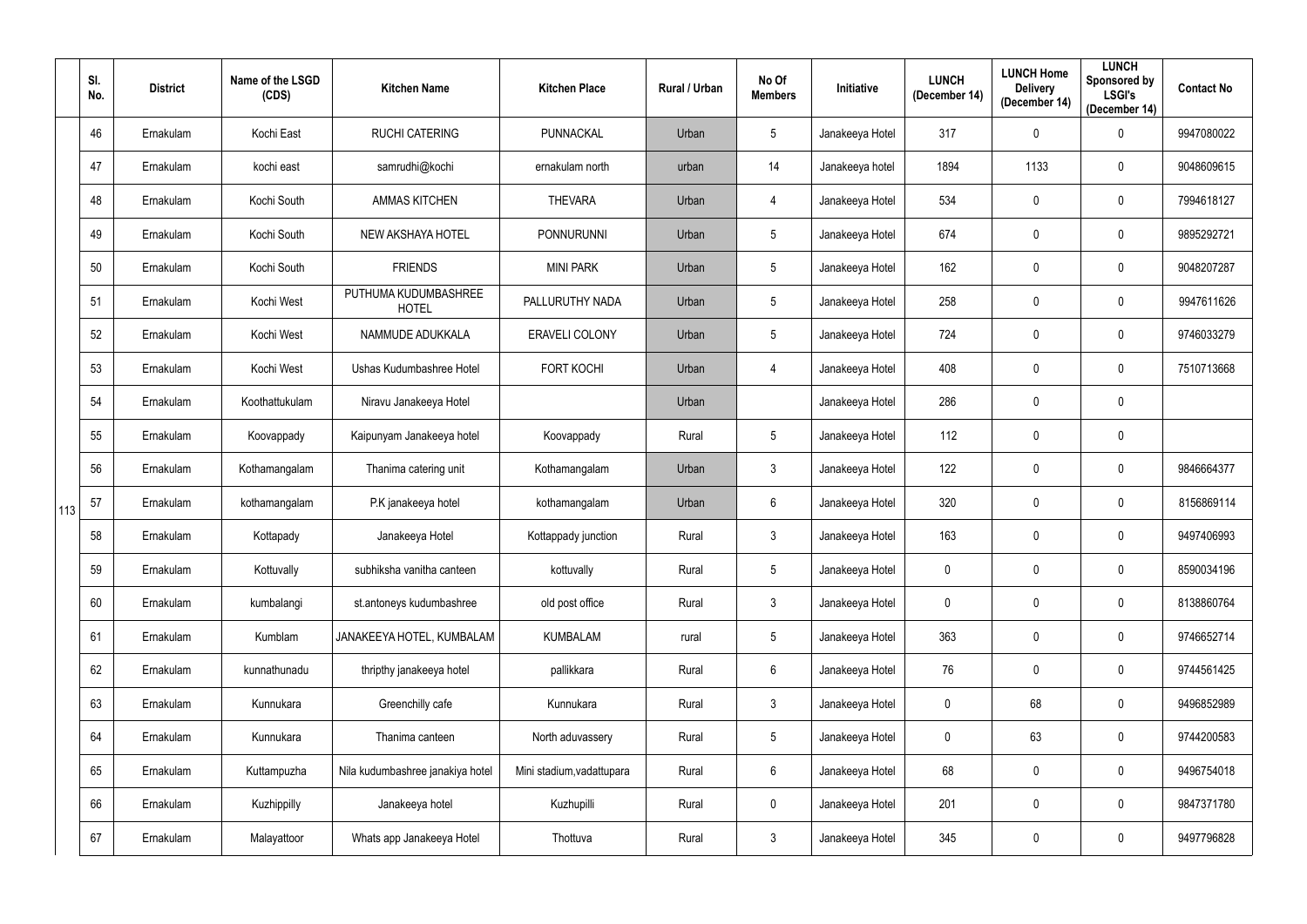| SI.<br>No. | <b>District</b> | Name of the LSGD<br>(CDS) | <b>Kitchen Name</b>            | <b>Kitchen Place</b>                    | Rural / Urban | No Of<br><b>Members</b> | Initiative      | <b>LUNCH</b><br>(December 14) | <b>LUNCH Home</b><br><b>Delivery</b><br>(December 14) | <b>LUNCH</b><br>Sponsored by<br><b>LSGI's</b><br>(December 14) | <b>Contact No</b> |
|------------|-----------------|---------------------------|--------------------------------|-----------------------------------------|---------------|-------------------------|-----------------|-------------------------------|-------------------------------------------------------|----------------------------------------------------------------|-------------------|
| 68         | Ernakulam       | Malayattoor               | Natturuchi Janakeeya Hotel     | Ettakkadavu                             | Rural         | $3\phantom{.0}$         | Janakeeya Hotel | 289                           | $\mathbf 0$                                           | $\mathbf 0$                                                    | 9745470234        |
| 69         | Ernakulam       | Maneed                    | Coral Island                   | Maneed                                  | Rural         | 4                       | Janakeeya Hotel | 137                           | $\mathbf 0$                                           | $\mathbf 0$                                                    | 7012652495        |
| 70         | Ernakulam       | Manjalloor                | Thanima Kudumbashree hotel     | Vazhakkulam                             | Rural         | $5\phantom{.0}$         | Janakeeya Hotel | 317                           | $\mathbf 0$                                           | $\mathbf 0$                                                    | 9526215854        |
| 71         | Ernakulam       | Manjapra                  | Sara's Kitchen                 | Puthenpalli                             | Rural         | $\mathbf{3}$            | Janakeeya Hotel | $\overline{0}$                | $\mathbf 0$                                           | $\mathbf 0$                                                    | 8547392730        |
| 72         | Ernakulam       | Maradu                    | <b>VANITHA HOTEL</b>           | <b>KUNDANNOR JN</b>                     | Urban         | 4                       | Janakeeya Hotel | 62                            | $\mathbf 0$                                           | $\mathbf 0$                                                    |                   |
| 73         | Ernakulam       | Marady                    | Janakeeya Hotel Marady         | Unnakkuppa                              | Rural         | 4                       | Janakeeya Hotel | 326                           | $\mathbf 0$                                           | $\mathbf 0$                                                    | 9947943177        |
| 74         | Ernakulam       | Mazhuvannoor              | Sruthi Janakeeya Hotel         | Valayanchirangara                       | Rural         | $3\phantom{.0}$         | Janakeeya Hotel | 155                           | $\mathbf 0$                                           | $\mathbf 0$                                                    | 9747924485        |
| 75         | Ernakulam       | Mookkannoor               | Mamma's Kitchen                | Mookkannoor                             | Rural         | $3\phantom{.0}$         | Janakeeya Hotel | 173                           | $\mathbf 0$                                           | $\mathbf 0$                                                    | 8593835285        |
| 76         | Ernakulam       | Mudakkuzha                | janakeeya hotel                | mudakkuzha                              | Rural         | $\mathfrak{Z}$          | Janakeeya hotel | 72                            | $\mathbf 0$                                           | $\mathbf 0$                                                    | 9496431218        |
| 77         | Ernakulam       | Mulavukad                 | Kudumbashree Veetile bakshanam | Mulavukad                               | Rural         | $5\phantom{.0}$         | Janakeeya Hotel | 146                           | $\mathbf 0$                                           | $\mathbf 0$                                                    | 9061339557        |
| 78         | Ernakulam       | Muvattupuzha              | Oottupura                      | Muvattupuzha                            | Urban         | $\mathbf{3}$            | Janakeeya Hotel | 326                           | $\mathbf 0$                                           | $\mathbf 0$                                                    | 7736573412        |
| 79         | Ernakulam       | Nayarambalam              | Four star cafe                 | Nayarambalam                            | Rural         | $\mathbf{3}$            | Janakeeya Hotel | 69                            | $\mathbf 0$                                           | $\mathbf 0$                                                    | 8075349161        |
| 80         | Ernakulam       | Nedumbassery              | thani nadan                    | athani                                  | rural         | $5\phantom{.0}$         | Janakeeya Hotel | $\overline{0}$                | 230                                                   | $\mathbf 0$                                                    | 9961277604        |
| 81         | Ernakulam       | Nellikuzhy                | Janakeeya Hotel                | Nellikkuzhi                             | Rural         | $\mathfrak{Z}$          | Janakeeya Hotel | 197                           | $\mathbf 0$                                           | $\mathbf 0$                                                    | 9744641099        |
| 82         | Ernakulam       | Njarakkal                 | Kripa Catering Unit            | Njarakkal                               | Rural         | 3 <sup>1</sup>          | Janakeeya Hotel | 53                            | $\pmb{0}$                                             | $\mathbf 0$                                                    | 9567534006        |
| 83         | Ernakulam       | Okkal                     | Manna Janakeeya Hotel          | Edavoor                                 | Rural         | $\overline{4}$          | Janakeeya Hotel | $\mathbf 0$                   | $\mathbf 0$                                           | $\mathbf 0$                                                    | 8086822888        |
| 84         | Ernakulam       | Paingottoor               | Janakeeya hotel                | Paingottoor                             | Rural         | $\overline{7}$          | Janakeeya Hotel | 50                            | $\pmb{0}$                                             | $\mathbf 0$                                                    | 9656855730        |
| 85         | Ernakulam       | Pallarimangalam           | Janakeeya Hotel                | Janakeeya Hotel, Koovalloor             | Rural         | $\overline{4}$          | Janakeeya Hotel | 148                           | $\pmb{0}$                                             | $\mathbf 0$                                                    | 7025992310        |
| 86         | Ernakulam       | Pallipuram                | Kadumanga Food court           | Pothen valav                            | Rural         | $5\phantom{.0}$         | Janakeeya Hotel | 198                           | $\mathbf 0$                                           | $\mathbf 0$                                                    | 9747525176        |
| 87         | Ernakulam       | Pambakkuda                | viswastha catering unit        | pambakkuda block punjayathu<br>building | Rural         | $\overline{4}$          | Janakeeya Hotel | 42                            | $\mathbf 0$                                           | $\mathbf 0$                                                    | 7510382367        |
| 88         | Ernakulam       | Parakkadave               | Thejus catering unit           | Moozhikkulam                            | Rural         | 10                      | Janakeeya Hotel | $\overline{0}$                | $\pmb{0}$                                             | $\mathbf 0$                                                    | 9847936303        |
| 89         | Ernakulam       | Paravoor                  | sreevikneswara                 | Govt.boys' HSS, N.Paravur               | Urban         | $\overline{4}$          | Janakeeya Hotel | 100                           | $\boldsymbol{0}$                                      | $\pmb{0}$                                                      | 9567581698        |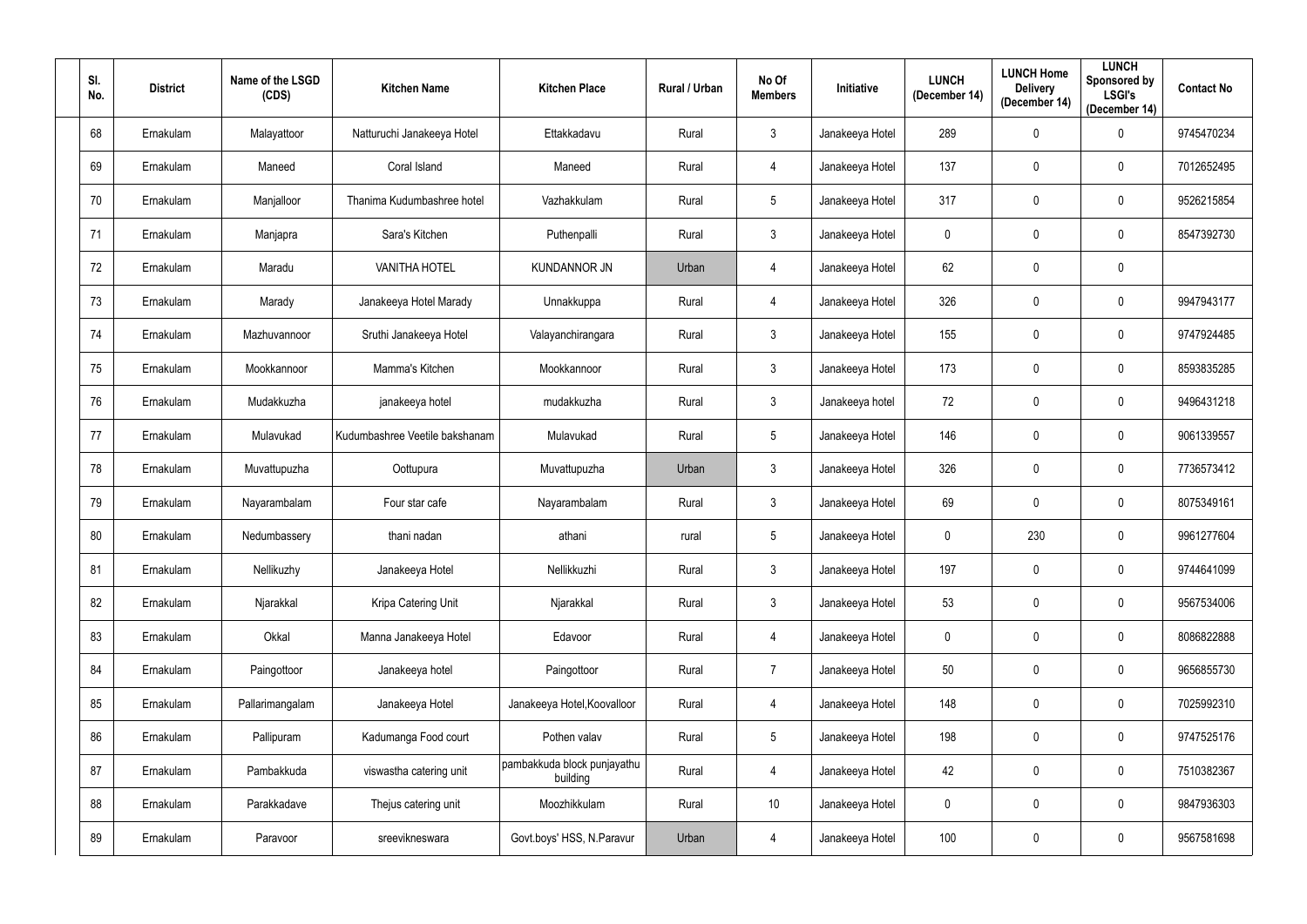| SI.<br>No. | <b>District</b> | Name of the LSGD<br>(CDS) | <b>Kitchen Name</b>                                      | <b>Kitchen Place</b>                        | Rural / Urban | No Of<br><b>Members</b> | Initiative      | <b>LUNCH</b><br>(December 14) | <b>LUNCH Home</b><br><b>Delivery</b><br>(December 14) | <b>LUNCH</b><br>Sponsored by<br><b>LSGI's</b><br>(December 14) | <b>Contact No</b> |
|------------|-----------------|---------------------------|----------------------------------------------------------|---------------------------------------------|---------------|-------------------------|-----------------|-------------------------------|-------------------------------------------------------|----------------------------------------------------------------|-------------------|
| 90         | Ernakulam       | Payipra                   | Nanma janakeeya hotel                                    | Pezhakkappilly                              | Rural         | $3\phantom{.0}$         | Janakeeya Hotel | 165                           | $\mathbf 0$                                           | $\mathbf 0$                                                    | 9567747725        |
| 91         | Ernakulam       | Perumbavoor               | Janakeeya Hotel                                          | Kanjirakkad, Pallippadi                     | Urban         | $3\phantom{.0}$         | Janakeeya Hotel | 234                           | $\mathbf 0$                                           | $\mathbf 0$                                                    |                   |
| 92         | Ernakulam       | Perumbavoor               | Swath kudumbashree canteen                               | Perumbavoor                                 | Urban         | $\mathbf{3}$            | Janakeeya Hotel | 324                           | $\mathbf 0$                                           | 0                                                              | 8156881057        |
| 93         | Ernakulam       | Perumbavoor               | JANAKEEYA HOTEL MINI CIVIL<br><b>STATION PERUMBAVOOR</b> | Perumbavoor                                 | Urban         | $\mathbf{3}$            | Janakeeya Hotel | 396                           | $\mathbf 0$                                           | $\mathbf 0$                                                    | 9847008734        |
| 94         | Ernakulam       | Pindimana                 | Janakeeya hotel                                          | Muthamkuzhi                                 | Rural         | 4                       | Janakeeya Hotel | 110                           | $\mathbf 0$                                           | $\mathbf 0$                                                    | 9656297799        |
| 95         | Ernakulam       | Piravam                   | sneha canteen                                            | municipality building base floor<br>piravom | Urban         | 4                       | Janakeeya Hotel | 300                           | $\mathbf 0$                                           | $\mathbf 0$                                                    | 9605594018        |
| 96         | Ernakulam       | poothrukka                | Grandma Janakeeya hotel                                  | choondi                                     | Rural         | $3\phantom{.0}$         | Janakeeya hotel | $\mathbf 0$                   | $\mathbf 0$                                           | 0                                                              | 9400550287        |
| 97         | Ernakulam       | Pothanikkad               | Taj hotel                                                | Pothanikkad                                 | Rural         | $\mathfrak{Z}$          | Janakeeya Hotel | 210                           | $\mathbf 0$                                           | 0                                                              | 8943961843        |
| 98         | Ernakulam       | Puthanvelikkara           | Panjami cafe kudumbashree                                | Near panjayath office                       | Rural         | $5\overline{)}$         | Janakeeya Hotel | $\mathbf 0$                   | 118                                                   | 0                                                              | 9645530669        |
| 99         | Ernakulam       | Ramamangalam              | cafe kudumbashree                                        | ramamngalam                                 | Rural         | 4                       | Janakeeya Hotel | 237                           | $\mathbf 0$                                           | 0                                                              | 9961344346        |
| 100        | Ernakulam       | Rayamangalam              | Arya canteen                                             | Kuruppampady                                | Rural         | $3\phantom{.0}$         | Janakeeya Hotel | 134                           | $\mathbf 0$                                           | $\mathbf 0$                                                    | 9072147163        |
| 101        | Ernakulam       | Thirumarady               | janakiya hotel thirumarady                               | edappara jn.                                | Rural         | $3\phantom{.0}$         | Janakeeya Hote5 | 40                            | $\mathbf 0$                                           | $\mathbf 0$                                                    | 7594811868        |
| 102        | Ernakulam       | Thiruvaniyoor             | Thanima                                                  | Thiruvaniyoor                               | Rural         | 5                       | Janakeeya Hotel | $\mathbf 0$                   | 124                                                   | 0                                                              | 9061239698        |
| 103        | Ernakulam       | Thrikkakkara East         | Thanima Janakeeya Hotel                                  | Kakkanad                                    | Urban         | 8                       | Janakeeya Hotel | $\mathbf 0$                   | $\mathbf 0$                                           | $\mathbf 0$                                                    | 9207134763        |
| 104        | Ernakulam       | Thrikkakkara west         | Janakeeya Hotel                                          | Chembumukku                                 | Urban         | $5\phantom{.0}$         | Janakeeya Hotel | 98                            | $\mathbf 0$                                           | $\mathbf 0$                                                    | 9496530576        |
| 105        | Ernakulam       | Thuravoor                 | E Grill                                                  | Yudapuram                                   | Rural         | $\overline{4}$          | Janakeeya Hotel | 475                           | $\pmb{0}$                                             | $\mathbf 0$                                                    | 9526845935        |
| 106        | Ernakulam       | Tripunithura              | Janakeeya Hotel Tripunithura                             | Eroor                                       | Urban         | $\mathfrak{Z}$          | Janakeeya Hotel | 119                           | $\pmb{0}$                                             | $\mathbf 0$                                                    | 8089117821        |
| 107        | Ernakulam       | Vadakkekkara              | vadakkekkara kudumbasree<br>janakeeya hotel              | Madaplathuruth                              | Rural         | $\overline{4}$          | Janakeeya Hotel | 168                           | $\pmb{0}$                                             | $\bf{0}$                                                       | 8301806778        |
| 108        | Ernakulam       | Vadavukode<br>Puthancruz  | Janakeeya Hotel                                          | Vadavukod                                   | Rural         | $\overline{4}$          | Janakeeya Hotel | $\mathbf 0$                   | 115                                                   | $\mathbf 0$                                                    |                   |
| 109        | Ernakulam       | Valakom                   | Ruchi kudumbashree catering                              | Valakom                                     | Rural         | 5                       | Janakeeya Hotel | 130                           | $\mathbf 0$                                           | $\mathbf 0$                                                    |                   |
| 110        | Ernakulam       | Varapuzha                 | <b>DURGA ACTIVITY</b>                                    | CHETTIBHAGAM                                | Rural         | 8                       | Janakeeya Hotel | 128                           | $\pmb{0}$                                             | $\overline{2}$                                                 | 9496160074        |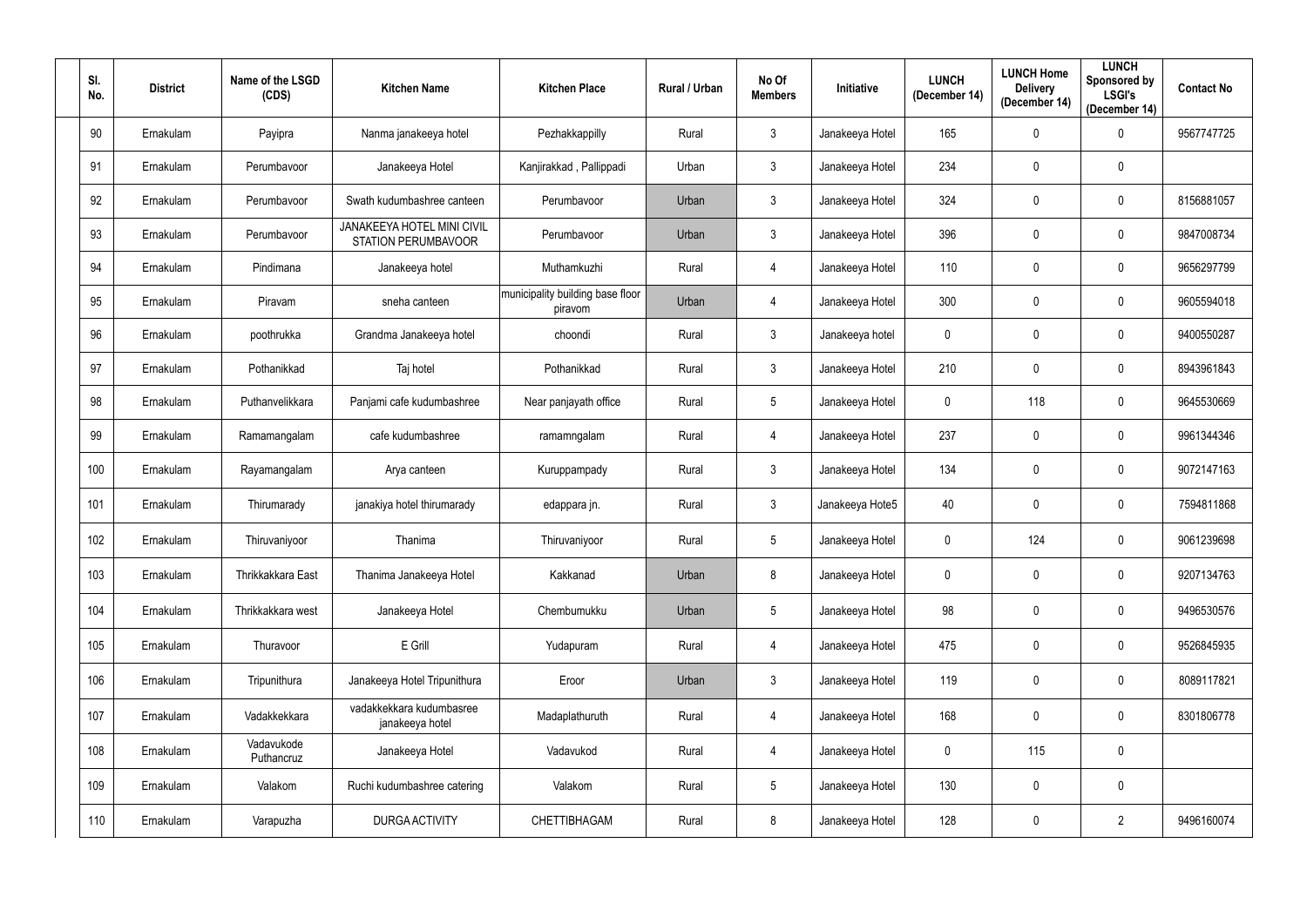|     | SI.<br>No.     | <b>District</b> | Name of the LSGD<br>(CDS) | <b>Kitchen Name</b>          | <b>Kitchen Place</b>                              | Rural / Urban | No Of<br><b>Members</b> | Initiative      | <b>LUNCH</b><br>(December 14) | <b>LUNCH Home</b><br><b>Delivery</b><br>(December 14) | <b>LUNCH</b><br>Sponsored by<br><b>LSGI's</b><br>(December 14) | <b>Contact No</b> |
|-----|----------------|-----------------|---------------------------|------------------------------|---------------------------------------------------|---------------|-------------------------|-----------------|-------------------------------|-------------------------------------------------------|----------------------------------------------------------------|-------------------|
|     | 111            | Ernakulam       | Vazhakulam                | Three Star Hotel             | Marampally                                        | Rural         | $\mathbf{3}$            | Janakeeya Hotel | 272                           | $\mathbf 0$                                           | $\mathbf 0$                                                    | 8547309874        |
|     | 112            | Ernakulam       | Vengola                   | Janakeeya Hotel              | Pathipalam                                        | Rural         | $5\overline{)}$         | Janakeeya Hotel | 92                            | $\mathbf 0$                                           | $\mathbf 0$                                                    | 8113030921        |
|     | 113            | Ernakulam       | Vengoor                   | <b>JANAKEEYA HOTEL</b>       | Choorathod                                        | Rural         | 4                       | Janakeeya Hotel | 120                           | $\mathbf 0$                                           | $\mathbf 0$                                                    | 6238320991        |
| 113 |                |                 |                           |                              |                                                   |               | 449                     |                 | 21360                         | 2223                                                  | $\overline{7}$                                                 |                   |
|     |                | Idukki          | Adimaly                   | Friends Janakeeya Hotel      | Adimaly                                           | Rural         | 4                       | Janakeeya Hotel | 175                           | $\boldsymbol{0}$                                      | $\mathbf 0$                                                    | 9961635779        |
|     | $\overline{2}$ | Idukki          | Alackode                  | Five Star Canteen            | Elamdesham Block<br>Panchayath Building, Alakode  | Rural         | $5\phantom{.0}$         | Janakeeya Hotel | 25                            | $\boldsymbol{0}$                                      | $\mathbf 0$                                                    | 9961482164        |
|     | 3              | Idukki          | Arakkulam                 | Sabhalyam                    | Moolamattom                                       | Rural         | 4                       | Janakeeya Hotel | 263                           | $\mathbf 0$                                           | $\mathbf 0$                                                    | 8848124921        |
|     | 4              | Idukki          | Ayyappancovil             | Maria Janakeeya Hotel        | Parappu                                           | Rural         | $\mathbf{3}$            | Janakeeya Hotel | 138                           | $\mathbf 0$                                           | $\mathbf 0$                                                    | 9544622096        |
|     | 5              | Idukki          | Bysonvalley               | Famous Janakiya Hotel        | Pottankad                                         | Rural         | 4                       | Janakeeya Hotel | 75                            | $\mathbf 0$                                           | $\mathbf 0$                                                    | 9744566398        |
|     | 6              | Idukki          | Chakkupallam              | Vanithasree Janakeeya Hotel  | Anakkara                                          | Rural         | $\mathbf{3}$            | Janakeeya Hotel | 320                           | $\mathbf 0$                                           | $\mathbf 0$                                                    | 8075143547        |
|     |                | Idukki          | Devikulam                 | Kudumbashree Janakeeya Hotel | Echo point                                        | Rural         | 3 <sup>1</sup>          | Janakeeya Hotel | 108                           | $\overline{0}$                                        | $\mathbf 0$                                                    | 8281640208        |
|     | 8              | Idukki          | Edavetty                  | Kudumbashree Janakeeya Hotel | Edavetty                                          | Rural         | $\mathbf{3}$            | Janakeeya Hotel | $\mathbf 0$                   | $\boldsymbol{0}$                                      | $\mathbf 0$                                                    | 6238694173        |
|     | 9              | Idukki          | Erattayar                 | Vanitha Janakeeya Hotel      | Erattayar                                         | Rural         | 4                       | Janakeeya Hotel | 103                           | $\mathbf 0$                                           | $\mathbf 0$                                                    | 9188166929        |
|     | 10             | Idukki          | Kamakshi                  | Kripa Catering               | Thankamani                                        | Rural         | $5\phantom{.0}$         | Janakeeya Hotel | 320                           | $\mathbf 0$                                           | $\mathbf 0$                                                    | 9544021398        |
|     | 11             | Idukki          | Kanchiyar                 | Swadh Janakeeya Hotel        | Kanchiyar                                         | Rural         | $5\overline{)}$         | Janakeeya Hotel | 102                           | $\mathbf 0$                                           | $\pmb{0}$                                                      | 8606856496        |
|     | 12             | Idukki          | Kanjikkuzhi               | Samarppanam                  | Kanjikkuzhi                                       | Rural         | 4                       | Janakeeya Hotel | 151                           | $\mathbf 0$                                           | $\overline{1}$                                                 | 9447169262        |
|     | 13             | Idukki          | Kanthaloor                | Morningstar Janakeeya Hotel  | Sahayagiri complex, near<br>Kanthalloor Bus stand | Rural         | $\overline{4}$          | Janakeeya Hotel | 98                            | $\mathbf 0$                                           | $\pmb{0}$                                                      | 9447941632        |
|     | 14             | Idukki          | Karimannoor               | Rujiya Catering Unit         | Karimannoor                                       | Rural         | $5\overline{)}$         | Janakeeya Hotel | 62                            | $\pmb{0}$                                             | $\pmb{0}$                                                      | 9497454952        |
|     | 15             | Idukki          | Karunapuram               | Karuna Hotel                 | Panchayathu complex                               | Rural         | $\overline{4}$          | Janakeeya Hotel | 216                           | $\mathbf 0$                                           | $\pmb{0}$                                                      | 9961152820        |
|     | 16             | Idukki          | Kattappana                | Karunya Janakeeya Hotel      | Kattappana                                        | Urban         | 5 <sup>5</sup>          | Janakeeya Hotel | 240                           | $\mathbf 0$                                           | $\pmb{0}$                                                      | 9497684477        |
|     | 17             | Idukki          | Kodikkulam                | Kulirma Janakiya Hotel       | Kodikkulam                                        | Rural         | 6 <sup>1</sup>          | Janakeeya Hotel | 43                            | $\mathbf 0$                                           | $\mathbf 0$                                                    | 9605111852        |
|     | 18             | Idukki          | Kokkayar                  | Sevana Janakeeya hotel       | 35th Mile                                         | Rural         | 3 <sup>1</sup>          | Janakeeya Hotel | 19                            | $\overline{0}$                                        | $\pmb{0}$                                                      | 9562067674        |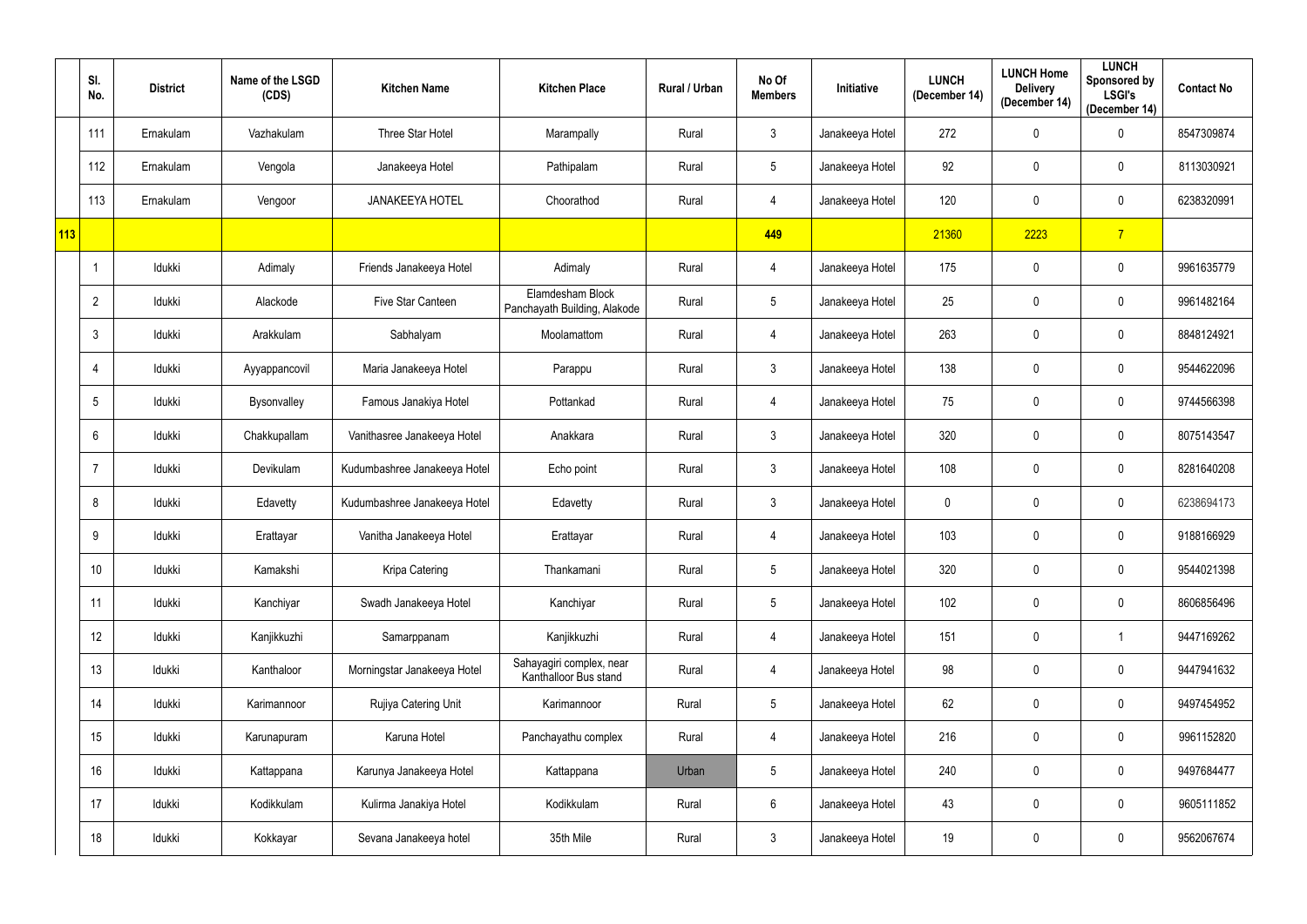|    | SI.<br>No. | <b>District</b> | Name of the LSGD<br>(CDS) | <b>Kitchen Name</b>                   | <b>Kitchen Place</b>          | Rural / Urban | No Of<br><b>Members</b> | Initiative      | <b>LUNCH</b><br>(December 14) | <b>LUNCH Home</b><br><b>Delivery</b><br>(December 14) | <b>LUNCH</b><br>Sponsored by<br><b>LSGI's</b><br>(December 14) | <b>Contact No</b> |
|----|------------|-----------------|---------------------------|---------------------------------------|-------------------------------|---------------|-------------------------|-----------------|-------------------------------|-------------------------------------------------------|----------------------------------------------------------------|-------------------|
|    | 19         | Idukki          | Konnathadi                | Friends Janakeeya Hotel               | Panickankudi                  | Rural         | $6\phantom{.}$          | Janakeeya Hotel | 52                            | $\mathbf 0$                                           | $\mathbf 0$                                                    | 9544048878        |
|    | 20         | Idukki          | Konnathadi                | Janapriya Janakeeya Hotel             | Konnathadi                    | Rural         | $\mathbf{3}$            | Janakeeya Hotel | 190                           | $\mathbf 0$                                           | $\mathbf 0$                                                    | 9895147074        |
|    | 21         | Idukki          | Kumaramangalam            | Kumaramangalam Janakeeya<br>Hotel     | Kumaramangalam                | Rural         | 4                       | Janakeeya Hotel | 145                           | $\mathbf 0$                                           | $\mathbf 0$                                                    | 9745633509        |
|    | 22         | Idukki          | Kumili                    | Ruchi Hotel                           | Kumili                        | Rural         | 4                       | Janakeeya Hotel | 169                           | $\mathbf 0$                                           | $\mathbf 0$                                                    | 9447980637        |
|    | 23         | Idukki          | Manakkadu                 | Vanitha Hotel                         | Chittoor                      | Rural         | $\mathfrak{Z}$          | Janakeeya Hotel | 49                            | $\mathbf 0$                                           | $\mathbf 0$                                                    | 8330097933        |
|    | 24         | Idukki          | Mankulam                  | Jeevanam Catering Janakeeya<br>Hotel  | Panchayathu Building          | Rural         | 4                       | Janakeeya Hotel | 150                           | $\mathbf 0$                                           | $\mathbf 0$                                                    | 9495060505        |
| 49 | 25         | Idukki          | Marayoor                  | Malabar food court Janakeeya<br>Hotel | Marayoor Near IDCB bank       | Rural         | 4                       | Janakeeya Hotel | 138                           | $\mathbf 0$                                           | $\mathbf 0$                                                    | 9446925610        |
|    | 26         | Idukki          | Mariyapuram               | Anaswara Hotel & Catering             | Idukki                        | Rural         | 4                       | Janakeeya Hotel | 188                           | $\mathbf 0$                                           | -1                                                             | 9526329438        |
|    | 27         | Idukki          | Munnar                    | Annapoorna catering                   | Lorry stand, old munnar       | Rural         | $5\phantom{.0}$         | Janakeeya Hotel | 180                           | $\mathbf 0$                                           | $\mathbf 0$                                                    | 8281009478        |
|    | 28         | Idukki          | Muttom                    | Nila Janakeeya Hotel                  | Muttom                        | Rural         | $\mathbf{3}$            | Janakeeya hotel | 295                           | $\mathbf 0$                                           | $\mathbf 0$                                                    | 9961104818        |
|    | 29         | Idukki          | Nedumkandam               | Annus catering                        | Nedumkandam<br>Kizhakkekavala | Rural         | 4                       | Janakeeya Hotel | 206                           | $\mathbf 0$                                           | $\mathbf{0}$                                                   | 9747458576        |
|    | 30         | Idukki          | Pallivasal                | <b>Blessing Janakeeya Hotel</b>       | Pallivasal                    | Rural         | 4                       | Janakeeya Hotel | 92                            | $\mathbf 0$                                           | $\mathbf 0$                                                    | 9947981574        |
|    | 31         | Idukki          | Pampadumpara              | Thripthy Janakeeya Hotel              | Pampadumpara                  | Rural         | 3                       | Janakeeya Hotel | 176                           | $\mathbf 0$                                           | $\mathbf 0$                                                    | 9207150558        |
|    | 32         | Idukki          | Peermedu                  | Thripthy Janakeeya Hotel              | Peermedu                      | Rural         | $\mathfrak{Z}$          | Janakeeya Hotel | 126                           | $\mathbf 0$                                           | $\mathbf 0$                                                    | 9633311267        |
|    | 33         | Idukki          | Peruvanthanam             | Janakeeya Hotel                       | Peruvanthanam                 | Rural         | $5\phantom{.0}$         | Janakeeya Hotel | 70                            | $\mathbf 0$                                           | $\mathbf 0$                                                    | 9562274720        |
|    | 34         | Idukki          | Purappuzha                | Ammas Janakeeya Hotel                 | Purappuzha                    | Rural         | 3 <sup>1</sup>          | Janakeeya Hotel | 100                           | $\pmb{0}$                                             | $\pmb{0}$                                                      | 9744954032        |
|    | 35         | Idukki          | Rajakkadu                 | Janakeeya Hotel                       | Rajakkadu Town                | Rural         | 3 <sup>1</sup>          | Janakeeya Hotel | 456                           | $\bf{0}$                                              | $\mathbf 0$                                                    | 9446766999        |
|    | 36         | Idukki          | Rajakumari                | Aiswarya Vanitha Restaurent           | Rajakumari South              | Rural         | 4                       | Janakeeya Hotel | 310                           | $\bf{0}$                                              | $\mathbf 0$                                                    | 9526570410        |
|    | 37         | Idukki          | Santhanpara               | Janakeeya Hotel                       | Santhanpara                   | Rural         | 4                       | Janakeeya Hotel | 162                           | $\pmb{0}$                                             | $\pmb{0}$                                                      | 9526174553        |
|    | 38         | Idukki          | Senapathy                 | Ammoose Hotel                         | Mangathotty                   | Rural         | 3 <sup>1</sup>          | Janakeeya Hotel | $\overline{0}$                | $\mathbf 0$                                           | $\pmb{0}$                                                      | 9539396626        |
|    | 39         | Idukki          | Udumbannoor               | Kudumbashree Janakeeya Hotel          | Udumbannor                    | Rural         | 3 <sup>1</sup>          | Janakeeya Hotel | 234                           | $\pmb{0}$                                             | $\pmb{0}$                                                      | 9633678438        |
|    | 40         | Idukki          | Upputhara                 | Samarppitha Janakeeya hotel           | Upputhara                     | Rural         | $5\phantom{.0}$         | Janakeeya Hotel | 107                           | $\pmb{0}$                                             | $\pmb{0}$                                                      | 9526590710        |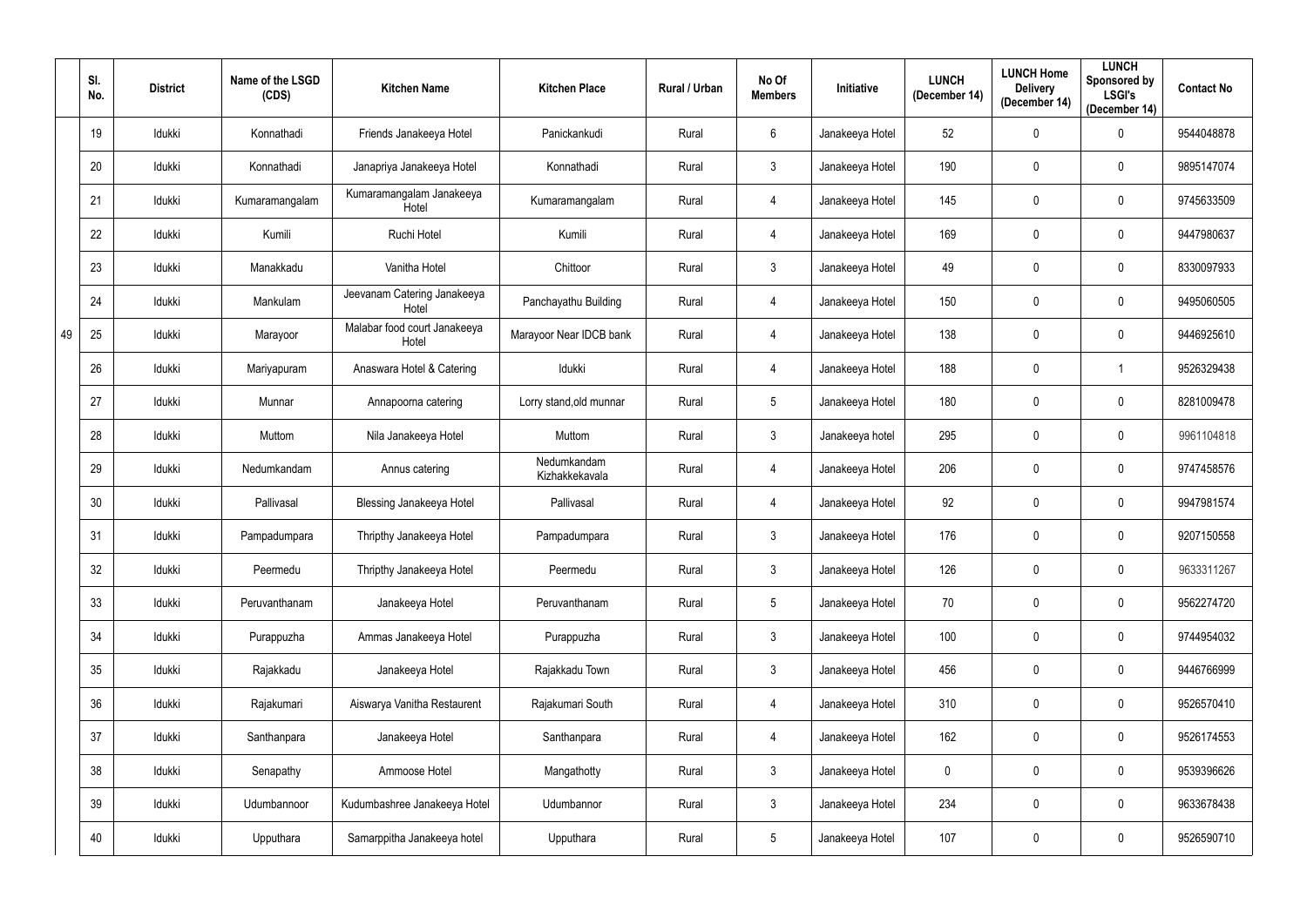|    | SI.<br>No.      | <b>District</b> | Name of the LSGD<br>(CDS)   | <b>Kitchen Name</b>                                | <b>Kitchen Place</b>                      | Rural / Urban | No Of<br><b>Members</b> | Initiative      | <b>LUNCH</b><br>(December 14) | <b>LUNCH Home</b><br><b>Delivery</b><br>(December 14) | <b>LUNCH</b><br>Sponsored by<br><b>LSGI's</b><br>(December 14) | <b>Contact No</b> |
|----|-----------------|-----------------|-----------------------------|----------------------------------------------------|-------------------------------------------|---------------|-------------------------|-----------------|-------------------------------|-------------------------------------------------------|----------------------------------------------------------------|-------------------|
|    | 41              | Idukki          | Vandanmedu                  | Dharshana Janakeeya Hotel                          | Vandanmedu                                | Rural         | 4                       | Janakeeya Hotel | 163                           | $\mathbf 0$                                           | $\mathbf 0$                                                    | 9744038737        |
|    | 42              | Idukki          | Vandiperiyar                | Vandiperiyar Janakeeya Hotel                       | Vandiperiyar                              | Rural         | $5\phantom{.0}$         | Janakeeya Hotel | 256                           | $\mathbf 0$                                           | $\mathbf 0$                                                    | 8086863254        |
|    | 43              | Idukki          | Vannappuram                 | Souhrudham Janakeeya Hotel                         | Vannappuram                               | Rural         | $5\phantom{.0}$         | Janakeeya Hotel | 40                            | $\mathbf 0$                                           | $\mathbf 0$                                                    | 8113054492        |
|    | 44              | Idukki          | Vathikudy                   | Karthika                                           | Thopramkudi                               | Rural         | 4                       | Janakeeya Hotel | $\mathbf 0$                   | $\mathbf 0$                                           | $\mathbf 0$                                                    | 9947636989        |
|    | 45              | Idukki          | Vathikudy                   | Mahima                                             | Murickassery                              | Rural         | $\mathbf{3}$            | Janakeeya Hotel | 136                           | $\mathbf 0$                                           | $\mathbf 0$                                                    | 8289945652        |
|    | 46              | Idukki          | Vattavada                   | Vattavada Kudumbashree<br>Janakeeya Hotel          | Keekkara, Kovilur                         | Rural         | 4                       | Janakeeya Hotel | 165                           | $\mathbf 0$                                           | $\mathbf 0$                                                    | 9497790469        |
|    | 47              | Idukki          | Vazhathoppu                 | Grahalakshmi Hotel & Catering                      | Cheruthoni                                | Rural         | 4                       | Janakeeya Hotel | 192                           | $\mathbf 0$                                           | $\mathfrak{Z}$                                                 | 9496178884        |
|    | 48              | Idukki          | Vellathooval                | Flowers Janakeeya Hotel                            | Vellathooval                              | Rural         | 4                       | Janakeeya Hotel | $\mathbf 0$                   | $\mathbf 0$                                           | $\mathbf 0$                                                    | 9961419892        |
|    | 49              | Idukki          | Velliyamattam               | Padhayam Kudumbashree<br>Janakeeya Hotel           | Velliyamattam                             | Rural         | 4                       | Janakeeya Hotel | 52                            | $\mathbf 0$                                           | $\mathbf 0$                                                    | 7902854627        |
| 49 |                 |                 |                             |                                                    |                                           |               | <b>195</b>              |                 | 7057                          | $\bullet$                                             | $5\overline{)}$                                                |                   |
|    | -1              | Kannur          | Maloor                      | Maloor Janakeeya Hotel                             | Thrikandaripoyil, PO-<br>Thrikandaripoyil | Rural         | 3                       | Janakeeya Hotel | 156                           | 0                                                     | $\mathbf{0}$                                                   | 9656132294        |
|    | $\overline{2}$  | Kannur          | Kolachery                   | Janakeeya Hotel                                    | Kolachery Paramba, PO-<br>Kolacheri       | Rural         | $5\phantom{.0}$         | Janakeeya Hotel | 215                           | $\mathbf 0$                                           | $\mathfrak{Z}$                                                 | 9895324699        |
|    | 3               | Kannur          | Pinarayi                    | Janakeeya hotel, Pinarayi                          | Pinarayi                                  | Rural         | 6                       | Janakeeya Hotel | 161                           | $\mathbf 0$                                           | $\mathbf 0$                                                    | 9447215211        |
|    | $\overline{4}$  | Kannur          | Muzhakunnu                  | Thripthy Janakeeya Hotel                           | Kakkayangad, Muzhakkunnu                  | Rural         | $5\phantom{.0}$         | Janakeeya Hotel | 298                           | $\mathbf 0$                                           | $\overline{2}$                                                 | 9526047538        |
|    | $5\phantom{.0}$ | Kannur          | Chapparappadavu             | Kudumbasree janakeeya hotel                        | Near village office,<br>Chapparappadav    | Rural         | $\mathbf{3}$            | Janakeeya Hotel | 171                           | $\pmb{0}$                                             | $\mathbf 0$                                                    | 9605413324        |
|    | $6\phantom{.}$  | Kannur          | Iritty                      | Roopasree Kudumbashree hotel                       | Koolichembra                              | Urban         | 8                       | Janakeeya Hotel | 386                           | $\mathbf 0$                                           | $\pmb{0}$                                                      | 8589921533        |
|    | $\overline{7}$  | Kannur          | Dharmadam                   | Dharmadam Janakeeya hotel                          | Near Andalloor kav,<br>Dharmadam          | Rural         | 3 <sup>1</sup>          | Janakeeya Hotel | 103                           | $\pmb{0}$                                             | $\pmb{0}$                                                      | 9526975778        |
|    | 8               | Kannur          | Peralassery                 | Janakeeya Hotel                                    | Peralassery Town, PO -<br>Mundallur       | Rural         | 9                       | Janakeeya Hotel | 431                           | $\mathbf 0$                                           | $\pmb{0}$                                                      | 70256213909       |
|    | 9               | Kannur          | Kadannappalli<br>Panappuzha | Kudumbasree janakeeya hotel                        | Chanthappura                              | Rural         | 4                       | Janakeeya Hotel | 166                           | $\boldsymbol{0}$                                      | $\pmb{0}$                                                      | 9961089935        |
|    | 10 <sup>°</sup> | Kannur          | Anthur                      | Janakeeya hotel                                    | Dharmasala                                | Urban         | $5\phantom{.0}$         | Janakeeya Hotel | 258                           | $\pmb{0}$                                             | $\pmb{0}$                                                      | 9544138650        |
|    | 11              | Kannur          | Cheruthazham                | Janakeeya Hotel (Thripthi<br>Kudumbashree Canteen) | Pilathara                                 | Rural         | $\mathbf{3}$            | Janakeeya Hotel | 189                           | $\mathbf 0$                                           | $\pmb{0}$                                                      | 9947540361        |
|    | 12              | Kannur          | Peravoor                    | Kudumbashree Janakeeya Hotel                       | Peravoor Bus stand, Peravoor<br>PO        | Rural         | $\mathfrak{Z}$          | Janakeeya Hotel | 237                           | $\pmb{0}$                                             | $\pmb{0}$                                                      | 9947567857        |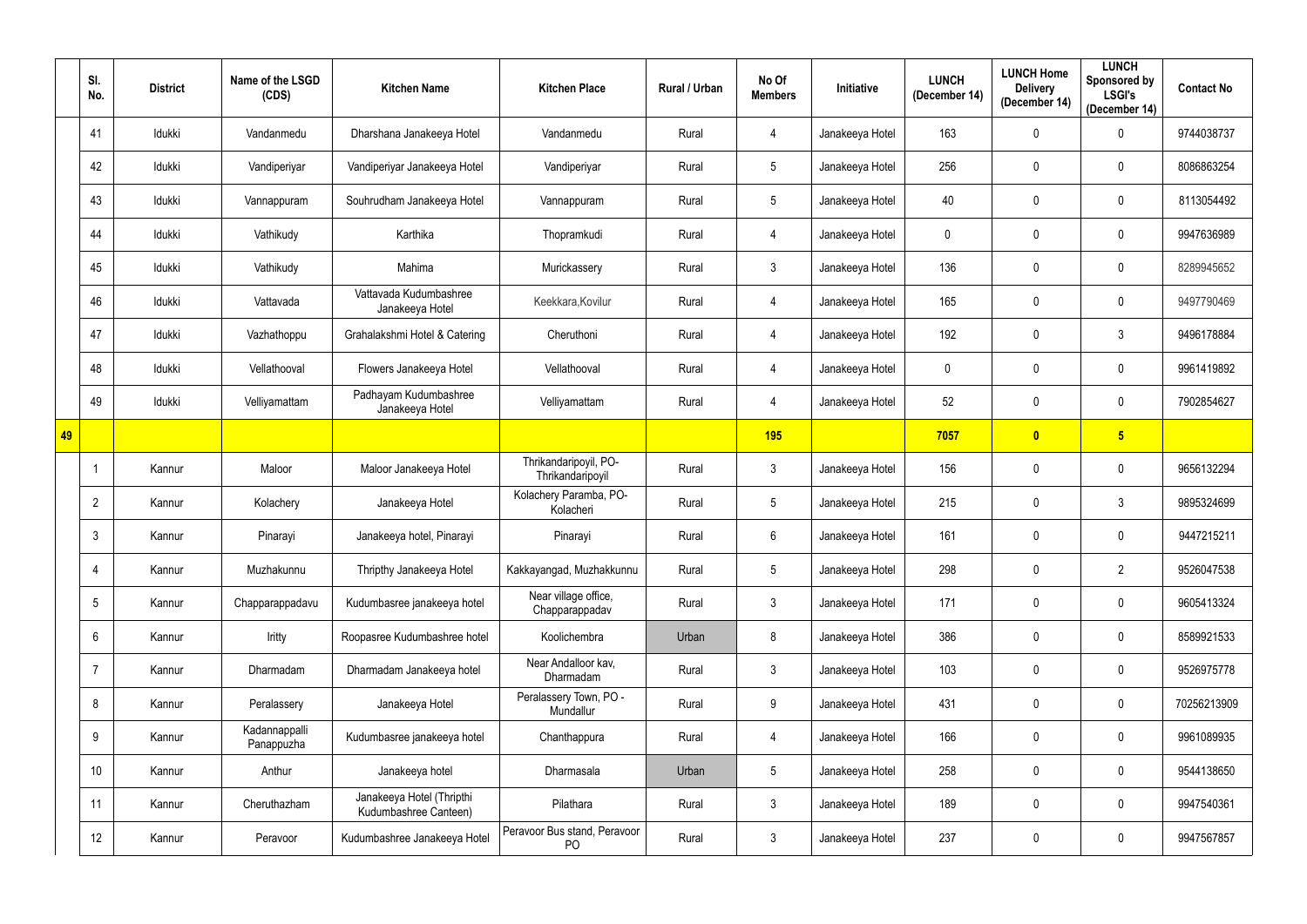| SI.<br>No.      | <b>District</b> | Name of the LSGD<br>(CDS) | <b>Kitchen Name</b> | <b>Kitchen Place</b>                          | Rural / Urban | No Of<br><b>Members</b> | Initiative      | <b>LUNCH</b><br>(December 14) | <b>LUNCH Home</b><br><b>Delivery</b><br>(December 14) | <b>LUNCH</b><br>Sponsored by<br><b>LSGI's</b><br>(December 14) | <b>Contact No</b> |
|-----------------|-----------------|---------------------------|---------------------|-----------------------------------------------|---------------|-------------------------|-----------------|-------------------------------|-------------------------------------------------------|----------------------------------------------------------------|-------------------|
| 13              | Kannur          | Kalliassery               | Janakeeya Hotel     | Irinav Road, Payyattam, PO-<br>Irinav         | Rural         | $\overline{4}$          | Janakeeya Hotel | 299                           | $\mathbf 0$                                           | $\mathbf 0$                                                    | 8848330570        |
| 14              | Kannur          | Panniyannur               | Janakeeya Hotel     | Panoor Block office compound                  | Rural         | $6\overline{6}$         | Janakeeya Hotel | 316                           | $\mathbf 0$                                           | 0                                                              | 9447449875        |
| 15              | Kannur          | Kannapuram                | Janakeeya Hotel     | Chynaclay road, Kannapuram                    | Rural         | 5                       | Janakeeya Hotel | 180                           | $\mathbf 0$                                           | 4                                                              | 8089127045        |
| 16              | Kannur          | Sreekandapuram            | Janakeeya Hotel     | Sreekandapuram, near bus<br>stand             | Urban         | $5\overline{)}$         | Janakeeya Hotel | 376                           | 0                                                     | $\overline{2}$                                                 | 7591948757        |
| 17              | Kannur          | Thalasseri                | Janakeeya Hotel     | New bus stand, Thalasseri                     | Urban         | 6                       | Janakeeya Hotel | 700                           | $\mathbf 0$                                           | 0                                                              | 9446263864        |
| 18              | Kannur          | Chokli                    | Janakeeya Hotel     | Olavilam, Chokli                              | Rural         | 5                       | Janakeeya Hotel | 124                           | $\mathbf 0$                                           | 0                                                              | 9846892821        |
| 19              | Kannur          | Udayagiri                 | Janakeeya Hotel     | Karthikapuram                                 | Rural         | 4                       | Janakeeya Hotel | 274                           | $\mathbf 0$                                           | 0                                                              | 9562375342        |
| 20              | Kannur          | Karivellur Peralam        | Janakeeya Hotel     | Panchayah building,<br>Onakkunnu              | Rural         | 4                       | Janakeeya Hotel | 167                           | $\mathbf 0$                                           | 0                                                              | 7025519714        |
| 21              | Kannur          | Muzhappilangad            | Janakeeya Hotel     | Near FCI godown,<br>Muzhappilangad            | Rural         | $5\overline{)}$         | Janakeeya Hotel | 299                           | 0                                                     | $\mathbf 0$                                                    | 7306005267        |
| 22              | Kannur          | Narath                    | Janakeeya Hotel     | Janakeeya Hotel, Kambil,<br>Narath            | Rural         | $\overline{7}$          | Janakeeya Hotel | 201                           | $\mathbf 0$                                           | $\overline{2}$                                                 | 9747441162        |
| 23              | Kannur          | Payyannur                 | Janakeeya Hotel     | Municipality compoud,<br>Payyannur            | Urban         | $\mathbf{3}$            | Janakeeya Hotel | 200                           | $\mathbf 0$                                           | $\mathbf 0$                                                    | 9526620805        |
| 24              | Kannur          | Kangol Alappadamba        | Janakeeya Hotel     | Mathil, Near Kangol<br>Alappadamba Panchayath | Rural         | 4                       | Janakeeya Hotel | 113                           | $\mathbf 0$                                           | 0                                                              | 9495296142        |
| 25              | Kannur          | Naduvil                   | Janakeeya Hotel     | Panchayath compound,<br>Naduvil town          | Rural         | 4                       | Janakeeya Hotel | 139                           | $\mathbf 0$                                           | $\mathbf 0$                                                    | 7902902490        |
| 26              | Kannur          | Koothuparamba             | Janakeeya Hotel     | Manghad Vayal, Near HSS<br>Koothuparamba, PO- | Urban         | 8                       | Janakeeya Hotel | 348                           | $\mathbf 0$                                           | $\mathbf 0$                                                    | 9645608253        |
| 27              | Kannur          | Kuttiatoor                | Janakeeya Hotel     | Near Panchayath office,<br>Chattukappara      | Rural         | 5                       | Janakeeya Hotel | 72                            | $\mathbf 0$                                           | $\mathbf 0$                                                    | 9544644195        |
| 28              | Kannur          | Kathirur                  | Janakeeya Hotel     | Panchayath office building,<br>Kathirur       | Rural         | $5\phantom{.0}$         | Janakeeya Hotel | 265                           | $\mathbf 0$                                           | $\overline{1}$                                                 | 8129404833        |
| 29              | Kannur          | Panoor                    | Janakeeya Hotel     | Elangode, Panoor                              | Urban         | $5\phantom{.0}$         | Janakeeya Hotel | 174                           | $\mathbf 0$                                           | $\mathbf 0$                                                    | 9605852157        |
| 30 <sup>°</sup> | Kannur          | Chirakkal                 | Janakeeya Hotel     | Chirakkal weavers,<br>Puthiyatheru            | Rural         | 5                       | Janakeeya Hotel | 298                           | $\pmb{0}$                                             | $\mathbf 0$                                                    | 9895854873        |
| 31              | Kannur          | Eranjoli                  | Janakeeya Hotel     | Near Thalassery RTO office,<br>Chungam        | Rural         | $5\phantom{.0}$         | Janakeeya Hotel | 193                           | $\mathbf 0$                                           | $\mathbf 0$                                                    | 9656368808        |
| 32              | Kannur          | Payam                     | Janakeeya Hotel     | Near Panchayath office,<br>Madathil           | Rural         | $\overline{4}$          | Janakeeya Hotel | 146                           | $\mathbf 0$                                           | $\mathbf 0$                                                    | 9496554678        |
| 33              | Kannur          | Eramam Kuttoor            | Janakeeya Hotel     | Mathamangalam, Near CDS<br>office             | Rural         | $\overline{4}$          | Janakeeya Hotel | 143                           | $\pmb{0}$                                             | $\mathbf 0$                                                    | 9562473576        |
| 34              | Kannur          | Ramanthally               | Janakeeya hotel     | Ramanthally                                   | Rural         | $\overline{4}$          | Janakeeya Hotel | 194                           | $\pmb{0}$                                             | $\pmb{0}$                                                      | 9496705429        |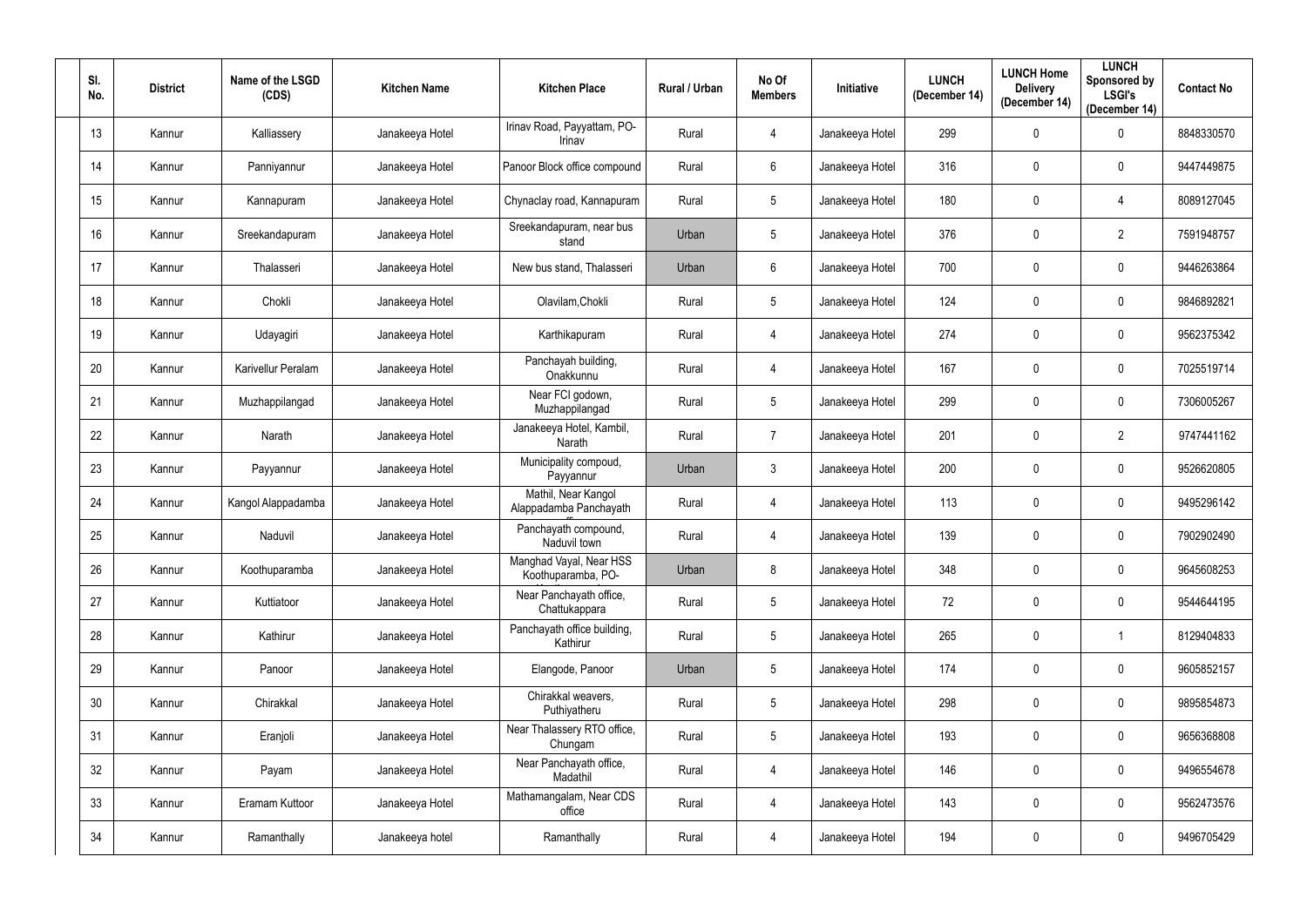|    | SI.<br>No. | <b>District</b> | Name of the LSGD<br>(CDS) | <b>Kitchen Name</b> | <b>Kitchen Place</b>                                             | Rural / Urban | No Of<br><b>Members</b> | Initiative      | <b>LUNCH</b><br>(December 14) | <b>LUNCH Home</b><br><b>Delivery</b><br>(December 14) | <b>LUNCH</b><br>Sponsored by<br><b>LSGI's</b><br>(December 14) | <b>Contact No</b> |
|----|------------|-----------------|---------------------------|---------------------|------------------------------------------------------------------|---------------|-------------------------|-----------------|-------------------------------|-------------------------------------------------------|----------------------------------------------------------------|-------------------|
|    | 35         | Kannur          | Thripangottur             | Janakeeya Hotel     | Kallikkandy, Thripangottur                                       | Rural         | $\mathbf{3}$            | Janakeeya Hotel | 292                           | 0                                                     | $\mathbf 0$                                                    | 9495191659        |
|    | 36         | Kannur          | Madayi                    | Janakeeya Hotel     | Eripuram, Near Vrindhavan<br>Residency, PO Pazhayangadi          | Rural         | $\mathbf{3}$            | Janakeeya Hotel | 186                           | 0                                                     | $\mathbf 0$                                                    | 7561006271        |
|    | 37         | Kannur          | Kelakam                   | Janakeeya Hotel     | Kelakam PO                                                       | Rural         | $\mathbf{3}$            | Janakeeya Hotel | 127                           | 0                                                     | $\mathbf 0$                                                    | 8113866296        |
|    | 38         | Kannur          | Kurumathoor               | Janakeeya Hotel     | Near GVHSS, Kurumathoor                                          | Rural         | $\mathbf{3}$            | Janakeeya Hotel | 128                           | 0                                                     | $\mathbf 0$                                                    | 9633816470        |
|    | 39         | Kannur          | Peringome Vayakkara       | Janakeeya Hotel     | Peringome, Near Police station                                   | Rural         | $5\phantom{.0}$         | Janakeeya Hotel | 107                           | $\mathbf 0$                                           | $\mathbf 0$                                                    | 9961413726        |
|    | 40         | Kannur          | Munderi                   | Janakeeya Hotel     | Kanjirode Karakkadu, Munderi                                     | Rural         | 4                       | Janakeeya Hotel | 326                           | 0                                                     | $\mathbf 0$                                                    | 8547609196        |
|    | 41         | Kannur          | Anjarakandy               | Janakeeya Hotel     | Panayatham Paramba,<br>Anjarankandy                              | Rural         | 4                       | Janakeeya Hotel | 191                           | 0                                                     | $\mathbf 0$                                                    | 9496900755        |
| 87 | 42         | Kannur          | Ayyankkunnu               | Janakeeya Hotel     | Ayyankunnu Panchayth<br>Anghadikkadavu                           | Rural         | 4                       | Janakeeya Hotel | 243                           | 0                                                     | $\mathbf 0$                                                    | 9946734976        |
|    | 43         | Kannur          | Padiyoor                  | Janakeeya Hotel     | Padiyoor PO                                                      | Rural         | 4                       | Janakeeya Hotel | 50                            | $\mathbf 0$                                           | $\mathbf 0$                                                    | 9539028498        |
|    | 44         | Kannur          | Ezhome                    | Janakeeya Hotel     | Pazhayangadi bus stand,<br>Ezhom                                 | Rural         | $5\phantom{.0}$         | Janakeeya Hotel | 289                           | 0                                                     | $\mathbf 0$                                                    | 8086910862        |
|    | 45         | Kannur          | Koodali                   | Janakeeya Hotel     | Near Koodali Panchayath<br>Office, Kololam, PO -                 | Rural         | 4                       | Janakeeya Hotel | $\mathbf 0$                   | 0                                                     | $\mathbf 0$                                                    | 9526524230        |
|    | 46         | Kannur          | Pappinisseri              | Janakeeya Hotel     | Edavannoor<br>Near EMS Smaraka Govt.<br>Higher secondary school, | Rural         | 4                       | Janakeeya Hotel | 214                           | 0                                                     | $\mathbf 0$                                                    | 9605727307        |
|    | 47         | Kannur          | Mattannur                 | Janakeeya Hotel     | Near Municipality office,<br>Mattannur                           | Urban         |                         | Janakeeya Hotel | 298                           | $\mathbf 0$                                           | $\mathbf 0$                                                    | 7510706897        |
|    | 48         | Kannur          | Chenghalayi               | Janakeeya Hotel     | Valakai, Chenghalayi                                             | Rural         | $3\phantom{.0}$         | Janakeeya Hotel | 123                           | $\boldsymbol{0}$                                      | $\mathbf 0$                                                    | 8547696233        |
|    | 49         | Kannur          | Pattiam                   | Janakeeya Hotel     | Cheruvancheri PO,<br>Cheruvancheri                               | Rural         | 4                       | Janakeeya Hotel | 306                           | $\pmb{0}$                                             | $\pmb{0}$                                                      | 7025025275        |
|    | 50         | Kannur          | Thaliparamba              | Janakeeya Hotel     | Municipality compoud,<br>Thaliparamba                            | Urban         | 4                       | Janakeeya Hotel | 190                           | 0                                                     | $\pmb{0}$                                                      | 8547849019        |
|    | 51         | Kannur          | Payyavoor                 | Janakeeya Hotel     | Payyavoor - PO, Payyavoor                                        | Rural         | $5\phantom{.0}$         | Janakeeya Hotel | 285                           | $\pmb{0}$                                             | $\pmb{0}$                                                      | 9495311608        |
|    | 52         | Kannur          | Kottiyoor                 | Janakeeya Hotel     | Neendunokki, Kottiyoor - PO                                      | Rural         | $5\phantom{.0}$         | Janakeeya Hotel | 140                           | 0                                                     | $\pmb{0}$                                                      | 6282565854        |
|    | 53         | Kannur          | Kunnothparamba            | Janakeeya Hotel     | Kunnothparamba PO,<br>Kunnothparamba                             | Rural         | $3\phantom{.0}$         | Janakeeya Hotel | 240                           | $\pmb{0}$                                             | $\bf{0}$                                                       | 8156840487        |
|    | 54         | Kannur          | Pariyaram                 | Janakeeya Hotel     | Near Panchayath Office,<br>Chithappile poyil, Pariyaram          | Rural         | 4                       | Janakeeya Hotel | 125                           | $\pmb{0}$                                             | $\pmb{0}$                                                      | 9744385083        |
|    | 55         | Kannur          | Kunjimangalam             | Janakeeya Hotel     | Old Post office building,<br>Andamkovil, Kunjimangalam           | Rural         | 4                       | Janakeeya Hotel | 118                           | 0                                                     | $\pmb{0}$                                                      | 9526981326        |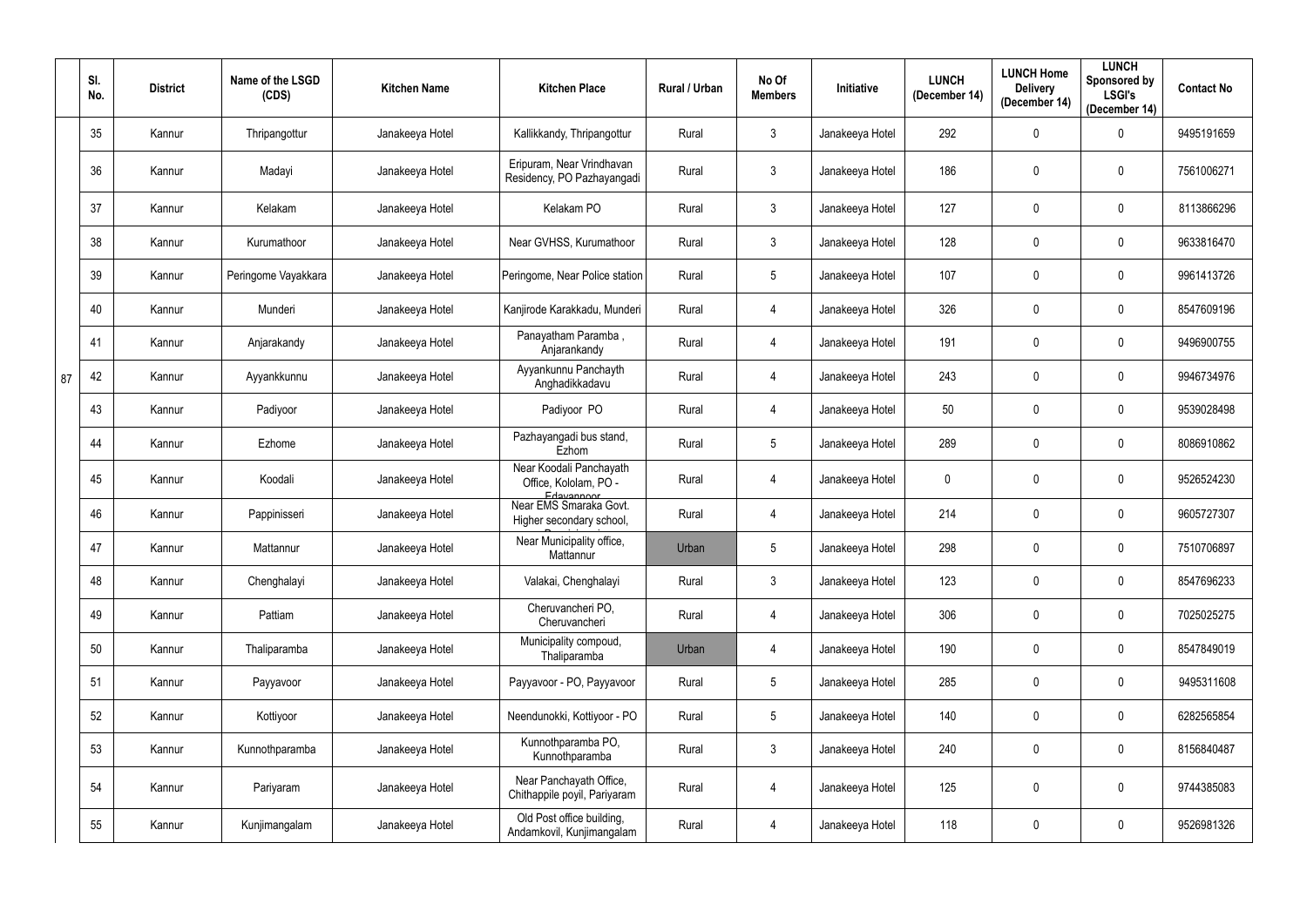| SI.<br>No. | <b>District</b> | Name of the LSGD<br>(CDS) | <b>Kitchen Name</b>                          | <b>Kitchen Place</b>                         | Rural / Urban | No Of<br><b>Members</b> | Initiative      | <b>LUNCH</b><br>(December 14) | <b>LUNCH Home</b><br><b>Delivery</b><br>(December 14) | <b>LUNCH</b><br>Sponsored by<br><b>LSGI's</b><br>(December 14) | <b>Contact No</b> |
|------------|-----------------|---------------------------|----------------------------------------------|----------------------------------------------|---------------|-------------------------|-----------------|-------------------------------|-------------------------------------------------------|----------------------------------------------------------------|-------------------|
| 56         | Kannur          | Thillenkeri               | Janakeeya Hotel                              | Thekkam poyil, Near Uliyil<br>Town           | Rural         | $\mathbf{3}$            | Janakeeya Hotel | 277                           | $\mathbf 0$                                           | $\mathbf 0$                                                    | 9745059451        |
| 57         | Kannur          | Chittariparamba           | Janakeeya Hotel                              | Poovathinkeezhil, PO-<br>Chittariparamba     | Rural         | 6                       | Janakeeya Hotel | 155                           | $\pmb{0}$                                             | 0                                                              | 8943506825        |
| 58         | Kannur          | Mayyil                    | Janakeeya Hotel                              | Near Mayyil Panchayath office,<br>Mayyil     | Rural         | 4                       | Janakeeya Hotel | 144                           | $\pmb{0}$                                             | 0                                                              | 9526072638        |
| 59         | Kannur          | Cherukunnu                | Janakeeya Hotel                              | Pallichal, PO - Cherukunnu,<br>Pin-670301    | Rural         | 4                       | Janakeeya Hotel | 203                           | 0                                                     | $\overline{2}$                                                 | 8547361298        |
| 60         | Kannur          | Aaralam                   | Janakeeya Hotel                              | Athikkal, PO - Keezhpally                    | Rural         | 5                       | Janakeeya Hotel | 282                           | $\pmb{0}$                                             | 0                                                              | 9961285762        |
| 61         | Kannur          | Alakkode                  | Janakeeya Hotel                              | Therthally, Therthally PO,<br>Alakkode       | Rural         | 5                       | Janakeeya Hotel | 213                           | $\mathbf 0$                                           | 0                                                              | 8547045070        |
| 62         | Kannur          | Malappattam               | Janakeeya Hotel                              | Near Malappattam<br>panchayath, Malappattam  | Rural         | $\mathbf{3}$            | Janakeeya Hotel | 163                           | $\pmb{0}$                                             | 0                                                              | 9400571842        |
| 63         | Kannur          | Kanichar                  | Janakeeya Hotel                              | Kanichar PO, Kanichar                        | Rural         | 3                       | Janakeeya Hotel | 214                           | $\mathbf 0$                                           | 0                                                              | 9526167667        |
| 64         | Kannur          | Mokeri                    | Kudumbashree Janakeeya Hotel,<br>Mokeri      | Vallangad, Mokeri                            | Rural         | $5\overline{)}$         | Janakeeya Hotel | 306                           | 0                                                     | $\mathbf 0$                                                    | 9947037223        |
| 65         | Kannur          | Anjarakandy 2             | Kudumbashree Janakeeya Hotel,<br>Anjarakandy | Kavinmoola, Anjarakandy                      | Rural         | $5\phantom{.0}$         | Janakeeya Hotel | 184                           | $\pmb{0}$                                             | 0                                                              | 9446657510        |
| 66         | Kannur          | Newmahi                   | Kudumbashree Janakeeya Hotel                 | Newmahi bridge, Newmahi                      | Rural         | $\mathfrak{Z}$          | Janakeeya Hotel | 222                           | $\mathbf 0$                                           | $\mathbf 0$                                                    | 9946056862        |
| 67         | Kannur          | Keezhallur                | Janakeeya Hotel                              | Kummanam, Elambara                           | Rural         | $\mathbf{3}$            | Janakeeya Hotel | 267                           | $\pmb{0}$                                             | 0                                                              | 9947648580        |
| 68         | Kannur          | Chembilode                | Janakeeya hotel                              | Chakkarakal bus stand,<br>mowanchery         | Rural         | 5                       | Janakeeya Hotel | 647                           | $\mathbf 0$                                           | $\mathbf 0$                                                    | 9847951631        |
| 69         | Kannur          | vengad                    | Janakeeya hotel                              | mambaram                                     | Rural         | 6                       | Janakeeya Hotel | 219                           | $\pmb{0}$                                             | $\mathbf 0$                                                    | 7902970902        |
| 70         | Kannur          | Azhikode                  | Janakeeya hotel                              | vankulathvayayal                             | Rural         | $\overline{4}$          | Janakeeya Hotel | 152                           | $\pmb{0}$                                             | $\mathbf 0$                                                    | 9895910633        |
| 71         | Kannur          | Kolayad                   | Janakeeya hotel                              | kolayad                                      | rural         | 3 <sup>1</sup>          | janakeeya hotel | 150                           | $\pmb{0}$                                             | $\mathbf 0$                                                    | 8592065431        |
| 72         | Kannur          | valapattanam              | janakeeya hotel                              | mill road, valapattanam                      | rural         | $\mathfrak{Z}$          | janakeeya hotel | $\mathbf 0$                   | $\pmb{0}$                                             | $\mathbf 0$                                                    | 9061345312        |
| 73         | Kannur          | Anthur 2                  | annapoorna janakeeya hotel                   | paliyath valapp, po morazha                  | urban         | $\mathbf{3}$            | janakeeya hotel | 177                           | $\pmb{0}$                                             | $\mathbf 0$                                                    | 9526183004        |
| 74         | Kannur          | payyannur 2               | janakeeya hotel                              | kaniyeri, po vellur                          | urban         | $\mathbf{3}$            | janakeeya hotel | 45                            | $\pmb{0}$                                             | $\mathbf 0$                                                    | 8301817232        |
| 75         | Kannur          | cherupuzha                | janakeeya hotel                              | near panjayath office,<br>cherupuzha, 670511 | rural         | 4                       | janakeeya hotel | 361                           | $\pmb{0}$                                             | $\mathbf 0$                                                    | 8547114024        |
| 76         | Kannur          | Eruvessy                  | Janakeeya hotel                              | Panchayath office road,<br>Chemberi          | Rural         | $\overline{4}$          | Janakeeya hotel | 284                           | $\pmb{0}$                                             | $\mathbf 0$                                                    | 9544893463        |
| 77         | Kannur          | Pattuvam                  | Janakeeya Hotel                              | Near Pattuvam panchayath<br>office, Pattuvam | Rural         | $5\phantom{.0}$         | Janakeeya hotel | 143                           | $\pmb{0}$                                             | $\pmb{0}$                                                      | 9539731430        |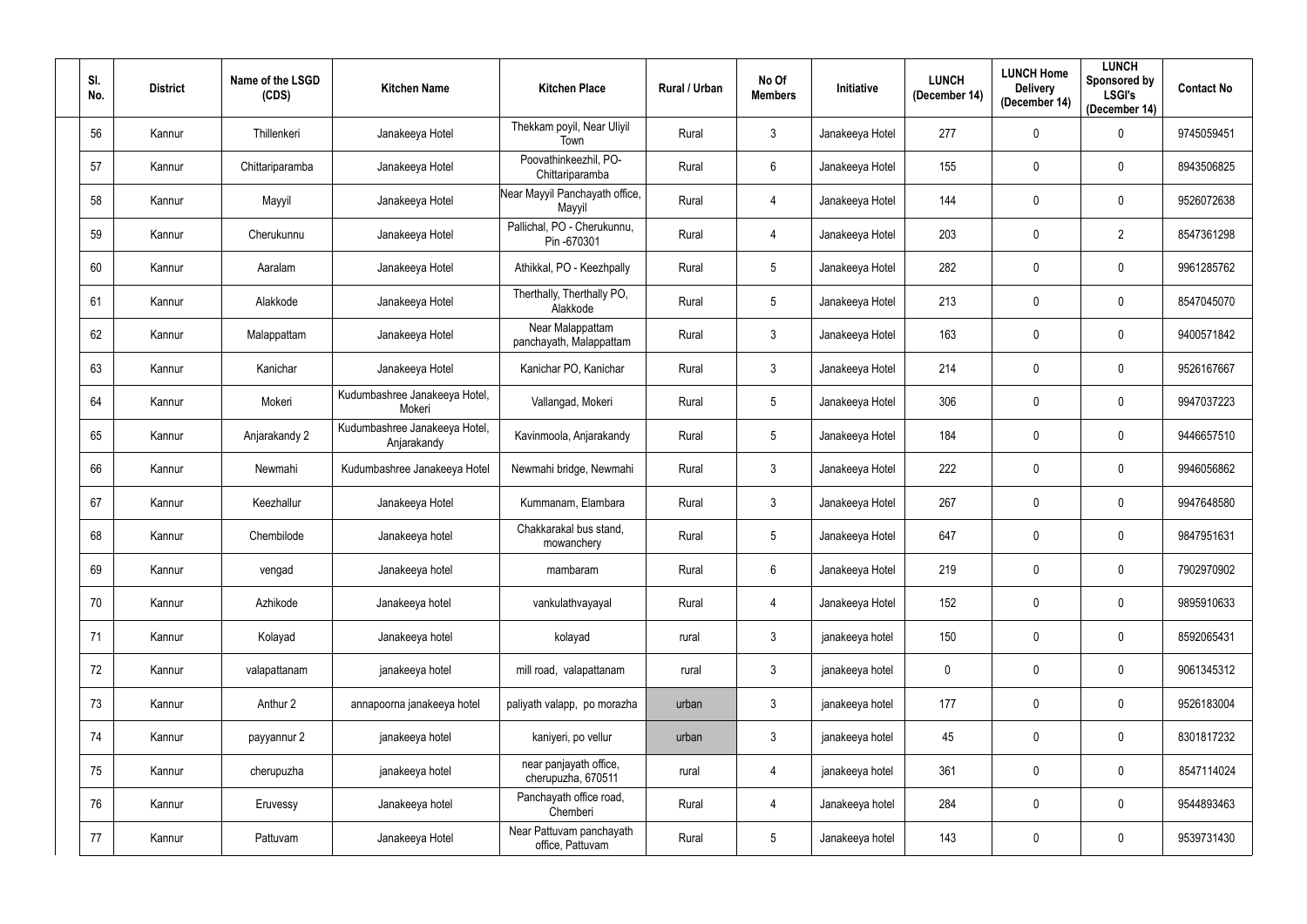| SI.<br>No.      | <b>District</b> | Name of the LSGD<br>(CDS) | <b>Kitchen Name</b>             | <b>Kitchen Place</b>                                        | Rural / Urban | No Of<br><b>Members</b> | Initiative      | <b>LUNCH</b><br>(December 14) | <b>LUNCH Home</b><br><b>Delivery</b><br>(December 14) | <b>LUNCH</b><br>Sponsored by<br><b>LSGI's</b><br>(December 14) | <b>Contact No</b> |
|-----------------|-----------------|---------------------------|---------------------------------|-------------------------------------------------------------|---------------|-------------------------|-----------------|-------------------------------|-------------------------------------------------------|----------------------------------------------------------------|-------------------|
| 78              | Kannur          | Mangattidom               | Janakeeya Hotel                 | Kaitheri idam, Nirmalagiri PO,<br>Mangattidom               | Rural         | $\overline{7}$          | Janakeeya hotel | 187                           | $\mathbf 0$                                           | $\mathbf 0$                                                    | 9207253934        |
| 79              | Kannur          | Panoor                    | Janakeeya Hotel                 | Thundayi peedika, Pukkom,<br>Panoor PO                      | Urban         | 5 <sup>5</sup>          | Janakeeya hotel | 183                           | $\mathbf 0$                                           | $\mathbf 0$                                                    | 9605852157        |
| 80              | Kannur          | Kottayam                  | Janakeeya hotel                 | Kottayam malabar, Kottayam<br>panchayath building, Kottayam | Rural         | $5\phantom{.0}$         | Janakeeya hotel | 166                           | $\mathbf 0$                                           | $\pmb{0}$                                                      | 9656672187        |
| 81              | Kannur          | Ulikkal                   | Janakeeya hotel                 | Vattiyam thodu (po) Mattara,<br><b>Ulikkal, 670705</b>      | Rural         | 5 <sup>5</sup>          | Janakeeya hotel | 76                            | $\mathbf 0$                                           | $\mathbf 0$                                                    | 8086777517        |
| 82              | Kannur          | Kadambur                  | Janakeeya hotel                 | Kadachira, Kadambur                                         | Rural         | 5                       | Janakeeya hotel | 136                           | $\mathbf 0$                                           | $\mathbf 0$                                                    | 9847178332        |
| 83              | Kannur          | Irikkoor                  | Janakeeya hotel                 | Peruvalathuparambu, PO -<br>Irikkoor                        | Rural         | 4                       | Janakeeya hotel | 164                           | $\boldsymbol{0}$                                      | $\mathbf 0$                                                    | 9746864255        |
| 84              | Kannur          | Mattool                   | Janakeeya hotel                 | Mattool central, Mattool                                    | Rural         | 5                       | Janakeeya hotel | 10                            | $\mathbf 0$                                           | $\mathbf 0$                                                    | 9895321842        |
| 85              | Kannur          | Thalasseri -2             | Janakeeya hotel                 | Thalayi harbour, Thalasseri                                 | Urban         | 5 <sup>5</sup>          | Janakeeya hotel | 131                           | 0                                                     | $\mathbf 0$                                                    | 9605745402        |
| 86              | Kannur          | Kannur                    | Janakeeya hotel                 | Pallipoyil division, Kannur<br>corporation                  | Urban         | 3 <sup>1</sup>          | Janakeeya hotel | 198                           | $\mathbf 0$                                           | $\mathbf 0$                                                    | 9745243643        |
| 87              | Kannur          | Ulikkal                   | Janakeeya hotel                 | Manikkadavu PO,<br>Manikkadadavu - 670705                   | Rural         | 5 <sup>5</sup>          | Janakeeya hotel | 246                           | $\boldsymbol{0}$                                      | $\mathbf 0$                                                    | 8547972988        |
| 88              | Kannur          | payam                     | Janakeeya hotel                 | vallithod, Kiliyanthara po<br>670706                        | Rural         | 5 <sup>5</sup>          | Janakeeya Hotel | 358                           | $\boldsymbol{0}$                                      | $\mathbf 0$                                                    | 8848760234        |
|                 |                 |                           |                                 |                                                             |               | 390                     |                 | 18633                         | $\mathbf 0$                                           | 16                                                             |                   |
|                 | kasaragod       | kayyur cheemeni           | janakeeya hotel cheemeni        | cheemeni                                                    | Rural         | 4                       | janakeeya hotel | 168                           |                                                       |                                                                |                   |
| $\overline{2}$  | Kasaragod       | Pilicode                  | Janakeeya Hotel, Pilicode       | Kalikkadavu                                                 | Rural         | 4                       | Janakeeya Hotel | 207                           | $\mathbf 0$                                           | $\mathbf 0$                                                    | 9944087661        |
| $\mathbf{3}$    | Kasaragod       | Kodom belur               | janakeeya hotel kalichanadukkam | Kalichanadukkam                                             | Rural         | $\overline{4}$          | Janakeeya Hotel | 117                           | $\mathbf 0$                                           | $\mathbf 0$                                                    | 9562820280        |
| 4               | Kasaragod       | Chemnad                   | Oruma janakeeya hotel           | Koliyadkam                                                  | Rural         | 5 <sup>5</sup>          | Janakeeya Hotel | 265                           | $\mathbf 0$                                           | $\bf{0}$                                                       | 9567660603        |
| $5\phantom{.0}$ | Kasaragod       | Trikarpur                 | Janakeeya Hotel                 | Trikaripur                                                  | Rural         | 5 <sub>5</sub>          | Janakeeya Hotel | 237                           | $\mathbf 0$                                           | $\mathbf 0$                                                    | 8086392698        |
| $6\phantom{.}6$ | Kasaragod       | Panathady                 | janakeeya hotel panthoor        | Panathoor                                                   | Rural         | $\overline{4}$          | Janakeeya Hotel | 116                           | $\pmb{0}$                                             | $\pmb{0}$                                                      | 8943109804        |
| 7               | Kasaragod       | West eleri                | Thripthi Janakeeya hotel        | Bheemanadi                                                  | Rural         | $\overline{4}$          | Janakeeya Hotel | 278                           | $\mathbf 0$                                           | $\mathbf 0$                                                    | 9497847040        |
| 8               | Kasaragod       | Madikai                   | Salkara Janakeeya hotel         | Madikai                                                     | Rural         | 3 <sup>1</sup>          | Janakeeya Hotel | 103                           | $\mathbf 0$                                           | $\pmb{0}$                                                      | 8281850733        |
| 9               | Kasaragod       | Valiyaparamba             | Janakeeya hotel                 | Valiyaparamba                                               | Rural         | 3 <sup>1</sup>          | Janakeeya Hotel | 50                            | $\mathbf 0$                                           | $\pmb{0}$                                                      | 9745962447        |
| 10              | Kasaragod       | Ajanur                    | Janakeeya hotel                 | Vellikkoth                                                  | Rural         | $\mathbf{3}$            | Janakeeya Hotel | 271                           | $\mathbf 0$                                           | $\pmb{0}$                                                      | 7558068272        |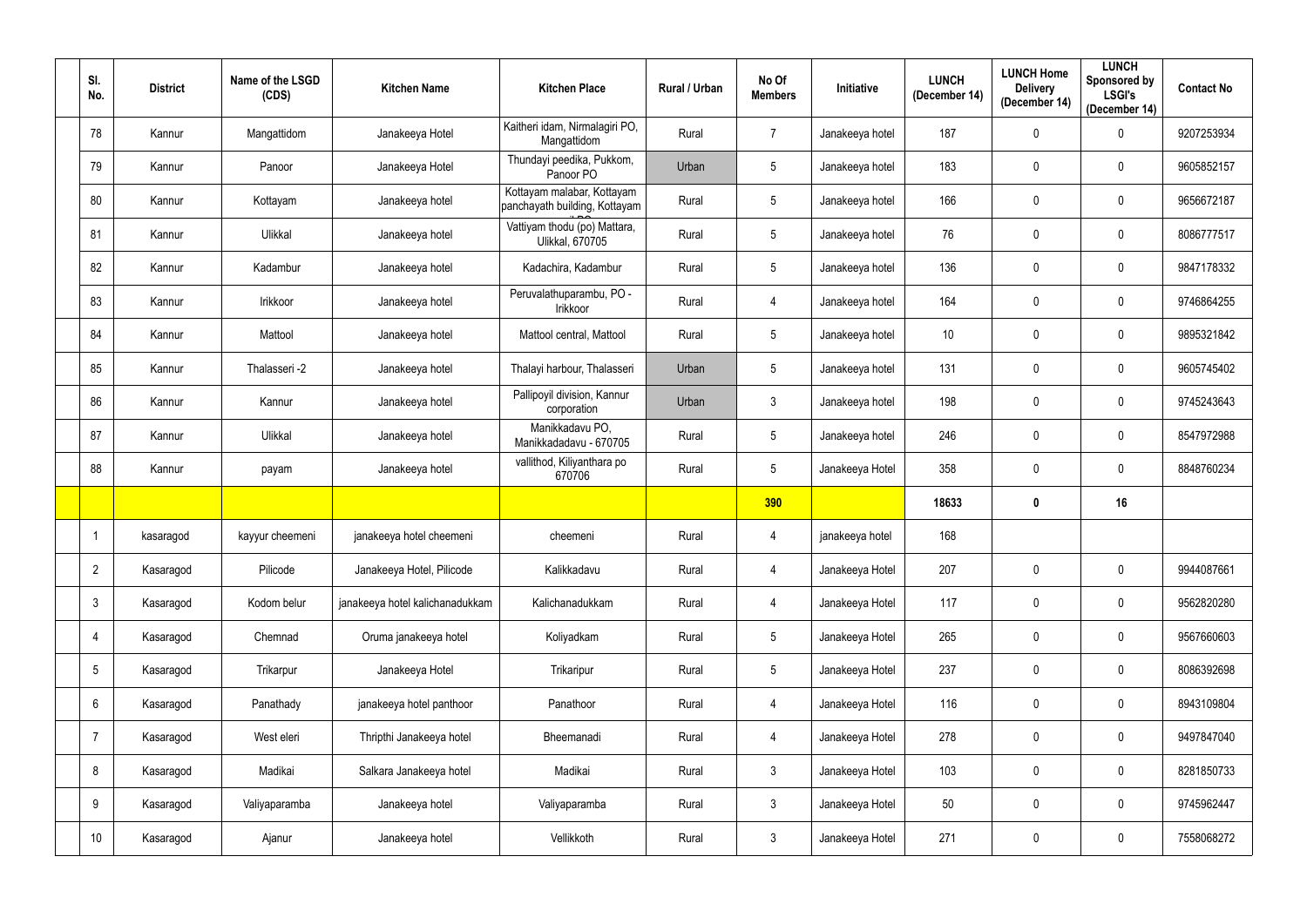| SI.<br>No.      | <b>District</b> | Name of the LSGD<br>(CDS) | <b>Kitchen Name</b> | <b>Kitchen Place</b>  | Rural / Urban | No Of<br><b>Members</b> | Initiative      | <b>LUNCH</b><br>(December 14) | <b>LUNCH Home</b><br><b>Delivery</b><br>(December 14) | <b>LUNCH</b><br><b>Sponsored by</b><br><b>LSGI's</b><br>(December 14) | <b>Contact No</b> |
|-----------------|-----------------|---------------------------|---------------------|-----------------------|---------------|-------------------------|-----------------|-------------------------------|-------------------------------------------------------|-----------------------------------------------------------------------|-------------------|
| 11              | Kasaragod       | Badiadka                  | Janakeeya hotel     | Badiadka              | Rural         | 4                       | Janakeeya Hotel | 83                            | $\pmb{0}$                                             | $\mathbf 0$                                                           | 9539359291        |
| 12              | Kasaragod       | Kuttikkol                 | Janakeeya hotel     | Kuttikkol             | Rural         | 4                       | Janakeeya Hotel | 118                           | $\pmb{0}$                                             | $\boldsymbol{0}$                                                      | 8547062480        |
| 13              | Kasaragod       | Delampadi                 | Janakeeya hotel     | Delampadi             | Rural         | 4                       | Janakeeya hotel | 214                           | $\pmb{0}$                                             | $\boldsymbol{0}$                                                      | 9496702505        |
| 14              | Kasaragod       | Meenja                    | Janakeeya hotel     | Miyapadav             | Rural         | 4                       | Janakeeya Hotel | 86                            | $\pmb{0}$                                             | $\mathbf 0$                                                           | 9497161960        |
| 15              | Kasaragod       | Puthige                   | Janakeeya hotel     | Puthige               | Rural         | $\mathbf{3}$            | Janakeeya hotel | 57                            | $\pmb{0}$                                             | $\mathbf 0$                                                           | 8592071686        |
| 16              | Kasaragod       | Bedaduka                  | Janakeeya hotel     | Kundamkuzhi           | Rural         | $\mathbf{3}$            | Janakeeya hotel | 102                           | $\pmb{0}$                                             | $\mathbf 0$                                                           | 8281092860        |
| 17              | Kasaragod       | muliyar                   | Janakeeya Hotel     | Bovikanam             | Rural         | 0.9                     | Janakeeya Hotel | 267                           | $\pmb{0}$                                             | $\mathbf 0$                                                           | 7034632654        |
| 18              | Kasaragod       | Pallikara                 | Janakeeya Hotel     | Pallikara             | Rural         | $\overline{4}$          | Janakeeya Hotel | 220                           | $\pmb{0}$                                             | $\boldsymbol{0}$                                                      | 7034016505        |
| 19              | Kasaragod       | Kinanoor karinthalam      | Janakeeya Hotel     | Parappa               | Rural         | 5 <sub>5</sub>          | Janakeeya hotel | 241                           | $\pmb{0}$                                             | $\mathbf 0$                                                           | 9526063885        |
| 20              | Kasaragod       | Nileswaram                | Janakeeya Hotel     | Nileswaram market     | Urban         | $5\phantom{.0}$         | Janakeeya hotel | 235                           | $\pmb{0}$                                             | $\mathbf 0$                                                           | 6235177323        |
| 21              | Kasaragod       | Kanhangad 1               | Janakeeya hotel     | Kanhangad town        | Urban         | $5\overline{)}$         | Janakeeya hotel | 407                           | $\pmb{0}$                                             | $\mathbf 0$                                                           | 8111858204        |
| 22              | Kasaragod       | Kanhangad 1               | Janakeeya hotel     | Nr.Mini civil station | Urban         | $\mathbf{3}$            | Janakeeya hotel | 140                           | 125                                                   | $\pmb{0}$                                                             | 9495561250        |
| 23              | Kasaragod       | Paivalige                 | Janakeeya hotel     | Paivalige             | Rural         | 4                       | Janakeeya hotel | 100                           | $\pmb{0}$                                             | $\boldsymbol{0}$                                                      | 7356491447        |
| 24              | Kasaragod       | Manjeswaram               | Janakeeya Hotel     | Manjeswaram           | Rural         | 4                       | Janakeeya Hotel | 86                            | $\pmb{0}$                                             | $\mathbf 0$                                                           | 9562867549        |
| 25              | Kasaragod       | Kanhangad 2               | Janakeeya Hotel     | Kottrachal            | Urban         | $\mathbf{3}$            | Janakeeya Hotel | 168                           | $\pmb{0}$                                             | $\mathbf 0$                                                           | 7025961094        |
| 26              | Kasaragod       | Cheruvathur               | Janakeeya hotel     | Kavumchira            | Rural         | $5\phantom{.0}$         | Janakeeya Hotel | 176                           | $\pmb{0}$                                             | $\boldsymbol{0}$                                                      | 9562358039        |
| 27              | Kasaragod       | Padne                     | Janakeeya Hotel     | Nadakkavu             | Rural         | $\mathbf{3}$            | Janakeeya Hotel | 248                           | $\pmb{0}$                                             | $\pmb{0}$                                                             | 9744087661        |
| 28              | Kasaragod       | Kasaragod                 | Janakeeya Hotel     | Kasaragod             | Urban         | 4                       | Janakeeya Hotel | 196                           | $\pmb{0}$                                             | $\pmb{0}$                                                             | 9633400269        |
| 29              | Kasarkode       | Pallikkara                | Janakeeya Hotel     | Perladukkam           | Rural         | 4                       | Janakeeya Hotel | 233                           | $\pmb{0}$                                             | $\pmb{0}$                                                             | 9544582935        |
| 30 <sup>°</sup> | Kasargode       | Kumbala                   | Janakeeya Hotel     | Kumbala               | Rural         | 3 <sup>1</sup>          | Janakeeya Hotel | $\mathbf 0$                   | $\pmb{0}$                                             | $\pmb{0}$                                                             | 7012142329        |
| 31              | Kasargode       | Karadka                   | Janakeeya Hotel     | Mulleria              | Rural         | $\overline{7}$          | Janakeeya Hotel | 95                            | $\pmb{0}$                                             | $\boldsymbol{0}$                                                      | 8281395910        |
| 32              | Kasaragode      | Vorkady                   | Janakeeya Hotel     | Vorkady               | Rural         | $3\phantom{.0}$         | Janakeeya Hotel | $\mathbf 0$                   | $\pmb{0}$                                             | $\pmb{0}$                                                             | 8547223339        |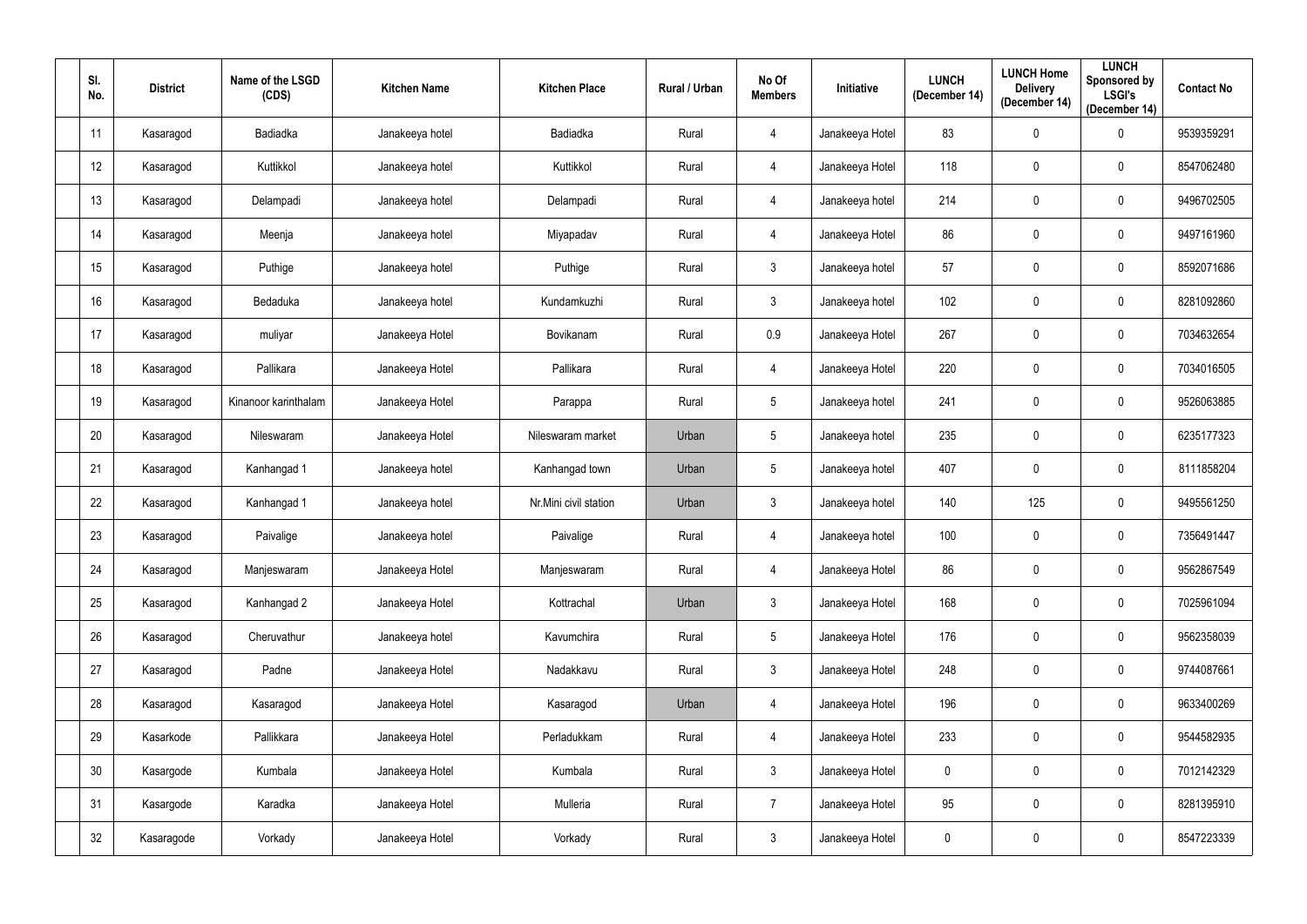|            | SI.<br>No.      | <b>District</b> | Name of the LSGD<br>(CDS) | <b>Kitchen Name</b>          | <b>Kitchen Place</b>                 | Rural / Urban | No Of<br><b>Members</b> | Initiative      | <b>LUNCH</b><br>(December 14) | <b>LUNCH Home</b><br><b>Delivery</b><br>(December 14) | <b>LUNCH</b><br>Sponsored by<br><b>LSGI's</b><br>(December 14) | <b>Contact No</b> |
|------------|-----------------|-----------------|---------------------------|------------------------------|--------------------------------------|---------------|-------------------------|-----------------|-------------------------------|-------------------------------------------------------|----------------------------------------------------------------|-------------------|
|            | 33              | Kasaragode      | <b>Balal</b>              | Janakeeya hotel              | Balal                                | Rural         | $\mathbf{3}$            | Janakeeya hotel | 93                            | $\overline{0}$                                        | $\boldsymbol{0}$                                               | 7510839676        |
|            | 34              | Kasaragod       | Nileswaram                | mahima janakeeya hotel       | kanichira                            | urban         | 4                       | janakeeya hotel | 143                           | $\mathbf 0$                                           | $\mathbf 0$                                                    | 8590121681        |
|            | 35              | Kasaragode      | Kallar                    | janakeeya hotel              | kallar                               | rural         | 4                       | janakeeya hotel | 163                           | 0                                                     | $\pmb{0}$                                                      | 9562820280        |
|            | 36              | Kasaragode      | Mangalpady                | janakeeya hotel              | mangalpady                           | rural         | 4                       | janakeeya hotel | 193                           | $\mathbf 0$                                           | $\mathbf 0$                                                    | 9633488309        |
|            | 37              | kasaragod       | Uduma                     | granma janakeeya hotel       | palakkunnu                           | Rural         | 4                       | janakeeya hotel | 347                           | $\overline{0}$                                        | $\boldsymbol{0}$                                               | 8129957159        |
|            | 38              | Kasaragod       | pullur periya             | Salkara Janakeeya hotel      | periya                               | Rural         | 5 <sub>5</sub>          | janakeeya hotel | 322                           | $\overline{0}$                                        | $\boldsymbol{0}$                                               | 8547309266        |
|            | 39              | kasaragod       | kumbadaje                 | janakeeya hotel              | kumbadaje                            | Rural         | $\mathbf{3}$            | janakeeya hotel | 40                            | $\mathbf 0$                                           | $\boldsymbol{0}$                                               | 8593848698        |
|            | 40              | Kasaragod       | Chengala                  | Janakeeya Hotel              | Cherkkala                            | Rural         | $\mathbf{3}$            | Janakeeya Hotel | 165                           | $\overline{0}$                                        | $\pmb{0}$                                                      |                   |
|            | 41              | kasaragod       | East eleri                | janakeeya hotel              | east eleri                           | Rural         | 3 <sup>1</sup>          | janakeeya hotel | 125                           | $\mathbf 0$                                           | $\mathbf 0$                                                    |                   |
| $\vert$ 41 |                 |                 |                           |                              |                                      |               | 156.9                   |                 | 6875                          | $\boldsymbol{0}$                                      | $\mathbf 0$                                                    |                   |
|            |                 | Kollam          | Chathannur                | Memsahib                     | Sheemaaty junction                   | Rural         | $5\overline{)}$         | Janakeeya Hotel | 355                           | $\overline{0}$                                        | $\mathbf 0$                                                    | 9446246685        |
|            | $\overline{2}$  | Kollam          | Melila                    | <b>Atham Unit</b>            | Melila                               | Rural         | $\overline{7}$          | Janakeeya Hotel | 240                           | $\overline{0}$                                        | $\boldsymbol{0}$                                               | 9961178040        |
|            | $\mathfrak{Z}$  | Kollam          | Kulakkada                 | Ruchi Snacks & Catering Unit | Poovattoor                           | Rural         | 4                       | Janakeeya Hotel | 193                           | 0                                                     | $\mathbf 0$                                                    | 7907941183        |
|            | $\overline{4}$  | Kollam          | Ittiva                    | Nanma Janakeeya hotel        | Kattampally                          | Rural         | 5 <sup>5</sup>          | Janakeeya Hotel | $\mathbf 0$                   | $\mathbf 0$                                           | $\mathbf 0$                                                    | 9809171887        |
|            | $5\phantom{.0}$ | Kollam          | Sooranad North            | Nanma catering unit          | Sooranadu higher secondary<br>school | Rural         | $5\overline{)}$         | Janakeeya Hotel | 272                           | $\mathbf 0$                                           | $\pmb{0}$                                                      | 9846082469        |
|            | $6\phantom{.}$  | Kollam          | Clappana                  | Bismi catering               | Palakulangara                        | Rural         | $5\phantom{.0}$         | Janakeeya Hotel | $\mathbf 0$                   | $\overline{0}$                                        | $\boldsymbol{0}$                                               | 9847901413        |
|            | $\overline{7}$  | Kollam          | Mayyanad                  | Krishnas Janakeeya hotel     | Eravipuram                           | Rural         | 3 <sup>1</sup>          | Janakeeya Hotel | 153                           | $\overline{0}$                                        | $\boldsymbol{0}$                                               | 9656477455        |
|            | 8               | Kollam          | Mayyanad                  | Souhridha Janakeeya hotel    | Pattarumukku,                        | Rural         | 9                       | Janakeeya Hotel | 247                           | $\overline{0}$                                        | $\pmb{0}$                                                      | 7902645448        |
|            | 9               | Kollam          | Kulasekharapuram          | adi sakthi                   | Puthentheruvu.                       | Rural         | $5\overline{)}$         | Janakeeya Hotel | 162                           | $\overline{0}$                                        | $\pmb{0}$                                                      | 9656890790        |
|            | 10 <sup>°</sup> | Kollam          | Thekkumbhagam             | Krishna hotel                | Nadakavu junction                    | Rural         | $\overline{4}$          | Janakeeya Hotel | 60                            | $\mathbf 0$                                           | $\pmb{0}$                                                      | 9961070031        |
|            | 11              | Kollam          | Oachira                   | Parabhramam catering         | near oachira , ITI canteen,          | Rural         | $\overline{4}$          | Janakeeya Hotel | $\overline{0}$                | $\overline{0}$                                        | $\boldsymbol{0}$                                               | 9562283927        |
|            | 12              | Kollam          | Thodiyoor                 | Samridhi activity group      | Lpschool thodiyoor                   | Rural         | $5\overline{)}$         | Janakeeya Hotel | 176                           | $\overline{0}$                                        | $\pmb{0}$                                                      | 9895703572        |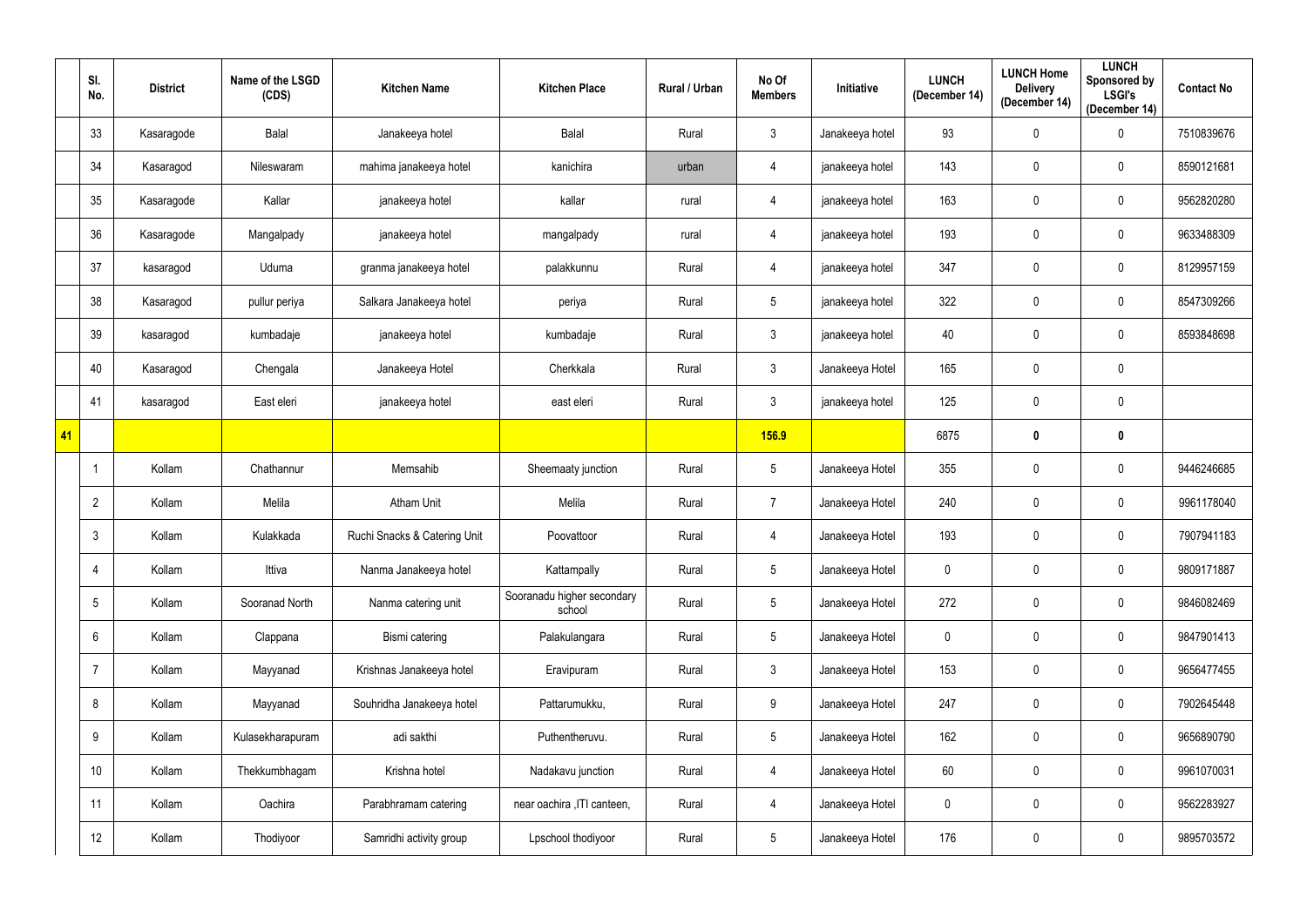| SI.<br>No. | <b>District</b> | Name of the LSGD<br>(CDS) | <b>Kitchen Name</b>              | <b>Kitchen Place</b>         | Rural / Urban | No Of<br><b>Members</b> | Initiative      | <b>LUNCH</b><br>(December 14) | <b>LUNCH Home</b><br><b>Delivery</b><br>(December 14) | <b>LUNCH</b><br>Sponsored by<br><b>LSGI's</b><br>(December 14) | <b>Contact No</b> |
|------------|-----------------|---------------------------|----------------------------------|------------------------------|---------------|-------------------------|-----------------|-------------------------------|-------------------------------------------------------|----------------------------------------------------------------|-------------------|
| 13         | Kollam          | Thrikkovilvattom          | Murari catering, janakeeya hotel | Mukhathala                   | Rural         | 4                       | Janakeeya Hotel | 68                            | $\mathbf 0$                                           | $\mathbf 0$                                                    | 9847072544        |
| 14         | Kollam          | Sasthamcotta              | Sreedurgha catering              | Jemini hotel sasthamcotta    | Rural         | $\overline{7}$          | Janakeeya Hotel | 276                           | $\mathbf 0$                                           | $\mathbf 0$                                                    | 9744368496        |
| 15         | Kollam          | Kollam                    | Athulya catering                 | Thirumullavaram              | Urban         | 4                       | Janakeeya Hotel | $\overline{0}$                | $\mathbf 0$                                           | $\mathbf 0$                                                    | 9048646080        |
| 16         | Kollam          | West Kallada              | Keerthi catering                 | Karalimukku                  | Rural         | $5\phantom{.0}$         | Janakeeya Hotel | 185                           | $\mathbf 0$                                           | $\mathbf 0$                                                    | 9605206907        |
| 17         | Kollam          | Thazhava                  | Pavizham                         | Karutheri junction           | Rural         | $5\phantom{.0}$         | Janakeeya Hotel | 191                           | $\mathbf 0$                                           | $\mathbf 0$                                                    | 8086704216        |
| 18         | Kollam          | Kollam                    | Niravu catering                  | Chinnakkada                  | Urban         | $5\phantom{.0}$         | Janakeeya Hotel | 128                           | 136                                                   | $\mathbf 0$                                                    | 9633073613        |
| 19         | Kollam          | Kundara                   | Ammu Catering unit               | Mulavana LP school           | Rural         | 4                       | Janakeeya Hotel | 137                           | $\mathbf 0$                                           | $\mathbf 0$                                                    | 9633518572        |
| 20         | Kollam          | Neduvathur                | Pooja hotel                      | Thevalappuram                | Rural         | $3\phantom{.0}$         | Janakeeya Hotel | 36                            | $\mathbf 0$                                           | $\mathbf 0$                                                    | 9745376675        |
| 21         | Kollam          | Punalur                   | Jyothi Catering                  | Punalur                      | Urban         | 4                       | Janakeeya Hotel | 290                           | $\mathbf 0$                                           | $\mathbf 0$                                                    | 9961249345        |
| 22         | Kollam          | Punalur                   | Mahima Catering                  | Punalur                      | Urban         | $5\phantom{.0}$         | Janakeeya Hotel | 233                           | $\mathbf 0$                                           | $\mathbf 0$                                                    | 9496112957        |
| 23         | Kollam          | Punalur                   | Safalyam Catering                | Punalur                      | Urban         | $5\phantom{.0}$         | Janakeeya Hotel | 351                           | $\mathbf 0$                                           | $\mathbf 0$                                                    | 9495476197        |
| 24         | Kollam          | Thrikkaruva               | Janakeeya Bhakshanashala         | Thinavila Junction Kanjaveli | Rural         | 4                       | Janakeeya Hotel | 127                           | $\mathbf 0$                                           | $\mathbf 0$                                                    | 9645069880        |
| 25         | Kollam          | Chithara                  | AKG Janakeeya Hotel              | Kizhakkumbagom               | Rural         | $5\overline{)}$         | Janakeeya Hotel | $\overline{0}$                | $\mathbf 0$                                           | $\mathbf 0$                                                    | 9495701987        |
| 26         | Kollam          | South Paravur             | Kshree janakeeya hotel           | Busstand , paravur           | Urban         | $5\phantom{.0}$         | Janakeeya Hotel | 155                           | $\mathbf 0$                                           | $5\phantom{.0}$                                                | 8606179380        |
| 27         | Kollam          | Mynagappally              | Anugraha hotel                   | Kadappa                      | Rural         | $5\phantom{.0}$         | Janakeeya Hotel | 273                           | $\pmb{0}$                                             | $\mathbf 0$                                                    | 9995085705        |
| 28         | Kollam          | Mandrothuruthu            | Janakeeya Bhakshanashala         | Thoombummukham               | Rural         | $\overline{4}$          | Janakeeya Hotel | 83                            | $\mathbf 0$                                           | $\mathbf 0$                                                    | 9526648057        |
| 29         | Kollam          | Karungappally             | Bagya catering                   | Muncipality                  | Urban         | $\overline{4}$          | Janakeeya Hotel | $\mathbf 0$                   | $\pmb{0}$                                             | $\mathbf 0$                                                    | 9947702130        |
| 30         | Kollam          | Kollam East               | Bharathlekshmi                   | Vadakkevila                  | Urban         | 3 <sup>7</sup>          | Janakeeya Hotel | 386                           | $\pmb{0}$                                             | $\mathbf 0$                                                    | 9744300901        |
| 31         | Kollam          | Chavara                   | Harisree janakeya hotel          | Panchayath                   | Rural         | $\mathbf{3}$            | Janakeeya Hotel | 73                            | $\mathbf 0$                                           | $\mathbf 0$                                                    | 9995166343        |
| 32         | Kollam          | Pavithreswaram            | Kairali                          | Pavithreswaram               | Rural         | $\overline{4}$          | Janakeeya Hotel | 196                           | $\mathbf 0$                                           | $\mathbf 0$                                                    | 9605836414        |
| 33         | Kollam          | Veliyam                   | Kantharees                       | Panchayathu building         | Rural         | 5 <sup>5</sup>          | Janakeeya Hotel | 129                           | $\pmb{0}$                                             | $\mathbf 0$                                                    | 9562111715        |
| 34         | Kollam          | Velinalloor               | Quality Janakeeya hotel          | Alummod, Velinalloor         | Rural         | $\overline{4}$          | Janakeeya Hotel | 110                           | $\boldsymbol{0}$                                      | $\pmb{0}$                                                      | 9605896303        |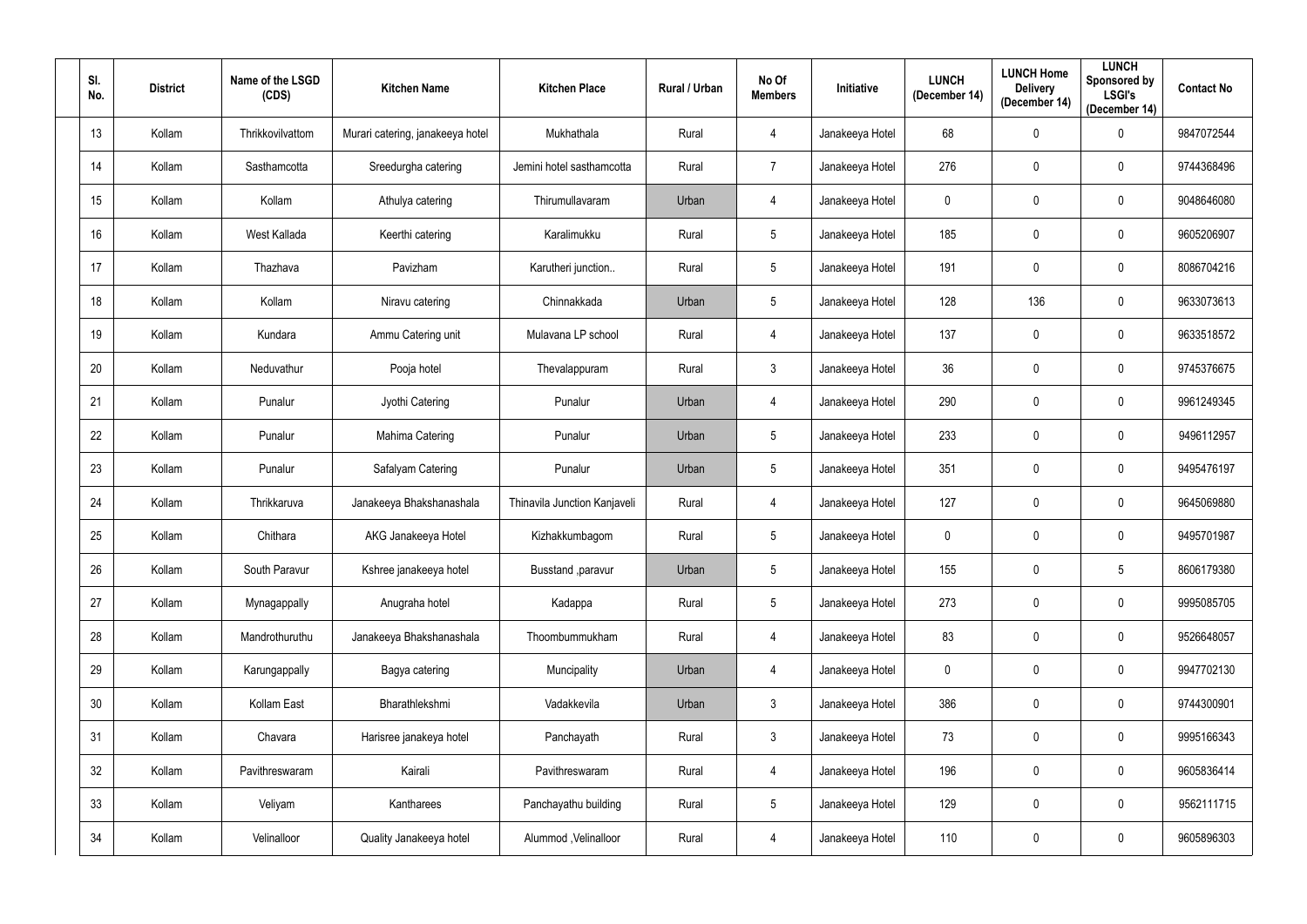|    | SI.<br>No. | <b>District</b> | Name of the LSGD<br>(CDS) | <b>Kitchen Name</b>          | <b>Kitchen Place</b>                                 | Rural / Urban | No Of<br><b>Members</b> | Initiative      | <b>LUNCH</b><br>(December 14) | <b>LUNCH Home</b><br><b>Delivery</b><br>(December 14) | <b>LUNCH</b><br>Sponsored by<br><b>LSGI's</b><br>(December 14) | <b>Contact No</b> |
|----|------------|-----------------|---------------------------|------------------------------|------------------------------------------------------|---------------|-------------------------|-----------------|-------------------------------|-------------------------------------------------------|----------------------------------------------------------------|-------------------|
|    | 35         | Kollam          | Elamadu                   | Swaruma janakeeya hotel      | Near cooperative bank,<br>Elamadu                    | Rural         | $\mathfrak{Z}$          | Janakeeya Hotel | 172                           | $\mathbf 0$                                           | 3                                                              | 8129611321        |
|    | 36         | Kollam          | Kadakkal                  | Nanma janakeeya hotel        | Kadakkal                                             | Rural         | 4                       | Janakeeya Hotel | 275                           | 0                                                     | $\mathbf 0$                                                    | 9847936390        |
|    | 37         | Kollam          | Perayam                   | Janakeeya hotel              | Onambalam                                            | Rural         | 4                       | Janakeeya Hotel | $\pmb{0}$                     | 0                                                     | $\mathbf 0$                                                    | 9446855866        |
|    | 38         | Kollam          | Ezhukone                  | Ezhukone janakeeya hotel     | Near panchayathu office                              | Rural         | 5                       | Janakeeya Hotel | 200                           | 0                                                     | $\mathbf 0$                                                    | 8086757275        |
| 80 | 39         | Kollam          | Adichanalloor             | Ruchikkoottu                 | Mylakkaadu                                           | Rural         | 4                       | Janakeeya Hotel | 83                            | 0                                                     | $\mathbf 0$                                                    | 8136954461        |
|    | 40         | Kollam          | Poruvazhi                 | Amma janakeeya hotel         | Poruvaxhy                                            | Rural         | $5\phantom{.0}$         | Janakeeya Hotel | 209                           | $\mathbf 0$                                           | $\mathbf 0$                                                    | 9656421272        |
|    | 41         | Kollam          | Nilamel                   | Vanitha Janakeeya Hotel      | Nilamel                                              | Rural         | 4                       | Janakeeya Hotel | 139                           | $\mathbf 0$                                           | $\mathbf 0$                                                    | 9447407264        |
|    | 42         | Kollam          | Panmana                   | SV janakeeya hotel           | Kollaka CN junction                                  | Rural         | 3                       | Janakeeya Hotel | 95                            | 0                                                     | $\mathbf 0$                                                    | 8113020216        |
|    | 43         | Kollam          | Ummannoor                 | Thanal                       | Nellikunnam                                          | Rural         | 4                       | Janakeeya Hotel | 170                           | 0                                                     | $\mathbf 0$                                                    | 9656194614        |
|    | 44         | Kollam          | Kulathupuzha              | Karunya Janakeeya Hotel      | Thinkal karikkam                                     | Rural         | 4                       | Janakeeya Hotel | $\pmb{0}$                     | $\mathbf 0$                                           | $\mathbf 0$                                                    | 9048034267        |
|    | 45         | Kollam          | Kareepra                  | Kareepra janakeeya hotel     | Panchayathu office junction                          | Rural         | 5 <sup>5</sup>          | Janakeeya Hotel | 68                            | $\mathbf 0$                                           | $\mathbf 0$                                                    | 9656783244        |
|    | 46         | Kollam          | Piravanthur               | Thanima catering unit        | Piravanthoor                                         | Rural         | $5\phantom{.0}$         | Janakeeya Hotel | 151                           | $\mathbf 0$                                           | $\mathbf 0$                                                    | 9207907284        |
|    | 47         | Kollam          | Karavaloor                | Sreelekshmi Janakeeya Hotel  | Karavalur                                            | Rural         | $5\overline{)}$         | Janakeeya Hotel | 193                           | 0                                                     | $\mathbf 0$                                                    | 9745719860        |
|    | 48         | Kollam          | Kunnathur                 | Sneha janakeeya hotel        | Bhoothakuzhi                                         | Rural         | $\mathfrak{Z}$          | Janakeeya Hotel | 170                           | 0                                                     | $\pmb{0}$                                                      | 9061504141        |
|    | 49         | Kollam          | Alayaman                  | Sreelakam Janakeeya Hotel    | Karukone                                             | Rural         | $\overline{4}$          | Janakeeya Hotel | 201                           | $\pmb{0}$                                             | $\mathbf 0$                                                    | 8592858448        |
|    | $50\,$     | Kollam          | Kottarakkara              | Ruchi                        | Kottarakkara christuraj hospital<br>hospital canteen | Urban         | $5\phantom{.0}$         | Janakeeya Hotel | 214                           | $\mathbf 0$                                           | $\mathbf 0$                                                    | 9447997809        |
|    | 51         | Kollam          | Chirakkara                | Bhoomika Jh                  | Bhajanamadam mukku                                   | Rural         | $5\phantom{.0}$         | Janakeeya Hotel | 192                           | $\pmb{0}$                                             | $\mathbf 0$                                                    | 9567024263        |
|    | 52         | Kollam          | Kalluvathukkal            | Deepam Jh                    | Parippally                                           | Rural         | $\overline{4}$          | Janakeeya Hotel | 18                            | $\mathbf 0$                                           | $\mathbf 0$                                                    | 8593984144        |
|    | 53         | Kollam          | Chirakkara                | Niram Jh                     | Vadakkemukku ,chirakkara                             | Rural         | 4                       | Janakeeya Hotel | 187                           | $\pmb{0}$                                             | $\mathbf 0$                                                    | 9847286593        |
|    | 54         | Kollam          | Velinalloor               | Mathrika janakeeya hotel     | Govt PHC canteen                                     | Rural         | $\overline{4}$          | Janakeeya Hotel | 138                           | $\pmb{0}$                                             | $\pmb{0}$                                                      | 7592859804        |
|    | 55         | Kollam          | East Kallada              | kudumbashree janakeeya hotel | marthandapuram                                       | Rural         | $5\phantom{.0}$         | Janakeeya Hotel | 253                           | $\mathbf 0$                                           | $\mathbf 0$                                                    | 9746964557        |
|    | 56         | Kollam          | Anchal                    | Malu janakeeya hotel         | Anchal, Town ward                                    | Rural         | $\mathfrak{Z}$          | Janakeeya Hotel | 287                           | $\pmb{0}$                                             | $\pmb{0}$                                                      | 9656920091        |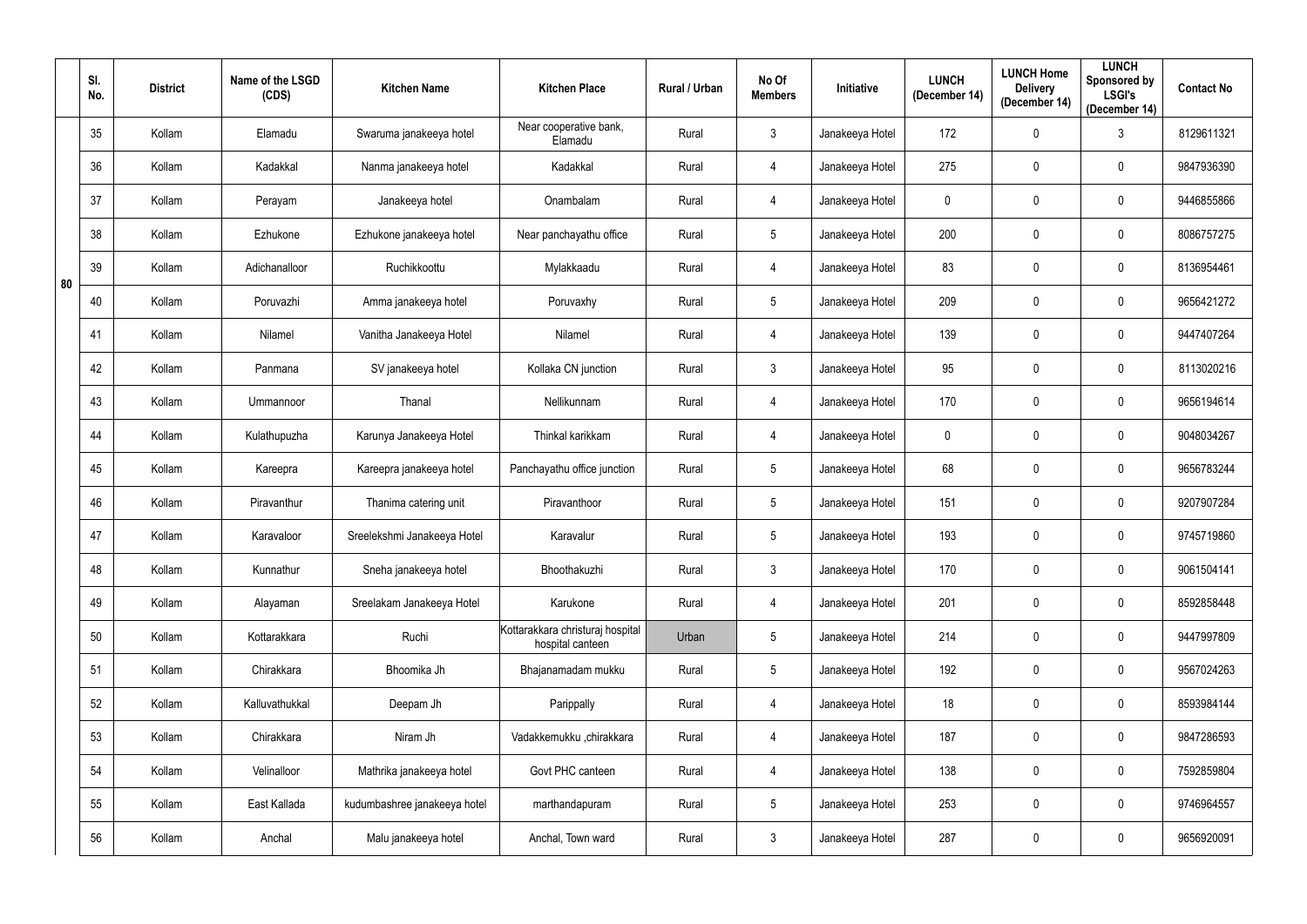| SI.<br>No. | <b>District</b> | Name of the LSGD<br>(CDS) | <b>Kitchen Name</b>                              | <b>Kitchen Place</b>                    | Rural / Urban | No Of<br><b>Members</b> | Initiative      | <b>LUNCH</b><br>(December 14) | <b>LUNCH Home</b><br><b>Delivery</b><br>(December 14) | <b>LUNCH</b><br>Sponsored by<br><b>LSGI's</b><br>(December 14) | <b>Contact No</b> |
|------------|-----------------|---------------------------|--------------------------------------------------|-----------------------------------------|---------------|-------------------------|-----------------|-------------------------------|-------------------------------------------------------|----------------------------------------------------------------|-------------------|
| 57         | Kollam          | Kummil                    | Sreebhadra janakeeya hotel                       | Thachonam                               | Rural         | $\mathfrak{Z}$          | Janakeeya Hotel | 70                            | $\mathbf 0$                                           | $\mathbf 0$                                                    | 9846327312        |
| 58         | Kollam          | Yeroor                    | Oottupura janakeeya hotel                        | yeroor                                  | Rural         | 6                       | Janakeeya Hotel | 282                           | 0                                                     | $\mathbf 0$                                                    | 9526031467        |
| 59         | Kollam          | Nedumpana                 | Samthripthy janakeeya hotel                      | Pallimon                                | Rural         | 4                       | Janakeeya Hotel | 35                            | 0                                                     | $\mathbf 0$                                                    | 9539780119        |
| 60         | Kollam          | Kollam                    | Ishwarya janakeeya hotel                         | Near collectorate, Thevally<br>division | Urban         | $\mathfrak{Z}$          | Janakeeya Hotel | 118                           | 157                                                   | $\mathbf 0$                                                    | 8848893882        |
| 61         | Kollam          | Edamulakkal               | Sahya janakeeya hotel                            | Edamulackal                             | Rural         | 4                       | Janakeeya Hotel | 162                           | $\mathbf 0$                                           | $\mathbf 0$                                                    | 7025532998        |
| 62         | Kollam          | Mylom                     | Amrutha                                          | Inchakkadu                              | Rural         | $5\phantom{.0}$         | Janakeeya Hotel | $\pmb{0}$                     | $\mathbf 0$                                           | $\mathbf 0$                                                    | 9539780965        |
| 63         | Kollam          | Thevalakkara              | Kerala Janakeeya Hotel                           | Thevalakkara                            | Rural         | $\mathfrak{Z}$          | Janakeeya Hotel | 73                            | $\mathbf 0$                                           | $\mathbf 0$                                                    | 9847291089        |
| 64         | Kollam          | Thalavoor                 | Kudumbasheree Nadan<br>Bhakshanashala            | Pidavoor                                | Rural         | 4                       | Janakeeya Hotel | 135                           | $\mathbf 0$                                           | $\mathbf 0$                                                    | 9747324839        |
| 65         | Kollam          | Vilakkudy                 | vadhanam                                         | <b>KUNNICODU</b>                        | Rural         | 5                       | Janakeeya Hotel | 175                           | 0                                                     | $\mathbf 0$                                                    | 9526354689        |
| 66         | Kollam          | Poothakkulam              | Avani catering                                   | Poothakkulam gp                         | Rural         | 4                       | Janakeeya Hotel | 85                            | $\mathbf 0$                                           | $\mathbf 0$                                                    | 9562782082        |
| 67         | Kollam          | Pathanapuram              | Pathanapuram Grama Panchayath<br>Janakeeya Hotel | Pathanapuram                            | Rural         | 4                       | Janakeeya Hotel | 107                           | $\mathbf 0$                                           | $\mathbf 0$                                                    | 9061291033        |
| 68         | Kollam          | Chadayamangalam           | Real janakeeya hotel                             | Chadayamangalam                         | Rural         | $\mathbf{3}$            | Janakeeya Hotel | 80                            | $\mathbf 0$                                           | $\mathbf 0$                                                    | 9562123039        |
| 69         | Kollam          | Elampalloor               | Kalavara janakeeya hotel                         | Ashupathri mukku, Kundara               | Rural         | $5\overline{)}$         | Janakeeya Hotel | 271                           | 0                                                     | $\mathbf 0$                                                    | 8943182967        |
| 70         | Kollam          | Kottamkara                | Ishwarya janakeeya hotel                         | Keralapuram                             | Rural         | $5\phantom{.0}$         | Janakeeya Hotel | $\pmb{0}$                     | 0                                                     | $\pmb{0}$                                                      | 9747765979        |
| 71         | Kollam          | Vettikavala               | Nanma                                            | Vettikkavala                            | Rural         | $\mathbf{3}$            | Janakeeya Hotel | 162                           | $\pmb{0}$                                             | $\mathbf 0$                                                    | 9645070430        |
| 72         | Kollam          | Pooyappally               | Anaswara janakeeya hotel                         | Maruthamanpally                         | Rural         | $5\phantom{.0}$         | Janakeeya Hotel | 198                           | $\mathbf 0$                                           | $\pmb{0}$                                                      | 9947289476        |
| 73         | Kollam          | Thenmala                  | Nanma janakeeya hotel                            | Thennala                                | Rural         | 4                       | Janakeeya Hotel | 150                           | $\pmb{0}$                                             | $\mathbf 0$                                                    | 9446274943        |
| 74         | Kollam          | Pattazhi                  | Suprabhatham Catering Unit                       | pattazhy                                | Rural         | $\overline{4}$          | Janakeeya Hotel | 71                            | $\mathbf 0$                                           | $\mathbf 0$                                                    | 9495195796        |
| 75         | Kollam          | Neendakara                | Darshana Janakeeya Hotel                         | Puthenthura Junction                    | Rural         | $\mathfrak{Z}$          | Janakeeya Hotel | 193                           | $\pmb{0}$                                             | $\mathbf 0$                                                    | 9633106463        |
| 76         | Kollam          | Panayam                   | snehadeepam activity group                       | Thanikkamukku                           | Rural         | $\overline{4}$          | Janakeeya Hotel | $\overline{0}$                | $\pmb{0}$                                             | $\pmb{0}$                                                      | 8606117577        |
| 77         | Kollam          | Clappana                  | Vijayasree                                       | Near alumpeedika junction               | Rural         | $5\phantom{.0}$         | Janakeeya Hotel | $\pmb{0}$                     | $\mathbf 0$                                           | $\mathbf 0$                                                    | 9567797660        |
| 78         | Kollam          | Sooranad South            | Akshaya janakeeya hotel                          | Patharam                                | Rural         | 4                       | Janakeeya Hotel | 297                           | $\pmb{0}$                                             | $\pmb{0}$                                                      | 9746919825        |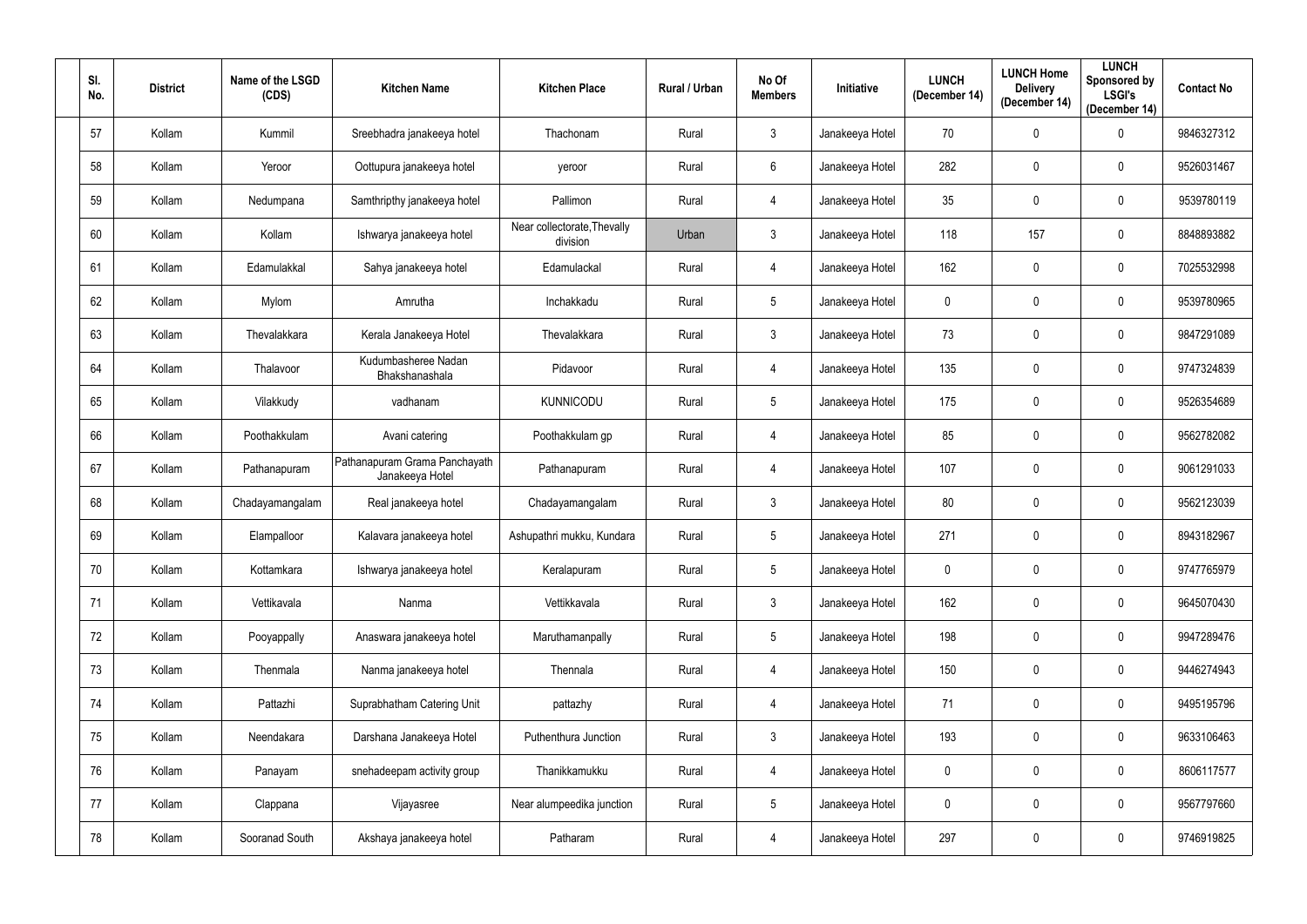|    | SI.<br>No.     | <b>District</b> | Name of the LSGD<br>(CDS) | <b>Kitchen Name</b>                | <b>Kitchen Place</b>                   | Rural / Urban | No Of<br><b>Members</b> | Initiative      | <b>LUNCH</b><br>(December 14) | <b>LUNCH Home</b><br><b>Delivery</b><br>(December 14) | <b>LUNCH</b><br>Sponsored by<br><b>LSGI's</b><br>(December 14) | <b>Contact No</b> |
|----|----------------|-----------------|---------------------------|------------------------------------|----------------------------------------|---------------|-------------------------|-----------------|-------------------------------|-------------------------------------------------------|----------------------------------------------------------------|-------------------|
|    | 79             | Kollam          | Edamulakkal               | Deepam janakeeya hotel             | Edamulackal                            | Rural         | $\mathbf{3}$            | Janakeeya Hotel | 287                           | $\mathbf 0$                                           | $\mathbf 0$                                                    | 9400684494        |
|    | 80             | Kollam          | Aryankavu                 | Sevana janakeeya hotel             | Kazhuthurutty                          | Rural         | $\mathbf{3}$            | Janakeeya Hotel | 142                           | $\mathbf 0$                                           | $\mathbf 0$                                                    | 8921381398        |
|    | 81             | Kollam          | Pattazhi Vadakkekara      | Annapoorna                         | Kaduvathode                            | Rural         | 4                       | Janakeeya Hotel | 93                            | $\mathbf 0$                                           | $\mathbf 0$                                                    | 7561013776        |
|    | 82             | Kollam          | Kulasekharapuram          | Vinayaka                           | Puthiykavu                             | Rural         | 4                       | Janakeeya Hotel | 239                           | $\mathbf 0$                                           | $\mathbf 0$                                                    | 9947499053        |
| 82 |                |                 |                           |                                    |                                        |               | 354                     |                 | 12125                         | 293                                                   | 8                                                              |                   |
|    |                | Kottayam        | Akalakkunnam              | Navaruchi                          | Chengalam                              | Rural         | $5\phantom{.0}$         | Janakeeya Hotel | 130                           | $\mathbf 0$                                           | $\mathbf 0$                                                    | 9188362235        |
|    | $\overline{2}$ | Kottayam        | Arpookkara                | Niravu                             | <b>Medical College</b>                 | Rural         | 8                       | Janakeeya Hotel | 280                           | $\mathbf 0$                                           | $\mathbf 0$                                                    | 9744719092        |
|    | 3              | Kottayam        | Arpookkara                | Ruchi Janakeeya Hotel              | Kaippuzha mutt                         | Rural         | 4                       | Janakeeya Hotel | 155                           | 0                                                     | $\mathbf 0$                                                    | 9847147156        |
|    | 4              | Kottayam        | Athirampuzha              | Hannas                             | Mannanam                               | Rural         | 4                       | Janakeeya Hotel | 48                            | $\mathbf 0$                                           | $\mathbf 0$                                                    | 9496136682        |
|    | 5              | Kottayam        | Ayarkunnam                | Panchami Unit                      | Near PHC Ayarkunnam                    | Rural         | $5\overline{)}$         | Janakeeya Hotel | 45                            | $\mathbf 0$                                           | $\mathbf 0$                                                    | 9744560994        |
|    | 6              | Kottayam        | Aymanam                   | Bisiya                             | Aymanam panchayath hall                | Rural         | 3 <sup>1</sup>          | Janakeeya Hotel | $\mathbf 0$                   | 0                                                     | $\mathbf 0$                                                    | 9544560606        |
|    | 7              | Kottayam        | Bharananganam             | Kudumbshree nadan<br>bhakshanasala | Bharananganam                          | Rural         | $\mathbf{3}$            | Janakeeya Hotel | 143                           | $\mathbf 0$                                           | $\mathbf 0$                                                    | 8113827680        |
|    | 8              | Kottayam        | Changanassery             | Janakeeya Hotel                    | Near Railway station                   | Urban         | $\mathbf{3}$            | Janakeeya Hotel | $\mathbf 0$                   | $\mathbf 0$                                           | $\mathbf 0$                                                    | 7560866821        |
|    | 9              | Kottayam        | Chemp                     | Thanima                            | Chemp                                  | Rural         | $\overline{4}$          | Janakeeya Hotel | $\mathbf 0$                   | $\mathbf 0$                                           | $\mathbf 0$                                                    | 9809940907        |
|    | 10             | Kottayam        | Chirakkadav               | <b>Udaya Catering Unit</b>         | Mahatma Gandhi Town Hall,<br>Ponkunnam | Rural         | $5\overline{)}$         | Janakeeya Hotel | 105                           | $\mathbf 0$                                           | $\pmb{0}$                                                      | 6282479410        |
|    | 11             | Kottayam        | Chirakkadav               | Sargam                             | Thekkethu Kavala                       | Rural         | 3 <sup>1</sup>          | Janakeeya Hotel | 53                            | $\mathbf 0$                                           | $\mathbf 0$                                                    | 9656087110        |
|    | 12             | Kottayam        | Elikulam                  | Janakeeya Hotel Elikkulam          | Manchakuzhy                            | Rural         | 3 <sup>1</sup>          | Janakeeya Hotel | 68                            | $\mathbf 0$                                           | $\pmb{0}$                                                      | 9074768314        |
|    | 13             | Kottayam        | Ettumanoor                | Gramashree cafe kudumbasree        | Nandanam auditorium,<br>Ettumanoor     | Urban         | $5\phantom{.0}$         | Janakeeya Hotel | 136                           | $\pmb{0}$                                             | $\pmb{0}$                                                      | 9847334071        |
|    | 14             | Kottayam        | Kadanad                   | Thanal catering                    | Kadanad                                | Rural         | $5\phantom{.0}$         | Janakeeya Hotel | 108                           | $\mathbf 0$                                           | $\pmb{0}$                                                      | 9048099040        |
|    | 15             | Kottayam        | Kadaplamattam             | Salt &pepper                       | Near Kadaplamattom CDS                 | Rural         | 4                       | Janakeeya Hotel | 39                            | 33                                                    | $\pmb{0}$                                                      | 9645400860        |
|    | 16             | Kottayam        | Kadaplamattam             | Kadaplamattam Janakeeya Hotel      | Vayala                                 | Rural         | 4                       | Janakeeya Hotel | 30                            | 54                                                    | $\mathbf 0$                                                    | 9446804954        |
|    | 17             | Kottayam        | Kaduthuruthy              | Janakeeya Hotel                    | Panchayath premise                     | Rural         | $6\overline{6}$         | Janakeeya Hotel | 92                            | $\overline{0}$                                        | $\pmb{0}$                                                      | 9847166464        |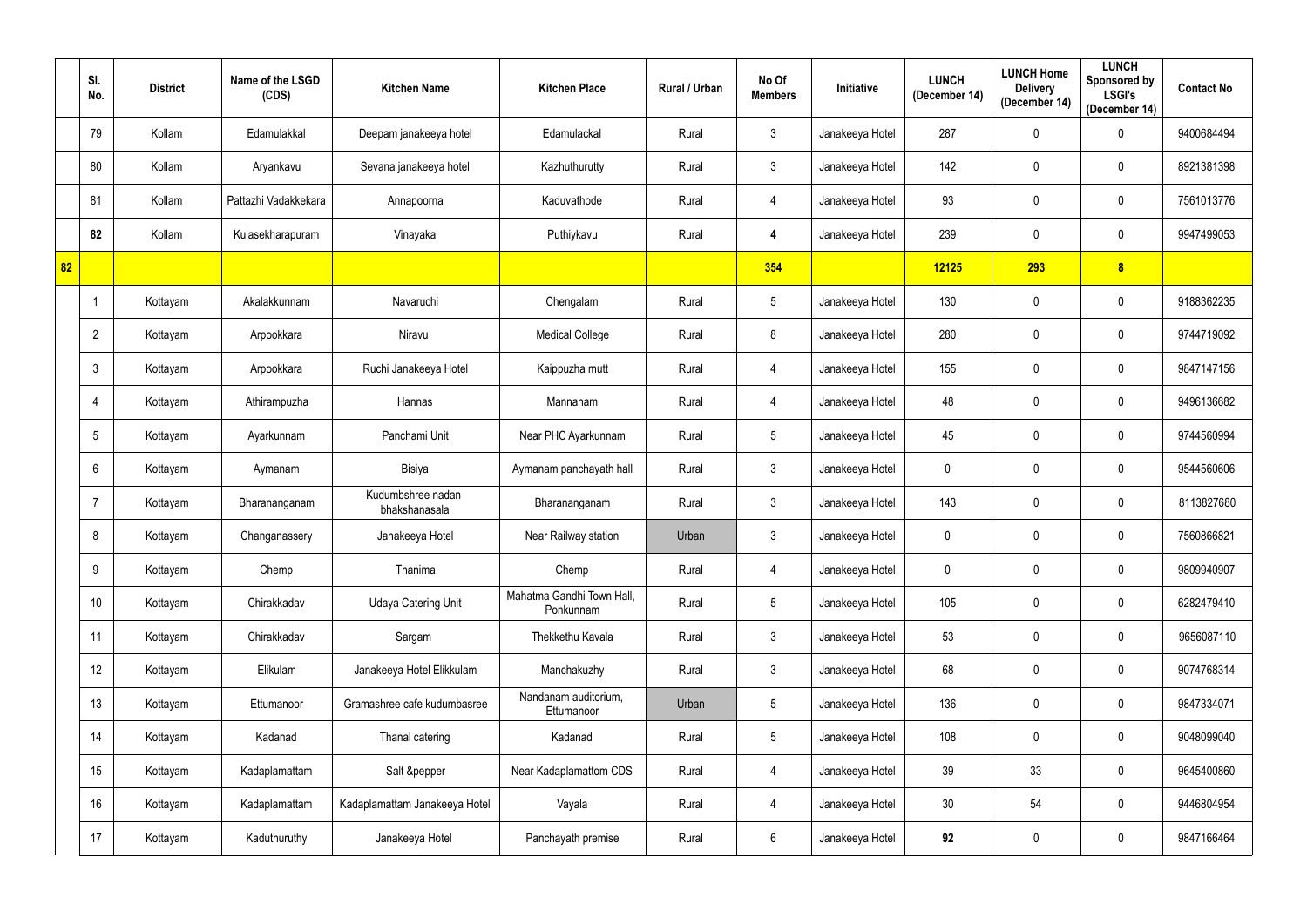| SI.<br>No. | <b>District</b> | Name of the LSGD<br>(CDS) | <b>Kitchen Name</b>             | <b>Kitchen Place</b>           | Rural / Urban | No Of<br><b>Members</b> | Initiative      | <b>LUNCH</b><br>(December 14) | <b>LUNCH Home</b><br><b>Delivery</b><br>(December 14) | <b>LUNCH</b><br>Sponsored by<br><b>LSGI's</b><br>(December 14) | <b>Contact No</b> |
|------------|-----------------|---------------------------|---------------------------------|--------------------------------|---------------|-------------------------|-----------------|-------------------------------|-------------------------------------------------------|----------------------------------------------------------------|-------------------|
| 18         | Kottayam        | Kallara                   | Vasuki Janakeeya hotel          | Kallara                        | Rural         | $3\phantom{.0}$         | Janakeeya Hotel | 98                            | $\mathbf 0$                                           | $\mathbf 0$                                                    | 9846103478        |
| 19         | Kottayam        | Kanakkari                 | Jesus                           | Pattithanam                    | Rural         | $5\phantom{.0}$         | Janakeeya Hotel | 181                           | $\mathbf 0$                                           | $\mathbf 0$                                                    | 9447192439        |
| 20         | Kottayam        | Kangazha                  | Sulabha                         | Pathanadu                      | Rural         | $5\phantom{.0}$         | Janakeeya Hotel | 92                            | $\mathbf 0$                                           | $\mathbf 0$                                                    | 9847438293        |
| 21         | Kottayam        | Kanjirapally              | Vanitha canteen                 | Panchayath premise             | Rural         | $\mathbf{3}$            | Janakeeya Hotel | $\overline{0}$                | $\mathbf 0$                                           | $\mathbf 0$                                                    | 9605391868        |
| 22         | Kottayam        | Karoor                    | Unarvu janakeeya hotel          | Valavoor                       | Rural         | $5\phantom{.0}$         | Janakeeya Hotel | $\overline{0}$                | $\mathbf 0$                                           | $\mathbf 0$                                                    | 8304903250        |
| 23         | Kottayam        | Karukachal                | <b>Sukrutham Catering Unit</b>  | Karukachal                     | Rural         | $5\phantom{.0}$         | Janakeeya Hotel | 45                            | $\mathbf 0$                                           | $\mathbf 0$                                                    | 9847766843        |
| 24         | Kottayam        | Kidangoor                 | Janakeeya hotel                 | Kidangoor Panchayath           | Rural         | $3\phantom{.0}$         | Janakeeya Hotel | $\overline{0}$                | $\mathbf 0$                                           | $\mathbf 0$                                                    | 9048080292        |
| 25         | Kottayam        | Kooroppada                | Achus Janakeeya Hotel           | Panchayath                     | Rural         | $3\phantom{.0}$         | Janakeeya Hotel | 57                            | $\mathbf 0$                                           | $\mathbf 0$                                                    | 9778121989        |
| 26         | Kottayam        | Koottickal                | Janakeeya hotel                 | Koottickal                     | Rural         | $5\overline{)}$         | Janakeeya Hotel | $\overline{0}$                | $\mathbf 0$                                           | $\mathbf 0$                                                    | 9645219929        |
| 27         | Kottayam        | Koruthodu                 | Koruthodu Janakeeya Hotel       | Koruthodu                      | Rural         | 6                       | Janakeeya Hotel | $\overline{0}$                | $\mathbf 0$                                           | $\mathbf 0$                                                    | 7510770418        |
| 28         | Kottayam        | KottayamNorth             | Alfa Canteen                    | Municipality Kottayam          | Urban         | $5\overline{)}$         | Janakeeya Hotel | 303                           | $\mathbf 0$                                           | $\mathbf 0$                                                    | 9846571923        |
| 29         | Kottayam        | KottayamNorth             | Kerala cafe janakeeya hotel     | Choottuveli                    | Urban         | $3\phantom{.0}$         | Janakeeya Hotel | 371                           | $\mathbf 0$                                           | $\mathbf 0$                                                    | 8129337294        |
| 30         | Kottayam        | KottayamNorth             | Maria Janakeeya Hotel           | Chungam                        | Urban         | 5                       | Janakeeya Hotel | 249                           | $\mathbf 0$                                           | $\mathbf 0$                                                    | 9744843928        |
| 31         | Kottayam        | KottayamNorth             | Ambady Janakeeya Hotel          | Karapuzha                      | Urban         | $\overline{4}$          | Janakeeya Hotel | $\mathbf 0$                   | $\mathbf 0$                                           | $\mathbf 0$                                                    | 9496374594        |
| 32         | Kottayam        | Kozhuvanal                | Rohini Janakeeya Hotel          | Vakkappulam                    | Rural         | 3 <sup>1</sup>          | Janakeeya Hotel | $\mathbf 0$                   | $\mathbf 0$                                           | $\mathbf 0$                                                    | 9400216885        |
| 33         | Kottayam        | Kuravilangadu             | kudumbashree janakeeya hotel    | kuravilangady by pass junction | Rural         | $5\phantom{.0}$         | Janakeeya Hotel | 150                           | $\pmb{0}$                                             | $\mathbf 0$                                                    | 7559022364        |
| 34         | Kottayam        | Kurichi                   | Swad Catering                   | Cheruvelippadi                 | Rural         | $\overline{4}$          | Janakeeya Hotel | 288                           | $\pmb{0}$                                             | $\mathbf 0$                                                    | 9847891917        |
| 35         | Kottayam        | Madappally                | SR catering                     | Mammoodu                       | Rural         | 3 <sup>1</sup>          | Janakeeya Hotel | 110                           | $\pmb{0}$                                             | $\mathbf 0$                                                    | 9747702203        |
| 36         | Kottayam        | Manimala                  | Vanitha canteen                 | Manimala                       | Rural         | $\mathfrak{Z}$          | Janakeeya Hotel | $\mathbf 0$                   | $\mathbf 0$                                           | $\mathbf 0$                                                    | 9946318069        |
| 37         | Kottayam        | Manjoor                   | Oruma catering unit             | Kuruppanthara                  | Rural         | 5 <sub>5</sub>          | Janakeeya Hotel | 72                            | 53                                                    | $\overline{2}$                                                 | 9349189590        |
| 38         | Kottayam        | Manjoor                   | Deepam                          | Manjoor                        | Rural         | $5\phantom{.0}$         | Janakeeya Hotel | $\overline{0}$                | $\pmb{0}$                                             | $\mathbf 0$                                                    | 8547676135        |
| 39         | Kottayam        | Marangattupilly           | Marangattupilly Janakeeya Hotel | Marangattupilly                | Rural         | $\overline{4}$          | Janakeeya Hotel | 180                           | $\pmb{0}$                                             | $\pmb{0}$                                                      | 9544416772        |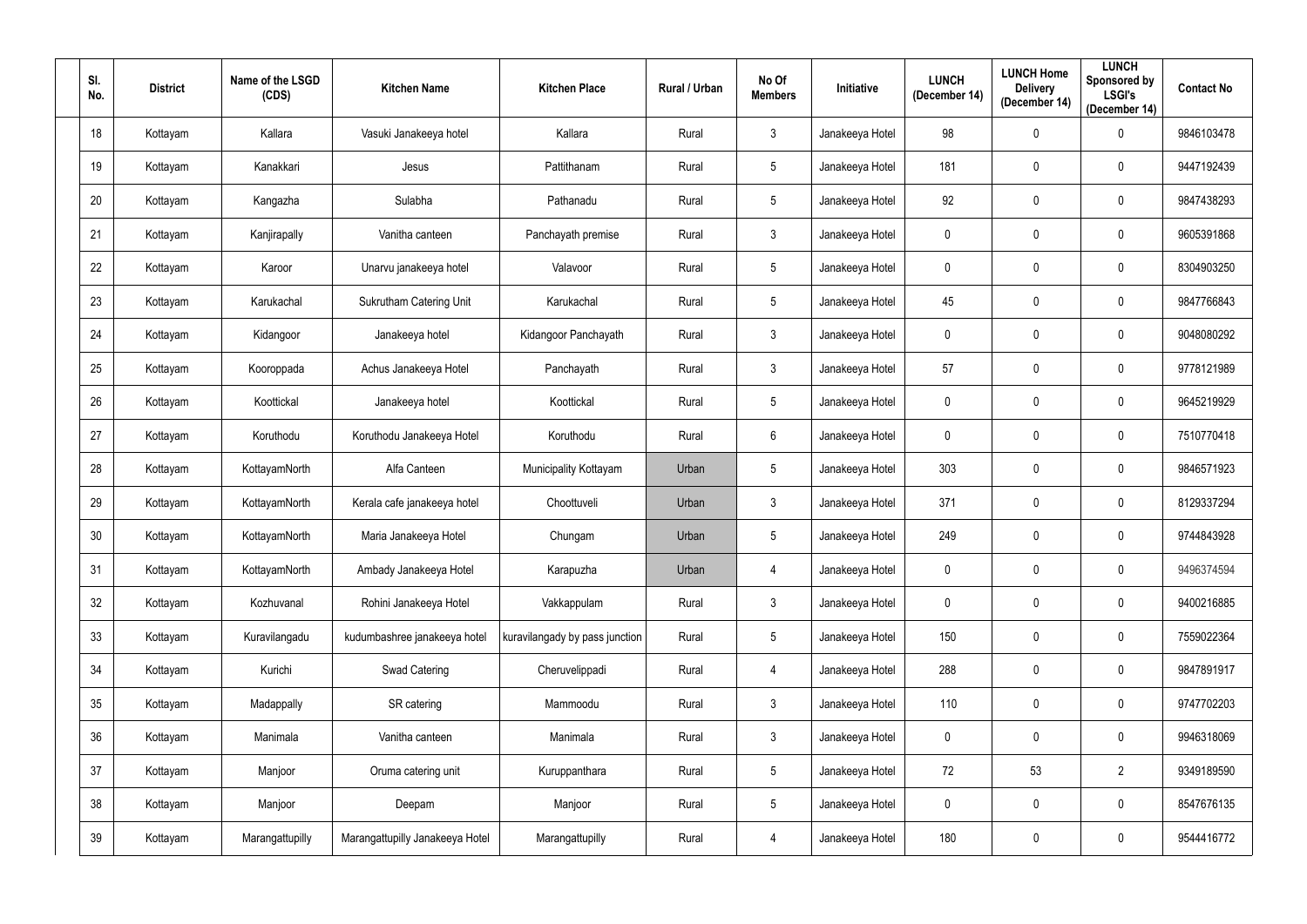|    | SI.<br>No. | <b>District</b> | Name of the LSGD<br>(CDS) | <b>Kitchen Name</b>         | <b>Kitchen Place</b>     | Rural / Urban | No Of<br><b>Members</b> | Initiative      | <b>LUNCH</b><br>(December 14) | <b>LUNCH Home</b><br><b>Delivery</b><br>(December 14) | <b>LUNCH</b><br>Sponsored by<br><b>LSGI's</b><br>(December 14) | <b>Contact No</b> |
|----|------------|-----------------|---------------------------|-----------------------------|--------------------------|---------------|-------------------------|-----------------|-------------------------------|-------------------------------------------------------|----------------------------------------------------------------|-------------------|
| 80 | 40         | Kottayam        | Maravanthuruth            | Changathi                   | Maravanthuruth           | Rural         | 4                       | Janakeeya Hotel | 54                            | $\mathbf 0$                                           | $\mathbf 0$                                                    | 9744598169        |
|    | 41         | Kottayam        | Meenachil                 | Akshaya Janakeeya hotel     | Idamattam                | Rural         | 4                       | Janakeeya Hotel | 135                           | 0                                                     | $\overline{2}$                                                 | 9747190979        |
|    | 42         | Kottayam        | Meenachil                 | Archana janakeeya Hotel     | Paika                    | Rural         | $5\phantom{.0}$         | Janakeeya Hotel | 189                           | $\pmb{0}$                                             | 0                                                              | 9048759539        |
|    | 43         | Kottayam        | Meenadom                  | Nainus                      | Meenadom                 | Rural         | $\mathfrak{Z}$          | Janakeeya Hotel | 68                            | 0                                                     | 0                                                              | 9539752801        |
|    | 44         | Kottayam        | Melukavu                  | Seenayi Cafe centre         | Melukavumattam           | Rural         | $5\phantom{.0}$         | Janakeeya Hotel | $\mathbf 0$                   | $\mathbf 0$                                           | 0                                                              | 9744546703        |
|    | 45         | Kottayam        | Moonnilav                 | Aiswarya                    | Moonnilav                | Rural         | $\mathbf{3}$            | Janakeeya Hotel | 92                            | $\mathbf 0$                                           | $\mathfrak{Z}$                                                 | 8281227689        |
|    | 46         | Kottayam        | Mulakkulam                | Janakeeya Hotel             | Moorkkattilpadi          | Rural         | 4                       | Janakeeya Hotel | 58                            | $\pmb{0}$                                             | 0                                                              | 9747856382        |
|    | 47         | Kottayam        | Mundakkayam               | Janakeeya Hotel Mundakkayam | Mundakkayam              | Rural         | 6                       | Janakeeya Hotel | $\mathbf 0$                   | $\mathbf 0$                                           | 0                                                              | 9495314979        |
|    | 48         | Kottayam        | Nedumkunnam               | Nanma Kudumbashree Unit     | Nedumkunnam              | Rural         | $5\overline{)}$         | Janakeeya Hotel | 58                            | 0                                                     | $\mathbf 0$                                                    | 7306791612        |
|    | 49         | Kottayam        | Neendoor                  | Gruhasree ME Unit           | Panchayath               | Rural         | $\mathbf{3}$            | Janakeeya Hotel | 58                            | $\pmb{0}$                                             | 0                                                              | 9847756958        |
|    | 50         | Kottayam        | Njeezhoor                 | Annapoorna Janakeeya Hotel  | Panchayath               | Rural         | 4                       | Janakeeya Hotel | 82                            | $\mathbf 0$                                           | $\mathbf 0$                                                    | 9745246839        |
|    | 51         | Kottayam        | Pala                      | Harithasree catering        | Chethimattam             | Urban         | $5\phantom{.0}$         | Janakeeya Hotel | 219                           | $\pmb{0}$                                             | 0                                                              | 9895154240        |
|    | 52         | Kottayam        | Pampady                   | Thrupthi                    | Pampady Town             | Rural         | 5                       | Janakeeya Hotel | 18                            | $\mathbf 0$                                           | $\mathbf 0$                                                    | 9633013622        |
|    | 53         | Kottayam        | Panachikkadu              | Ruchi Canteen               | Paruthumpara             | Rural         | $5\phantom{.0}$         | Janakeeya Hotel | 90                            | $\pmb{0}$                                             | $\mathbf 0$                                                    | 9656411494        |
|    | 54         | Kottayam        | Parathodu                 | Janakeeya Hotel Parathodu   | Panchayath               | Rural         | $\overline{4}$          | Janakeeya Hotel | $\overline{0}$                | $\pmb{0}$                                             | $\mathbf 0$                                                    | 7907455541        |
|    | 55         | Kottayam        | Paippadu                  | Thejus                      | Paippadu                 | Rural         | $5\phantom{.0}$         | Janakeeya Hotel | 237                           | $\pmb{0}$                                             | $\mathbf 0$                                                    | 7034621426        |
|    | 56         | Kottayam        | Poonjar                   | Haritham                    | Poonjar                  | Rural         | $5\phantom{.0}$         | Janakeeya Hotel | 85                            | $\pmb{0}$                                             | $\mathfrak{Z}$                                                 | 9495235348        |
|    | 57         | Kottayam        | Ramapuram                 | Ruchi                       | Ramapuram                | Rural         | $\overline{4}$          | Janakeeya Hotel | 165                           | 25                                                    | $\mathbf 0$                                                    | 9495107277        |
|    | 58         | Kottayam        | T.V.Puram                 | Vijaya Janakeeya Hotel      | TV Puram                 | Rural         | $\mathbf{3}$            | Janakeeya Hotel | $\mathbf 0$                   | $\pmb{0}$                                             | $\mathbf 0$                                                    | 9847614136        |
|    | 59         | Kottayam        | Teekkoy                   | Kairali                     | Vagamattom, Kallambhagam | Rural         | 3 <sup>1</sup>          | Janakeeya Hotel | 121                           | $\mathbf 0$                                           | $\mathbf 0$                                                    | 7025702768        |
|    | 60         | Kottayam        | Thalanad                  | Nanma                       | Muttambhagam Kavala      | Rural         | $\mathbf{3}$            | Janakeeya Hotel | $\mathbf 0$                   | $\pmb{0}$                                             | $\mathbf 0$                                                    | 9961289547        |
|    | 61         | Kottayam        | Thalappalam               | Ameya                       | Thalappalam              | Rural         | $\overline{4}$          | Janakeeya Hotel | 115                           | $\pmb{0}$                                             | $\pmb{0}$                                                      | 7025932626        |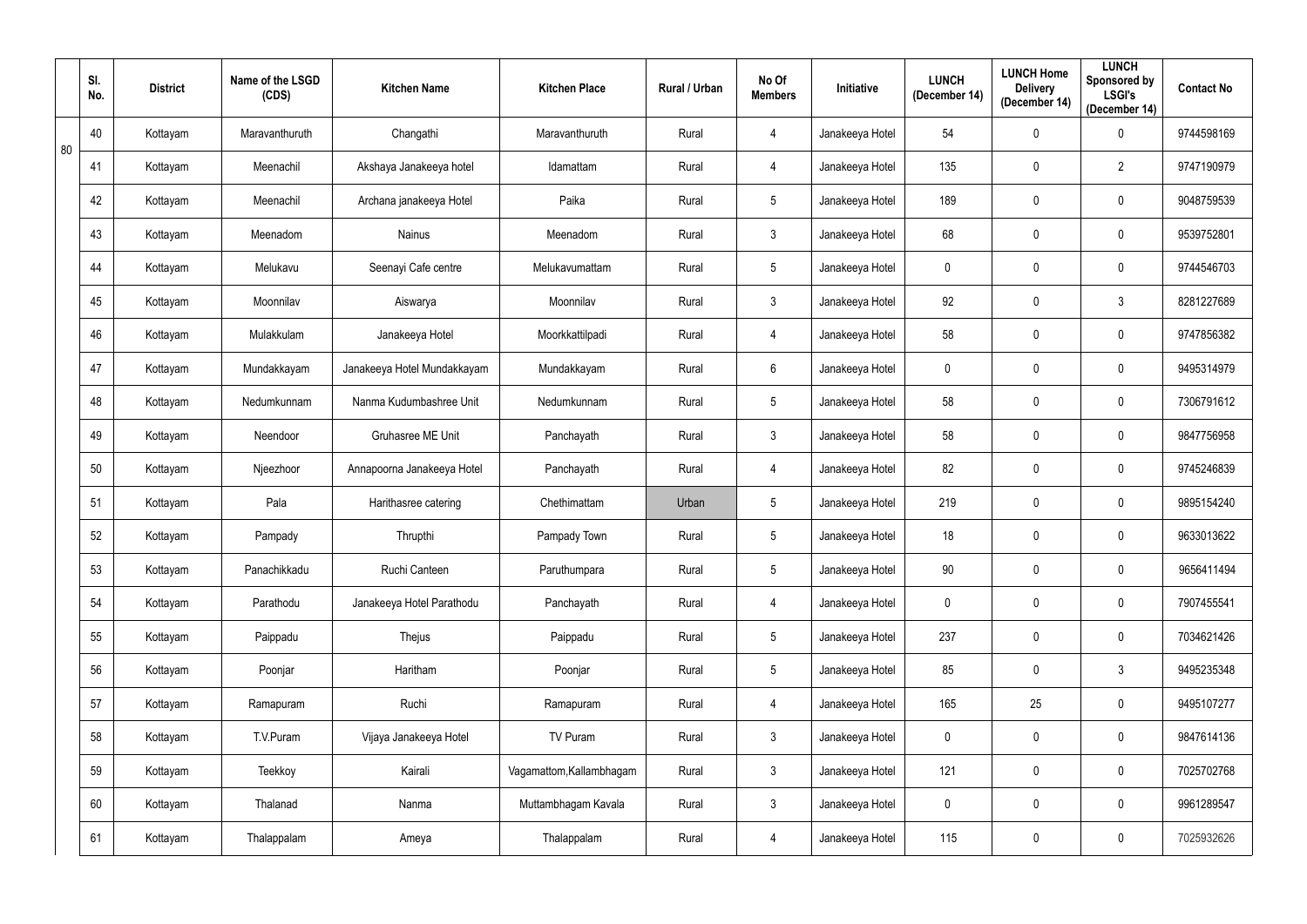|    | SI.<br>No.     | <b>District</b> | Name of the LSGD<br>(CDS) | <b>Kitchen Name</b>                                      | <b>Kitchen Place</b>                        | Rural / Urban | No Of<br><b>Members</b> | Initiative      | <b>LUNCH</b><br>(December 14) | <b>LUNCH Home</b><br><b>Delivery</b><br>(December 14) | <b>LUNCH</b><br>Sponsored by<br><b>LSGI's</b><br>(December 14) | <b>Contact No</b> |
|----|----------------|-----------------|---------------------------|----------------------------------------------------------|---------------------------------------------|---------------|-------------------------|-----------------|-------------------------------|-------------------------------------------------------|----------------------------------------------------------------|-------------------|
|    | 62             | Kottayam        | Thalayolaparambu          | kudumbashree janakeeya hotel                             | Thalayolaparambu                            | Rural         | $\mathbf{3}$            | Janakeeya Hotel | 89                            | $\mathbf 0$                                           | $\mathbf 0$                                                    | 7994830570        |
|    | 63             | Kottayam        | Thidanadu                 | Janani                                                   | Chemmlamattam                               | Rural         | 6                       | Janakeeya Hotel | 130                           | $\mathbf 0$                                           | 0\$                                                            | 9562695545        |
|    | 64             | Kottayam        | Thidanadu                 | Krishna                                                  | Near Panchayath                             | Rural         | 4                       | Janakeeya Hotel | 176                           | 0                                                     | $\mathbf 0$                                                    | 9605565960        |
|    | 65             | Kottayam        | Thiruvarppu               | Sreeparvathy food products                               | Illickal                                    | Rural         | $\mathfrak{Z}$          | Janakeeya Hotel | 234                           | 0                                                     | $\mathbf 0$                                                    | 9747289846        |
|    | 66             | Kottayam        | Thrikkodithanam           | Swanthanam                                               | Thrikkodithanam                             | Rural         | $5\phantom{.0}$         | Janakeeya Hotel | 91                            | $\mathbf 0$                                           | $\mathbf 0$                                                    | 7902729237        |
|    | 67             | Kottayam        | Udayanapuram              | Uppum Mulakum                                            | Nerekadavu                                  | Rural         | 3                       | Janakeeya Hotel | 39                            | $\mathbf 0$                                           | $\mathbf 0$                                                    | 8111850728        |
|    | 68             | Kottayam        | Udayanapuram              | Aiswarya Activity Group                                  | Vaikom Block Panchayath                     | Rural         | 5                       | Janakeeya Hotel | 78                            | $\mathbf 0$                                           | $\mathbf 0$                                                    | 9847437286        |
|    | 69             | Kottayam        | Uzhavoor                  | Uzhavoor Janakeeya Hotel                                 | Uzhavoor Town                               | Rural         | 8                       | Janakeeya Hotel | 196                           | 82                                                    | 15                                                             | 9746074266        |
|    | 70             | Kottayam        | Vaikom                    | <b>Chanees Eats</b>                                      | Chalapparambu                               | Urban         | 4                       | Janakeeya Hotel | 97                            | $\mathbf 0$                                           | $\mathbf 0$                                                    | 9446467389        |
|    | 71             | Kottayam        | Vakathanam                | Padheyam                                                 | Njaliakuzhi                                 | Rural         | $6^{\circ}$             | Janakeeya Hotel | 240                           | $\mathbf 0$                                           | $\mathbf 0$                                                    | 9495010073        |
|    | 72             | Kottayam        | Vazhappally               | Udayam                                                   | Vazhappally                                 | Rural         | 4                       | Janakeeya Hotel | 114                           | 0                                                     | $\mathbf 0$                                                    | 9562267564        |
|    | 73             | Kottayam        | Vazhoor                   | Kudumbashree Canteen Unit At<br>Vazhoor Grama Panchayath | Vazhoor Grama Panchayath<br><b>Building</b> | Rural         | 5                       | Janakeeya Hotel | 44                            | $\boldsymbol{0}$                                      | $\mathbf 0$                                                    | 9544717796        |
|    | 74             | Kottayam        | Vazhoor                   | New India                                                | Nedumavu                                    | Rural         | 3                       | Janakeeya Hotel | 27                            | 0                                                     | $\mathbf 0$                                                    | 9744581242        |
|    | 75             | Kottayam        | Vechoor                   | Treeland Annapoorna                                      | <b>Bund Road</b>                            | Rural         | $\mathbf{3}$            | Janakeeya Hotel | 132                           | $\mathbf 0$                                           | $\mathbf 0$                                                    | 8606814487        |
|    | 76             | Kottayam        | Veliyannoor               | Thanima foods                                            | Veliyannoor                                 | Rural         | 3 <sup>1</sup>          | Janakeeya Hotel | $\mathbf 0$                   | $\mathbf 0$                                           | $\mathbf 0$                                                    | 9744392147        |
|    | 77             | Kottayam        | Vellavoor                 | Uppum Mulakum Janakeeya Hotel                            | Panchayath premise                          | Rural         | $5\phantom{.0}$         | Janakeeya Hotel | 42                            | $\boldsymbol{0}$                                      | $\pmb{0}$                                                      | 9188317288        |
|    | 78             | Kottayam        | Velloor                   | Puzhayoram catering                                      | Near Velloor cds office                     | Rural         | $\overline{4}$          | Janakeeya Hotel | 112                           | $\boldsymbol{0}$                                      | $\pmb{0}$                                                      | 9895522286        |
|    | 79             | Kottayam        | Vijayapuram               | Niravu                                                   | Iranjal                                     | Rural         | 3 <sup>1</sup>          | Janakeeya Hotel | $\overline{0}$                | $\mathbf 0$                                           | $\pmb{0}$                                                      | 9495245895        |
|    | 80             | Kottayam        | Vijayapuram               | Renown Janakeeya Hotel                                   | Vadavathoor                                 | Rural         | $5\phantom{.0}$         | Janakeeya Hotel | 169                           | $\pmb{0}$                                             | $\pmb{0}$                                                      | 8606536302        |
| 80 |                |                 |                           |                                                          |                                             |               | 336                     |                 | 7482                          | 247                                                   | 25                                                             |                   |
|    |                | Kozhikode       | Balussery                 | Unarvu Janakeeya Hotel                                   | Balussery                                   | Rural         | 5 <sup>5</sup>          | Janakeeya Hotel | 162                           | $\boldsymbol{0}$                                      | $\pmb{0}$                                                      | 95440 03929       |
|    | $\overline{2}$ | Kozhikode       | Panangad                  | Kairali Janakeeya Hotel                                  | Balussery mukku at KK<br>hospital           | Rural         | 3 <sup>1</sup>          | Janakeeya Hotel | 423                           | $\pmb{0}$                                             | $\pmb{0}$                                                      | 97450 85782       |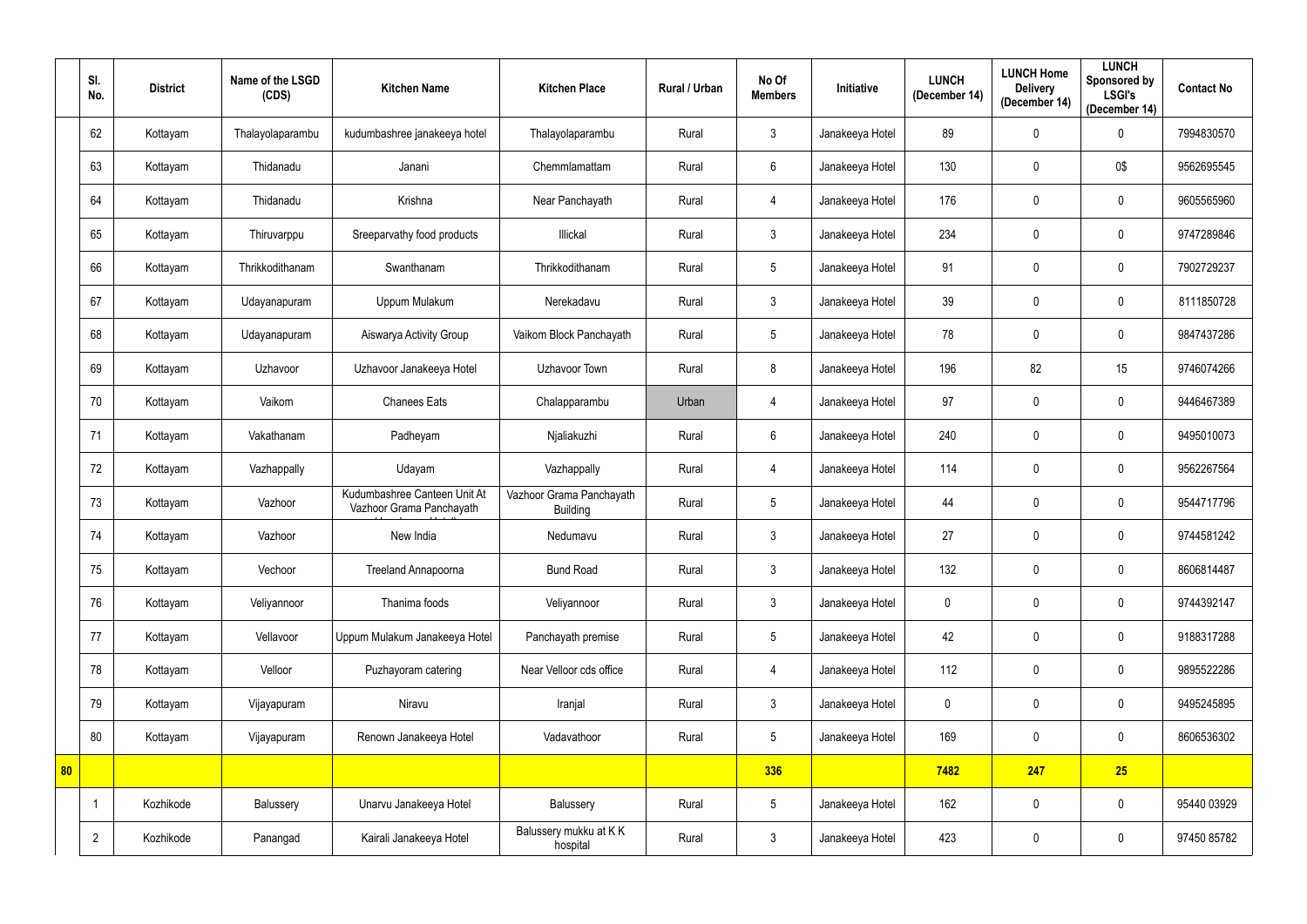| SI.<br>No.      | <b>District</b> | Name of the LSGD<br>(CDS) | <b>Kitchen Name</b>            | <b>Kitchen Place</b>                  | Rural / Urban | No Of<br><b>Members</b> | Initiative      | <b>LUNCH</b><br>(December 14) | <b>LUNCH Home</b><br><b>Delivery</b><br>(December 14) | <b>LUNCH</b><br>Sponsored by<br><b>LSGI's</b><br>(December 14) | <b>Contact No</b> |
|-----------------|-----------------|---------------------------|--------------------------------|---------------------------------------|---------------|-------------------------|-----------------|-------------------------------|-------------------------------------------------------|----------------------------------------------------------------|-------------------|
| $\mathbf{3}$    | Kozhikode       | Koorachundu               | Koorachundu Janakeeya hotel    | Koorachundu                           | Rural         | 4                       | Janakeeya Hotel | 275                           | $\mathbf 0$                                           | $\mathbf 0$                                                    | 94967 07886       |
| $\overline{4}$  | Kozhikode       | Koorachundu               | Koottayma Janakeeya Hotel      | Kallanode                             | Rural         | 5                       | Janakeeya Hotel | 350                           | $\mathbf 0$                                           | 0                                                              | 94967 26850       |
| $5\phantom{.0}$ | Kozhikode       | Kottur                    | Sneha Janakeeya Hotel          | Kottur                                | Rural         | 5                       | Janakeeya Hotel | 132                           | $\mathbf 0$                                           | 0                                                              | 97456 72101       |
| $6\phantom{.}$  | Kozhikode       | Naduvannur                | Naduvannur Janakeeya Hotel     | Naduvannur                            | Rural         | $\overline{7}$          | Janakeeya Hotel | 418                           | $\mathbf 0$                                           | $\mathbf 0$                                                    | 8592-031802       |
| $\overline{7}$  | Kozhikode       | Naduvannur                | Kudumbashree Janakeeya Hotel   | Anjolimukku                           | Rural         | $3\phantom{.0}$         | Janakeeya Hotel | 321                           | $\mathbf 0$                                           | $\mathbf 0$                                                    | 9995947043        |
| 8               | Kozhikode       | Ulliyeri                  | Ulliyeri Janakeeya Hotel       | Ulliyeri                              | Rural         | 4                       | Janakeeya Hotel | 424                           | $\mathbf 0$                                           | $\mathbf 0$                                                    | 89434 06681       |
| 9               | Kozhikode       | Unnikulam                 | Swad Janakeeya Hotel           | Ekarool Kaappil Road                  | Rural         | $3\phantom{.0}$         | Janakeeya Hotel | 722                           | $\mathbf 0$                                           | 0                                                              | 85475 75474       |
| 10              | Kozhikode       | Unnikulam                 | Chaithanya Janakeeya Hotel     | Opposite unnikulam<br>gramapanchayath | Rural         | $\mathfrak{Z}$          | Janakeeya Hotel | 623                           | $\mathbf 0$                                           | 0                                                              | 87141 31460       |
| 11              | Kozhikode       | Nanminda                  | Akshaya vanitha hotel          | Nanminda panchayath building          | Rural         | $\mathbf{3}$            | Janakeeya Hotel | 161                           | $\mathbf 0$                                           | $\mathbf 0$                                                    | 9961184212        |
| 12              | Kozhikode       | Thalakkulathur            | Thalakkulathur Janakeeya Hotel | Parambath                             | Rural         | 4                       | Janakeeya Hotel | 228                           | $\mathbf 0$                                           | 0                                                              | 7593067511        |
| 13              | Kozhikode       | Kakkodi                   | Kakkodi Janakeeya Hotel        | Kakkodi Bazar                         | Rural         | 7                       | Janakeeya Hotel | 264                           | $\mathbf 0$                                           | $\mathbf 0$                                                    | 8943123615        |
| 14              | Kozhikode       | Chelannur                 | Oottupura Janakeeya Hotel      | Ambalathukulangara                    | Rural         | $\overline{7}$          | Janakeeya Hotel | 140                           | $\mathbf 0$                                           | $\overline{2}$                                                 | 9846010528        |
| 15              | Kozhikode       | Narikkuni                 | Amma Janakeeya Hotel           | Narikkuni                             | Rural         | $\mathfrak{Z}$          | Janakeeya Hotel | 178                           | $\mathbf 0$                                           | $\mathbf 0$                                                    | 9645606562        |
| 16              | Kozhikode       | Kakkoor                   | Janakeeya Hotel Kakkoor        | Kakkoor                               | Rural         | 5                       | Janakeeya Hotel | 162                           | $\mathbf 0$                                           | $\mathbf 0$                                                    | 8592050112        |
| 17              | Kozhikode       | Koduvally                 | Sadhya Janakeeya Hotel         | G M L P School, Koduvally             | Urban         | $5\phantom{.0}$         | Janakeeya Hotel | 525                           | $\mathbf 0$                                           | $\mathbf 0$                                                    | 8593898831        |
| 18              | Kozhikode       | Koduvally                 | KKN Janakeeya Hotel Koduvally  | Nellamkandi                           | Urban         | 3 <sup>1</sup>          | Janakeeya Hotel | 164                           | $\mathbf 0$                                           | $\mathbf 0$                                                    | 9847650894        |
| 19              | Kozhikode       | Koduvally                 | Swad Janakeeya Hotel           | Manipuram                             | Urban         | 5                       | Janakeeya Hotel | 203                           | $\pmb{0}$                                             | $\mathbf 0$                                                    | 9946991995        |
| $20\,$          | Kozhikode       | Madavoor                  | Madavoor Janakeeya Hotel       | Near madavoor panchayath              | Rural         | $5\phantom{.0}$         | Janakeeya Hotel | 217                           | $\pmb{0}$                                             | $\pmb{0}$                                                      | 8547590842        |
| 21              | Kozhikode       | Omasseri                  | Annapoornna Janakeeya Hotel    | Omasseri                              | Rural         | $\overline{4}$          | Janakeeya Hotel | 334                           | $\mathbf 0$                                           | $\mathbf 0$                                                    | 9605102599        |
| 22              | Kozhikode       | Puthuppadi                | Ruchi Janakeeya Hotel          | Puthupadi                             | Rural         | 5 <sup>5</sup>          | Janakeeya Hotel | 270                           | $\pmb{0}$                                             | $\mathbf 0$                                                    | 7909113114        |
| 23              | Kozhikode       | Kizhakkoth                | Swad Janakeeya Hotel           | Mariveettilthazham                    | Rural         | $\overline{4}$          | Janakeeya Hotel | 200                           | $\pmb{0}$                                             | $\mathbf 0$                                                    | 9847086665        |
| 24              | Kozhikode       | Thamarassery              | Pavithram Janakeeya hotel      | Thamarassery old stand                | Rural         | $6\phantom{.0}$         | Janakeeya Hotel | $\overline{0}$                | $\pmb{0}$                                             | $\pmb{0}$                                                      | 9048389661        |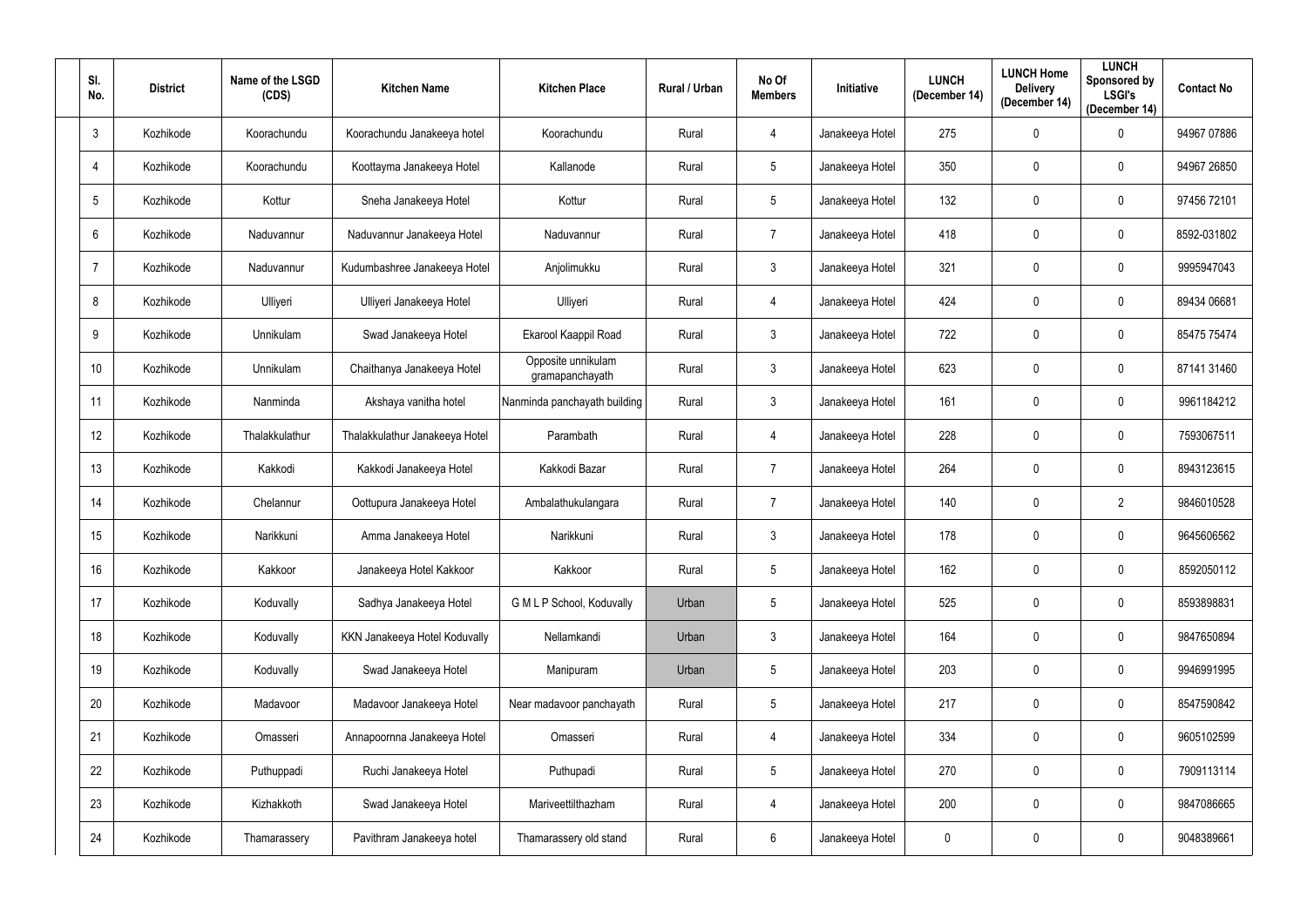| SI.<br>No. | <b>District</b> | Name of the LSGD<br>(CDS) | <b>Kitchen Name</b>                      | <b>Kitchen Place</b>                        | Rural / Urban | No Of<br><b>Members</b> | Initiative      | <b>LUNCH</b><br>(December 14) | <b>LUNCH Home</b><br><b>Delivery</b><br>(December 14) | <b>LUNCH</b><br>Sponsored by<br><b>LSGI's</b><br>(December 14) | <b>Contact No</b> |
|------------|-----------------|---------------------------|------------------------------------------|---------------------------------------------|---------------|-------------------------|-----------------|-------------------------------|-------------------------------------------------------|----------------------------------------------------------------|-------------------|
| 25         | Kozhikode       | Kodenchery                | Kairali Janakeeya Hotel                  | Kodenchery                                  | Rural         | 4                       | Janakeeya Hotel | 106                           | $\mathbf 0$                                           | $\mathbf 0$                                                    | 9446037829        |
| 26         | Kozhikode       | Koodaranji                | Ruchikkoot Janakeeya Hotel               | Koodaranji                                  | Rural         | $6\phantom{.}$          | Janakeeya Hotel | 364                           | $\mathbf 0$                                           | $\mathbf 0$                                                    | 9496439278        |
| 27         | Kozhikode       | Thiruvambadi              | Pulari Janakeeya Hotel                   | Thondimmal                                  | Rural         | $5\phantom{.0}$         | Janakeeya Hotel | 116                           | $\mathbf 0$                                           | $\mathbf 0$                                                    | 7034264232        |
| 28         | Kozhikode       | Kattippara                | Ruchi Janakeeya Hotel                    | Chamal                                      | Rural         | $6\phantom{.}$          | Janakeeya Hotel | 210                           | $\mathbf 0$                                           | $\mathbf 0$                                                    | 7591974045        |
| 29         | Kozhikode       | <b>Koyilandy North</b>    | Naveena canteen                          | Near new bus stand                          | Urban         | $\overline{7}$          | Janakeeya Hotel | 640                           | $\mathbf 0$                                           | $\overline{2}$                                                 | 9544185262        |
| 30         | Kozhikode       | <b>Koyilandy North</b>    | Koyilandi Nagarasabha Janakeeya<br>Hotel | Near Kollamchira                            | Urban         | 10                      | Janakeeya Hotel | 413                           | $\mathbf 0$                                           | $\mathbf 0$                                                    | 8943191728        |
| 31         | Kozhikode       | Koyilandi South           | Snehadeepam Janakeeya Hotel              | Muthambi                                    | Urban         | 6                       | Janakeeya Hotel | 58                            | $\mathbf 0$                                           | $\mathbf 0$                                                    | 9188198658        |
| 32         | Kozhikode       | Chengottukavu             | Amma Janakeeya Hotel                     | Edakkulam                                   | Rural         | $5\overline{)}$         | Janakeeya Hotel | 169                           | $\mathbf 0$                                           | $\mathbf 0$                                                    | 9048235785        |
| 33         | Kozhikode       | Atholi                    | Atholi Janakeeya Hotel                   | Kodassery                                   | Rural         | 4                       | Janakeeya Hotel | 136                           | $\mathbf 0$                                           | $\mathbf 0$                                                    | 9072499251        |
| 34         | Kozhikode       | Moodadi                   | Ruchi Janakeeya Hotel                    | Moodadi                                     | Rural         | $5\phantom{.0}$         | Janakeeya Hotel | 305                           | $\mathbf 0$                                           | $\mathbf 0$                                                    | 8281226403        |
| 35         | Kozhikode       | Chemancheri               | Annapoornna Janakeeya Hotel              | Pookkad                                     | Rural         | $5\overline{)}$         | Janakeeya Hotel | 210                           | $\mathbf 0$                                           |                                                                | 9048235785        |
| 36         | Kozhikode       | Arikkulam                 | Thanima Janakeeya Hotel                  | Kurudimukku                                 | Rural         | 4                       | Janakeeya Hotel | 172                           | $\mathbf 0$                                           |                                                                | 9645137125        |
| 37         | Kozhikode       | Arikkulam                 | Ruchiyidam Janakeeya Hotel               | Arikkulam                                   | Rural         | 4                       | Janakeeya Hotel | 69                            | $\mathbf 0$                                           | $\mathbf 0$                                                    | 9048410803        |
| 38         | Kozhikode       | Kozhikode Central.        | Ruchikkoott                              | <b>District Veterinary Hospital</b>         | Urban         | $\mathfrak{Z}$          | Janakeeya Hotel | 964                           | 258                                                   | $\mathbf 0$                                                    | 7025774213        |
| 39         | Kozhikode       | Kozhikode Central         | Sneha Ruchikkoott                        | Mankavu                                     | Urban         | $\overline{4}$          | Janakeeya Hotel | 354                           | 67                                                    | $\mathbf 0$                                                    | 8921995031        |
| 40         | Kozhikode       | Kozhikode Central         | Tripthi Janakeeya Hotel                  | Near AMLP School,<br>Moozhikkal             | Urban         | 3 <sup>1</sup>          | Janakeeya Hotel | 798                           | 111                                                   | $\mathbf 0$                                                    | 8129200288        |
| 41         | Kozhikode       | Kozhikode Central         | New Ganesh                               | Kovoor, near library                        | Urban         | $5\phantom{.0}$         | Janakeeya Hotel | 980                           | 105                                                   | $\mathbf 0$                                                    | 9349123701        |
| 42         | Kozhikode       | Kozhikode Central         | Ruchippura Janakeeya Hotel               | Near Focus mall, New bus<br>stand Kozhikode | Urban         | 3 <sup>1</sup>          | Janakeeya Hotel | 984                           | $\pmb{0}$                                             | $\mathbf 0$                                                    | 9605602806        |
| 43         | Kozhikode       | Kozhikode Central         | Souparnika Janakeeya Hotel               | Medical college near chest<br>hospital      | Urban         | $6\overline{6}$         | Janakeeya Hotel | $\mathbf 0$                   | $\mathbf 0$                                           | $\mathbf 0$                                                    | 8281709784        |
| 44         | Kozhikode       | Kozhikode North           | Udayam kudumbasree canteen               | Thadambattuthazham                          | Urban         | 5 <sup>5</sup>          | Janakeeya Hotel | 700                           | 64                                                    | $\mathbf 0$                                                    | 7736850096        |
| 45         | Kozhikode       | Kozhikode North           | Ruchi                                    | Elathoor, Chettikulam                       | Urban         | $\overline{4}$          | Janakeeya Hotel | 308                           | $\pmb{0}$                                             | $\mathbf 0$                                                    | 9947743713        |
| 46         | Kozhikode       | Kozhikode North           | Tasty Janakeeya Hotel                    | Butt road                                   | Urban         | $5\phantom{.0}$         | Janakeeya Hotel | 606                           | 45                                                    | $\boldsymbol{0}$                                               | 9074462795        |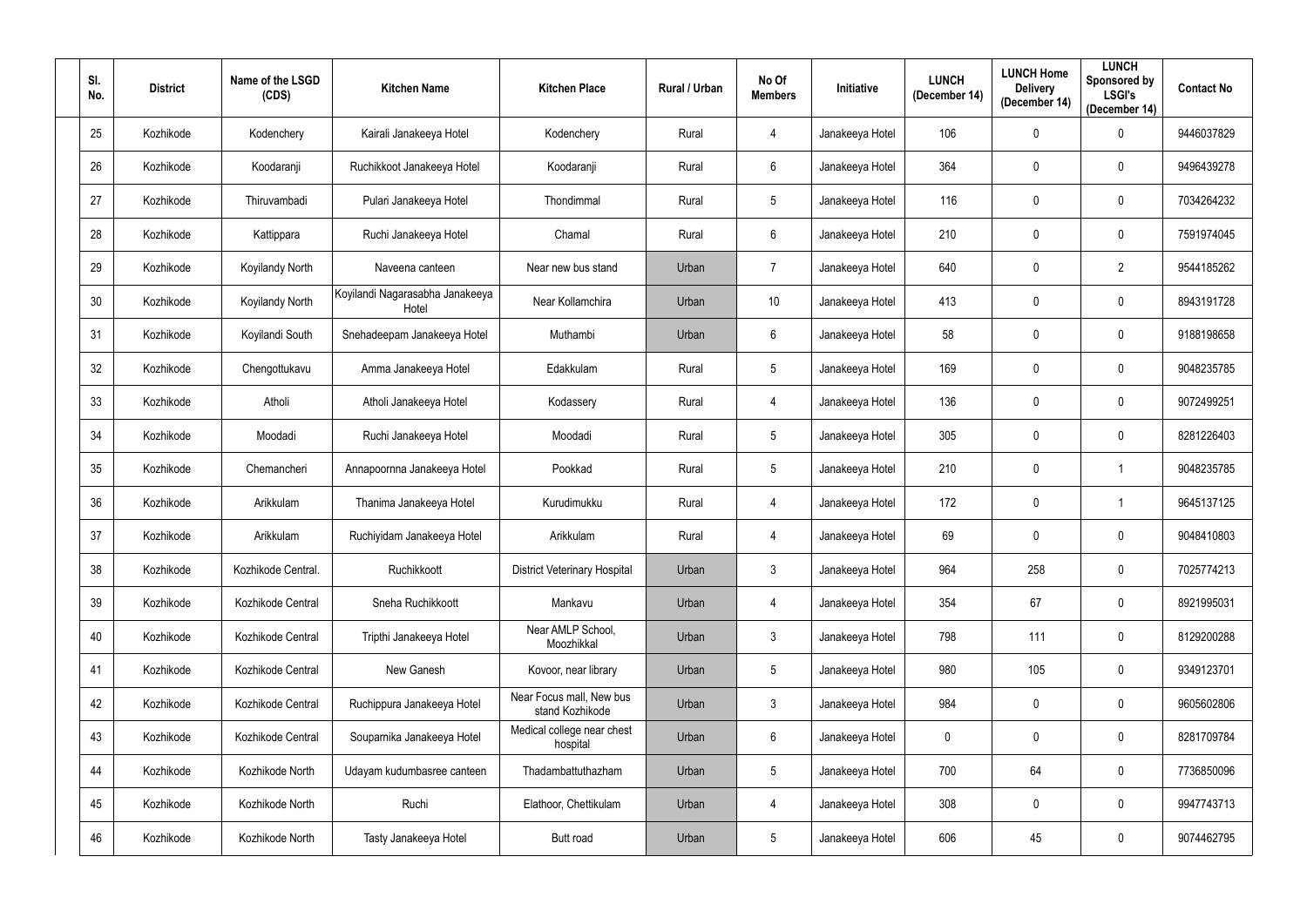|     | SI.<br>No. | <b>District</b> | Name of the LSGD<br>(CDS) | <b>Kitchen Name</b>            | <b>Kitchen Place</b>               | Rural / Urban | No Of<br><b>Members</b> | <b>Initiative</b> | <b>LUNCH</b><br>(December 14) | <b>LUNCH Home</b><br><b>Delivery</b><br>(December 14) | <b>LUNCH</b><br>Sponsored by<br><b>LSGI's</b><br>(December 14) | <b>Contact No</b> |
|-----|------------|-----------------|---------------------------|--------------------------------|------------------------------------|---------------|-------------------------|-------------------|-------------------------------|-------------------------------------------------------|----------------------------------------------------------------|-------------------|
|     | 47         | Kozhikode       | Kozhikode North           | Oruma                          | Eranjikkal                         | Urban         | 4                       | Janakeeya Hotel   | 405                           | 20                                                    | $\mathbf 0$                                                    |                   |
|     | 48         | Kozhikode       | Feroke                    | Ruchi vanitha mess             | Feroke Muncipality                 | Urban         | $\overline{7}$          | Janakeeya Hotel   | 156                           | 0                                                     | $\mathbf 0$                                                    | 9544468026        |
|     | 49         | Kozhikode       | Feroke                    | Mithra Janakeeya Hotel         | Ambalangadi                        | Urban         | 5                       | Janakeeya Hotel   | 254                           | 0                                                     | $\mathbf 0$                                                    | 9847657229        |
|     | 50         | Kozhikode       | Ramanattukara             | Tasty catering unit            | Ramanattukara                      | Urban         | 6                       | Janakeeya Hotel   | 489                           | 0                                                     | $\mathbf 0$                                                    | 9961004004        |
|     | 51         | Kozhikode       | KozhikodeSouth            | Ushass cattering               | Meenchantha school                 | Urban         | $5\phantom{.0}$         | Janakeeya Hotel   | 756                           | $\mathbf 0$                                           | $\mathbf 0$                                                    | 9645629224        |
|     | 52         | Kozhikode       | Kozhikode South           | Oruma                          | Naduvattam                         | Urban         | 4                       | Janakeeya Hotel   | 374                           | $\mathbf 0$                                           | $\mathbf 0$                                                    | 9747405960        |
| 104 | 53         | Kozhikode       | Kozhikode South           | Ruchi Janakeeya Hotel          | Kundayithode                       | Urban         | $5\phantom{.0}$         | Janakeeya Hotel   | 561                           | 0                                                     | $\mathbf 0$                                                    | 9526521036        |
|     | 54         | Kozhikode       | Kozhikode South           | Five star                      | Palayam                            | Urban         | 4                       | Janakeeya Hotel   | 415                           | 0                                                     | $\mathbf 0$                                                    | 9744307041        |
|     | 55         | Kozhikode       | Olavanna                  | Kailamadam Janakeeya Hotel     | Pantheerankavu bypass              | Rural         | 6                       | Janakeeya Hotel   | 428                           | 160                                                   | $\mathbf 0$                                                    | 9526123535        |
|     | 56         | Kozhikode       | Olavanna                  | Snehitha Janakeeya Hotel       | Kunnathupalam                      | Rural         | 6                       | Janakeeya Hotel   | 331                           | 188                                                   | $\mathbf 0$                                                    | 9072771905        |
|     | 57         | Kozhikode       | Kadalundi                 | Kadambhari Janakeeya Hotel     | Mannoor valavil                    | Rural         | 6                       | Janakeeya Hotel   | 224                           | $\mathbf 0$                                           | $\mathbf 0$                                                    | 9349923675        |
|     | 58         | Kozhikode       | Mukkam                    | Mukkam Friends Janakeeya hotel | Mukkam                             | Urban         | 4                       | Janakeeya Hotel   | 412                           | $\mathbf 0$                                           | $\mathbf 0$                                                    | 9497215604        |
|     | 59         | Kozhikode       | Mukkam                    | Oottupura Janakeeya Hotel      | Manassery                          | Urban         |                         | Janakeeya Hotel   | 533                           | 0                                                     | $\mathbf 0$                                                    | 9645563417        |
|     | 60         | Kozhikode       | Chathamangalam            | Prakruthi                      | Chathamangalam vipanana<br>kendram | Rural         | $5\phantom{.0}$         | Janakeeya Hotel   | 92                            | 0                                                     | $\mathbf 0$                                                    | 9745828787        |
|     | 61         | Kozhikode       | Perumanna                 | Thushara Janakeeya Hotel       | Vallikkunnu                        | Rural         | $5\phantom{.0}$         | Janakeeya Hotel   | 185                           | $\pmb{0}$                                             | $\mathbf 0$                                                    | 8113873612        |
|     | 62         | Kozhikode       | Kodiyathur                | Kanivu                         | Eranjimavu                         | Rural         | 4                       | Janakeeya Hotel   | 182                           | $\mathbf 0$                                           | $\pmb{0}$                                                      | 9048094053        |
|     | 63         | Kozhikode       | Karassery                 | Karassery CDS Janakeeya Hotel  | Near karassery panchayath          | Rural         | 4                       | Janakeeya Hotel   | 165                           | $\pmb{0}$                                             | $\bf{0}$                                                       | 9645120636        |
|     | 64         | Kozhikode       | Kuruvattoor               | Nanma Janakeeya Hotel          | Payambra                           | Rural         | $\overline{4}$          | Janakeeya Hotel   | 204                           | $\mathbf 0$                                           | $\mathbf 0$                                                    | 8547413299        |
|     | 65         | Kozhikode       | Mavoor                    | Koottayma Janakeeya Hotel      | Mavoor                             | Rural         | 4                       | Janakeeya Hotel   | 328                           | 0                                                     | $\mathbf 0$                                                    | 9961856227        |
|     | 66         | Kozhikode       | Peruvayal                 | Tripthi Janakeeya Hotel        | Velliparambu                       | Rural         | 5 <sub>5</sub>          | Janakeeya Hotel   | 261                           | $\pmb{0}$                                             | $\pmb{0}$                                                      | 6238723687        |
|     | 67         | Kozhikode       | Kunnamangalam             | Snehapuram Janakeeya Hotel     | Karanthoor                         | Rural         | 3 <sup>1</sup>          | Janakeeya Hotel   | $\pmb{0}$                     | $\mathbf 0$                                           | $\mathbf 0$                                                    | 9048545152        |
|     | 68         | Kozhikode       | Kuttiadi                  | Janakeeya Hotel                | Kuttiadi Town                      | Rural         | 9                       | Janakeeya Hotel   | 212                           | $\pmb{0}$                                             | $\pmb{0}$                                                      | 8606099575        |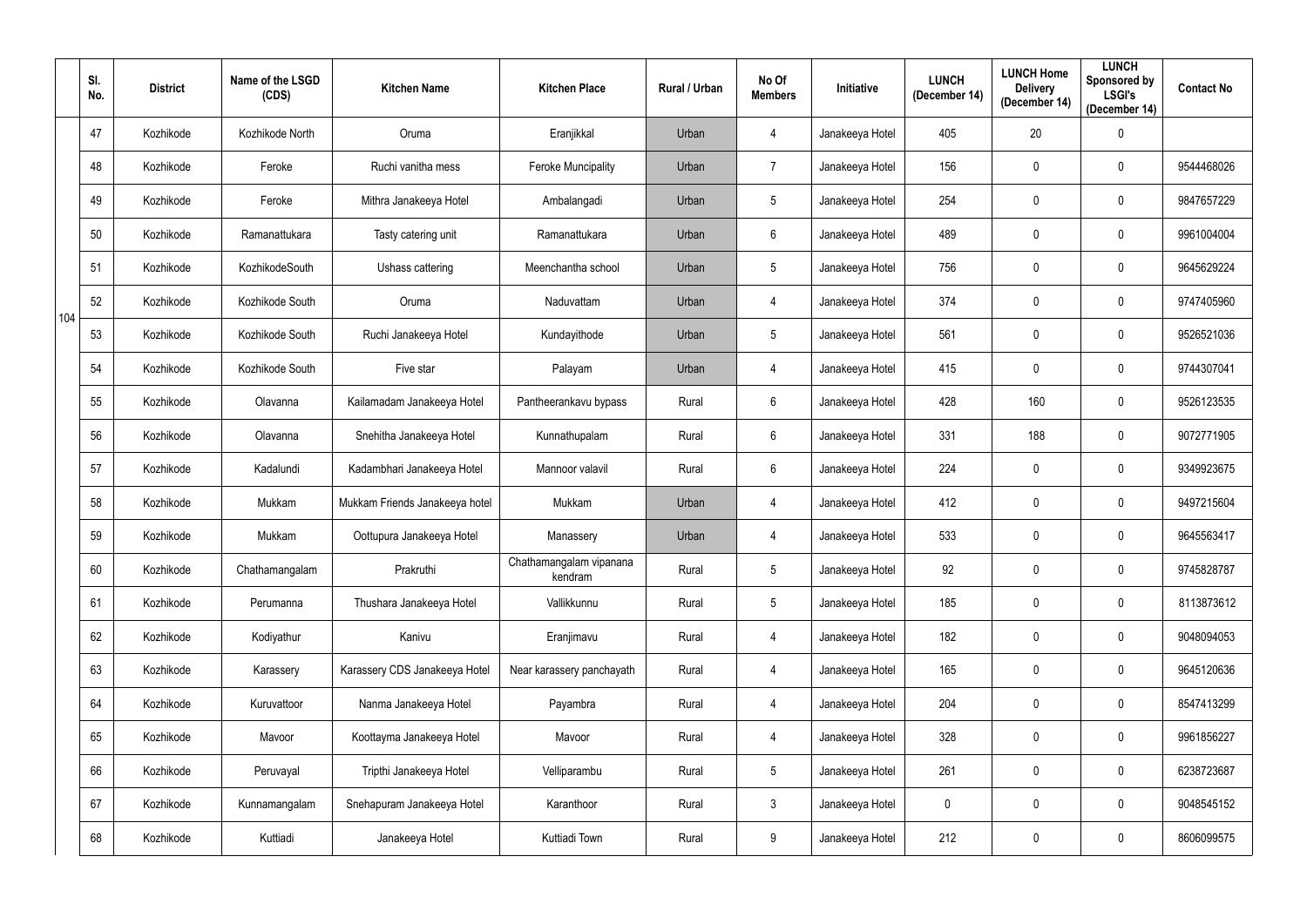| SI.<br>No. | <b>District</b> | Name of the LSGD<br>(CDS) | <b>Kitchen Name</b>                                  | <b>Kitchen Place</b>                               | Rural / Urban | No Of<br><b>Members</b> | Initiative      | <b>LUNCH</b><br>(December 14) | <b>LUNCH Home</b><br><b>Delivery</b><br>(December 14) | <b>LUNCH</b><br>Sponsored by<br><b>LSGI's</b><br>(December 14) | <b>Contact No</b> |
|------------|-----------------|---------------------------|------------------------------------------------------|----------------------------------------------------|---------------|-------------------------|-----------------|-------------------------------|-------------------------------------------------------|----------------------------------------------------------------|-------------------|
| 69         | Kozhikode       | Kavilumpara               | Kavilumpara panchayath<br>Janakeeya Hotel            | Thottilpalam                                       | Rural         | 4                       | Janakeeya Hotel | 280                           | $\mathbf 0$                                           | $\mathbf 0$                                                    | 8157900256        |
| 70         | Kozhikode       | Maruthonkara              | Thanima Janakeeya Hotel                              | Adukkath                                           | Rural         | $5\phantom{.0}$         | Janakeeya Hotel | 396                           | $\mathbf 0$                                           |                                                                | 9846974198        |
| 71         | Kozhikode       | Velom                     | Samridhi                                             | Kallumpuram - Theekkuni                            | Rural         | $5\phantom{.0}$         | Janakeeya Hotel | 233                           | $\mathbf 0$                                           | $\mathbf 0$                                                    | 9846813401        |
| 72         | Kozhikode       | Kunnummal                 | Ruchi Janakeeya Hotel                                | Kakkattil                                          | Rural         | $5\phantom{.0}$         | Janakeeya Hotel | 465                           | $\mathbf 0$                                           | $\mathbf 0$                                                    | 9605800608        |
| 73         | Kozhikode       | Naripatta                 | Sthree sakthi Janakeeya Hotel                        | Kaiveli                                            | Rural         | $5\phantom{.0}$         | Janakeeya Hotel | 156                           | $\mathbf 0$                                           | $\mathbf 0$                                                    | 9645339232        |
| 74         | Kozhikode       | Kayakkodi                 | Samridhi Janakeeya Hotel                             | Kayakkodi                                          | Rural         | $5\phantom{.0}$         | Janakeeya Hotel | 230                           | $\mathbf 0$                                           | $\mathbf 0$                                                    | 9495587551        |
| 75         | Kozhikode       | Thurayur                  | Cds coffee house                                     | Thurayur                                           | Rural         | $5\phantom{.0}$         | Janakeeya Hotel | 218                           | $\mathbf 0$                                           | $\mathbf 0$                                                    | 9048028293        |
| 76         | Kozhikode       | Payyoli                   | Mithra                                               | Payyoli Municipality                               | Urban         | $5\phantom{.0}$         | Janakeeya Hotel | 270                           | $\mathbf 0$                                           | $\mathbf 0$                                                    | 8606505900        |
| 77         | Kozhikode       | Meppayur                  | Ruchi canteen                                        | Meppayur                                           | Rural         | $5\overline{)}$         | Janakeeya Hotel | 294                           | $\mathbf 0$                                           | $\mathbf 0$                                                    | 9447469729        |
| 78         | Kozhikode       | Thikkodi                  | Kaippunnyam Janakeeya Hotel                          | Thikkodi                                           | Rural         | $5\phantom{.0}$         | Janakeeya Hotel | 220                           | $\mathbf 0$                                           | $\mathbf 0$                                                    | 9526071250        |
| 79         | Kozhikode       | Keezhariyur               | Tripthi Janakeeya Hotel                              | Arayanattu para                                    | Rural         | 8                       | Janakeeya Hotel | 276                           | $\mathbf 0$                                           | $\mathbf 0$                                                    | 8592834034        |
| 80         | Kozhikode       | Chakkittappara            | Chakkittapara cds Hotel                              | Chakkittapara CDS                                  | Rural         | $\mathbf{3}$            | Janakeeya Hotel | 210                           | $\mathbf 0$                                           | $\mathbf 0$                                                    | 9526881089        |
| 81         | Kozhikode       | Cheruvannur               | Vanitha canteen                                      | near cheruvannur panchayath<br>office, Cheruvannur | Rural         | 5                       | Janakeeya Hotel | 161                           | $\mathbf 0$                                           | $\mathbf 0$                                                    | 9400676505        |
| 82         | Kozhikode       | Koothali                  | Salkara stationary cum Coffee<br>house and photostat | Near Koothali panchayath<br>office                 | Rural         | $6\overline{6}$         | Janakeeya Hotel | 201                           | $\mathbf 0$                                           | $\mathbf 0$                                                    | 9847642496        |
| 83         | Kozhikode       | Changaroth                | Changorath Janakeeya Hotel                           | Near Vadakkumbad HSS                               | Rural         | $5\phantom{.0}$         | Janakeeya Hotel | $\mathbf 0$                   | $\mathbf 0$                                           | $\mathbf 0$                                                    | 9747353283        |
| 84         | Kozhikode       | Perambra                  | Perambra Janakeeya Hotel                             | Perambra                                           | Rural         | $\overline{4}$          | Janakeeya Hotel | 269                           | $\mathbf 0$                                           | $\mathbf 0$                                                    | 6238677483        |
| 85         | Kozhikode       | Kayanna                   | Kudumbashree Janakeeya Hotel<br>Kayanna              | Kayanna Bazar                                      | Rural         | $\mathfrak{Z}$          | Janakeeya Hotel | 55                            | $\mathbf 0$                                           | $\mathbf 0$                                                    | 9496130121        |
| 86         | Kozhikode       | Nochad                    | Kudumbashree Janakeeya Hotel                         | Muliyangal                                         | Rural         | $5\phantom{.0}$         | Janakeeya Hotel | 173                           | $\mathbf 0$                                           | $\mathbf 0$                                                    | 7034944936        |
| 87         | Kozhikode       | Ayenchery                 | Janakeeya Hotel Ayanchery                            | Ayanchery                                          | Rural         | $\overline{4}$          | Janakeeya Hotel | 201                           | $\pmb{0}$                                             | $\mathbf 0$                                                    | 8078369520        |
| 88         | Kozhikode       | Maniyur                   | Ruchikoott Vanitha Hotel                             | Near maniyur panchayath<br>office, Navodaya stop   | Rural         | $\overline{4}$          | Janakeeya Hotel | 142                           | $\pmb{0}$                                             | $\mathbf 0$                                                    | 9400097895        |
| 89         | Kozhikode       | Villiappally              | Janakeeya Hotel Villiappally                         | Keezhal Mukku                                      | Rural         | $\overline{4}$          | Janakeeya Hotel | 208                           | $\pmb{0}$                                             | $\mathbf 0$                                                    | 8086472039        |
| 90         | Kozhikode       | Thiruvallur               | Ruchi Janakeeya Hotel                                | Thiruvallur                                        | Rural         | $5\phantom{.0}$         | Janakeeya Hotel | 206                           | $\pmb{0}$                                             | $\pmb{0}$                                                      | 9400723619        |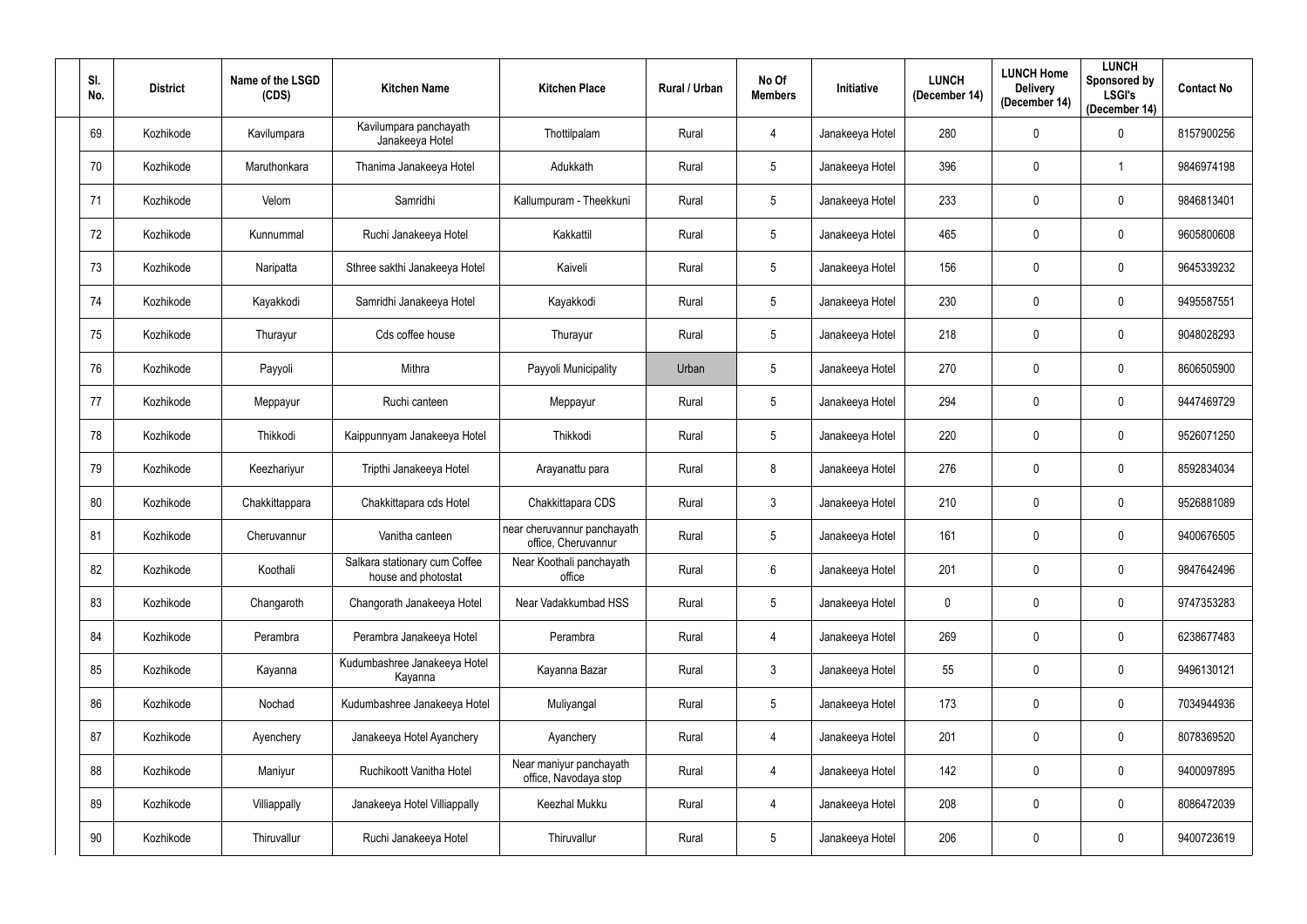|            | SI.<br>No.      | <b>District</b> | Name of the LSGD<br>(CDS) | <b>Kitchen Name</b>                      | <b>Kitchen Place</b>       | Rural / Urban | No Of<br><b>Members</b> | Initiative      | <b>LUNCH</b><br>(December 14) | <b>LUNCH Home</b><br><b>Delivery</b><br>(December 14) | <b>LUNCH</b><br>Sponsored by<br><b>LSGI's</b><br>(December 14) | <b>Contact No</b> |
|------------|-----------------|-----------------|---------------------------|------------------------------------------|----------------------------|---------------|-------------------------|-----------------|-------------------------------|-------------------------------------------------------|----------------------------------------------------------------|-------------------|
|            | 91              | Kozhikode       | Edachery                  | Kudumbasree cafe and helpdesk            | Edachery                   | Rural         | 4                       | Janakeeya Hotel | 278                           | $\mathbf 0$                                           | $\mathbf 0$                                                    | 7736287974        |
|            | 92              | Kozhikode       | Nadapuram                 | Uttupura canteen and catering            | Kallachi                   | Rural         | 6                       | Janakeeya Hotel | 450                           | $\mathbf 0$                                           | $\mathbf 0$                                                    | 9946448011        |
|            | 93              | Kozhikode       | Chekkyad                  | Ruchi vanitha hotel                      | Puliyav                    | Rural         | 4                       | Janakeeya Hotel | 247                           | $\mathbf 0$                                           | $\mathbf 0$                                                    | 9048541152        |
|            | 94              | Kozhikode       | Valayam                   | Nanma Janakeeya Hotel                    | Valayam                    | Rural         | $5\phantom{.0}$         | Janakeeya Hotel | 200                           | 0                                                     | $\mathbf 0$                                                    | 9207821783        |
|            | 95              | Kozhikode       | Purameri                  | Nanma Janakeeya Hotel                    | Purameri                   | Rural         | $6\overline{6}$         | Janakeeya Hotel | 350                           | $\mathbf 0$                                           | $\mathbf 0$                                                    | 9745393164        |
|            | 96              | Kozhikode       | Vanimel                   | Vanimel Janakeeya Hotel                  | Bhoomivathukkal            | Rural         | $5\phantom{.0}$         | Janakeeya Hotel | 275                           | $\mathbf 0$                                           | $\mathbf 0$                                                    | 9048163049        |
|            | 97              | Kozhikode       | Tuneri                    | Menma Oottupura Janakeeya Hotel          | Tuneri                     | Rural         | 3 <sup>5</sup>          | Janakeeya Hotel | 235                           | $\mathbf 0$                                           | $\mathbf 0$                                                    | 9745251928        |
|            | 98              | Kozhikode       | Onchiyam                  | Adukkala                                 | Kannookkara                | Rural         | $\mathbf{3}$            | Janakeeya Hotel | 150                           | 0                                                     | $\mathbf 0$                                                    | 8606115054        |
|            | 99              | Kozhikode       | Chorode                   | Janani Hotel and Catering Unit           | Chorode                    | Rural         | 4                       | Janakeeya Hotel | 298                           | 0                                                     | $\mathbf 0$                                                    | 9645426343        |
|            | 100             | Kozhikode       | Eramala                   | Janakeeya Hotel - Eramala                | Orkkatteri                 | Rural         | 8                       | Janakeeya Hotel | 145                           | $\mathbf 0$                                           | $\mathbf 0$                                                    | 9645239675        |
|            | 101             | Kozhikode       | Vadakara West             | Janakeeya Hotel - Vadakara west          | Vadakara                   | Urban         | 3 <sup>5</sup>          | Janakeeya Hotel | 490                           | 0                                                     | $\mathbf 0$                                                    | 8943703596        |
|            | 102             | Kozhikode       | Vadakara West             | Chithra Janakeeya Hotel                  | Vadakara New bus stand     | Urban         | $\mathbf{3}$            | Janakeeya Hotel | 386                           | $\mathbf 0$                                           | $\mathbf 0$                                                    | 9387762939        |
|            | 103             | Kozhikode       | Vadakara East             | Janakeeya Hotel Vadakara<br>Municipality | Edodi                      | Urban         | 6                       | Janakeeya Hotel | 426                           | 0                                                     | $\mathbf 0$                                                    | 9207604876        |
|            | 104             | Kozhikode       | Azhiyoor                  | Janakeeya Hotel Azhiyoor                 | Chombala near Block Office | Rural         | 3 <sup>1</sup>          | Janakeeya Hotel | 221                           | $\mathbf 0$                                           | $\mathbf 0$                                                    | 8086159250        |
| <b>104</b> |                 |                 |                           |                                          |                            |               | 494                     |                 | 31540                         | 1018                                                  | $\overline{7}$                                                 |                   |
|            |                 | Malappuram      | Triprangode               | Vishista Vanitha Canteen                 | Ottumpuram                 | Rural         | $5\phantom{.0}$         | Janakeeya Hotel | 212                           | 38                                                    | $\pmb{0}$                                                      | 9526951352        |
|            | $\overline{2}$  | Malappuram      | Kondotty-2                | Amrutham Janakeeya Hotel                 | Kondotty busstand          | Urban         | $\overline{4}$          | Janakeeya Hotel | 519                           | $\boldsymbol{0}$                                      | $\overline{4}$                                                 | 7356582539        |
|            | $\mathbf{3}$    | Malappuram      | Ponmundam                 | Janakeeya hotel                          | Athanikkal                 | Rural         | $\overline{4}$          | Janakeeya Hotel | 198                           | $\pmb{0}$                                             | $\pmb{0}$                                                      | 9746986753        |
|            | $\overline{4}$  | Malappuram      | Ponnani-1                 | Samridhi                                 | Ponnani                    | Urban         | $5\phantom{.0}$         | Janakeeya Hotel | 88                            | $\boldsymbol{0}$                                      | $\pmb{0}$                                                      | 9526810552        |
|            | $5\phantom{.0}$ | Malappuram      | Parappanangadi            | Thathoos janakeeya hotel                 | Parappanangadi             | Urban         | 3 <sup>1</sup>          | Janakeeya Hotel | 184                           | 195                                                   | $\pmb{0}$                                                      | 9048515158        |
|            | $6^{\circ}$     | Malappuram      | Edayur                    | mathuraka vanita hotel                   | vattaparamb                | Rural         | 3 <sup>1</sup>          | Janakeeya Hotel | 174                           | $\bf{0}$                                              | $\mathbf 0$                                                    | 9995857550        |
|            | $\overline{7}$  | Malappuram      | Kaladi                    | Thripthi Janakeeya Hotel                 | Naripparamb                | Rural         | 4                       | Janakeeya Hotel | 145                           | $\bf{0}$                                              | $\pmb{0}$                                                      | 9048111134        |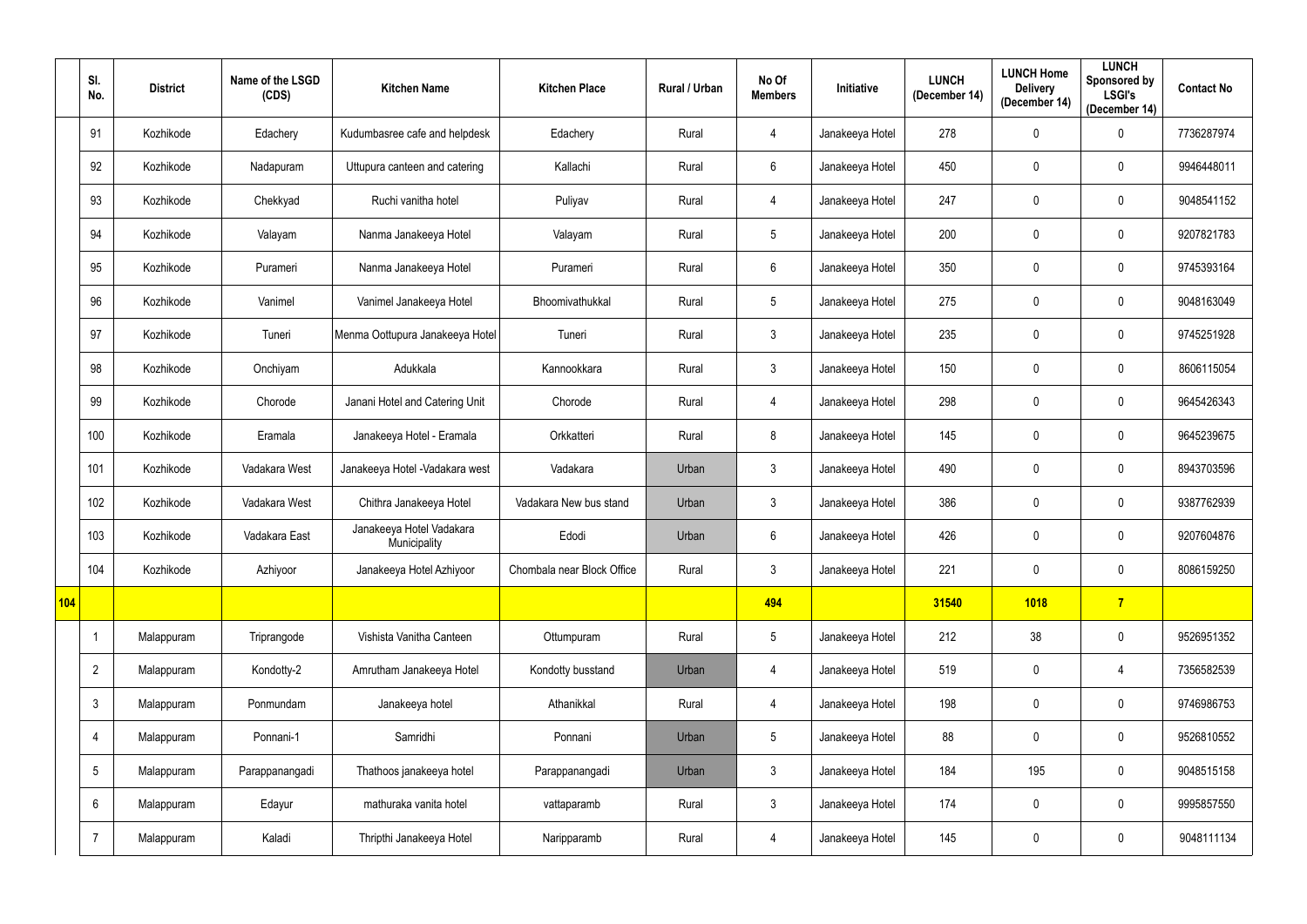| SI.<br>No. | <b>District</b> | Name of the LSGD<br>(CDS) | <b>Kitchen Name</b>         | <b>Kitchen Place</b>                     | Rural / Urban | No Of<br><b>Members</b> | Initiative      | <b>LUNCH</b><br>(December 14) | <b>LUNCH Home</b><br><b>Delivery</b><br>(December 14) | <b>LUNCH</b><br>Sponsored by<br><b>LSGI's</b><br>(December 14) | <b>Contact No</b> |
|------------|-----------------|---------------------------|-----------------------------|------------------------------------------|---------------|-------------------------|-----------------|-------------------------------|-------------------------------------------------------|----------------------------------------------------------------|-------------------|
| 8          | Malappuram      | Tavanur                   | Snehitha                    | Ayankalam                                | Rural         | $5\phantom{.0}$         | Janakeeya Hotel | 65                            | $\mathbf 0$                                           | $\mathbf 0$                                                    | 9995887155        |
| 9          | Malappuram      | Karulai                   | Janakeeya Hotel             | Karulayi Town                            | Rural         | 4                       | Janakeeya Hotel | 112                           | 24                                                    | $\mathbf 0$                                                    | 9388070564        |
| 10         | Malappuram      | Melattur                  | Melattur Janakeeya Hotel    | Melattur                                 | Rural         | $5\phantom{.0}$         | Janakeeya Hotel | 248                           | $\mathbf 0$                                           | $\mathbf 0$                                                    | 9497644650        |
| 11         | Malappuram      | Vallikkunnu               | Ruchikootu                  | Anangadi                                 | Rural         | 4                       | Janakeeya Hotel | 190                           | 147                                                   | $\mathbf 0$                                                    | 9846828029        |
| 12         | Malappuram      | Parappanangadi            | Sobhika Janakeeya hotel     | Parappanangadi                           | Urban         | $5\phantom{.0}$         | Janakeeya Hotel | 432                           | 160                                                   | $\mathbf 0$                                                    | 9048220552        |
| 13         | Malappuram      | Vazhakkad                 | Ruchi hotel vazhakkad       | Gup school vazhakkad                     | Rural         | $5\phantom{.0}$         | Janakeeya Hotel | 385                           | 156                                                   | $\mathbf 0$                                                    | 9656316072        |
| 14         | Malappuram      | Amarambalam               | Janakeeya Hotel             | Opposite Federal Bank<br>Pookkottumpadam | Rural         | 4                       | Janakeeya Hotel | 161                           | 10                                                    | 3                                                              | 8157060589        |
| 15         | Malappuram      | Marakkara                 | Famous Hotel                | marakkara                                | Rural         | $\mathfrak{Z}$          | Janakeeya Hotel | 102                           | $\mathbf 0$                                           | $\mathbf 0$                                                    | 6238909658        |
| 16         | Malappuram      | Ozhur                     | Archana Vanitha Canteen     | Pulparambu                               | Rural         | $\overline{2}$          | Janakeeya Hotel | 165                           | $\mathbf 0$                                           | $\mathbf 0$                                                    | 9645906084        |
| 17         | Malappuram      | Keezhuparambu             | Sisiram hotel keezhuparambu | New bazar kuniyil                        | Rural         | $5\phantom{.0}$         | Janakeeya Hotel | 159                           | 85                                                    | $\mathbf 0$                                                    | 8086830582        |
| 18         | Malappuram      | Irimbiliyam               | nandanam vanita hotel       | kotappuram                               | Rural         | $5\phantom{.0}$         | janakeeya Hotel | 272                           | $\mathbf 0$                                           | $\mathbf 0$                                                    | 7306302029        |
| 19         | Malappuram      | Porur                     | Kudumbasree vanitha canteen | Cherukod                                 | Rural         | 4                       | Janakeeya Hotel | 137                           | $\mathbf 0$                                           | $\mathbf 0$                                                    | 9745425647        |
| 20         | Malappuram      | Tirunavaya                | Vibhava Cafesree            | Karathoor                                | Rural         | 4                       | Janakeeya Hotel | 85                            | 61                                                    | $\mathbf 0$                                                    | 9645414837        |
| 21         | Malappuram      | Moothedam                 | Moothedam janakeeya hotel   | Karappuram                               | Rural         | $\mathfrak{Z}$          | Janakeeya Hotel | 182                           | $\mathbf 0$                                           | $\mathbf 0$                                                    | 9447630154        |
| 22         | Malappuram      | Vazhayur                  | Three Star Janakeeya Hotel  | Karad                                    | Rural         | $\overline{4}$          | Janakeeya Hotel | 312                           | 64                                                    | $\mathbf 0$                                                    | 9744305921        |
| 23         | Malappuram      | urngattiri                | Oottupura                   | Therattummal                             | Rural         | $5\phantom{.0}$         | Janakeeya Hotel | 117                           | 97                                                    | $\mathbf 0$                                                    | 9562851125        |
| 24         | Malappuram      | Maranchery                | Janakeeya Hotel maranchey   | Panambad                                 | Rural         | $5\phantom{.0}$         | Janakeeya Hotel | 72                            | 146                                                   | $\mathbf 0$                                                    | 9048081621        |
| 25         | Malappuram      | Athavanad                 | Janakeeya Bhakshanasala     | Vettichira                               | Rural         | $5\phantom{.0}$         | Janakeeya Hotel | 198                           | $\pmb{0}$                                             | $\mathbf 0$                                                    | 9495291580        |
| 26         | Malappuram      | Pothukal                  | Vanitha Canteen             | Nettikulam                               | Rural         | $6\overline{6}$         | Janakeeya Hotel | 135                           | $\pmb{0}$                                             | $\mathbf 0$                                                    | 9048501397        |
| 27         | Malappuram      | Mampad                    | Bismi Cafe                  | Mampad                                   | Rural         | 3 <sup>1</sup>          | Janakeeya Hotel | 166                           | $\mathbf 0$                                           | $\mathbf 0$                                                    | 9961170251        |
| 28         | Malappuram      | Marakkara                 | Ruchikoottu                 | <b>AC Nirappu</b>                        | Rural         | $5\phantom{.0}$         | Janakeeya Hotel | 56                            | $\pmb{0}$                                             | $\mathbf 0$                                                    | 9745625415        |
| 29         | Malappuram      | Alipparambu               | Oottupura                   | Alipparambu                              | Rural         | $5\phantom{.0}$         | Janakeeya Hotel | 169                           | $\pmb{0}$                                             | $\pmb{0}$                                                      | 9847690941        |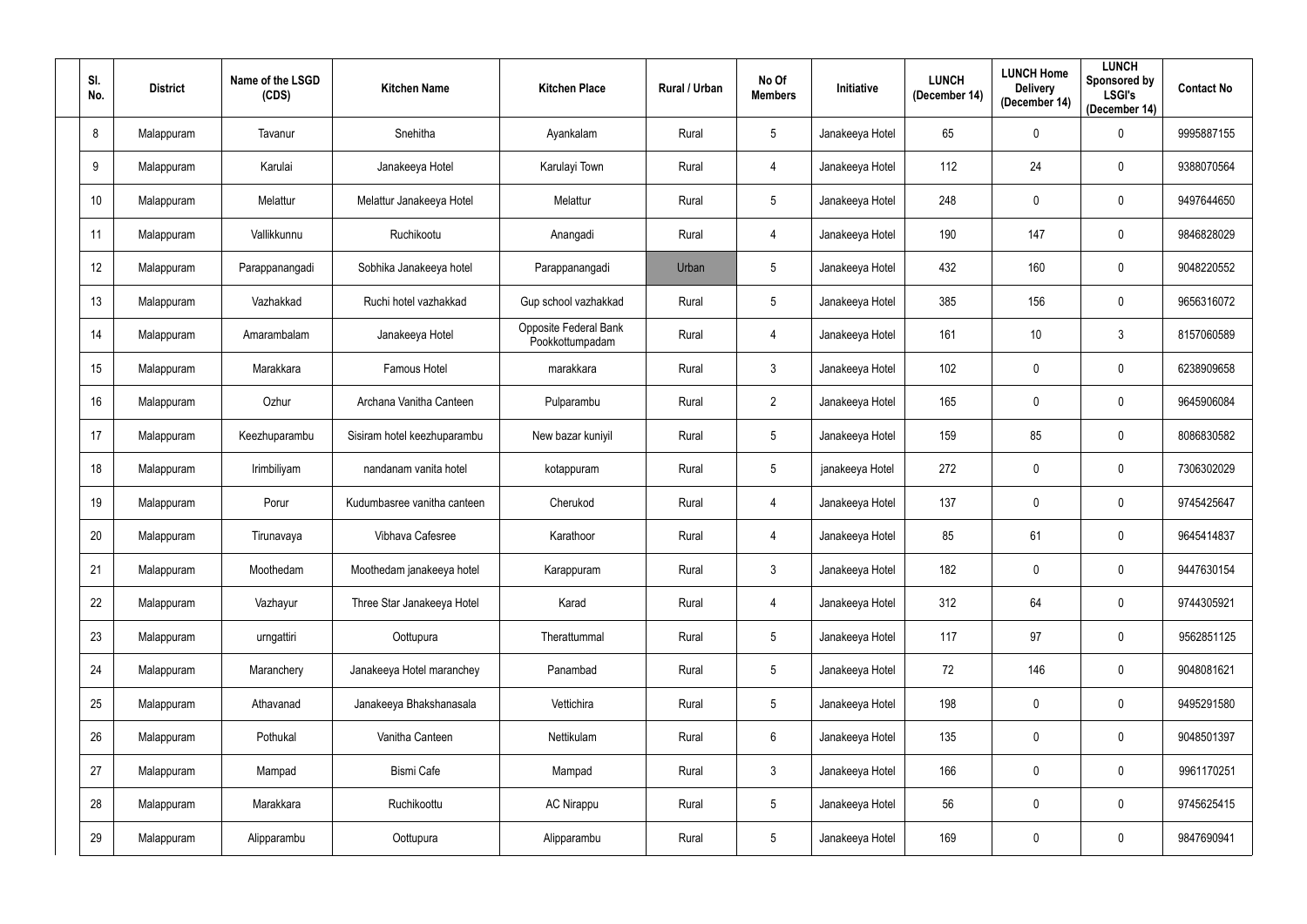| SI.<br>No. | <b>District</b> | Name of the LSGD<br>(CDS) | <b>Kitchen Name</b>                               | <b>Kitchen Place</b>   | Rural / Urban | No Of<br><b>Members</b> | Initiative      | <b>LUNCH</b><br>(December 14) | <b>LUNCH Home</b><br><b>Delivery</b><br>(December 14) | <b>LUNCH</b><br>Sponsored by<br><b>LSGI's</b><br>(December 14) | <b>Contact No</b> |
|------------|-----------------|---------------------------|---------------------------------------------------|------------------------|---------------|-------------------------|-----------------|-------------------------------|-------------------------------------------------------|----------------------------------------------------------------|-------------------|
| 30         | Malappuram      | Valanchery                | Janakkeeya Hotel                                  | Valanchery             | Urban         | $5\phantom{.0}$         | Janakeeya Hotel | 149                           | $\mathbf 0$                                           | $\mathbf 0$                                                    | 8593812408        |
| 31         | Malappuram      | Chaliyar                  | Chaliyar Janakeeya Hotel                          | Akambaadam             | Rural         | $\mathbf{3}$            | Janakeeya Hotel | 89                            | 29                                                    | $\mathbf 0$                                                    | 9605274841        |
| 32         | Malappuram      | Kalikavu                  | Friends Janakeeya Hotel                           | Kalikavu               | Rural         | $\overline{4}$          | Janakeeya Hotel | 97                            | 10                                                    | $\mathbf 0$                                                    | 9745751684        |
| 33         | Malappuram      | Angadipuram               | Janakeeya Hotel                                   | Angadipuram            | Rural         | 4                       | Janakeeya Hotel | 850                           | 0                                                     | $\mathbf 0$                                                    | 7902314724        |
| 34         | Malappuram      | Puzhakkattri              | Jasmin                                            | Puzhakkattiri          | Rural         | $5\overline{)}$         | Janakeeya Hotel | 168                           | 122                                                   | $\mathbf 0$                                                    | 9495497872        |
| 35         | Malappuram      | Nannamukku                | Tanima                                            | Nannamukku             | Rural         | $5\phantom{.0}$         | Janakeeya Hotel | 181                           | 129                                                   | $\mathbf 0$                                                    | 8943417885        |
| 36         | Malappuram      | Moorkkanad                | Oruma Janakeeya Hotel                             | Moorkkanad             | Rural         | $5\phantom{.0}$         | Janakeeya Hotel | 73                            | 82                                                    | $\mathbf 0$                                                    | 9605728248        |
| 37         | Malappuram      | Edavanna                  | Souhrtham Janakeeya Hotel                         | Edavanna               | Rural         | $5\phantom{.0}$         | Janakeeya Hotel | 332                           | 112                                                   | $\mathbf 0$                                                    | 9746986110        |
| 38         | Malappuram      | Tirur                     | Ruchi Janakeeya Hotel                             | Tirur                  | Urban         | 4                       | Janakeeya Hotel | 428                           | 28                                                    | $\mathbf 0$                                                    | 9895409528        |
| 39         | Malappuram      | Tirur                     | Amrutham Janakeeya Hotel                          | Tirur                  | Urban         | 4                       | Janakeeya Hotel | 278                           | 0                                                     | $\mathbf 0$                                                    | 9745074259        |
| 40         | Malappuram      | Edappal                   | Daya Cafesree                                     | Edappal                | Rural         | $5\overline{)}$         | Janakeeya Hotel | 159                           | $\mathbf 0$                                           | $\mathbf 0$                                                    | 9895439056        |
| 41         | Malappuram      | Koottilangadi             | Janakeeya Hotel                                   | Koottilangadi          | Rural         |                         | Janakeeya Hotel | 47                            | 38                                                    | $\overline{2}$                                                 | 9539471939        |
| 42         | Malappuram      | Vattamkulam               | Vibhava Janakeeya Hotel                           | Edappal                | Rural         | 4                       | Janakeeya Hotel | 147                           | 0                                                     | $\mathbf 0$                                                    | 9744844512        |
| 43         | Malappuram      | Nilambur                  | Annapporna Janakeeya Hotel                        | Nilambur               | Urban         | 8                       | Janakeeya Hotel | 342                           | 113                                                   | $\mathbf 0$                                                    | 8547795364        |
| 44         | Malappuram      | Puzhakkattri              | PT Group                                          | Ramapuram              | Rural         | $\overline{4}$          | Janakeeya Hotel | 183                           | 48                                                    | $\mathbf 0$                                                    | 9745108676        |
| 45         | Malappuram      | Vazhikkadavu              | Vanitha Janakeeya Hotel                           | Manimooli              | Rural         | $\overline{4}$          | Janakeeya Hotel | 116                           | 39                                                    | $\mathbf 0$                                                    | 8943046755        |
| 46         | Malappuram      | Chungathara               | Chungathara Annapoorna Vanitha<br>Janakeeya Hotel | Chalikkulam            | Rural         | $\mathbf{3}$            | Janakeeya Hotel | 32                            | 0                                                     | $\mathbf 0$                                                    | 9745674102        |
| 47         | Malappuram      | Vallikunnu                | Punathil Janakeeya Hotel                          | Vallikunnu             | Rural         | $\overline{4}$          | Janakeeya Hotel | 56                            | 234                                                   | $\mathbf 0$                                                    | 9946051042        |
| 48         | Malappuram      | Tirurangadi               | Nirmalyam Janakeeya Hotel                         | Chanthappadi           | Urban         | $5\overline{)}$         | Janakeeya Hotel | 298                           | 221                                                   | $\mathbf 0$                                                    | 9895168511        |
| 49         | Malappuram      | Purathur                  | Purathur Janakeeya Hotel                          | Kavilakkad             | Rural         | 3                       | Janakeeya Hotel | 98                            | 65                                                    | $\mathbf 0$                                                    | 9645170119        |
| 50         | Malappuram      | Kuruva                    | Swad                                              | Ambalaparamb           | Rural         | $\overline{4}$          | Janakeeya Hotel | 55                            | 19                                                    | $\mathbf 0$                                                    | 9495993543        |
| 51         | Malappuram      | Perumanna Klari           | Perumanna Klari Janakeeya Hotel                   | Near Panjayathu office | Rural         | $\mathbf{3}$            | Janakeeya Hotel | 88                            | $\mathbf 0$                                           | $\pmb{0}$                                                      | 7306197556        |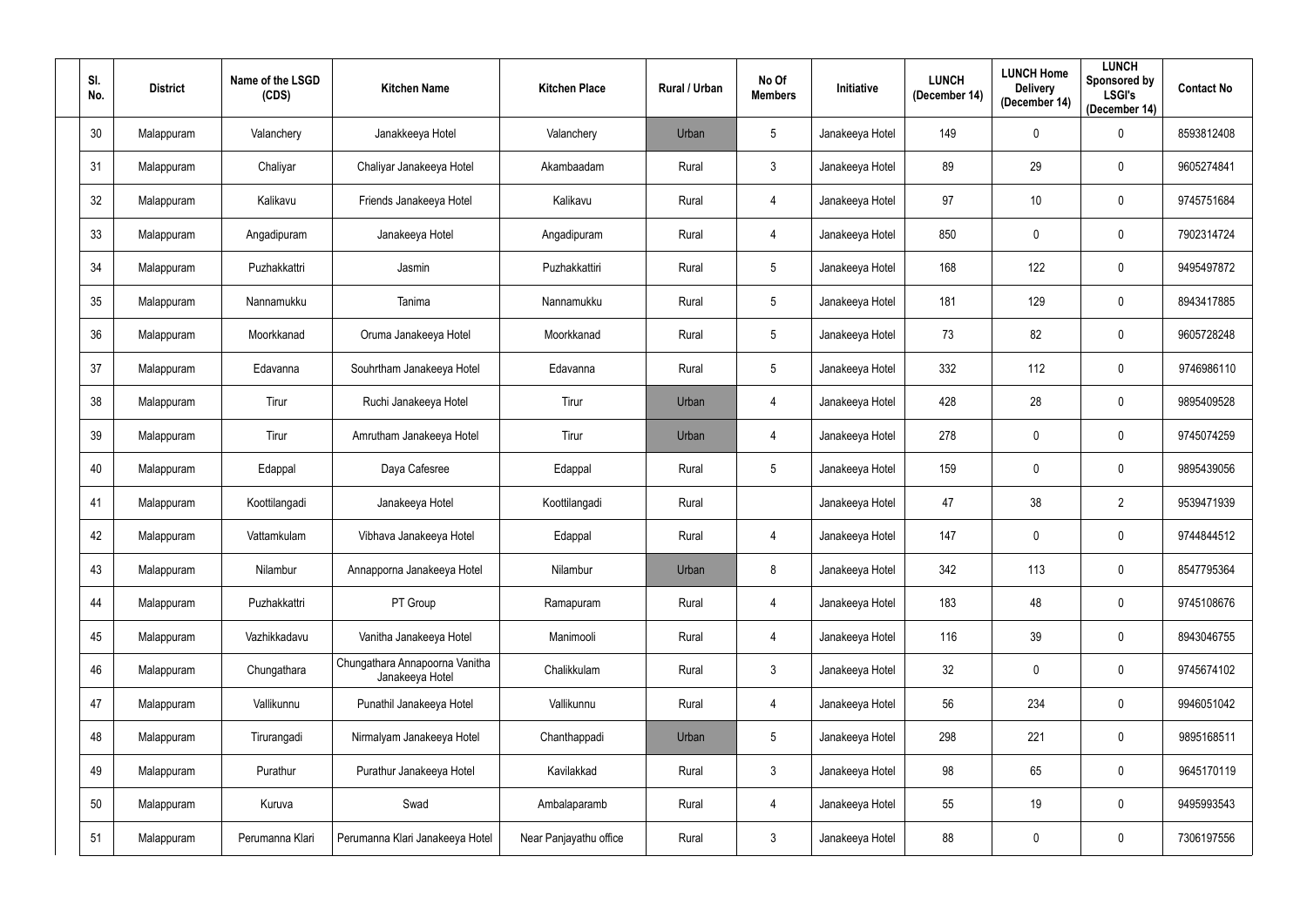|     | SI.<br>No. | <b>District</b> | Name of the LSGD<br>(CDS) | <b>Kitchen Name</b>          | <b>Kitchen Place</b> | Rural / Urban | No Of<br><b>Members</b> | Initiative      | <b>LUNCH</b><br>(December 14) | <b>LUNCH Home</b><br><b>Delivery</b><br>(December 14) | <b>LUNCH</b><br>Sponsored by<br><b>LSGI's</b><br>(December 14) | <b>Contact No</b> |
|-----|------------|-----------------|---------------------------|------------------------------|----------------------|---------------|-------------------------|-----------------|-------------------------------|-------------------------------------------------------|----------------------------------------------------------------|-------------------|
|     | 52         | Malappuram      | Kuttippuram               | Janakeeya Hotel Kuttippurram | Kuttipuram           | Rural         | $5\phantom{.0}$         | Janakeeya Hotel | $\mathbf 0$                   | $\mathbf 0$                                           | $\mathbf 0$                                                    | 8921459017        |
|     | 53         | Malappuram      | Niramaruthur              | Annapporna Janakeeya Hotel   | Mangad               | Rural         | $\mathbf{3}$            | Janakeeya Hotel | 120                           | 0                                                     | $\mathbf 0$                                                    | 9746334349        |
|     | 54         | Malappuram      | Veliyancode               | Cafe Kudumbashree            | Eramangalam          | Rural         | $\mathbf{3}$            | Janakeeya Hotel | 88                            | 97                                                    | $\mathbf 0$                                                    | 9567575145        |
|     | 55         | Malappuram      | Pulilkal                  | Ruchi Koottu Janakeeya Hotel | Pulikkal             | Rural         | 4                       | Janakeeya Hotel | 125                           | 43                                                    | $\mathbf 0$                                                    | 9947039208        |
|     | 56         | Malappuram      | Karuvarakund              | Janakeeya Hotel              | Karuvarakund         | Rural         | 4                       | Janakeeya Hotel | 201                           | 17                                                    | $\mathbf 0$                                                    | 9562233316        |
|     | 57         | Malappuram      | Thuvvur                   | Janakeeya Hotel              | Thuvvur              | Rural         | $5\phantom{.0}$         | Janakeeya Hotel | 120                           | 46                                                    | $\mathbf 0$                                                    | 8075365565        |
|     | 58         | Malappuram      | Kottakkal                 | Kottakkal Janakeeya Hotel    | Kottakkal            | Urban         | 3                       | Janakeeya Hotel | 415                           | 0                                                     | $\mathbf 0$                                                    | 9946216609        |
|     | 59         | Malappuram      | Kuzhimanna                | Mythri Janakkeeya Hotel      | Cheruparamb          | Rural         | 4                       | Janakeeya Hotel | 235                           | 118                                                   | $\mathbf 0$                                                    | 9961738543        |
|     | 60         | Malappuram      | Talakkad                  | Talakkad Janakeeya Hotel     | <b>BP</b> Angadi     | Rural         | 4                       | Janakeeya Hotel | $\mathbf 0$                   | 0                                                     | $\mathbf 0$                                                    | 9447824517        |
|     | 61         | Malappuram      | Areecode                  | Haritha sree Janakeeya Hotel | Pookottuchola        | Rural         | 4                       | Janakeeya Hotel | 110                           | 30                                                    | $\mathbf 0$                                                    | 7025072558        |
| 123 | 62         | Malappuram      | Cherukkavu                | Kitchen Hut Janakeeya Hotel  | Chevayoor            | Rural         | 4                       | Janakeeya Hoel  | 120                           | 105                                                   | 2                                                              | 9895195887        |
|     | 63         | Malappuram      | Thiruvali                 | Janakeeya hotel              | Thiruvali            | Rural         | $5\phantom{.0}$         | Janakeeya Hotal | $\mathbf 0$                   | $\mathbf 0$                                           | $\mathbf 0$                                                    | 9746385945        |
|     | 64         | Malappuram      | Alamcode                  | Janakeeya hotel              | Alamcode             | Rural         | $5\overline{)}$         | Janakeeya Hotal | 232                           | 102                                                   | $\mathbf 0$                                                    | 8129368109        |
|     | 65         | Malappuram      | Manjeri 1                 | Cafe Janakeeya hotel         | Manjeri              | Urban         | $6\phantom{.}$          | Janakeeya Hotal | 245                           | 77                                                    | $\pmb{0}$                                                      | 7336671011        |
|     | 66         | Malappuram      | kalpakanchery             | Janakeeya HOTEL              | Kalpakanchery        | Rural         | $\overline{4}$          | Janakeeya Hotel | 100                           | $\pmb{0}$                                             | $\mathbf 0$                                                    | 9048929947        |
|     | 67         | Malappuram      | Kodur                     | Janakeeya hotel              | vadakkemanna         | Rural         | $\mathbf{3}$            | Janakeeya hotel | 121                           | 101                                                   | $\pmb{0}$                                                      | 9605430938        |
|     | 68         | Malappuram      | Anakayam                  | janakeeya hotel              | Anakayam             | Rural         | $5\phantom{.0}$         | Janakeeya hotel | 245                           | $\pmb{0}$                                             | $\mathbf 0$                                                    | 7025840671        |
|     | 69         | Malappuram      | Malappuram                | Janakeeya Hotel              | Malappuram           | Urban         | $\mathbf{3}$            | Janakeeya Hotal | 190                           | 29                                                    | $\mathbf 0$                                                    | 8281125864        |
|     | 70         | Malappuram      | Tanur                     | Azhimukham Janakeeya hotel   | tanur                | Urban         | $\mathbf{3}$            | Janakeeya Hotel | 226                           | $\pmb{0}$                                             | $\mathbf 0$                                                    | 7594914843        |
|     | 71         | Malappuram      | Elamkulam                 | Janapriya                    | Kunnakav             | Rural         | $\boldsymbol{4}$        | Janakeeya Hotel | 164                           | $\pmb{0}$                                             | $\pmb{0}$                                                      | 9496725446        |
|     | 72         | Malappuram      | Wandoor                   | Janakeeya Hotel              | wandoor              | Rural         | 4                       | Janakeeya Hotel | 167                           | $\pmb{0}$                                             | $\mathbf 0$                                                    | 8086064498        |
|     | 73         | Malappuram      | Perinthalmanna            | samrthi janakeeya hotei      | Perinthalmanna       | Urban         | $5\phantom{.0}$         | Janakeeya hotel | 167                           | $\pmb{0}$                                             | $\pmb{0}$                                                      | 7994259773        |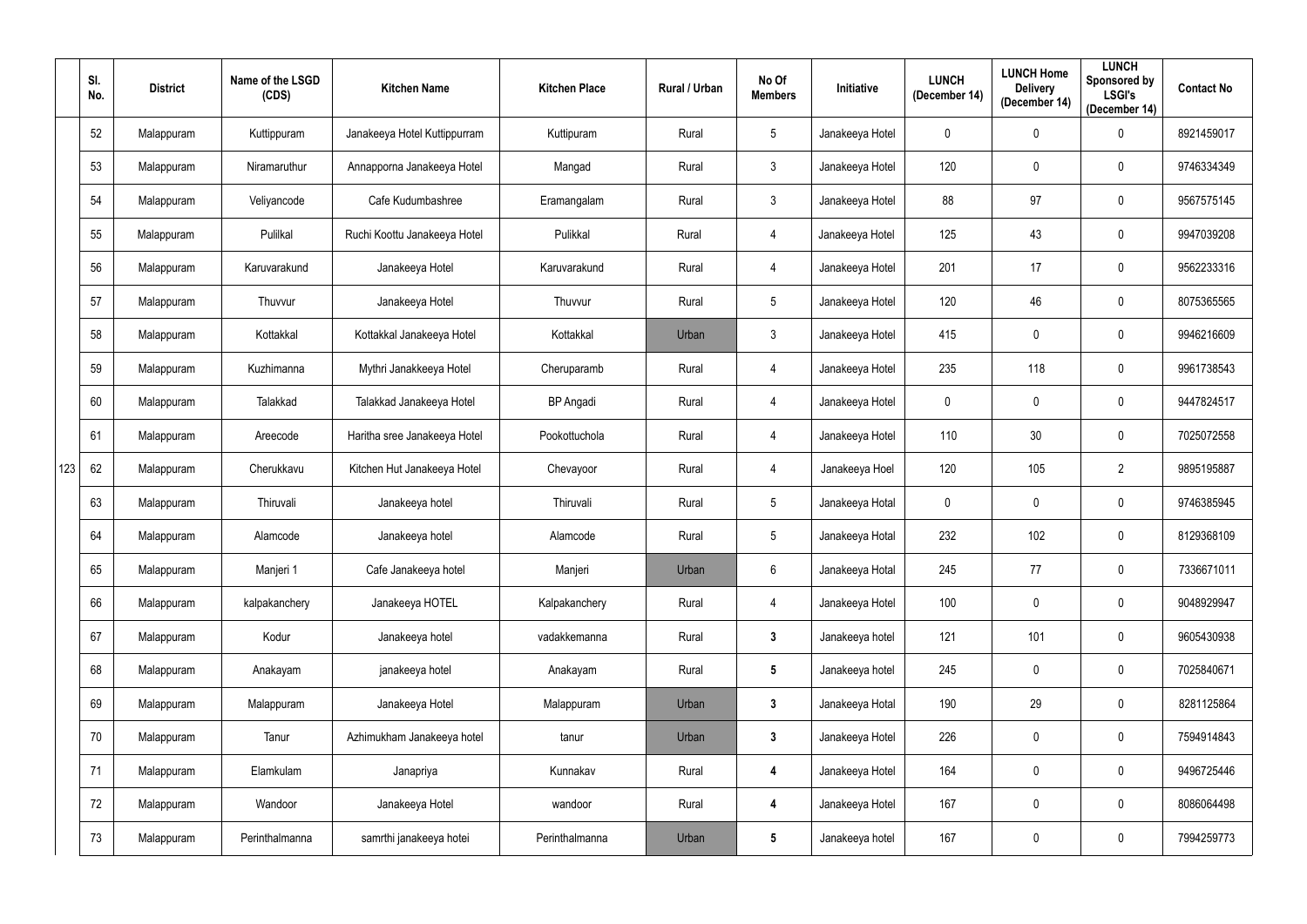| SI.<br>No. | <b>District</b> | Name of the LSGD<br>(CDS) | <b>Kitchen Name</b>        | <b>Kitchen Place</b> | <b>Rural / Urban</b> | No Of<br><b>Members</b> | Initiative      | <b>LUNCH</b><br>(December 14) | <b>LUNCH Home</b><br><b>Delivery</b><br>(December 14) | <b>LUNCH</b><br>Sponsored by<br><b>LSGI's</b><br>(December 14) | <b>Contact No</b> |
|------------|-----------------|---------------------------|----------------------------|----------------------|----------------------|-------------------------|-----------------|-------------------------------|-------------------------------------------------------|----------------------------------------------------------------|-------------------|
| 74         | Malappuram      | Munniyur                  | Oottupura                  | Munniyur             | Rural                | $5\phantom{.0}$         | Janakeeya Hotel | 264                           | 193                                                   | $\mathfrak{Z}$                                                 |                   |
| 75         | Malappuram      | AR Nagar                  | Aiswarya                   | AR Nagar             | Rural                | $3\phantom{a}$          | Janakeeya Hotel | 182                           | $\mathbf 0$                                           | $\mathbf 0$                                                    |                   |
| 76         | Malappuram      | Thenjippalam              | Nanma                      | Thenjippalam         | Rural                |                         | Janakeeya Hotel | 326                           | 126                                                   | $\mathbf 0$                                                    |                   |
| 77         | Malappuram      | Peruvallur                | Anugraha                   | Super bazar          | Rural                | $5\phantom{.0}$         | Jankeeya Hotel  | 198                           | 114                                                   | $\overline{2}$                                                 | 9747037665        |
| 78         | Malappuram      | Muthuvallur               | Nanma janakeeya hotel      | Muthuparambu         | Rural                | $\mathbf{3}$            | Janakeeya hotel | 418                           | $\mathbf 0$                                           | $\overline{0}$                                                 | 9744406501        |
| 79         | Malappuram      | mankada                   | janakeeya hatel            | Aryiranazhipadi      | Rural                | $\mathbf{3}$            | janakeeya hotel | 178                           | 210                                                   | $\mathbf 0$                                                    | 9539855520        |
| 80         | Malappuram      | Vengara                   | Ponnoos hotel              | Vengara              | Rural                | 4                       | Janakeeya hotel | 298                           | $\mathbf 0$                                           | $\bf{0}$                                                       | 9947424618        |
| 81         | Malappuram      | Pulpatta                  | Santhwanam Janakeeya hotel | Padikkal parambil    | Rural                | $5\phantom{.0}$         | Janakeeya hotel | 450                           | 435                                                   | $\mathbf 0$                                                    | 9526367569        |
| 82         | Malappuram      | Keezhattur                | Keezhattur Janakeeya hotel | Keezhattur           | Rural                | 4                       | Janakeeya hotel | 80                            | $\mathbf 0$                                           | $\mathbf 0$                                                    | 9539209640        |
| 83         | Malappuram      | Cherumundam               | Nanma janakeeya hotel      | Manchingapara        | Rural                | 4                       | Janakeeya hotel | 150                           | $\pmb{0}$                                             | $\mathbf 0$                                                    | 9496048689        |
| 84         | Malappuram      | Chelambre                 | Soorya Janakeeya hotel     | Pulluparamb          | Rural                | $3\phantom{.0}$         | Janakeeya hotel | 79                            | 101                                                   | $\mathbf 0$                                                    | 7994179285        |
| 85         | Malappuram      | Ponmala                   | Janakeeya hotel            | Chappangadi          | Rural                | 4                       | Janakeeya hotel | 229                           | $\mathbf 0$                                           | $\mathbf 0$                                                    | 9605811748        |
| 86         | Malappuram      | Thennala                  | <b>Bismi Hotel</b>         | Pookkiparamb         | Rural                | 4                       | Jankeeya Hotel  | 248                           | $\mathbf 0$                                           | 0                                                              | 9995757092        |
| 87         | Malappuram      | Tanalur                   | Janakeeya Hotel            | Tanalur              | Rural                |                         | Jankeeya Hotel  | 258                           | $\mathbf 0$                                           | $\mathbf 0$                                                    |                   |
| 88         | Malappuram      | Parappur                  | Janakeeya Hotel            | chullipparambu       | Rural                | $5\phantom{.0}$         | Janakeeya Hotel | 321                           | $\mathbf 0$                                           | $\mathbf 0$                                                    | 9961091317        |
| 89         | Malappuram      | Edarikkode                | Janakeeya Hotel            | Edarikkod            | Rural                | $\mathbf{3}$            | Janakeeya Hotel | $\overline{0}$                | $\mathbf 0$                                           | $\mathbf 0$                                                    | 8089003770        |
| $90\,$     | Malappuram      | Oorakam                   | Ammoos                     | Panchayath padi      | Rural                | 3 <sup>1</sup>          | Janakeeya Hotel | 342                           | $\pmb{0}$                                             | $\mathbf 0$                                                    | 9526449294        |
| 91         | Malappuram      | Nannambra                 | Veeturuchi                 | Kundoor Athani       | Rural                | 4                       | Janakeeya Hotel | 45                            | 259                                                   | $\mathbf 0$                                                    | 9400618659        |
| 92         | Malappuram      | Pandikkad                 | Janakeeya Hotel            | Pandikkad            | Rural                | 4                       | Janakeeya Hotel | 192                           | $\mathbf 0$                                           | $\mathbf 0$                                                    |                   |
| 93         | Malappuram      | Chokkad                   | Natturuchi                 | Chokkad              | Rural                |                         | Janakeeya Hotel | 81                            | 79                                                    | $\mathbf 0$                                                    |                   |
| 94         | Malappuram      | Cheekode                  | Cheekode Janakeeya Hotel   | Cheekode             | Rural                |                         | Janakeeya Hotel | 94                            | 82                                                    | $\mathbf 0$                                                    |                   |
| 95         | Malappuram      | Makkarapparamb            | Subiksha                   | Makkarapparamb       | Rural                | $\mathbf{3}$            | Janakeeya Hotel | $\overline{0}$                | $\mathbf 0$                                           | $\pmb{0}$                                                      | 8089003770        |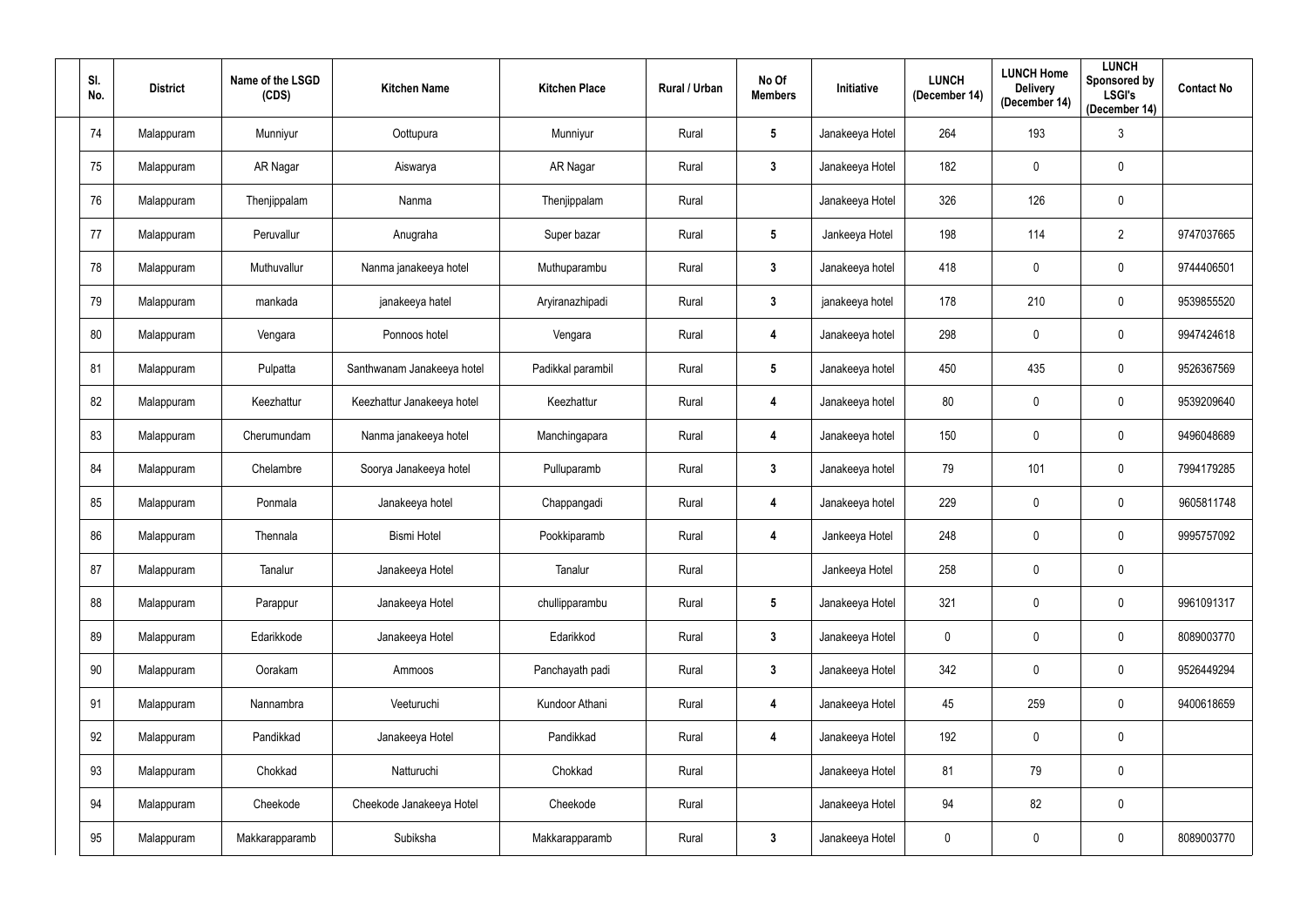| SI.<br>No. | <b>District</b> | Name of the LSGD<br>(CDS) | <b>Kitchen Name</b>      | <b>Kitchen Place</b> | Rural / Urban | No Of<br><b>Members</b> | Initiative      | <b>LUNCH</b><br>(December 14) | <b>LUNCH Home</b><br><b>Delivery</b><br>(December 14) | <b>LUNCH</b><br>Sponsored by<br><b>LSGI's</b><br>(December 14) | <b>Contact No</b> |
|------------|-----------------|---------------------------|--------------------------|----------------------|---------------|-------------------------|-----------------|-------------------------------|-------------------------------------------------------|----------------------------------------------------------------|-------------------|
| 96         | Malappuram      | Ponnani-1                 | Devi Janakeeya Hotel     | Ponnani              | Urban         | $5\phantom{.0}$         | Janakeeya Hotel | $\mathbf 0$                   | $\mathbf 0$                                           | $\mathbf 0$                                                    | 9961919097        |
| 97         | malappuram      | mangalam                  | Soubagya                 | mangalam             | Rural         | $5\phantom{.0}$         | janakeeya hotel | 124                           | 32                                                    | $\pmb{0}$                                                      |                   |
| 98         | Malappuram      | Trikkalangode             | janakeeya hotel          | karakkunnu           | Rural         | 6                       | Janakeeya Hotel | 198                           | $\pmb{0}$                                             | $\pmb{0}$                                                      |                   |
| 99         | Malppuram       | Morayoor                  | Janakeeya hotel          | Valanchery           | Rural         | $\mathbf{3}$            | Janakeeya hotel | 155                           | $\mathbf 0$                                           | $\mathbf 0$                                                    |                   |
| 100        | Malappuram      | Perumbadapp               | Janakeeya hotel          | Perumbadapp          | Rural         | 4                       | Janakeeya hotel | $\mathbf 0$                   | $\mathbf 0$                                           | $\pmb{0}$                                                      |                   |
| 101        | Malappuram      | Tirur                     | Samruthi Janakeeya Hotel | Vettom               | <b>RURAL</b>  |                         | Janakeeya hotel | 132                           | 189                                                   | $\pmb{0}$                                                      |                   |
| 102        | Malappuram      | Kondotty                  | Janakeeya hotel          | vazhakad             | <b>RURAL</b>  |                         | janakeeya hotel | 306                           | 218                                                   | $\pmb{0}$                                                      |                   |
| 103        | Malappuram      | Perinthalmanna            | Janakeeya hotel          | pulamanthole         | <b>RURAL</b>  | 4                       | Janakeeya hotel | 182                           | $\pmb{0}$                                             | $\pmb{0}$                                                      |                   |
| 104        | Malappuram      | Tanur                     | Jankeeya hotel           | Valavannur           | <b>RURAL</b>  |                         | Janakeeya hotel | 245                           | $\pmb{0}$                                             | $\boldsymbol{0}$                                               |                   |
| 105        | Malappuram      | kottakkal                 | Janakeeya hotel          | kotakkal             | <b>URBAN</b>  |                         | Janakeeya hotel | 318                           | $\pmb{0}$                                             | $\pmb{0}$                                                      |                   |
| 106        | Malappuram      | Vettom                    | Thripthi Janakeeya Hotel | vettom               | <b>RURAL</b>  |                         | Janakeeya hotel | 75                            | $\mathbf 0$                                           | $\boldsymbol{0}$                                               |                   |
| 107        | Malappuram      | Nilambur                  | Janakeeya hotel          | nilambur             | <b>URBAN</b>  |                         | Janakeeya hotel | 230                           | 30                                                    | $\pmb{0}$                                                      |                   |
| 108        | Malappuram      | Nilambur                  | Janakeeya hotel          | nilambur             | <b>URBAN</b>  |                         | Janakeeya hotel | 290                           | $\mathbf 0$                                           | $\pmb{0}$                                                      |                   |
| 109        | Malappuram      | Vallikkunn                | Rasakkut                 |                      | Rural         |                         | janakeeyahotel  | 151                           | 126                                                   | $\pmb{0}$                                                      |                   |
| 110        | Malappuram      | kuruva                    | Ruchi                    |                      | Rural         | $5\overline{)}$         | Janakeeyahotel  | 128                           | 29                                                    | $\pmb{0}$                                                      | 9745414800        |
| 111        | Malappuram      | Kannamangalam             |                          |                      | Rural         |                         | Janakeeya Hotel | 455                           | $\mathbf 0$                                           | $\mathbf 0$                                                    |                   |
| 112        | Malappuram      | Othungal                  | janakeeya hotel          | Othukkungal          | Rural         | $5\phantom{.0}$         | Janakeeya Hotel | 250                           | $\mathbf 0$                                           | $\pmb{0}$                                                      | 9656716066        |
| 113        | Malappuram      | Pookkottur                | janakeeya hotel          | valluvambram         | Rural         | 4                       | Janakeeya Hotel | 240                           | $\pmb{0}$                                             | $\mathbf 0$                                                    | 9447334084        |
| 114        | Malappuram      | Edakkara                  | Edakkara janakeeya hotel |                      | Rural         |                         | janakeeya hotel | 166                           | $\mathbf 0$                                           | $\mathbf 0$                                                    |                   |
| 115        | Malappuram      | porur                     | Thanima Janakeeya Hotel  |                      | Rural         |                         | janakeeya hotel | 120                           | $\mathbf 0$                                           | $\mathbf 0$                                                    |                   |
| 116        | Malappuram      | pulikkal                  | Janakeeya Hotel          | pulikkal             | Rural         |                         | Janakeeya Hotel | 131                           | 57                                                    | $\mathbf 0$                                                    |                   |
| 117        | malappuram      | thanur                    | amma janakeeyahottel     |                      | Rural         | $5\phantom{.0}$         | janakeeyahottel | 327                           | $\mathbf 0$                                           | $\pmb{0}$                                                      |                   |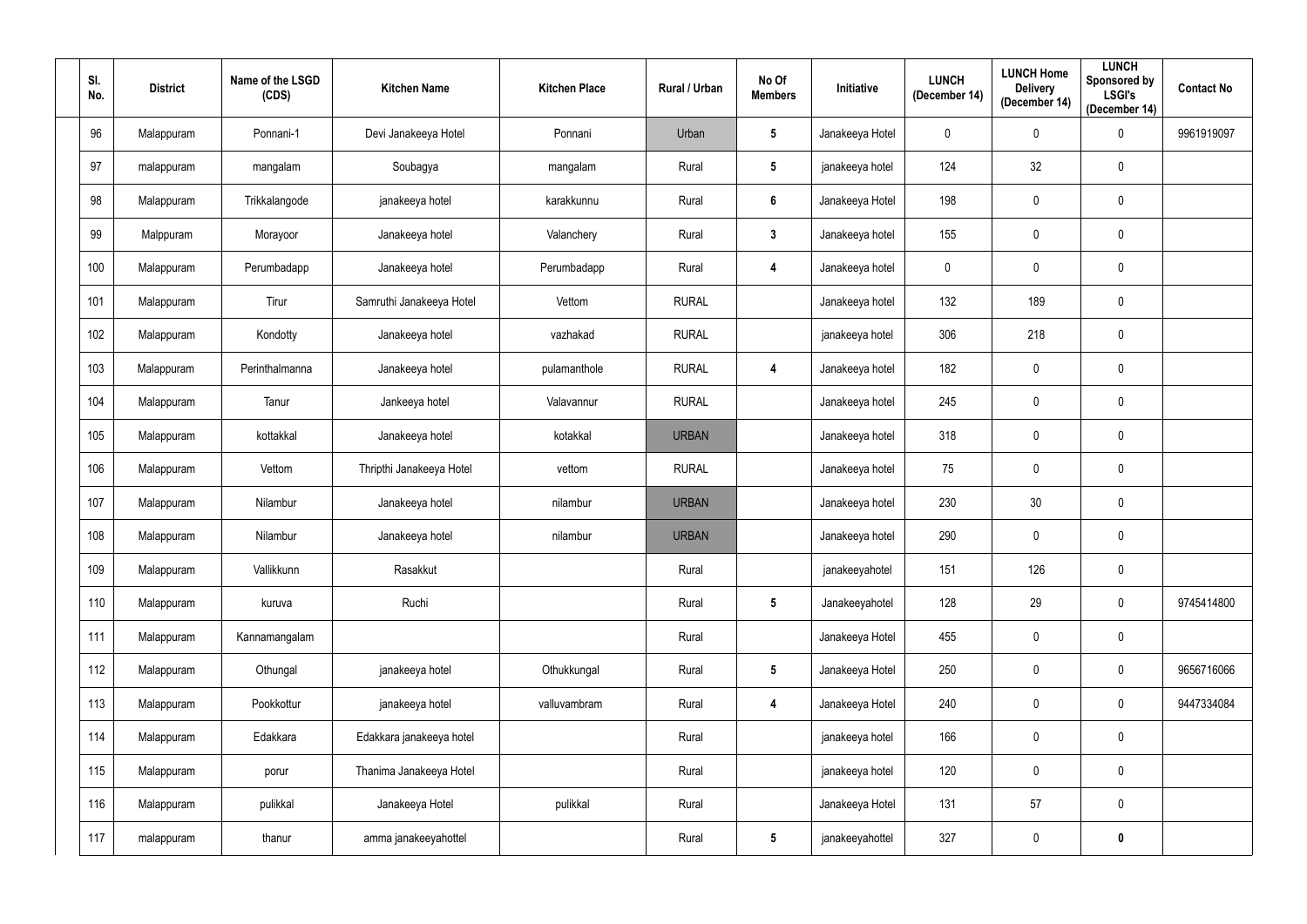|     | SI.<br>No.     | <b>District</b> | Name of the LSGD<br>(CDS) | <b>Kitchen Name</b>         | <b>Kitchen Place</b>                      | Rural / Urban | No Of<br><b>Members</b> | <b>Initiative</b> | <b>LUNCH</b><br>(December 14) | <b>LUNCH Home</b><br><b>Delivery</b><br>(December 14) | <b>LUNCH</b><br>Sponsored by<br><b>LSGI's</b><br>(December 14) | <b>Contact No</b> |
|-----|----------------|-----------------|---------------------------|-----------------------------|-------------------------------------------|---------------|-------------------------|-------------------|-------------------------------|-------------------------------------------------------|----------------------------------------------------------------|-------------------|
|     | 118            | malappuram      | pallikkal                 | padheyam janakeeyahottel    |                                           | Rural         | $5\phantom{.0}$         | janakeeyahotel    | 151                           | 42                                                    | $\boldsymbol{0}$                                               |                   |
|     | 119            | Malappuram      | chelembra                 | janakeeyahotel2             |                                           | Rural         |                         | janakeeyahotel    | 176                           | 82                                                    | $\boldsymbol{0}$                                               |                   |
|     | 120            | Malappuram      | Purathur                  | Safa Janakeeya Hotel        | Paravanna                                 | Rural         | $5\phantom{.0}$         | Janakeeya Hotel   | 112                           | 23                                                    | $\pmb{0}$                                                      |                   |
|     | 121            | malappuram      | vazhayur                  | puthuma janakeeyahotel      |                                           | Rural         |                         | janakeeyahotel    | 161                           | 35                                                    | $\pmb{0}$                                                      |                   |
|     | 122            | malappuram      | mangalam                  | janakeeyahotel2             |                                           | Rural         |                         | janakeeyahotel    | 195                           | 98                                                    | $\mathbf 0$                                                    |                   |
|     | 123            | malappuram      | kuttippuram               | nilayoram janakeeya hotel   |                                           |               | 4                       | janakeeyahotel    | 131                           | $\mathbf 0$                                           | $\boldsymbol{0}$                                               |                   |
|     | 124            | malapluram      | thazhekode                |                             |                                           | Rural         |                         |                   | 417                           | $\mathbf 0$                                           | $\boldsymbol{0}$                                               |                   |
|     | 125            | malappuram      | munniyur                  | my kitchen                  |                                           | Rural         |                         | janakeeya hotel   | 82                            | 135                                                   | 11                                                             |                   |
| 123 |                |                 |                           |                             |                                           |               |                         |                   | 23178                         | 5932                                                  | 27                                                             |                   |
|     |                | Palakkad        | Elapully                  | Nakshathra Vanitha canteen  | Canteen                                   | Rural         | 4                       | Janakeeya Hotel   | 185                           | $\mathbf 0$                                           | $\boldsymbol{0}$                                               | 8547384972        |
|     | $\overline{2}$ | Palakkad        | Nalleppilly               | Vanitha Canteen             | Canteen                                   | Rural         | 4                       | Janakeeya Hotel   | 192                           | $\mathbf 0$                                           | $\boldsymbol{0}$                                               | 9656232569        |
|     | 3              | Palakkad        | Chittur                   | Thanal vanitha Canteen      | Thathamangalam, Mettuvalavu               | Urban         | 3 <sup>1</sup>          | Janakeeya Hotel   | 355                           | $\mathbf 0$                                           | $\mathbf 0$                                                    | 9447105400        |
|     | 4              | Palakkad        | chittur                   | urapp janakeeya hotel       | Anicode junction                          | urban         | $5\phantom{.0}$         | Janakeeya hotel   | 209                           | $\mathbf 0$                                           | $\boldsymbol{0}$                                               | 9349930549        |
|     | $\overline{5}$ | Palakkad        | polpully                  | subiksha janakeeya hotel    | kallootiyal                               | Rural         | $5\phantom{.0}$         | Janakeeya hotel   | 158                           | $\mathbf 0$                                           | $\pmb{0}$                                                      | 9495197498        |
|     | $6\phantom{.}$ | Palakkad        | Eruthenpathy              | Nila janakeeya hotel        | Mooniilmada muniyappan<br>kshethram near  | Rural         | $5\phantom{.0}$         | Janakeeya hotel   | 135                           | $\mathbf 0$                                           | $\mathbf 0$                                                    | 9037290925        |
|     | -7             | Palakkad        | Perumatty                 | Nanam Janakeeya hotel       | kannimari                                 | Rural         | $\mathbf{3}$            | Janakeeya hotel   | 136                           | $\mathbf 0$                                           | $\mathbf 0$                                                    | 9605529657        |
|     | 8              | Palakkad        | Vadakarapathy             | soubhagya janakeeya hotel   | vadakarapathy panchayath                  | Rural         | $5\phantom{.0}$         | Janakeeya hotel   | 133                           | $\pmb{0}$                                             | $\mathbf 0$                                                    | 9633578756        |
|     | 9              | Palakkad        | Kozhinjampara             | Sreesakthi Janakeeya hotel  | Kozhinjampara<br>gramapanchayth, near bus | Rural         | $5\phantom{.0}$         | Janakeeya hotel   | 185                           | $\pmb{0}$                                             | $\mathbf 0$                                                    | 9847121105        |
|     | 10             | Palakkad        | Vadakkenchery             | Oottupura Vanitha Canteen   | Panchayath building,<br>Vadakkenchery     | Rural         | 4                       | Janakeeya Hotel   | 246                           | $\pmb{0}$                                             | $\mathbf 0$                                                    | 9656360141        |
|     | 11             | Palakkad        | PKD North                 | Cafesree                    | opp. ksrtc bus stand,<br>Manjakulam road  | Urban         | $5\phantom{.0}$         | Janakeeya Hotel   | 388                           | $\mathbf 0$                                           | $\mathbf 0$                                                    | 9037332005        |
|     | 12             | Palakkad        | Ongallur                  | Amma canteen                | Ongallur vipanana kendram                 | Rural         | 4                       | Janakeeya Hotel   | 107                           | $\pmb{0}$                                             | $\mathbf 0$                                                    | 7560924507        |
|     | 13             | Palakkad        | Muthuthala                | Sreelakshmi vanitha canteen | Muthuthala panchayath                     | Rural         | 4                       | Janakeeya Hotel   | 116                           | $\pmb{0}$                                             | $\mathbf 0$                                                    | 7558865485        |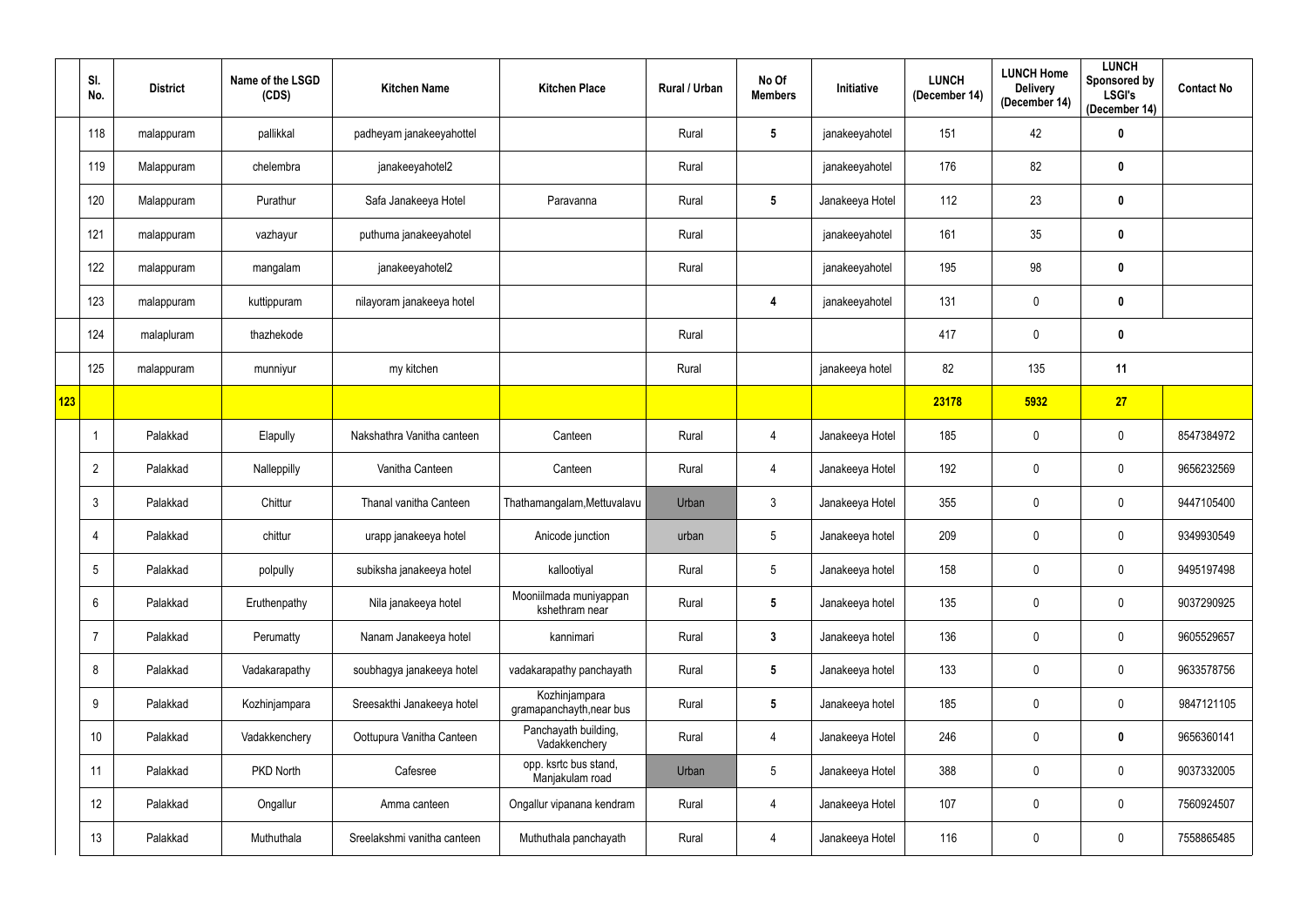| SI.<br>No. | <b>District</b> | Name of the LSGD<br>(CDS) | <b>Kitchen Name</b>             | <b>Kitchen Place</b>                      | Rural / Urban | No Of<br><b>Members</b> | Initiative       | <b>LUNCH</b><br>(December 14) | <b>LUNCH Home</b><br><b>Delivery</b><br>(December 14) | <b>LUNCH</b><br>Sponsored by<br><b>LSGI's</b><br>(December 14) | <b>Contact No</b> |
|------------|-----------------|---------------------------|---------------------------------|-------------------------------------------|---------------|-------------------------|------------------|-------------------------------|-------------------------------------------------------|----------------------------------------------------------------|-------------------|
| 14         | Palakkad        | Koppam                    | Natturuchi kudumbashree cafe    | Near koppam village                       | Rural         | $5\phantom{.0}$         | Janakeeya Hotel  | 227                           | $\mathbf 0$                                           | $\mathbf 0$                                                    | 8075779172        |
| 15         | Palakkad        | Paruthur                  | Mamatty vanitha canteen         | Near panchayath                           | Rural         | $5\phantom{.0}$         | Janakeeya Hotel  | 109                           | $\mathbf 0$                                           | $\mathbf 0$                                                    | 9544847874        |
| 16         | Palakkad        | Vilayur                   | Souhritha caffesree (Ruchipura) | Near Vilayur Panchayath                   | Rural         | $6\phantom{.}$          | Janakeeya Hotel  | 130                           | $\mathbf 0$                                           | $\mathbf 0$                                                    | 9747342046        |
| 17         | palakkad        | Kulukkallur               | Snehitha Janakeeya hotel        | Kulukkallur panchayath                    | Rural         | 5                       | Janakeeya hotel  | 90                            | $\mathbf 0$                                           | $\mathbf 0$                                                    | 9746701454        |
| 18         | Palakkad        | Pattambi                  | Janakeeya hotel                 | near Govt samskritha college,<br>Pattambi | Urban         | 4                       | Janakeeya hotel  | $\overline{0}$                | $\mathbf 0$                                           | $\mathbf 0$                                                    | 9562043428        |
| 19         | Palakkad        | Erimayur                  | Thanima Vanitha Canteen         | Panchayath building, Erimayur             | Rural         | $5\phantom{.0}$         | Janakeeya Hotel  | 135                           | $\mathbf 0$                                           | $\overline{2}$                                                 | 9746440633        |
| 20         | Palakkad        | Kizhekkencheri            | Vanitha Canteen                 | Panchayath Building,<br>Kizhakkenchery    | Rural         | 4                       | Janakeeya Hotel  | 98                            | $\mathbf 0$                                           |                                                                | 9747923418        |
| 21         | Palakkad        | Peringottukkurrissi       | Aiswarya Vanitha canteen        | Panchayth building                        | Rural         | $3\phantom{.0}$         | Janakeeya Hotel  | 67                            | $\mathbf 0$                                           | $\mathbf 0$                                                    | 9048665884        |
| 22         | Palakkad        | Mundoor                   | Bharath vanitha canteen         | Panchayath building                       | Rural         | $\mathfrak{Z}$          | Janakeeya Hotel  | 179                           | $\mathbf 0$                                           | $\mathbf 0$                                                    | 8592830607        |
| 23         | Palakkad        | Kodumbu                   | kripa                           | kodumb panchayath                         | Rural         | 4                       | Janakeeya HoteL  | 66                            | $\mathbf 0$                                           | $\mathbf 0$                                                    | 9048682860        |
| 24         | Palakkad        | Thirumittakode            | Thirumuttam Janakeeya Hotel     | Karukaputhur                              | Rural         | 6                       | Janakeeya Hotel  | 128                           | $\mathbf 0$                                           | $\mathbf{0}$                                                   | 9072841599        |
| 25         | Palakkad        | Akathethara               | Nanma canteen                   | kalyanamandapam                           | Rural         | $\mathfrak{Z}$          | Janakeeya Hotel  | 128                           | $\mathbf 0$                                           | $\mathbf 0$                                                    | 7025563510        |
| 26         | Palakkad        | Marutharoad               | flavours cantteen               | panchayath                                | Rural         | 5                       | Janakeeya Hotela | 84                            | $\mathbf 0$                                           | $\mathbf 0$                                                    | 9746227966        |
| 27         | Palakkad        | Trithala                  | Kairali Vanitha Hotel           | Thirthala                                 | Rural         | $5\phantom{.0}$         | Janakeeya Hotel  | 93                            | $\mathbf 0$                                           | $\mathbf 0$                                                    | 9048710155        |
| 28         | Palakkad        | Kongad                    | Annapoorna vanitha canteen      | Near Kongad village office                | Rural         | $5\phantom{.0}$         | Janakeeya Hotel  | 104                           | $\mathbf 0$                                           | $\mathbf 0$                                                    | 9645425774        |
| 29         | Palakkad        | Sreekrishnapuram          | Subiksha canteen                | Near panchayath office                    | Rural         | 3 <sup>1</sup>          | Janakeeya Hotel  | 122                           | $\mathbf 0$                                           | $\mathbf 0$                                                    | 8086697226        |
| 30         | Palakkad        | Pallassana                | dhanalakshmi vanitha canteen    | pallassana panchayath<br>building         | Rural         | $5\phantom{.0}$         | Janakeeya Hotel  | 248                           | $\pmb{0}$                                             | $\mathbf 0$                                                    | 8943225892        |
| 31         | Palakkad        | Nenmmara                  | Nemmara Janakeeya hotel         | Nemmara junction                          | Rural         | $\overline{4}$          | Janakeeya hotel  | 295                           | $\pmb{0}$                                             | $\mathbf 0$                                                    | 8157850935        |
| 32         | Palakkad        | Ayilur                    | Janakeeya hotel                 | Thalavettanpara, Ayilur                   | Rural         | $3\phantom{.0}$         | Janakeeya hotel  | 164                           | $\mathbf 0$                                           | $\mathbf 0$                                                    | 9539517856        |
| 33         | Palakkad        | Melarkode                 | Janakeeya Hotel                 | near Melarkode panchayath                 | Rural         | $\overline{4}$          | Janakeeya hotel  | 186                           | $\pmb{0}$                                             | $\mathbf 0$                                                    | 8606193918        |
| 34         | Palakkad        | Vandazhi                  | janakeeya hotel                 | Kaniyamangalam                            | Rural         | 3 <sup>1</sup>          | Janakeeya hotel  | 41                            | $\pmb{0}$                                             | $\mathbf 0$                                                    | 9645919937        |
| 35         | Palakkad        | Nelliayampathy            | Janakeeya hotel                 | near Panchayat, kaikaty                   | Rural         | 4                       | Janakeeya hotel  | $\mathbf 0$                   | $\pmb{0}$                                             | $\boldsymbol{0}$                                               | 9497123529        |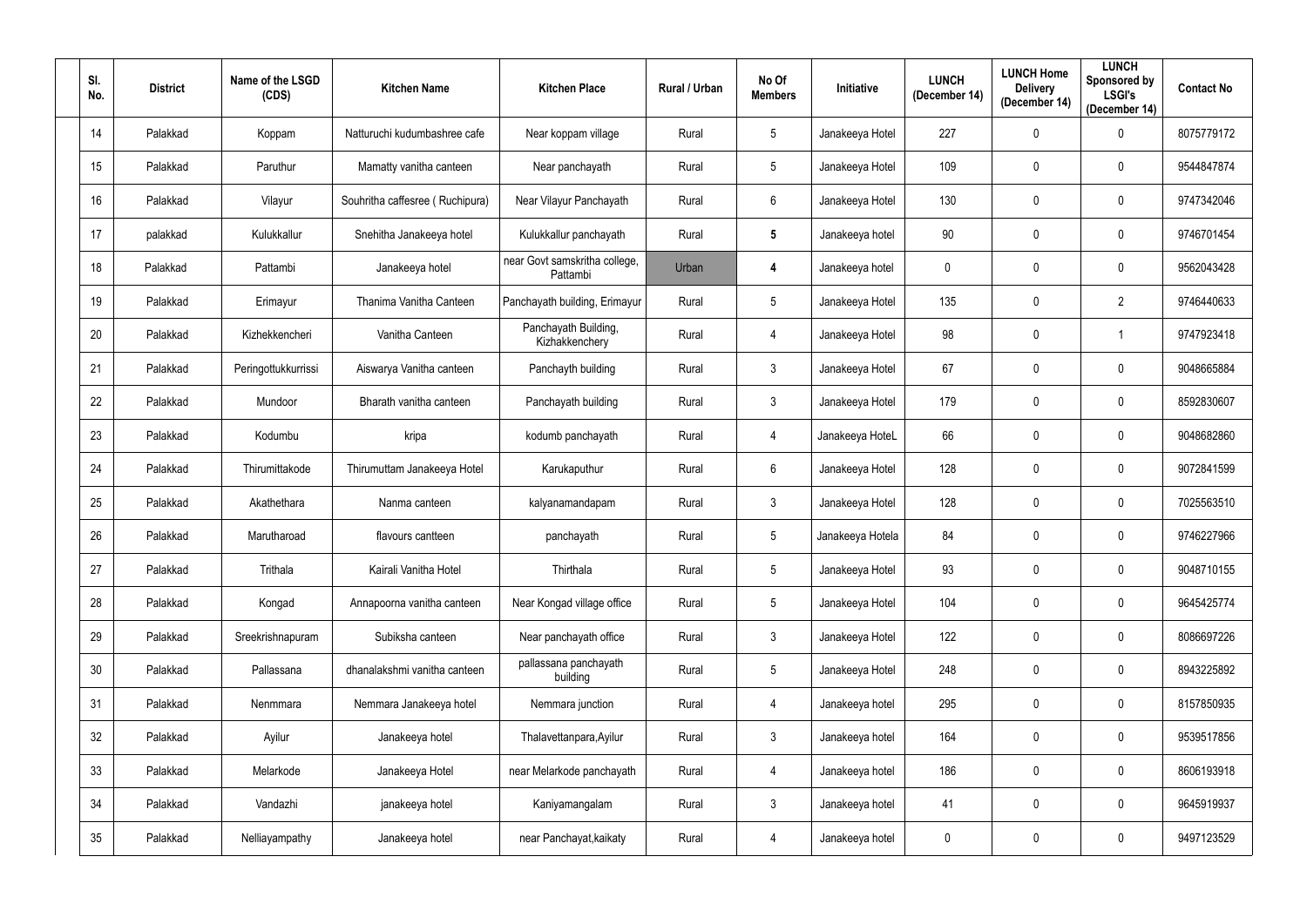|    | SI.<br>No. | <b>District</b> | Name of the LSGD<br>(CDS) | <b>Kitchen Name</b>                      | <b>Kitchen Place</b>                            | Rural / Urban | No Of<br><b>Members</b> | <b>Initiative</b> | <b>LUNCH</b><br>(December 14) | <b>LUNCH Home</b><br><b>Delivery</b><br>(December 14) | <b>LUNCH</b><br>Sponsored by<br><b>LSGI's</b><br>(December 14) | <b>Contact No</b> |
|----|------------|-----------------|---------------------------|------------------------------------------|-------------------------------------------------|---------------|-------------------------|-------------------|-------------------------------|-------------------------------------------------------|----------------------------------------------------------------|-------------------|
|    | 36         | Palakkad        | Elavanchery               | Snehatheeram                             | Near GUPS, Vattekkad                            | Rural         | $5\phantom{.0}$         | Janakeeya Hotel   | 238                           | $\mathbf 0$                                           | $\mathbf 0$                                                    | 9744195274        |
|    | 37         | Palakkad        | Kollemkode                | Priya Vanitha Canteen                    | Block Panchayath Office,<br>Kollengode          | Rural         | 4                       | Janakeeya Hotel   | 221                           | 0                                                     | 0                                                              | 9745456764        |
|    | 38         | Palakkad        | Koduvayur                 | Samridhi Kudumbashree Vanitha<br>Canteen | Panchayath Building                             | Rural         | 5                       | Janakeeya Hotel   | 160                           | 0                                                     | 0                                                              | 8086263595        |
|    | 39         | Palakkad        | Pattanchery               | Sreelakshmi vanitha canteen              | Panchayath Building                             | Rural         | 4                       | Janakeeya Hotel   | 66                            | 0                                                     | $\mathbf 0$                                                    | 8086916932        |
|    | 40         | Palakkad        | Pudunagaram               | Janakeeya Hotel                          | Near KSEB, Pudunagaram                          | Rural         | 4                       | Janakeeya hotel   | 188                           | $\pmb{0}$                                             | 0                                                              | 9497241598        |
|    | 41         | Palakkad        | Vadavanoor                | Sree Muruka Janakeeya Hotel              | Vydhyasala, Vadavanoor                          | Rural         | $5\phantom{.0}$         | Janakeeya hotel   | 156                           | $\mathbf 0$                                           | $\mathbf 0$                                                    | 9567011729        |
|    | 42         | Palakkad        | Peruvemba                 | Samridi Janakeeya Hotel                  | Peruvemba Junction                              | Rural         | 4                       | Jankeeya hotel    | 16                            | $\mathbf 0$                                           | 0                                                              | 918089611261      |
|    | 43         | Palakkad        | Muthalamada               | Janakeeya Hotel                          | Chulliyarmedu                                   | Rural         | 4                       | Jankeeya hotel    | 241                           | 0                                                     | 0                                                              | 9633730067        |
|    | 44         | Palakkad        | Cherppalasseri            | Swad Janakiyahotel, CPY                  | Scheduled caste coperative<br>society hall, cpy | Urban         | 5                       | Janakeeya Hotel   | 108                           | 0                                                     | $\mathbf 0$                                                    | 9447746082        |
|    | 45         | Palakkad        | Vellinezhi                | Aiswarya kudumbashree                    | Adakkaputhur                                    | Rural         | $\mathfrak{Z}$          | Janakeeya Hotel   | 95                            | $\pmb{0}$                                             | 0                                                              | 9747730588        |
|    | 46         | Palakkad        | Keralasseri               | Bhagyasree janakeeya hotel               | Near village office                             | Rural         | 3                       | Janakeeya Hotel   | 60                            | $\mathbf 0$                                           | $\mathbf 0$                                                    | 8606125128        |
|    | 47         | Palakkad        | Kottayi                   | Kudumbashree Vanitha canteen             | Near Kottayi Panchayath                         | Rural         | 4                       | Jankeeya hotel    | 90                            | $\pmb{0}$                                             | 0                                                              | 9605699847        |
|    | 48         | Palakkad        | anakkara                  | udayasurya vanitha canteen               | kumbidi                                         | rural         | 5                       | Janakeeya Hotel   | 198                           | 0                                                     | $\mathbf 0$                                                    | 9895947614        |
|    | 49         | Palakkad        | kappur                    | jeevanam hotel                           | kumaranellur                                    | rural         | $6\phantom{.0}$         | Janakeeya Hotel   | 211                           | 0                                                     | $\mathbf 0$                                                    | 9605308385        |
| 96 | 50         | Palakkad        | Malampauzha               | Nandhanam canteen                        | near fantasy park                               | Rural         | $5\overline{)}$         | Janakeeya HotelT  | 153                           | $\pmb{0}$                                             | $\mathbf 0$                                                    | 807587062         |
|    | 51         | Palakkad        | Puduppariyaram            | Anaswara Canteen                         | Panchayath                                      | Rural         | 4                       | Janakeeya Hotel   | 89                            | $\mathbf 0$                                           | $\mathbf 0$                                                    | 9526677781        |
|    | 52         | Palakkad        | kadambazhipuram           | Reshmi janakeeya hotel                   | 16 mail                                         | Rural         | $5\phantom{.0}$         | Janakeeya Hotel   | 87                            | $\pmb{0}$                                             | $\bf{0}$                                                       | 9048375891        |
|    | 53         | Palakkad        | Kadambazhipuram           | Ardhram Janakeeya hotel                  | Pulapatta                                       | Rural         | 3 <sup>1</sup>          | Janakeeya Hotel   | 62                            | $\pmb{0}$                                             | $\mathbf 0$                                                    | 9495775246        |
|    | 54         | Palakkad        | Kannambra                 | Sree kurumba canteen                     | kannambra                                       | Rural         | 4                       | Janakeeya Hotel   | 198                           | 0                                                     | $\mathbf 0$                                                    | 8157815819        |
|    | 55         | Palakkad        | karakkurissi              | Janakiya hotel                           | Near ammus auditorium,<br>Ayappankavu           | Rural         | $\mathbf{3}$            | Janakeeya Hotel   | 130                           | $\pmb{0}$                                             | $\pmb{0}$                                                      | 6238788932        |
|    | 56         | Palakkad        | Thenkara                  | Subiksham janakeeya hotel                | Ayurveda hospital compound<br>Then kara         | Rural         | $5\phantom{.0}$         | Janakeeya Hotel   | 84                            | $\pmb{0}$                                             | $\mathbf 0$                                                    | 9747557333        |
|    | 57         | Palakkad        | Alanallur                 | Keerthi vanitha canteen and<br>catering  | Near panchayath Alanallur                       | Rural         | $5\phantom{.0}$         | Janakeeya hotel   | 96                            | $\pmb{0}$                                             | $\pmb{0}$                                                      | 9495447569        |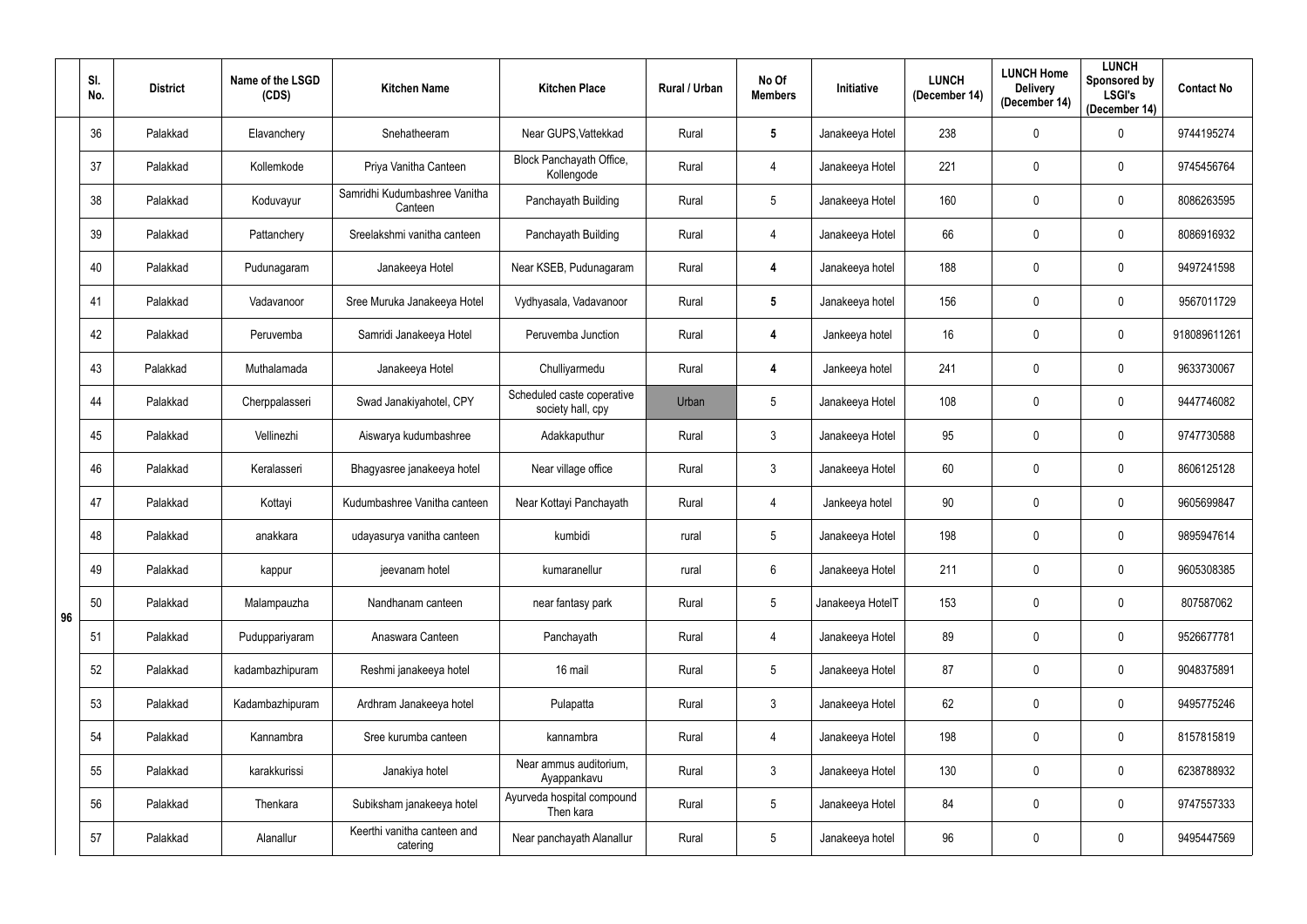| SI.<br>No. | <b>District</b> | Name of the LSGD<br>(CDS) | <b>Kitchen Name</b>                         | <b>Kitchen Place</b>                       | Rural / Urban | No Of<br><b>Members</b> | Initiative      | <b>LUNCH</b><br>(December 14) | <b>LUNCH Home</b><br><b>Delivery</b><br>(December 14) | <b>LUNCH</b><br>Sponsored by<br><b>LSGI's</b><br>(December 14) | <b>Contact No</b> |
|------------|-----------------|---------------------------|---------------------------------------------|--------------------------------------------|---------------|-------------------------|-----------------|-------------------------------|-------------------------------------------------------|----------------------------------------------------------------|-------------------|
| 58         | Palakkad        | Pudur                     | Asil canteen                                | Pudur panchayath                           | Rural         | 4                       | Janakeeya hotel | 54                            | $\mathbf 0$                                           | 0                                                              | 8086968050        |
| 59         | Palakkad        | Parali                    | Annasree Janakeeya hotel                    | Near parali panchayath                     | Rural         | 4                       | Janakeeya hotel | 133                           | $\pmb{0}$                                             | $\mathbf 0$                                                    | 8281829238        |
| 60         | Palakkad        | Mannur                    | Kudumbasree janakeeya hotel                 | Mannur panchayath                          | Rural         | 5                       | Janakeeya hotel | 83                            | $\mathbf 0$                                           | 0                                                              | 9495771095        |
| 61         | Palakkad        | Kuzhalmannam              | Janasree jankeeya hotel                     | Kuzhalmannam block<br>panchayth            | Rural         | $\mathfrak{Z}$          | Jankeeya hotel  | 190                           | $\mathbf 0$                                           | $\mathbf 0$                                                    | 9847364980        |
| 62         | Palakkad        | Kavassery                 | samridhi Janakeeya Hotel                    | Alathur road, kavasheery                   | Rural         | 6                       | Janakeeya hotel | 95                            | $\mathbf 0$                                           | $\mathbf 0$                                                    | 9747570761        |
| 63         | palakkad        | chalissery                | Thanal janakeeya hotel                      | chalissery panchayath building             | Rural         | $\mathfrak{Z}$          | Janakeeya hotel | 39                            | $\pmb{0}$                                             | $\pmb{0}$                                                      | 9562702284        |
| 64         | palakkad        | Kottopadam                | Iva canteen and catering janakeeya<br>hotel | Block building, Near<br>aryambavu junction | Rural         | 4                       | Janakeeya hotel | 96                            | $\mathbf 0$                                           | 0                                                              | 9074818126        |
| 65         | palakkad        | kumaramputhur             | Ruchi cafe janakeeya hotel                  | Panchayath kumaramputhur                   | Rural         | $\mathbf{3}$            | Janakeeya hotel | 246                           | $\mathbf 0$                                           | 0                                                              | 8589968705        |
| 66         | palakkad        | Malampuzha                | Amma janakeeya hotel                        | kadukkamkunnu, Malampuzha                  | Rural         | 3 <sup>1</sup>          | Janakeeya hotel | 400                           | $\mathbf 0$                                           | 0                                                              | 9446521664        |
| 67         | palakkad        | Alathur                   | Rich Janakeeya hotel                        | Near bus stand, Alathur                    | Rural         | 4                       | Janakeeya hotel | 242                           | $\mathbf 0$                                           | $6\phantom{.}$                                                 | 9947030779        |
| 68         | palakkad        | Karimpuzha                | Janakeeya hotel                             | Karimpuzha panchayath                      | Rural         | $3\phantom{a}$          | Janakeeya hotel | 77                            | $\pmb{0}$                                             | 0                                                              | 9961502739        |
| 69         | Palakkad        | Thenkurissi               | Eyeshee janakeeya hotel                     | Panchayth building,<br>Thenkurissi         | Rural         | 4                       | Jankeeya hotel  | 104                           | $\boldsymbol{0}$                                      | 0                                                              | 9995662723        |
| 70         | Palakkad        | Agali                     | Janakeeya Hotel                             | Block Panchayath building,<br>Agali        | Rural         | 5                       | Jankeeya hotel  | 169                           | $\mathbf{0}$                                          | $\mathbf 0$                                                    | 9037878897        |
| 71         | Palakkad        | Sholayur                  | Powrnami janakeeya hotel                    | anakkatty bus stand                        | Rural         | 4                       | Jankeeya hotel  | $\mathbf 0$                   | $\mathbf 0$                                           | $\mathbf 0$                                                    | 9159556404        |
| 72         | Palakkad        | Puthushery                | Janakeeya hotel                             | Puthushery panchayath                      | Rural         | $5\phantom{.0}$         | Janakeeya hotel | 158                           | $\boldsymbol{0}$                                      | $\bf{0}$                                                       | 9562772723        |
| 73         | Palakkad        | Karimba                   | Janakeeya hotel                             | Panchayath premise                         | Rural         | 3 <sup>1</sup>          | Janakeeya Hotel | 85                            | $\mathbf 0$                                           | $\bf{0}$                                                       | 9562163979        |
| 74         | Palakkad        | Nagalasseri               | Janakeeya hotel                             | near koottanad bus stand                   | Rural         | $5\phantom{.0}$         | Janakeeya hotel | 190                           | $\pmb{0}$                                             | $\pmb{0}$                                                      | 8921928291        |
| 75         | Palakkad        | Mathur                    | Nila janakeeya Hotel                        | Near Panchayth, Mathur                     | Rural         | 4                       | Jankeeya hotel  | 165                           | $\pmb{0}$                                             | $\mathbf 0$                                                    | 9562356483        |
| 76         | Palakkad        | Chalavara                 | Janakeeya hotel                             | Chalavara panchayath                       | Rural         | $5\overline{)}$         | Janakeeya hotel | 88                            | $\pmb{0}$                                             | $\mathbf 0$                                                    | 9544659942        |
| 77         | Palakkad        | Ananganadi                | vanitha cateen                              | near Ananganadi panchayath                 | Rural         | 3 <sup>1</sup>          | Janakeeya Hotel | 64                            | $\pmb{0}$                                             | $\mathbf 0$                                                    | 8921410495        |
| 78         | Palakkad        | Lakkidiperur              | Janakeeya hotel                             | Lekkidi perur panchayath                   | Rural         | $5\phantom{.0}$         | Jankeeya hotel  | 105                           | $\mathbf 0$                                           | $\mathbf 0$                                                    | 6238921903        |
| 79         | Palakkad        | Nellaya                   | Janakeeya hotel                             | Nellaya panchayath                         | Rural         | 4                       | Janakeeya hotel | 85                            | $\pmb{0}$                                             | $\bf{0}$                                                       | 9562432883        |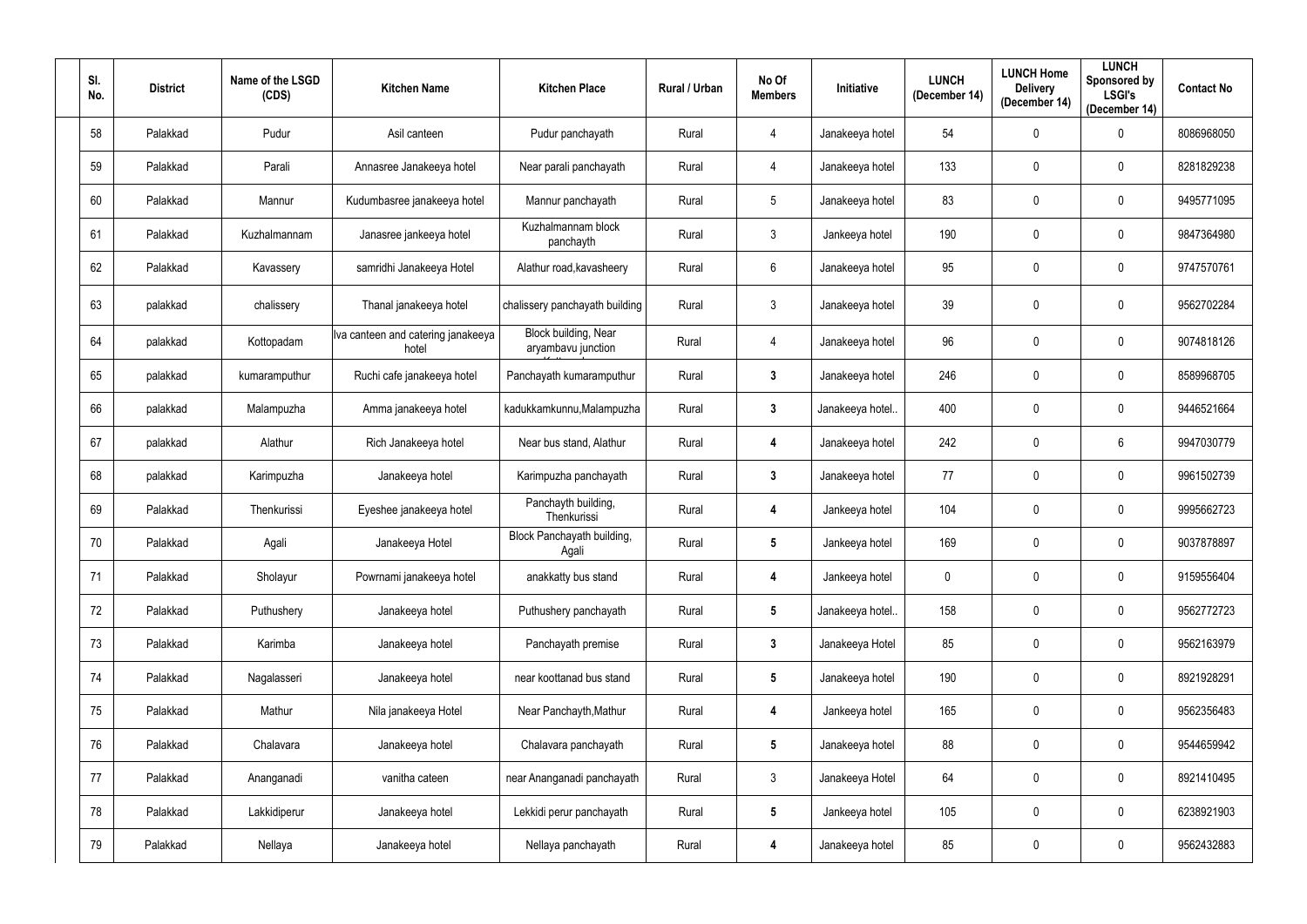| SI.<br>No. | <b>District</b> | Name of the LSGD<br>(CDS) | <b>Kitchen Name</b>             | <b>Kitchen Place</b>                       | Rural / Urban | No Of<br><b>Members</b> | Initiative      | <b>LUNCH</b><br>(December 14) | <b>LUNCH Home</b><br><b>Delivery</b><br>(December 14) | <b>LUNCH</b><br>Sponsored by<br><b>LSGI's</b><br>(December 14) | <b>Contact No</b> |
|------------|-----------------|---------------------------|---------------------------------|--------------------------------------------|---------------|-------------------------|-----------------|-------------------------------|-------------------------------------------------------|----------------------------------------------------------------|-------------------|
| 80         | Palakkad        | Shornur                   | Oottupura Janakeeya hotel       | near bus stand, Shoranur                   | Urban         | $5\phantom{.0}$         | Janakeeya hotel | 252                           | $\mathbf 0$                                           | $\mathbf 0$                                                    | 9747102377        |
| 81         | Palakkad        | Shornur                   | Snehadeepam Janakeeya hotel     | Shoranur municipality                      | Urban         | 4                       | Janakeeya hotel | 168                           | $\mathbf 0$                                           | $\mathbf 0$                                                    | 6238755729        |
| 82         | Palakkad        | Thrikkadiri               | Janakeeya hotel                 | Samskarika nilayam                         | Rural         | 4                       | Janakeeya hotel | $\mathbf 0$                   | 0                                                     | $\mathbf 0$                                                    | 9544806032        |
| 83         | palakkad        | Vaniyamkulam              | Janakeeya hotel                 | near PK DAS hospital                       | Rural         | $\mathbf{3}$            | Janakeeya hotel | 272                           | $\mathbf 0$                                           | $\mathbf{3}$                                                   | 9947408415        |
| 84         | Palakkad        | Ambalappara               | Janakiya hotel                  | ambalappara<br>kalyanamandapam             | Rural         | $5\phantom{.0}$         | Janakeeya Hotel | 65                            | $\mathbf 0$                                           | $\mathbf 0$                                                    | 8129562289        |
| 85         | Palakkad        | Vallappuzha               | Janakeeya hotel                 | Hayath Complex, Vallappuzha                | Rural         | $5\phantom{.0}$         | Janakeeya Hotel | 228                           | $\mathbf 0$                                           | $\mathbf 0$                                                    | 8086406897        |
| 86         | Palakkad        | Shoranur                  | Ela janakeeya hotel             | Vpc market, kulappully                     | Urban         | $3\phantom{.0}$         | Janakeeya hotel | 127                           | $\mathbf 0$                                           | $\mathbf 0$                                                    | 8129769113        |
| 87         | Palakkad        | Mankara                   | Subiksha Janakeeya hotel        | Near Mankara Panchayath                    | Rural         | $5\phantom{.0}$         | Janakeeya hotel | 95                            | 0                                                     | $\mathbf 0$                                                    | 8549045637        |
| 88         | Palakkad        | Kanjirapuzha              | Surya Janakeeya hotel           | Kanjirapuzha, panchayath                   | Rural         | 5                       | Janakeeya hotel | 74                            | $\mathbf 0$                                           | $\mathbf 0$                                                    | 9048698194        |
| 89         | Palakkad        | Thachanattukara           | Haritham janakeeya hotel        | 53 mile, Thachanattukara                   | Rural         | $\mathbf{3}$            | Janakeeya hotel | 63                            | $\mathbf 0$                                           | $\mathbf 0$                                                    | 9605097810        |
| 90         | Palakkad        | Puthukode                 | Puthuma jankeeya hotel          | Thachanadi junction                        | Rural         | 6                       | Janakeeya hotel | 281                           | $\mathbf 0$                                           | $\mathbf{0}$                                                   | 9744459080        |
| 91         | Palakkad        | Tarur                     | Jankeeya Hotel                  | Infront of vilage office, Tarurk           | Rural         | 4                       | Janakeeya hotel | 110                           | $\mathbf 0$                                           | $\mathbf 0$                                                    | 8606780959        |
| 92         | Palakkad        | Pirayiri                  | Janakeeya hotel                 | Near Panchayath office                     | Rural         | 5                       | Janakeeya hotel | 89                            | $\mathbf 0$                                           | $\mathbf 0$                                                    | 9037495586        |
| 93         | Palakkad        | Palakkad ulb              | Ruchi                           | Near Balaji hospital, Fort<br>Maidan       | Urban         | 4                       | Janakeeya hotel | 266                           | $\boldsymbol{0}$                                      | $\pmb{0}$                                                      | 7994185687        |
| 94         | Palakkad        | Pookkottukavu             | Punya                           | Pookkottukavu Centre                       | Rural         | 4                       | Janakeeya Hotel | 80                            | $\boldsymbol{0}$                                      | $\pmb{0}$                                                      | 9745511432        |
| 95         | Palakkad        | Kuthanoor                 | Suryodayam jankeeya hotel       | Kalapara, kuthanoor                        | Rural         | $5\phantom{.0}$         | Jankeeya hotel  | 25                            | $\boldsymbol{0}$                                      | $\pmb{0}$                                                      | 9995159738        |
| 96         | Palakkad        | Thiruvegappura            | Janakeeya Hotel                 | Kaippuram                                  | Rural         | $5\phantom{.0}$         | Jankeeya hotel  | 168                           | $\mathbf 0$                                           | $\pmb{0}$                                                      | 8921882903        |
| 97         | Palakkad        | Thachampara               | Vanitha canteen Janakeeya Hotel | Thachampara town                           | Rural         | 4                       | Jankeeya hotel  | 85                            | $\pmb{0}$                                             | $\pmb{0}$                                                      | 9497826216        |
| 98         | Palakkad        | Kannadi                   | Sweet jankeeya hotel            | Yakkara junction                           | Rural         | 3 <sup>1</sup>          | Jankeeya hotel  | 115                           | $\boldsymbol{0}$                                      | $\pmb{0}$                                                      | 9846918028        |
| 99         | Palakkad        | Pattithara                | Bavana janakeeya hotel          | kottappadam                                | Rural         | $5\overline{)}$         | Janakeeya hotel | $\overline{0}$                | $\boldsymbol{0}$                                      | $\pmb{0}$                                                      | 9074163402        |
| 100        | Palakkad        | Mannarkkad                | Janakeeya Hotel                 | muncipal building, busstand,<br>mannarkkad | Urban         | 4                       | Janakeeya hotel | 112                           | $\pmb{0}$                                             | $\boldsymbol{0}$                                               |                   |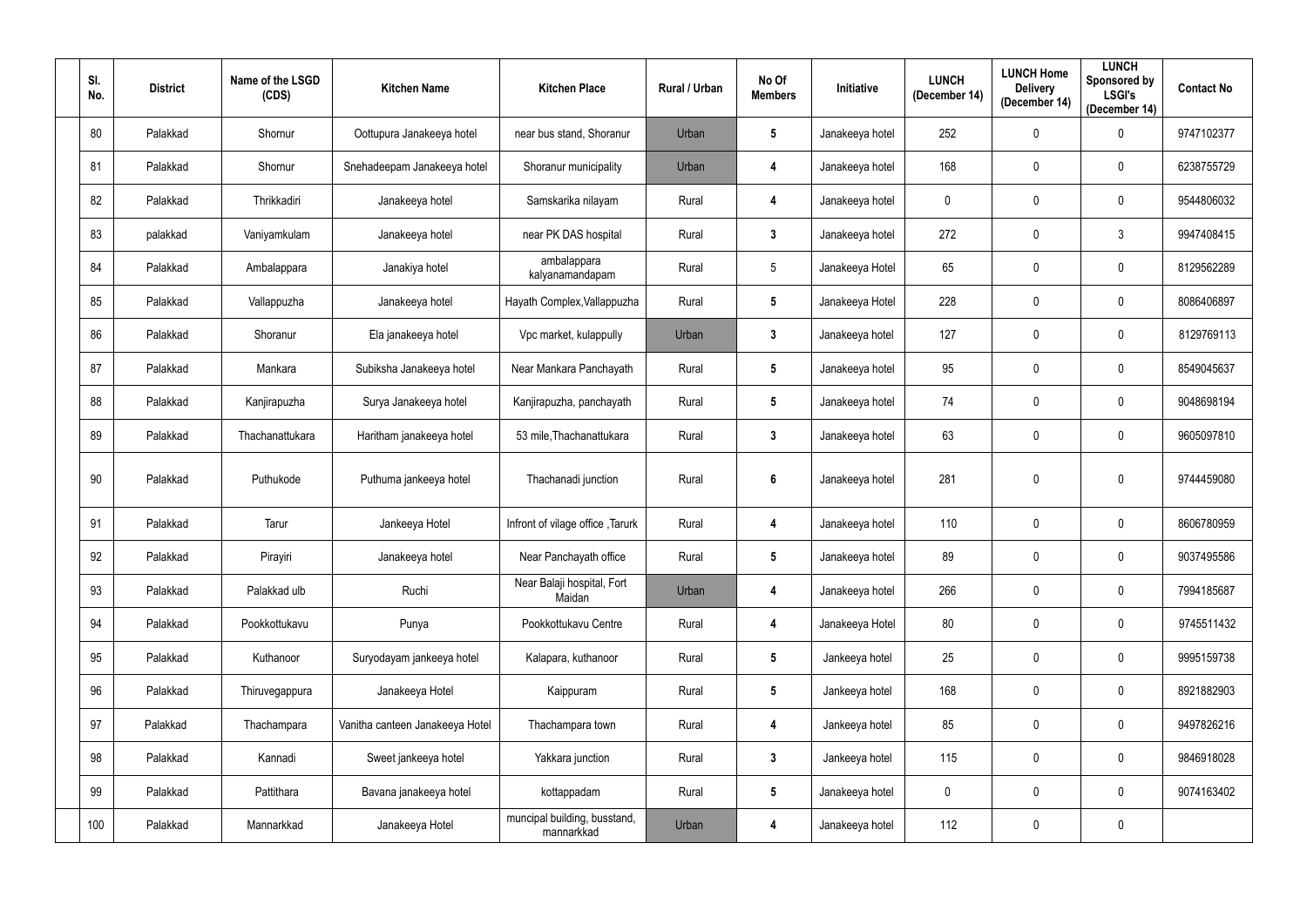|    | SI.<br>No.     | <b>District</b> | Name of the LSGD<br>(CDS) | <b>Kitchen Name</b>             | <b>Kitchen Place</b>       | Rural / Urban | No Of<br><b>Members</b> | Initiative      | <b>LUNCH</b><br>(December 14) | <b>LUNCH Home</b><br><b>Delivery</b><br>(December 14) | <b>LUNCH</b><br>Sponsored by<br><b>LSGI's</b><br>(December 14) | <b>Contact No</b> |
|----|----------------|-----------------|---------------------------|---------------------------------|----------------------------|---------------|-------------------------|-----------------|-------------------------------|-------------------------------------------------------|----------------------------------------------------------------|-------------------|
|    | 101            | Palakkad        | Pirayiri                  | Kudumbashree janakeeya hotel    | Kallekkad Block Panchayath | Rural         | $5\phantom{.0}$         | janakeeya hotel | 85                            | $\mathbf 0$                                           | $\mathbf 0$                                                    | 8137940343        |
|    | 102            | Palakkad        | Marutharoad               | Sreelakshmi janakeeya hotel     | Pirivusala                 | Rural         | 4                       | janakeeya hotel | 128                           | $\mathbf 0$                                           | $\mathbf 0$                                                    | 9048636162        |
| 99 |                |                 |                           |                                 |                            |               | 434                     |                 | 13942                         | $\overline{0}$                                        | 12                                                             |                   |
|    |                | Pathanamthitta  | Anicadu                   | Janatha janakeeya hotel         | Nooromave                  | Rural         | $\mathbf{3}$            | Janakeeya Hotel | $\overline{0}$                | 136                                                   | $\mathbf 0$                                                    | 6282875679        |
|    | $\overline{2}$ | Pathanamthitta  | Kaviyoor                  | Janakeeya Hotel                 | Manakkachira               | Rural         | 4                       | Janakeeya Hotel | $\overline{0}$                | 168                                                   | $\mathbf 0$                                                    | 9747886172        |
|    | $\mathfrak{Z}$ | Pathanamthitta  | Kottanadu                 | Janakeeya Hotel                 | Kottanadu                  | Rural         | 4                       | Janakeeya Hotel | $\mathbf 0$                   | 180                                                   | $\mathbf 0$                                                    | 6282382608        |
|    | $\overline{4}$ | Pathanamthitta  | Kalloopara                | Janakeeya Hotel                 | Kalloopara                 | Rural         | $5\overline{)}$         | Janakeeya Hotel | $\overline{0}$                | 76                                                    | $\mathbf 0$                                                    | 9947471024        |
|    | 5              | Pathanamthitta  | Kunnamthanam              | Thripthi Hotel                  | Kunnamthanam               | Rural         | $\mathbf{3}$            | Janakeeya Hotel | $\mathbf 0$                   | 78                                                    | $\mathbf 0$                                                    | 6235908328        |
|    | 6              | pathanamthitta  | mallappally               | janakeeya hotel                 | mallappally                | Rural         | $\mathbf{3}$            | janakeeya hotel | $\mathbf 0$                   | 123                                                   | $\mathbf 0$                                                    | 9744194830        |
|    | $\overline{7}$ | Pathanamthitta  | kottangal                 | janakeeya hotel                 | kottangal                  | Rural         | $\mathbf{3}$            | Janakeeya Hotel | $\mathbf 0$                   | 143                                                   | $\mathbf 0$                                                    | 9526690541        |
|    | 8              | Pathanamthitta  | Nedumpuram                | Nedumpram Janakeeya Hotel       | Podiyadi                   | Rural         | $5\phantom{.0}$         | Janakeeya Hotel | $\mathbf 0$                   | $\mathbf 0$                                           | $\mathbf 0$                                                    | 919188291409      |
|    | 9              | Pathanamthitta  | Niranam                   | Sakhi cafe                      | Niranam                    | Rural         | $\mathbf{3}$            | Janakeeya Hotel | $\overline{0}$                | 51                                                    | $\mathbf 0$                                                    | 919526423710      |
|    | 10             | Pathanamthitta  | Peringara                 | Haritha samrudhi Catering       | <b>PMVHS Pringara</b>      | Rural         | 4                       | Janakeeya Hotel | $\mathbf 0$                   | $\mathbf 0$                                           | $\mathbf 0$                                                    | 919961219550      |
|    | 11             | Pathanamthitta  | Peringara                 | Pulari janakeeya Hotel          | swamipalam                 | Rural         | 4                       | Janakeeya hotel | $\overline{0}$                | 80                                                    | $\pmb{0}$                                                      | 919656132036      |
|    | 12             | Pathanamthitta  | Kuttor                    | Nanma Catering                  | <b>GHS Kuttoor</b>         | Rural         | 3 <sup>1</sup>          | Janakeeya Hotel | $\overline{0}$                | 120                                                   | $\pmb{0}$                                                      | 919526323212      |
|    | 13             | Pathanamthitta  | Kadapra                   | Niradeepam janakeeya hotel      | Kadapra                    | Rural         | 4                       | Janakeeya Hotel | $\overline{0}$                | 75                                                    | $\pmb{0}$                                                      | 9656512066        |
|    | 14             | Pathanamthitta  | Eraviperoor               | Avi cafe                        | Avi cafe                   | Rural         | 3 <sup>1</sup>          | Janakeeya Hotel | $\mathbf 0$                   | 97                                                    | $\pmb{0}$                                                      | 6238013293        |
|    | 15             | Pathanamthitta  | Koipuram                  | Ammas kudumbashree cafe         | Muttamon                   | Rural         | $5\overline{)}$         | Janakeeya Hotel | 0                             | 115                                                   | $\pmb{0}$                                                      | 9961485931        |
|    | 16             | Pathanamthitta  | Thottappuzhassery         | Thottapuzhassery Jankeeya Hotel | Thottapuzhassery           | Rural         | $\overline{4}$          | Janakeeya Hotel | $\mathbf 0$                   | $\mathbf 0$                                           | $\pmb{0}$                                                      | 9656403054        |
|    | 17             | Pathanamthitta  | Puramattom                | Top N Taste                     | Puramattom                 | Rural         | $\mathbf{3}$            | Janakeeya Hotel | $\mathbf 0$                   | 32                                                    | $\pmb{0}$                                                      | 9526728230        |
|    | 18             | Pathanamthitta  | Ayroor                    | Janakeeya Hotel                 | Ayroor                     | Rural         | $6\phantom{.}6$         | Janakeeya Hotel | $\mathbf 0$                   | 54                                                    | $\pmb{0}$                                                      | 8086653951        |
|    | 19             | Pathanamthitta  | Ezhumattor                | Swad Hotel                      | Thadiyoor                  | Rural         | 3 <sup>1</sup>          | Janakeeya Hotel | 0                             | 108                                                   | $\pmb{0}$                                                      | 9526857335        |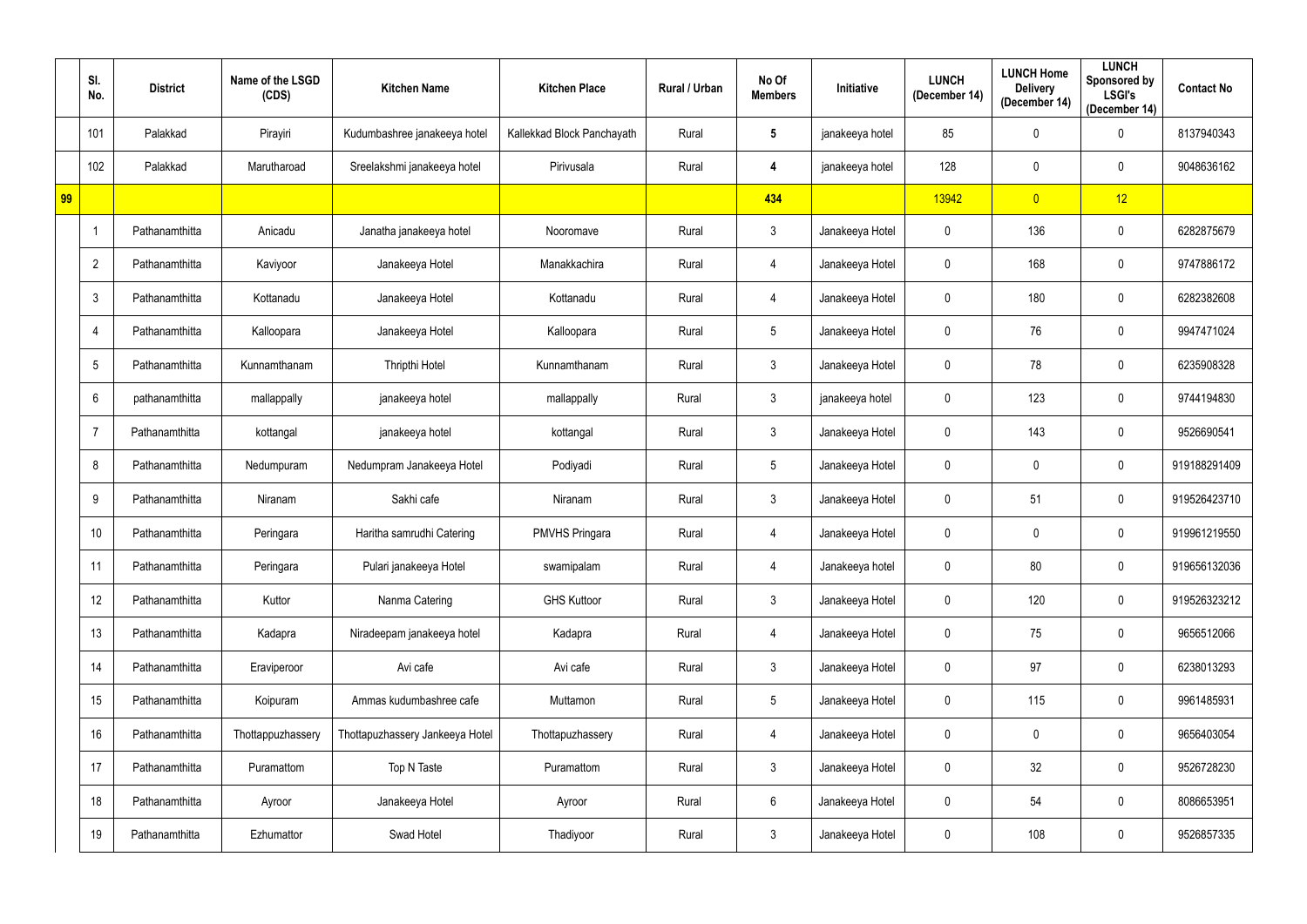|    | SI.<br>No. | <b>District</b> | Name of the LSGD<br>(CDS) | <b>Kitchen Name</b>       | <b>Kitchen Place</b>        | Rural / Urban | No Of<br><b>Members</b> | Initiative      | <b>LUNCH</b><br>(December 14) | <b>LUNCH Home</b><br><b>Delivery</b><br>(December 14) | <b>LUNCH</b><br>Sponsored by<br><b>LSGI's</b><br>(December 14) | <b>Contact No</b> |
|----|------------|-----------------|---------------------------|---------------------------|-----------------------------|---------------|-------------------------|-----------------|-------------------------------|-------------------------------------------------------|----------------------------------------------------------------|-------------------|
|    | 20         | Pathanamthitta  | Kozhencherry              | Ruchi Janakeeya hotel     | Community hall, kozhenchery | Rural         | 4                       | Janakeeya Hotel | $\mathbf 0$                   | 124                                                   | $\mathbf 0$                                                    | 9947387912        |
|    | 21         | Pathanamthitta  | Mallappuzhassery          | Snehadeepam               | Paramootil                  | Rural         | 6                       | Janakeeya Hotel | $\mathbf 0$                   | 60                                                    | 0                                                              | 9847170052        |
|    | 22         | Pathanamthitta  | Chennerkara               | Thanal Kudumbasree Cafe   | Nallanikunnu                | Rural         | 5                       | Janakeeya Hotel | $\mathbf 0$                   | 55                                                    | 0                                                              | 9747469562        |
|    | 23         | Pathanamthitta  | Cherukole                 | Janakeeya Hotel           | Cherukole                   | Rural         | $\mathbf{3}$            | Janakeeya Hotel | $\mathbf 0$                   | 79                                                    | $\mathbf 0$                                                    | 7907811728        |
|    | 24         | Pathanamthitta  | Elanthoor                 | Janakeeya Hotel           | Vary                        | Rural         | 4                       | Janakeeya Hotel | $\mathbf 0$                   | 63                                                    | 0                                                              | 9946047385        |
|    | 25         | Pathanamthitta  | naranganam                | janakeeya hotel           | kadammanitta                | Rural         | $\mathfrak{Z}$          | janakeeya hotel | $\mathbf 0$                   | 75                                                    | 0                                                              | 9744478962        |
|    | 26         | Pathanamthitta  | Omalloor                  | Janakeeya Hotel           | Omalloor                    | Rural         |                         | Janakeeya Hotel | $\mathbf 0$                   | 112                                                   | 0                                                              |                   |
|    | 27         | Pathanamthitta  | Chittar                   | Chittar janakiya hotel    | Koothattukulam              | Rural         | $\mathbf{3}$            | Janakeeya Hotel | $\mathbf 0$                   | 195                                                   | $\mathbf 0$                                                    | 9072374618        |
|    | 28         | Pathanamthitta  | Naranammoozhi             | Thanima                   | Arakkamon                   | Rural         | $\mathbf{3}$            | Janakeeya Hotel | $\mathbf 0$                   | 0                                                     | $\mathbf 0$                                                    | 9605021278        |
|    | 29         | Pathanamthitta  | Perunadu                  | Perunadu Janakeeya Hotel  | Perunadu                    | Rural         | 5                       | Janakeeya Hotel | $\mathbf 0$                   | $\mathbf 0$                                           | 0                                                              |                   |
| 58 | 30         | Pathanamthitta  | Ranni-Angadi              | Angadi Janakeeya Hotel    | Thoodathil church hall      | Rural         | $5\phantom{.0}$         | Janakeeya Hotel | $\mathbf 0$                   | 196                                                   | $\mathbf 0$                                                    | 9961190622        |
|    | 31         | Pathanamthitta  | Ranni-Pazhavangadi        | Navami Hotel              | Makkappuzha                 | Rural         | 4                       | Janakeeya Hotel | $\mathbf 0$                   | 162                                                   | 0                                                              | 9562135824        |
|    | 32         | Pathanamthitta  | Seethathodu               | Thanima catering unit     | Seethathodu                 | Rural         | 5                       | Janakeeya Hotel | 92                            | 68                                                    | $\mathbf 0$                                                    | 9747622310        |
|    | 33         | Pathanamthitta  | Ranni                     | Janakeeya Hotel           | Ranni                       | Rural         | $\overline{4}$          | Janakeeya Hotel | $\mathbf 0$                   | 62                                                    | $\mathbf 0$                                                    | 99462338752       |
|    | 34         | Pathanamthitta  | Vechhoochira              | Annapoorneswary hotel     | Venkurinji                  | Rural         | $\overline{4}$          | Janakeeya Hotel | $\mathbf 0$                   | 242                                                   | $\mathbf 0$                                                    | 8547264134        |
|    | 35         | Pathanamthitta  | Vadasserikara             | Thannal Janakeeya Hotel   | Vadasserikara               | Rural         | $5\phantom{.0}$         | Janakeeya Hotel | $\mathbf 0$                   | 84                                                    | $\mathbf 0$                                                    | 8590107684        |
|    | 36         | Pathanamthitta  | Vallickodu                | Janakeeya Hotel           | Vallicodu                   | Rural         | 5                       | Janakeeya Hotel | $\mathbf 0$                   | 128                                                   | $\mathbf 0$                                                    | 8547121591        |
|    | 37         | Pathanamthitta  | Pramadom                  | Aishwarya Janakeeya Hotel | Pramadom                    | Rural         | $\mathfrak{Z}$          | Janakeeya Hotel | $\overline{0}$                | 150                                                   | $\mathbf 0$                                                    | 9495312020        |
|    | 38         | Pathanamthitta  | Aruvappulam               | Janakeeya Hotel           | Kallely                     | Rural         | $3\phantom{.0}$         | Janakeeya Hotel | $\mathbf 0$                   | 72                                                    | $\mathbf 0$                                                    | 9656700499        |
|    | 39         | Pathanamthitta  | mylapra                   | Manna janakeeya hotel     | mylapra                     | Rural         | 3 <sup>1</sup>          | janakeeya hotel | $\mathbf 0$                   | 30                                                    | $\mathbf 0$                                                    | 9961750470        |
|    | 40         | Pathanamthitta  | Thannithodu               | Flowers janakeeya hotel   | Thannithodu                 | Rural         | 3 <sup>1</sup>          | Janakeeya hotel | $\mathbf 0$                   | 146                                                   | $\overline{0}$                                                 | 9061295035        |
|    | 40         | Pathanamthitta  | Malayappuzha              | Janakeeya Hotel           | Malayappuzha                | Rural         | 3 <sup>1</sup>          | Janakeeya Hotel | $\mathbf 0$                   | 175                                                   | $\pmb{0}$                                                      |                   |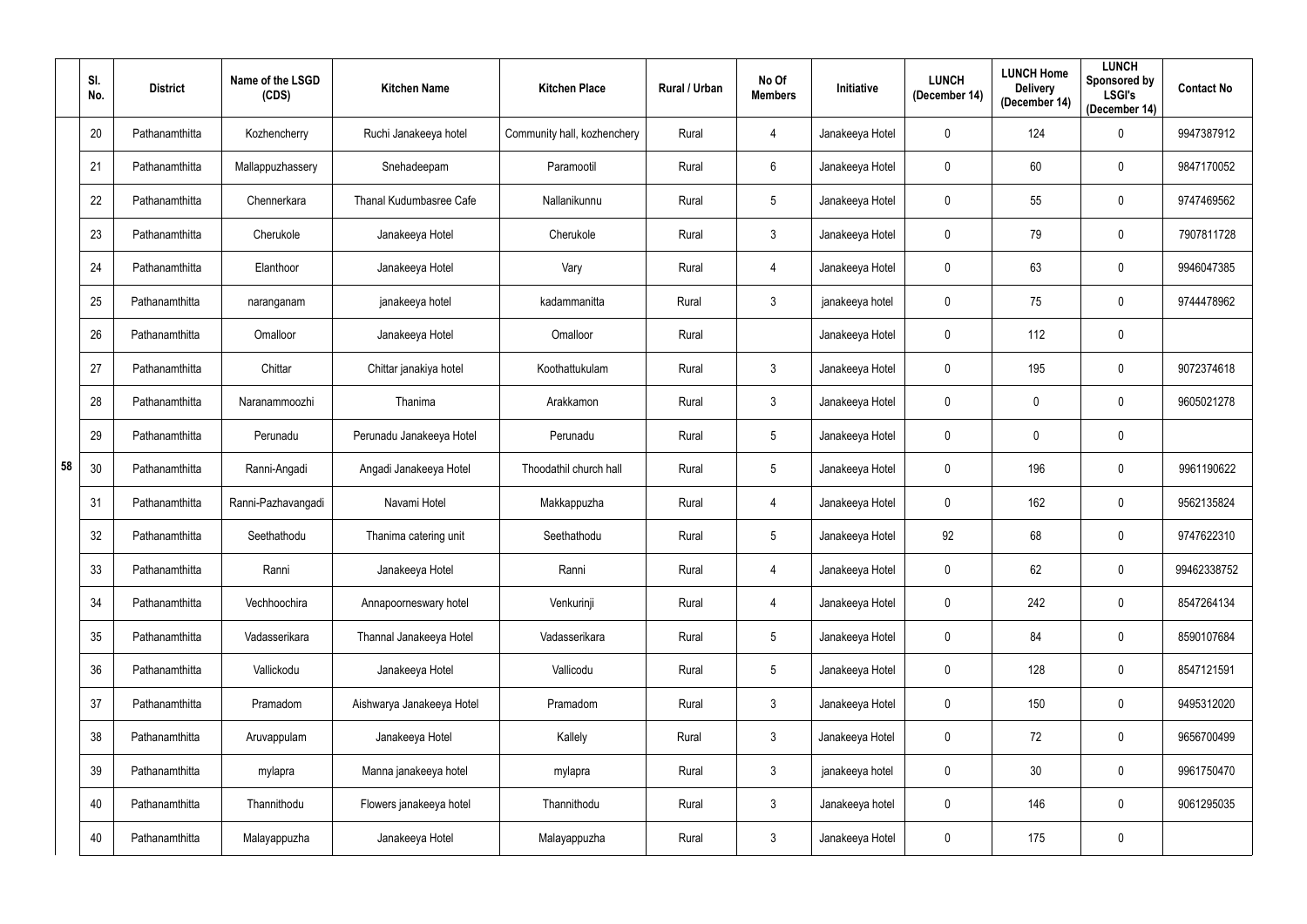|    | SI.<br>No.     | <b>District</b>    | Name of the LSGD<br>(CDS) | <b>Kitchen Name</b>           | <b>Kitchen Place</b>                 | Rural / Urban | No Of<br><b>Members</b> | Initiative      | <b>LUNCH</b><br>(December 14) | <b>LUNCH Home</b><br><b>Delivery</b><br>(December 14) | <b>LUNCH</b><br>Sponsored by<br><b>LSGI's</b><br>(December 14) | <b>Contact No</b> |
|----|----------------|--------------------|---------------------------|-------------------------------|--------------------------------------|---------------|-------------------------|-----------------|-------------------------------|-------------------------------------------------------|----------------------------------------------------------------|-------------------|
|    | 41             | Pathanamthitta     | Konni                     | Janakeeya Hotel               | Konni                                | Rural         | $\mathbf{3}$            | Janakeeya Hotel | $\mathbf 0$                   | $\mathbf 0$                                           | $\mathbf 0$                                                    |                   |
|    | 43             | Pathanamthitta     | Kalanjoor                 | Kalanjoor janakeeya Hotel     | Kalanjoor                            | Rural         | 4                       | Janakeeya Hotel | $\mathbf 0$                   | 132                                                   | $\mathbf 0$                                                    | 6238045066        |
|    | 44             | Pathanamthitta     | Ezhamkulam                | Swad Catering Unit            | Enathu                               | Rural         | $5\phantom{.0}$         | Janakeeya Hotel | $\mathbf 0$                   | 145                                                   | $\mathbf 0$                                                    | 9747243317        |
|    | 45             | Pathanamthitta     | Kodumon                   | Ruchiyidam Janakeeya Hotel    | Kodumon                              | Rural         | $\overline{7}$          | Janakeeya Hotel | $\mathbf 0$                   | 25                                                    | $\mathbf 0$                                                    | 75611017112       |
|    | 46             | Pathanamthitta     | Erathu                    | Janakeeya Hotel               | Erathu                               | Rural         | 4                       | Janakeeya Hotel | $\mathbf 0$                   | 175                                                   | $\mathbf 0$                                                    | 9645102262        |
|    | 47             | Pathanamthitta     | Enadimangalam             | Janakeeya Hotel               | Elamannoor                           | Rural         | 4                       | Janakeeya Hotel | $\mathbf 0$                   | 102                                                   | $\mathbf 0$                                                    |                   |
|    | 48             | Pathanamthitta     | Kadampanadu               | Janakeeya Hotel               | Mannady                              | Rural         | $\mathbf{3}$            | Janakeeya Hotel | $\overline{0}$                | 71                                                    | $\mathbf 0$                                                    |                   |
|    | 49             | Pathanamthitta     | Pallickal                 |                               |                                      | Rural         |                         | Janakeeya Hotel | $\mathbf 0$                   | 210                                                   | $\mathbf 0$                                                    |                   |
|    | 50             | Pathanamthitta     | Thumpamon                 | Ruchi Cafe                    | Mampilali                            | Rural         | $5\overline{)}$         | Janakeeya Hotel | $\mathbf 0$                   | 215                                                   | $\mathbf 0$                                                    | 9188300026        |
|    | 51             | Pathanamthitta     | Kulanada                  | Bhagyalekshmi cafe unit       | Kaipuzha                             | Rural         | $\mathbf{3}$            | Janakeeya Hotel | $\mathbf 0$                   | 90                                                    | $\mathbf 0$                                                    |                   |
|    | 52             | Pathanamthitta     | Pandalam Thekkekara       | Pandalam Thekkekara           | Thatta                               | Rural         | $\mathbf{3}$            | Janakeeya Hotel | $\mathbf 0$                   | 110                                                   | $\mathbf 0$                                                    | 9526224922        |
|    | 53             | Pathanamthitta     | Aranmula                  | Janakeeya Hotel               | Aranmula                             | Rural         | $5\overline{)}$         | Janakeeya Hotel | 0                             | 0                                                     | $\mathbf 0$                                                    | 9656296503        |
|    | 54             | Pathanamthitta     | Mezhuveli                 | Thripthi Janakeeya Hotel      | Mezhuveli                            | Rural         | $\mathbf{3}$            | Janakeeya Hotel | $\overline{0}$                | 31                                                    | $\mathbf 0$                                                    | 9495265971        |
|    | 55             | Pathanamthitta     | Adoor                     | Amma Catering Unit            | Adoor                                | Urban         | $5\phantom{.0}$         | Janakeeya Hotel | $\overline{0}$                | $\mathbf 0$                                           | $\mathbf 0$                                                    | 8606887490        |
|    | 56             | Pathanamthitta     | Pandalam                  | Ruchi catering                | Sivarenjini Auditorium               | Urban         | $5\phantom{.0}$         | Janakeeya Hotel | $\mathbf 0$                   | $\pmb{0}$                                             | $\pmb{0}$                                                      | 9846212739        |
|    | 57             | Pathanamthitta     | Thiruvalla East           | janakeeya hotel               | near private bus stand<br>thiruvalla | Urban         | $5\phantom{.0}$         | Janakeeya Hotel | $\overline{0}$                | 342                                                   | $\mathbf 0$                                                    | 919847729416      |
|    | 58             | Pathanamthitta     | Thiruvalla West           | janakeeya hotel               | kizhakkan muthoor                    | Urban         | $5\phantom{.0}$         | Janakeeya Hotel | $\mathbf 0$                   | 178                                                   | $\pmb{0}$                                                      | 919656132036      |
|    | 59             | Pathanamthitta     | Pathanamthitta            | Janakeeya Hotel               | Near Municipality Office             | Urban         | $5\phantom{.0}$         | Janakeeya Hotel | $\mathbf 0$                   | 45                                                    | $\pmb{0}$                                                      |                   |
| 58 |                |                    |                           |                               |                                      |               | 229                     |                 | 92                            | 5785                                                  | $\bullet$                                                      |                   |
|    | $\overline{1}$ | Thiruvananthapuram | Parassala                 | Bhagyalekshmi janakeeya hotel | Mundaplavila                         | Rural         | $5\phantom{.0}$         | Janakeeya Hotel | 368                           | $\pmb{0}$                                             | $\pmb{0}$                                                      | 9895463718        |
|    | $\overline{2}$ | Thiruvananthapuram | Karode                    | Karode janakeeya hotel        | Paavaara,<br>pazhaya uchakkada       | Rural         | $5\phantom{.0}$         | Janakeeya Hotel | 328                           | $\boldsymbol{0}$                                      | $\pmb{0}$                                                      | 9605122139        |
|    | $\mathbf{3}$   | Thiruvananthapuram | Thirupuram                | Thirupuram janakeeya hotel    | Pazhayakada                          | Rural         | $5\phantom{.0}$         | Janakeeya Hotel | 213                           | $\pmb{0}$                                             | $\pmb{0}$                                                      | 7034723987        |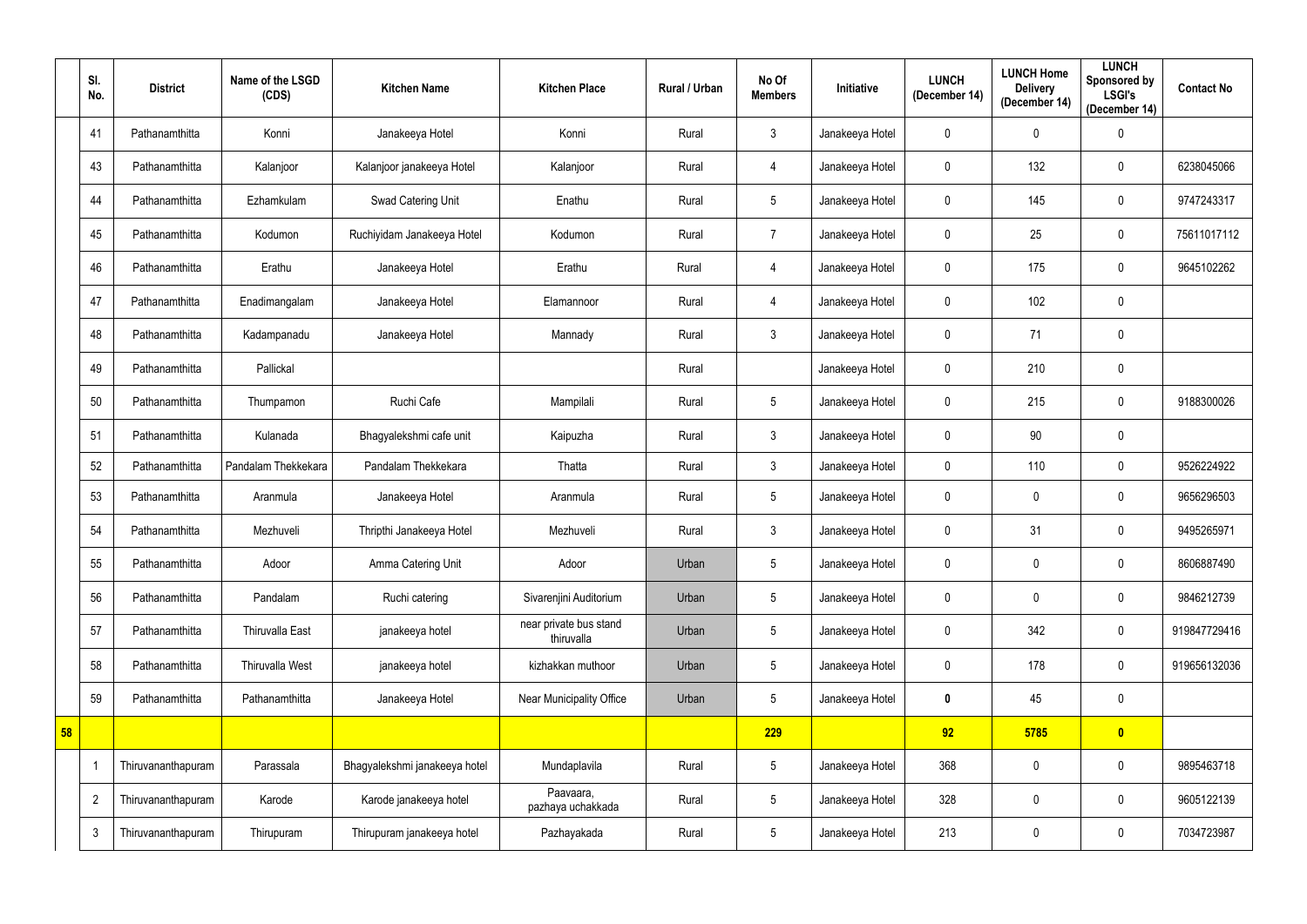| SI.<br>No.      | <b>District</b>    | Name of the LSGD<br>(CDS) | <b>Kitchen Name</b>                       | <b>Kitchen Place</b>                       | Rural / Urban | No Of<br><b>Members</b> | Initiative      | <b>LUNCH</b><br>(December 14) | <b>LUNCH Home</b><br><b>Delivery</b><br>(December 14) | <b>LUNCH</b><br>Sponsored by<br><b>LSGI's</b><br>(December 14) | <b>Contact No</b> |
|-----------------|--------------------|---------------------------|-------------------------------------------|--------------------------------------------|---------------|-------------------------|-----------------|-------------------------------|-------------------------------------------------------|----------------------------------------------------------------|-------------------|
| $\overline{4}$  | Thiruvananthapuram | Chenkal                   | Karuna janakeeya hotel                    | Udiyankulangara                            | Rural         | $5\phantom{.0}$         | Janakeeya Hotel | 300                           | $\mathbf 0$                                           | $\mathbf 0$                                                    | 9746726109        |
| 5               | Thiruvananthapuram | Kulathoor                 | Nakshatra janakeeya hotel                 | Attapuram                                  | Rural         | $5\phantom{.0}$         | Janakeeya Hotel | 473                           | $\mathbf 0$                                           | $\mathbf 0$                                                    | 8301924221        |
| $6\phantom{.}6$ | Thiruvananthapuram | Neyyattinkara 1           | Oottupura                                 | Neyyattinkara                              | Urban         | $5\phantom{.0}$         | Janakeeya Hotel | 398                           | $\mathbf 0$                                           | $\mathbf 0$                                                    | 8129192485        |
| 7               | Thiruvananthapuram | Neyyattinkara 1           | Cafesree Janakeeya Hotel                  | Vazhimukku                                 | Urban         | $5\phantom{.0}$         | Janakeeya Hotel | 495                           | $\mathbf 0$                                           | $\mathbf 0$                                                    | 9995604997        |
| 8               | Thiruvananthapuram | Neyyattinkara 1           | Thripthi janakeeya Hotel                  | perumpazhuthoor                            | urban         | 4                       | janakeeya Hotel | 350                           | $\mathbf 0$                                           | $\mathbf 0$                                                    | 6282944199        |
| 9               | Thiruvananthapuram | Neyyattinkara 2           | Harsha catering unit                      | Neyyattinkara                              | Urban         | $5\phantom{.0}$         | Janakeeya Hotel | 270                           | $\mathbf 0$                                           | $\mathbf 0$                                                    | 9048822770        |
| 10              | Thiruvananthapuram | Neyyattinkara 2           | Devarose Janakeeya Hotel                  | Amaravila                                  | Urban         | $5\phantom{.0}$         | Janakeeya Hotel | 185                           | $\mathbf 0$                                           | $\mathbf 0$                                                    | 9995028659        |
| 11              | Thiruvananthapuram | Kollayil                  | Kaveri janakeeya hotel                    | Kavuvila, kottamam,<br>Dhanuvachapuram     | Rural         | 5 <sub>5</sub>          | Janakeeya Hotel | $\mathbf 0$                   | $\mathbf 0$                                           | $\mathbf 0$                                                    | 9656815322        |
| 12              | Thiruvananthapuram | Kunnathukal               | Aiswarya Janakeeya Hotel -<br>Kunnathukal | Kuruwad, paliyodu                          | Rural         | $\mathbf{3}$            | Janakeeya Hotel | $\overline{0}$                | $\mathbf 0$                                           | $\mathbf 0$                                                    | 9539549507        |
| 13              | Thiruvananthapuram | Vellarada                 | Eden Janakeeya Hotel                      | Panachamoodu, Vellarada                    | Rural         | 5 <sub>5</sub>          | Janakeeya Hotel | 672                           | $\mathbf 0$                                           | $\mathbf 0$                                                    | 8547973305        |
| 14              | Thiruvananthapuram | Vellarada                 | Chandrika Janakeeya Hotel -<br>Vellarada  | Vellarada                                  | Rural         | 6                       | Janakeeya Hotel | 104                           | $\mathbf 0$                                           | $\mathbf 0$                                                    | 9539366295        |
| 15              | Thiruvananthapuram | Aryankode                 | Aryan Janakeeya Hotel -<br>Aryankode      | Aryankode                                  | Rural         | $5\phantom{.0}$         | Janakeeya Hotel | 168                           | $\mathbf 0$                                           | $\mathbf 0$                                                    | 9746905408        |
| 16              | Thiruvananthapuram | Aryankode                 | stree souhritha jh                        | chemboor                                   | Rural         | 5                       | Janakeeya Hotel | 108                           | $\mathbf 0$                                           | $\boldsymbol{0}$                                               |                   |
| 17              | Thiruvananthapuram | Ottashekharamangala<br>m  | Minnaram Janakeeya Hotel                  | Kuravara, Near<br>Ottashekharamangalam UPS | Rural         | 4                       | Janakeeya Hotel | $\overline{0}$                | $\mathbf 0$                                           | $\mathbf 0$                                                    | 9567553161        |
| 18              | Thiruvananthapuram | Kollayil                  | Janakeeya Hotel                           | Mylakkara                                  | Rural         | $5\overline{)}$         | Janakeeya Hotel | 129                           | $\mathbf 0$                                           | $\mathbf 0$                                                    | 9605076268        |
| 19              | Thiruvananthapuram | perunkadavila             | shankholi janakeeya hotel                 | perunkadavila                              | rural         | 3 <sup>1</sup>          | Janakeeya Hotel | $\mathbf 0$                   | $\mathbf 0$                                           | $\mathbf 0$                                                    |                   |
| 20              | Thiruvananthapuram | Amboori                   | Janakeeya Hotel                           | Amboori                                    | Rural         | $5\phantom{.0}$         | Janakeeya Hotel | $\overline{0}$                | $\pmb{0}$                                             | $\mathbf 0$                                                    | 9747169098        |
| 21              | Thiruvananthapuram | Athiyanoor                | Kudumbashree janakeeya hotel              | Venpakal                                   | Rural         | $\overline{4}$          | Janakeeya Hotel | 323                           | $\pmb{0}$                                             | $\mathbf 0$                                                    | 919562752580      |
| 22              | Thiruvananthapuram | Kottukal                  | Vismaya janakeeya hotel                   | Uchakkada                                  | Rural         | $5\overline{)}$         | Janakeeya Hotel | 545                           | $\mathbf 0$                                           | $\mathbf 0$                                                    | 6282447041        |
| 23              | Thiruvananthapuram | Kanjiramkulam             | Padaswaram unit                           | Kanjiramkulam                              | Rural         | $\overline{4}$          | Janakeeya Hotel | $\overline{0}$                | $\pmb{0}$                                             | $\mathbf 0$                                                    | 919072899432      |
| 24              | Thiruvananthapuram | Karumkulam                | Alil Janakeeya Hotel                      | Pallam                                     | Rural         | 5 <sub>5</sub>          | Janakeeya Hotel | 125                           | $\boldsymbol{0}$                                      | $\mathbf 0$                                                    | 917736513673      |
| 25              | Thiruvananthapuram | Venganoor                 | Venganoor Ruchi janakeeya hotel           | Peringamala                                | Rural         | 10                      | Janakeeya Hotel | 152                           | $\pmb{0}$                                             | $\bm{0}$                                                       | 9656309710        |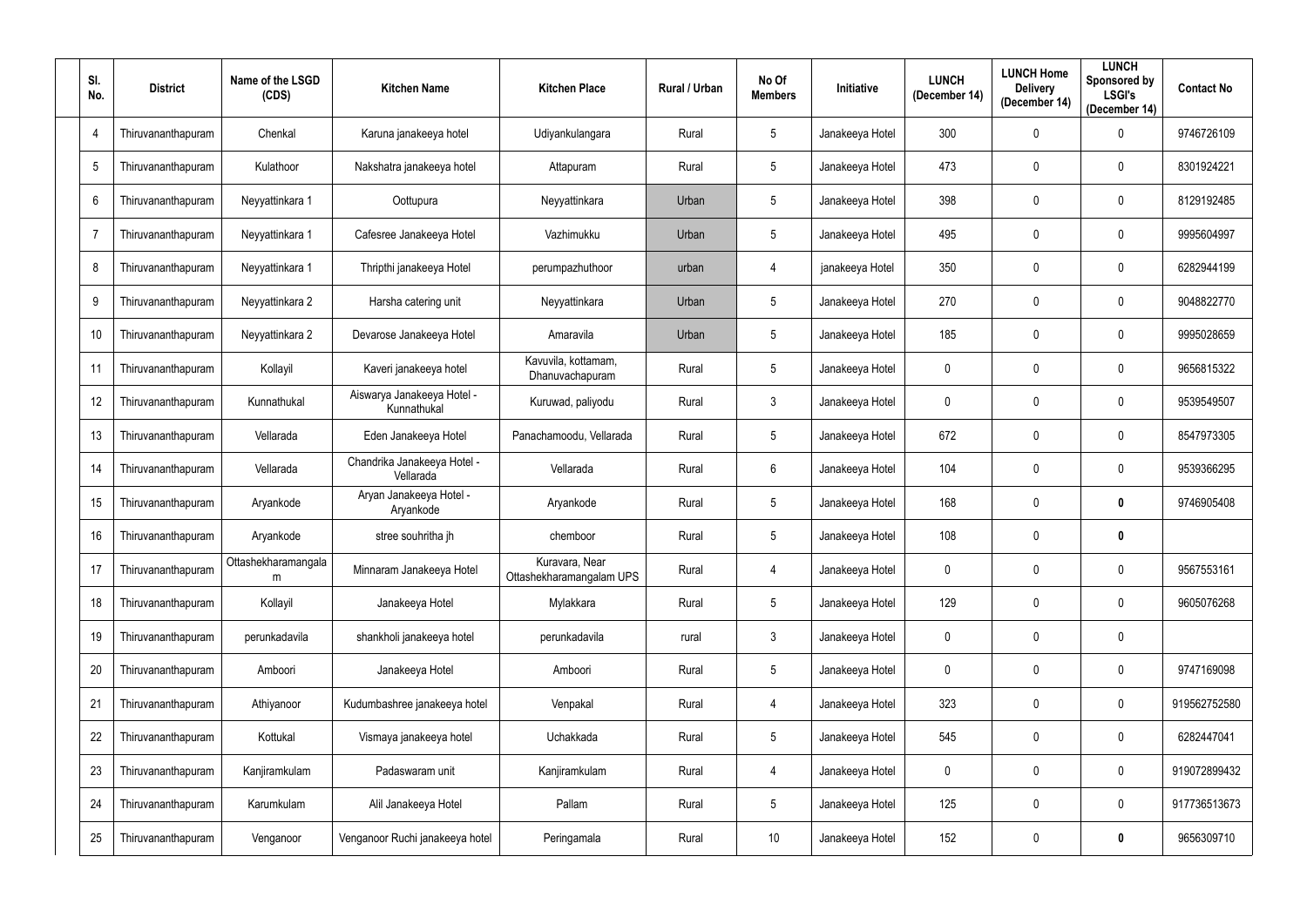| SI.<br>No. | <b>District</b>    | Name of the LSGD<br>(CDS)  | <b>Kitchen Name</b>                           | <b>Kitchen Place</b>                              | Rural / Urban | No Of<br><b>Members</b> | Initiative      | <b>LUNCH</b><br>(December 14) | <b>LUNCH Home</b><br><b>Delivery</b><br>(December 14) | <b>LUNCH</b><br>Sponsored by<br><b>LSGI's</b><br>(December 14) | <b>Contact No</b> |
|------------|--------------------|----------------------------|-----------------------------------------------|---------------------------------------------------|---------------|-------------------------|-----------------|-------------------------------|-------------------------------------------------------|----------------------------------------------------------------|-------------------|
| 26         | Thiruvananthapuram | Vilavoorkkal               | Priyam Janakeeya Hotel                        | Chanthamukku, Peyadu Jn                           | Rural         | $\sqrt{5}$              | Janakeeya Hotel | 324                           | 301                                                   | $\mathbf 0$                                                    | 7902504494        |
| 27         | Thiruvananthapuram | Vilavoorkal                | Vilavoorkal janakeeya hotel                   | Pottayil                                          | Rural         | $5\phantom{.0}$         | Janakeeya Hotel | 298                           | 298                                                   | $\mathbf 0$                                                    | 9497883130        |
| 28         | Thiruvananthapuram | Kalliyoor                  | Stree Shakthi Janakeeya Hotel                 | Kalliyoor                                         | Rural         | $5\phantom{.0}$         | Janakeeya Hotel | $\mathbf 0$                   | $\mathbf 0$                                           | $\mathbf 0$                                                    | 9074998782        |
| 29         | Thiruvananthapuram | Maranalloor                | Mayooram Janakeeya Hotel                      | Mannadikkonam                                     | Rural         | 4                       | Janakeeya Hotel | 175                           | 175                                                   | $\mathbf 0$                                                    | 9847371025        |
| 30         | Thiruvananthapuram | Pallichal                  | Vandhanam Janakeeya hotel                     | Naruvamoodu                                       | Rural         | 4                       | Janakeeya Hotel | 234                           | 211                                                   | $\mathbf 0$                                                    | 9562636222        |
| 31         | Thiruvananthapuram | Vilappil                   | Sreebhadra janakeey a hotel                   | peyad                                             | Rural         | $5\phantom{.0}$         | Janakeeya Hotel | 245                           | 231                                                   | $\mathbf 0$                                                    | 919496194745      |
| 32         | Thiruvananthapuram | Malayinkeezhu              | Thapasya janakeeya hotel                      | Aruvacode                                         | Rural         | 5                       | Janakeeya Hotel | 173                           | 176                                                   | $\mathbf 0$                                                    | 9074329707        |
| 3,3        | Thiruvananthapuram | balaramapuram              | Karunya                                       | balaramapuram                                     | rural         | $5\phantom{.0}$         | Janakeeya Hotel | 169                           | 164                                                   | $\mathbf 0$                                                    |                   |
| 34         | Thiruvananthapuram | Andoorkonam                | Thiruvathira janakeeya hotel                  | Kaniyapuram                                       | Rural         | $\mathbf{3}$            | Janakeeya Hotel | 180                           | $\mathbf 0$                                           | $\mathbf 0$                                                    | 8921698989        |
| 35         | Thiruvananthapuram | Kadinamkulam               | Sabarmathi janakeeya hotel                    | Chitattumukku                                     | Rural         | 4                       | Janakeeya Hotel | 110                           | $\mathbf 0$                                           | $\mathbf 0$                                                    |                   |
| 36         | Thiruvananthapuram | Azhoor                     | Kudumbadsree janakeeya hotel                  | Azhoor                                            | Rural         | 4                       | Janakeeya Hotel | 90                            | $\mathbf 0$                                           | $\mathbf 0$                                                    | 8129060294        |
| 37         | Thiruvanathapuram  | Pothencode                 | Pothencode Kudumbashree<br>Janakeeya hotel    | Pothencode ayiroorppara<br>Farmers centre         | Rural         | 5                       | Janakeeya Hotel | 150                           | 0                                                     | $\mathbf 0$                                                    | 9037832338        |
| 38         | Thiruvananthapuram | Mangalapuram               | Mangalapuram Kudumbashree<br>Janakeeya Hotel  | Managalapuram Junction,<br>Near Panchayath Office | Rural         | $5\phantom{.0}$         | Janakeeya Hotel | 220                           | $\mathbf 0$                                           | $\mathbf{0}$                                                   | 9995459534        |
| 39         | Thiruvananthapuram | Mangalapuram               | Swad Kudumbashree Janakeeya<br>hotel          | Murukkumpuzha                                     | Rural         | $\mathbf{3}$            | Janakeeya Hotel | 210                           | 0                                                     | $\mathbf 0$                                                    | 8281624670        |
| 40         | Thiruvananthapuram | Mangalapuram               | Ruchisagaram Kudumbashree<br>Janakeeya Hotel  | Chembakamangalam                                  | Rural         | $5\phantom{.0}$         | Janakeeya Hotel | 220                           | 0                                                     | $\mathbf 0$                                                    | 8139079929        |
| 41         | Thiruvanathapuram  | <b>TVM Corporation CDS</b> | Krishnakripa Janakeeya hotel                  | Anayara                                           | Urban         | $5\phantom{.0}$         | Janakeeya Hotel | 455                           | 0                                                     | $\mathbf 0$                                                    | 9745823832        |
| 42         | Thiruvanathapuram  | <b>TVM Corporation CDS</b> | Vanitha Janakeeya Hotel                       | Manvila                                           | Urban         | $\overline{4}$          | Janakeeya Hotel | 430                           | 0                                                     | $\mathbf 0$                                                    | 8129412369        |
| 43         | Thiruvanathapuram  | <b>TVM Corporation CDS</b> | Bhagyalekshmi Kudumbashree<br>Janakeeya Hotel | EK Nayanar Trust, Medical<br>College              | Urban         | 6                       | Janakeeya Hotel | 223                           | 0                                                     | $\mathbf 0$                                                    |                   |
| 44         | Thiruvanathapuram  | <b>TVM Corporation CDS</b> | Tripthi Janakeeya Hotel                       | Pallithura                                        | Urban         | $\mathbf{3}$            | Janakeeya Hotel | 350                           | 0                                                     | $\mathbf 0$                                                    | 9387738568        |
| 45         | Thiruvanathapuram  | <b>TVM Corporation CDS</b> | soubhagya janakeeya Hotel                     | kazhakoottam                                      | Urban         | $\mathbf{3}$            | janakeeya Hotel | 450                           | 0                                                     | $\mathbf 0$                                                    | 8921555192        |
| 46         | Thiruvanathapuram  | <b>TVM Corporation CDS</b> | Uthradam Janakeeya Hotel                      | Pattom                                            | Urban         | $\mathbf{3}$            | janakeeya Hotel | $\boldsymbol{0}$              | 0                                                     | $\mathbf 0$                                                    | 8281062575        |
| 47         | Thiruvananthapuram | <b>TVM Corporation CDS</b> | Janakeeya hotel                               | Mannarakonam                                      | Urban         | $\mathbf{3}$            | Janakeeya Hotel | 680                           | 0                                                     | $\boldsymbol{0}$                                               | 8281088923        |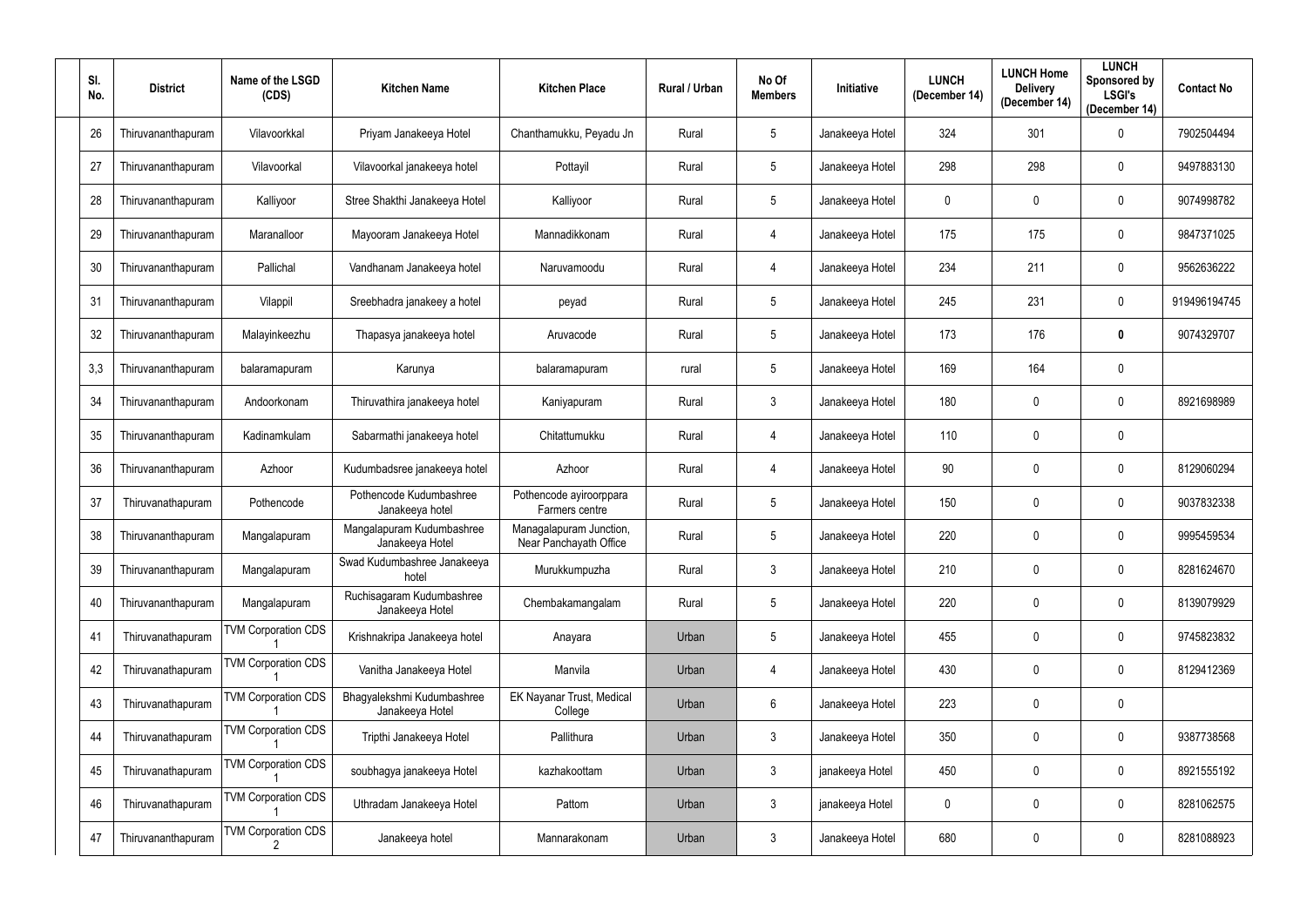|     | SI.<br>No. | <b>District</b>    | Name of the LSGD<br>(CDS)       | <b>Kitchen Name</b>                     | <b>Kitchen Place</b>                              | Rural / Urban | No Of<br><b>Members</b> | Initiative      | <b>LUNCH</b><br>(December 14) | <b>LUNCH Home</b><br><b>Delivery</b><br>(December 14) | <b>LUNCH</b><br>Sponsored by<br><b>LSGI's</b><br>(December 14) | <b>Contact No</b> |
|-----|------------|--------------------|---------------------------------|-----------------------------------------|---------------------------------------------------|---------------|-------------------------|-----------------|-------------------------------|-------------------------------------------------------|----------------------------------------------------------------|-------------------|
|     | 48         | Thiruvananthapuram | <b>TVM Corporation CDS</b>      | Kismath Janakeeya Hotel                 | Pottakuzhi                                        | Urban         | $\mathbf{3}$            | Janakeeya Hotel | 441                           | 421                                                   | $\mathbf{0}$                                                   | 8129179622        |
|     | 49         | Thiruvananthapuram | <b>TVM Corporation CDS</b>      | Salt and Pepper                         | Poomalliyoorkkonam                                | Urban         | $\mathbf{3}$            | Janakeeya Hotel | 325                           | 325                                                   | $\mathbf 0$                                                    | 8593986935        |
|     | 50         | Thiruvananthapuram | <b>TVM Corporation CDS</b>      | Sreebhadra Janakeeya Hotel              | Pettah                                            | Urban         | 4                       | Janakeeya Hotel | 362                           | 336                                                   | $\mathbf 0$                                                    | 9847227647        |
|     | 51         | Thiruvananthapuram | <b>TVM Corporation CDS</b>      | kalavara Janakeeya Hotel                | vattiyoorkavu                                     | Urban         | $\mathbf{3}$            | Janakeeya Hotel | 310                           | 341                                                   | $\mathbf 0$                                                    | 9847655426        |
|     | 52         | Thiruvananthapuram | <b>TVM Corporation CDS</b>      | punartham kudumbashree                  | kudappanakunnu                                    | Urban         | $\mathbf{3}$            | Janakeeya Hotel | 198                           | 169                                                   | $\mathbf 0$                                                    | 9747115789        |
|     | 53         | Thiruvananthapuram | <b>TVM Corporation CDS</b><br>2 | peroor JH                               | Palayam                                           | Urban         | $\mathbf{3}$            | Janakeeya Hotel | 355                           | 363                                                   | $\mathbf 0$                                                    | 8086119633        |
|     | 54         | Thiruvananthapuram | Aryanadu                        | Aryanad Janakeeya Hotel                 | Aryanad                                           | Rural         | $6\phantom{.}$          | Janakeeya Hotel | 338                           | $\mathbf 0$                                           | $\mathbf 0$                                                    | 9207447839        |
| 109 | 55         | Thiruvananthapuram | Kuttichal                       | Kutichal Janakeeya Hotel                | Kuttichal                                         | Rural         | $5\phantom{.0}$         | Janakeeya Hotel | 245                           | 0                                                     | $\mathbf 0$                                                    | 9446331479        |
|     | 56         | Thiruvananthapuram | Poovachal                       | Poovachal Janakeeya Hotel               | Poovachal Panchayath                              | Rural         | $5\overline{)}$         | Janakeeya Hotel | 208                           | 0                                                     | $\mathbf 0$                                                    | 9495225046        |
|     | 57         | Thiruvananthapuram | Vithura                         | Navodaya Janakeeya hotel                | Koppam, Vithura                                   | Rural         | 4                       | Janakeeya Hotel | 105                           | 0                                                     | $\mathbf 0$                                                    | 9946837014        |
|     | 58         | Thiruvananthapuram | Tholicode                       | Tholicode Janakeeya Hotel               | Pulimoodu, Near Bharath<br>Petrol Pump, Tholicode | Rural         | 4                       | Janakeeya Hotel | 0                             | 0                                                     | $\mathbf{0}$                                                   | 9539995862        |
|     | 59         | Thiruvananthapuram | Vellanad                        | vellanad JH                             | kulacode vellanad                                 | Rural         | $\mathbf{3}$            | Janakeeya Hotel | $\overline{0}$                | $\mathbf 0$                                           | $\mathbf 0$                                                    | 9048295005        |
|     | 60         | Thiruvananthapuram | uzhamalackal                    | mazhavil jh                             | Puthukulangara                                    | Rural         | 5                       | Janakeeya Hotel | $\mathbf 0$                   | 0                                                     | $\mathbf 0$                                                    | 96457 54988       |
|     | 61         | Thiruvananthapuram | <b>TVPM Corpn CDS 4</b>         | Maithri Janakeeya Hotel                 | Poozhyakkunnu, Nemom, TVM                         | Urban         | $5\phantom{.0}$         | Janakeeya Hotel | $\mathbf 0$                   | $\mathbf 0$                                           | $\mathbf 0$                                                    | 9846905594        |
|     | 62         | Thiruvananthapuram | TVPM. Corpn. CDS III            | Janatha hotel                           | Over bridge                                       | Urban         | 9                       | Janakeeya Hotel | $\overline{0}$                | $\mathbf 0$                                           | $\pmb{0}$                                                      | 919746149160      |
|     | 63         | Thiruvananthapuram | TVPM. Corpn. CDS III            | Asraya Janakeeya Hotel                  | <b>DPI</b>                                        | Urban         | 4                       | Janakeeya Hotel | 588                           | 0                                                     | $\pmb{0}$                                                      | 918113008306      |
|     | 64         | Thiruvananthapuram | TVPM. Corpn. CDS III            | Ruchikkoott                             | Mudavanmukal                                      | Urban         | 4                       | Janakeeya Hotel | 105                           | $\mathbf 0$                                           | $\pmb{0}$                                                      | 917907579424      |
|     | 65         | Thiruvananthapuram | TVPM. Corpn. CDS IV             | Janakeeya hotel tvm corporation<br>cds4 | Vallakkadavu                                      | Urban         | $5\phantom{.0}$         | Janakeeya Hotel | 298                           | 0                                                     | $\pmb{0}$                                                      | 8129795072        |
|     | 66         | Thiruvananthapuram | TVPM. Corpn. CDS IV             | Karuna Janakeeya Hotel                  | Avaduthura                                        | Urban         | $5\phantom{.0}$         | Janakeeya Hotel | 254                           | $\boldsymbol{0}$                                      | $\pmb{0}$                                                      | 9567523799        |
|     | 67         | Thiruvananthapuram | Anadu                           | Nanma anad                              | Govt LPS Anad                                     | Rural         | 4                       | Janakeeya Hotel | $\overline{0}$                | $\boldsymbol{0}$                                      | $\pmb{0}$                                                      | 9645709754        |
|     | 68         | Thiruvananthapuram | Vembayam                        | Liya canteen                            | Perumboor near panchayath<br>office               | Rural         | $5\phantom{.0}$         | Janakeeya Hotel | 210                           | $\mathbf 0$                                           | $\mathbf 0$                                                    | 9544337362        |
|     | 69         | Thiruvananthapuram | Vembayam                        | Four's Janakeeya Hotel                  | Naduveli Konchira                                 | Rural         | 4                       | Janakeeya Hotel | 201                           | $\boldsymbol{0}$                                      | $\pmb{0}$                                                      | 9526253578        |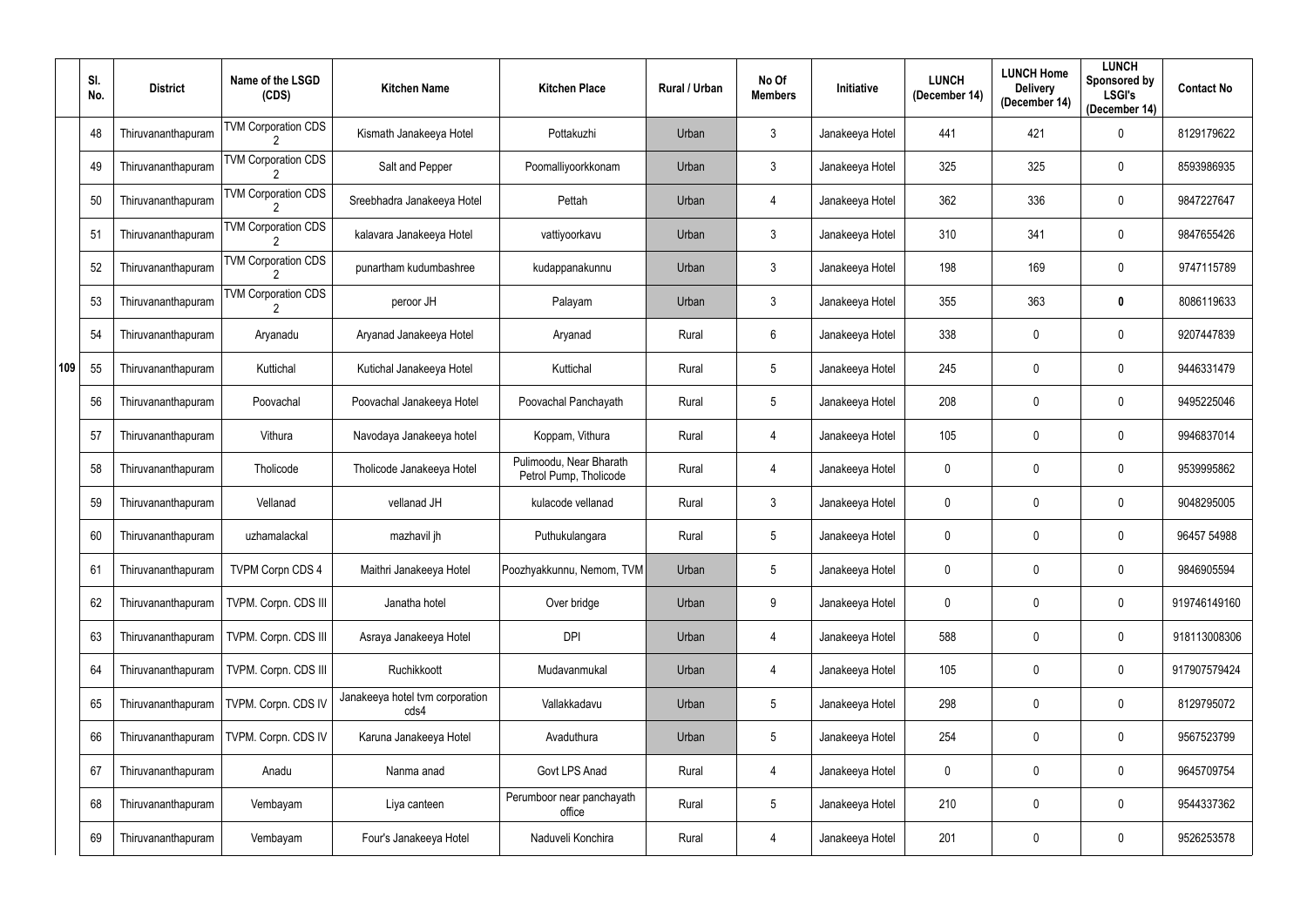| SI.<br>No. | <b>District</b>    | Name of the LSGD<br>(CDS) | <b>Kitchen Name</b>                    | <b>Kitchen Place</b>                      | Rural / Urban | No Of<br><b>Members</b> | Initiative      | <b>LUNCH</b><br>(December 14) | <b>LUNCH Home</b><br><b>Delivery</b><br>(December 14) | <b>LUNCH</b><br>Sponsored by<br><b>LSGI's</b><br>(December 14) | <b>Contact No</b> |
|------------|--------------------|---------------------------|----------------------------------------|-------------------------------------------|---------------|-------------------------|-----------------|-------------------------------|-------------------------------------------------------|----------------------------------------------------------------|-------------------|
| 70         | Thiruvananthapuram | Nedumangad 1              | Subhiksham                             | Irinjayam                                 | Urban         | 4                       | Janakeeya Hotel | 238                           | $\mathbf 0$                                           | $\mathbf 0$                                                    | 9745606588        |
| 71         | Thiruvananthapuram | Nedumangad 1              | Ootupura                               | Pazhakutty                                | Urban         | $6\phantom{.}$          | Janakeeya Hotel | 412                           | 0                                                     | $\mathbf 0$                                                    | 7510910614        |
| 72         | Thiruvananthapuram | Nedumangad 2              | Niravu                                 | Near ksrtc bus stand                      | Urban         | 4                       | Janakeeya Hotel | 482                           | $\mathbf 0$                                           | $\mathbf 0$                                                    | 9645958207        |
| 73         | Thiruvananthapuram | Nedumangad 2              | Ruchiyidam                             | <b>Near Municipality</b>                  | Urban         | $\mathbf 0$             | Janakeeya Hotel | 388                           | $\mathbf 0$                                           | $\mathbf 0$                                                    | 9846371353        |
| 74         | Thiruvananthapuram | Karakulam                 | Karakulam Vanitha hotel                | Karakulam Junction                        | Rural         | $\overline{4}$          | Janakeeya Hotel | 346                           | $\mathbf 0$                                           | $\mathbf 0$                                                    | 9747176668        |
| 75         | Thiruvananthapuram | Panavoor                  | Kudumbashree vanitha hotel             | HI auditorium near panavoor<br>panchayath | Rural         | $6\phantom{.}$          | Janakeeya Hotel | 241                           | $\mathbf 0$                                           | $5\phantom{.0}$                                                | 9526740817        |
| 76         | Thiruvananthapuram | Aruvikara                 | Nanma                                  | Aruvikara junction                        | Rural         | $\mathbf{3}$            | Janakeeya hotel | $\overline{0}$                | $\mathbf 0$                                           | $\mathbf 0$                                                    | 8606524464        |
| 77         | Thiruvananthapuram | Pullampara                | Janakeeya Hotel                        | Kalumkinmukham                            | Rural         | $5\phantom{.0}$         | Janakeeya Hotel | 273                           | 0                                                     | $\mathbf 0$                                                    |                   |
| 78         | Thiruvananthapuram | Pangode                   | Bhagyalekshmi janakeeya hotel          | Pangodu Panchayath Hall                   | Rural         | $5\overline{)}$         | Janakeeya Hotel | 327                           | 0                                                     | $\mathbf 0$                                                    |                   |
| 79         | Thiruvananthapuram | Manickal                  | Janakeeya hotel                        | Pirappancode                              | Rural         | $6^{\circ}$             | Janakeeya Hotel | 158                           | $\mathbf 0$                                           | $\mathbf 0$                                                    | 9745874522        |
| 80         | Thiruvananthapuram | Vamanapuram               | Pournami Kalamachal                    | Kalamachal                                | Rural         | $5\phantom{.0}$         | Janakeeya Hotel | 225                           | $\mathbf 0$                                           | $\mathbf 0$                                                    | 9846825964        |
| 81         | Thiruvananthapuram | kallara                   | Amma janakeeya hotel                   | kallara                                   | rural         | 4                       | Janakeeya Hotel | $\mathbf 0$                   | 0                                                     | $\mathbf 0$                                                    | 8111891405        |
| 82         | Thiruvananthapuram | nellanad                  | Nellanad janakeeya hotel               | keezhayikkonam                            | rural         | $6\phantom{.}$          | Janakeeya Hotel | 247                           | $\mathbf 0$                                           | $\mathbf{0}$                                                   | 9946994811        |
| 83         | Thiruvananthapuram | Pazhayakunnummel          | Chaitanya janakeeya hotel              | Pazhayakunnumel                           | Rural         | $5\phantom{.0}$         | Janakeeya Hotel | 105                           | 0                                                     | $\mathbf 0$                                                    | 9496997201        |
| 84         | Thiruvananthapuram | Karavaram                 | Takkolam, Karavaram janakeeya<br>hotel | Pullurmukk, kallambalam                   | Rural         | $5\overline{)}$         | Janakeeya Hotel | 89                            | 0                                                     | $\mathbf 0$                                                    | 9539723288        |
| 85         | Thiruvananthapuram | Kilimanoor                | Tanima vanitha canteen                 | Kilimanoor                                | Rural         | 4                       | Janakeeya Hotel | 113                           | 0                                                     | $\mathbf 0$                                                    | 9846657166        |
| 86         | Thiruvananthapuram | Pulimath                  | Iswarya catering unit                  | Pulimath, Karet                           | Rural         | $\overline{4}$          | Janakeeya Hotel | 96                            | 0                                                     | $\mathbf 0$                                                    | 9645514593        |
| 87         | Thiruvananthapuram | Navaikkulam               | Kudumbashree janakeeya hotel           | Kadambaattukonam                          | Rural         | $5\phantom{.0}$         | Janakeeya Hotel | 122                           | 0                                                     | $\mathbf 0$                                                    | 9400619476        |
| 88         | Thiruvananthapuram | Nagaroor                  | Janakeeya Hotel                        | Altharamoodu                              | Rural         | $5\overline{)}$         | Janakeeya Hotel | 78                            | 0                                                     | $\mathbf 0$                                                    | 7034964806        |
| 89         | Thiruvananthapuram | Pallikal                  | pallikkal janakeeya hotel              | pakalkkuri                                | rural         | $\overline{4}$          | Janakeeya Hotel | 84                            | 0                                                     | $\mathbf 0$                                                    | 9447886364        |
| 90         | Thiruvananthapuram | Madavoor                  | Madavoor janakeeya hotel               | madavoor                                  | rural         | $5\overline{)}$         | Janakeeya Hotel | 115                           | 0                                                     | $\mathbf 0$                                                    | 9526206002        |
| 91         | Thiruvananthapuram | Chirayinkeezh             | Sevenstar Janakeeya Hotel              | Sarkkara                                  | Rural         | $5\phantom{.0}$         | Janakeeya Hotel | 135                           | 0                                                     | $\boldsymbol{0}$                                               | 8921556636        |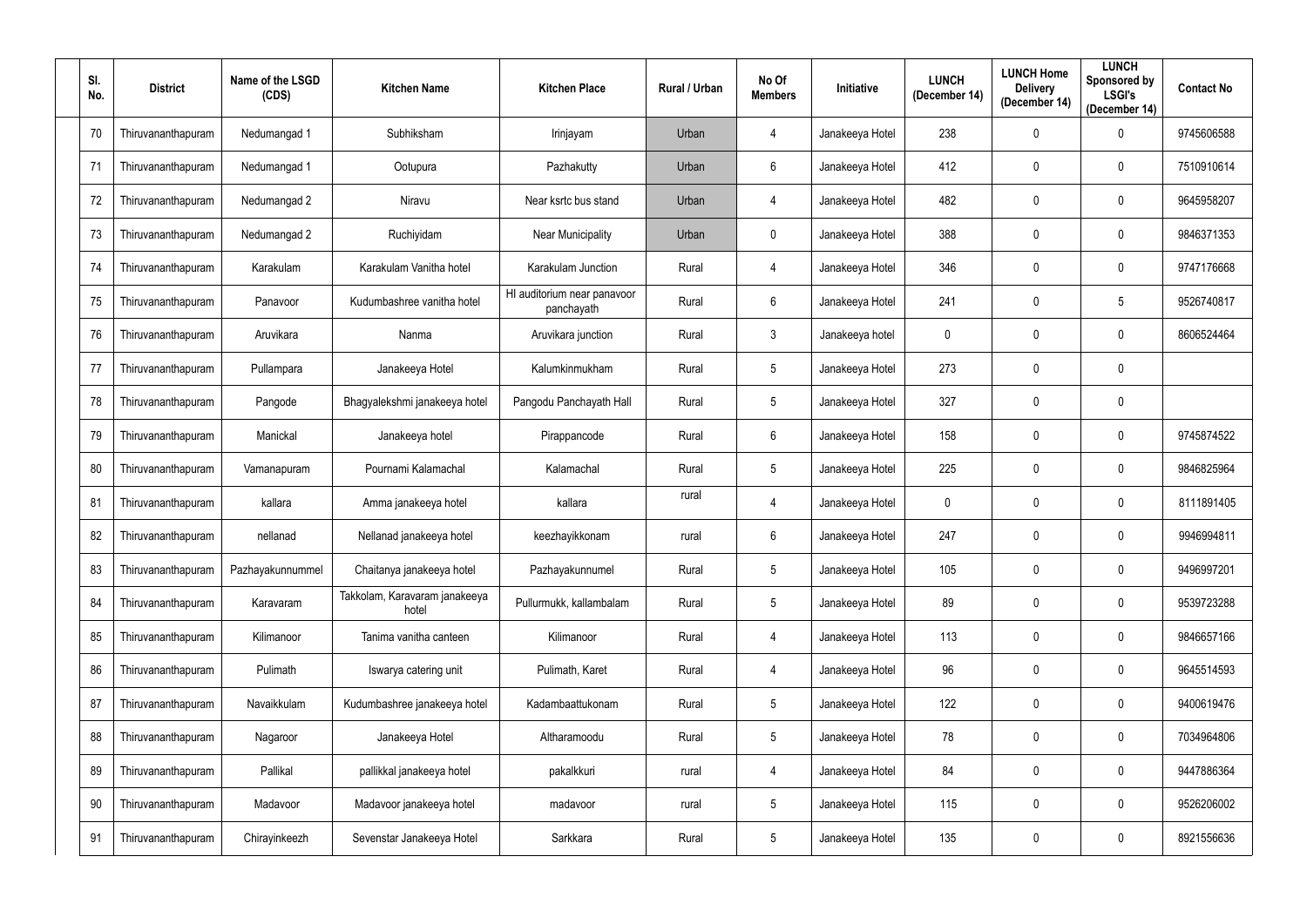|     | SI.<br>No.     | <b>District</b>    | Name of the LSGD<br>(CDS) | <b>Kitchen Name</b>                   | <b>Kitchen Place</b>     | Rural / Urban | No Of<br><b>Members</b> | Initiative      | <b>LUNCH</b><br>(December 14) | <b>LUNCH Home</b><br><b>Delivery</b><br>(December 14) | <b>LUNCH</b><br>Sponsored by<br><b>LSGI's</b><br>(December 14) | <b>Contact No</b> |
|-----|----------------|--------------------|---------------------------|---------------------------------------|--------------------------|---------------|-------------------------|-----------------|-------------------------------|-------------------------------------------------------|----------------------------------------------------------------|-------------------|
|     | 92             | Thiruvananthapuram | Kadaykkavoor              | Karmalamatha Janakeeya Hotel          | Kadakkavoor              | Rural         | $5\phantom{.0}$         | Janakeeya Hotel | 90                            | $\mathbf 0$                                           | $\mathbf 0$                                                    | 9645405591        |
|     | 93             | Thiruvananthapuram | Mudakkal                  | Sarovaram Janakeeya Hotel             | Valakkadu                | Rural         | 3                       | Janakeeya Hotel | 67                            | $\mathbf 0$                                           | $\mathbf 0$                                                    | 8086240900        |
|     | 94             | Thiruvananthapuram | Vakkom                    | Jananai Janakeeya Hotel               | SN Junction, Jeeva Dhara | Rural         | $5\phantom{.0}$         | Janakeeya Hotel | 452                           | 0                                                     | $\mathbf 0$                                                    | 8137014724        |
|     | 95             | Thiruvananthapuram | Vakkom                    | Diya Janakeeya Hotel                  | Panayile Kadavu          | Rural         | $5\phantom{.0}$         | Janakeeya Hotel | $\mathbf 0$                   | 0                                                     | $\mathbf 0$                                                    | 8590439391        |
|     | 96             | Thiruvananthapuram | Kizhuvilam                | Kudumbashree vanitha canteen          | Kizhuvillam              | Rural         | 4                       | Janakeeya Hotel | 148                           | $\mathbf 0$                                           | $\mathbf 0$                                                    | 9747361312        |
|     | 97             | Thiruvananthapuram | Anchuthengu               | Swad Janakeeya Hotel                  | Anchuthengu              | Rural         | $5\phantom{.0}$         | Janakeeya Hotel | 190                           | $\mathbf 0$                                           | $\mathbf 0$                                                    |                   |
|     | 98             | Thiruvananthapuram | Attingal                  | Bhagyashree janakeeya hotel           | Attingal                 | Urban         | $5\overline{)}$         | Janakeeya Hotel | 150                           | 0                                                     | $\mathbf 0$                                                    | 9539968503        |
|     | 99             | Thiruvananthapuram | Cherunniyoor              | Lekshmi janakeeya hotel               | Dhalavapuram             | Rural         | $\mathbf{3}$            | Janakeeya Hotel | 98                            | 0                                                     | $\overline{2}$                                                 | 9995391999        |
|     | 100            | Thiruvananthapuram | Chemmaruthi               | Dreams janakeeya hotel                | Mavinmoodu, muthana      | Rural         | $5\phantom{.0}$         | Janakeeya Hotel | 267                           | 0                                                     | $\mathbf 0$                                                    | 8129240185        |
|     | 101            | Thiruvananthapuram | Chemmaruthi               | Natturuchi janakeeya hotel            | Panayara&sivapuram       | Rural         | $5\phantom{.0}$         | Janakeeya Hotel | 166                           | $\mathbf 0$                                           | $\mathbf 0$                                                    | 8129240185        |
|     | 102            | Thiruvananthapuram | Chemmaruthi               | Bhanusree                             | Chavadimukku             | Rural         | 4                       | Janakeeya Hotel | 135                           | 0                                                     | $\mathbf 0$                                                    | 8129240185        |
|     | 103            | Thiruvananthapuram | Manamboor                 | Manamboor janakeeya hotel             | Kavalayoor               | Rural         | 4                       | Janakeeya Hotel | 98                            | 23                                                    | 2\$                                                            | 9074388684        |
|     | 104            | Thiruvananthapuram | Edava                     | Sreenandha janakeeyahotel             | Kaappil                  | Rural         | 5                       | Janakeeya Hotel | 190                           | 0                                                     | $\mathbf 0$                                                    | 9895337334        |
|     | 105            | Thiruvananthapuram | Elakamon                  | Sreenarayana janakeeya hotel          | Elakamon                 | Rural         | $\overline{7}$          | Janakeeya Hotel | 48                            | $\mathbf 0$                                           | $\pmb{0}$                                                      | 8086637798        |
|     | 106            | Thiruvananthapuram | Elakamon                  | kudumbashree janakeeya hotel          | Elakamon                 | Rural         | $5\phantom{.0}$         | janakeeya hotel | 70                            | $\mathbf 0$                                           | $\pmb{0}$                                                      | 8590725126        |
|     | 107            | Thiruvananthapuram | Vettoor                   | Kashi janakeeya hotel                 | Vettoor                  | Rural         | 4                       | Janakeeya Hotel | 32                            | $\mathbf 0$                                           | $\pmb{0}$                                                      | 9061547396        |
|     | 108            | Thiruvananthapuram | Ottoor                    | Kudumbashree Janakeeya hotel          | ottoor                   | rural         | $\mathbf{3}$            | Janakeeya Hotel | 95                            | $\pmb{0}$                                             | $\pmb{0}$                                                      | 8590570561        |
|     | 109            | Thiruvanathapuram  | Varkala                   | Janakeeya hotel                       | Varkala municipality     | Urban         | $5\phantom{.0}$         | Janakeeya Hotel | 27                            | $\mathbf 0$                                           | $\overline{2}$                                                 | 8943261611        |
| 107 |                |                    |                           |                                       |                          |               | 495                     |                 | 22232                         | 3534                                                  | 11                                                             |                   |
|     | -1             | Thrissur           | Kadangodu                 | Janakeeya Hotel Kadangod              | Kadangod                 | Rural         | 4                       | Janakeeya Hotel | 52                            | 32                                                    | $\overline{7}$                                                 |                   |
|     | $\overline{2}$ | Thrissur           | Chalakudy                 | Thripthy Janakeeya Hotel<br>Chalakudy | North Busstand Chalakudy | Urban         | 4                       | Janakeeya Hotel | 225                           | 145                                                   | $\pmb{0}$                                                      | 9544048190        |
|     | $\mathbf{3}$   | Thrissur           | Pananchery                | Pananchery Janakeeya Hotel            | Pattikkad                | Rural         | $5\phantom{.0}$         | Janakeeya Hotel | 98                            | 60                                                    | $\pmb{0}$                                                      | 9746354118        |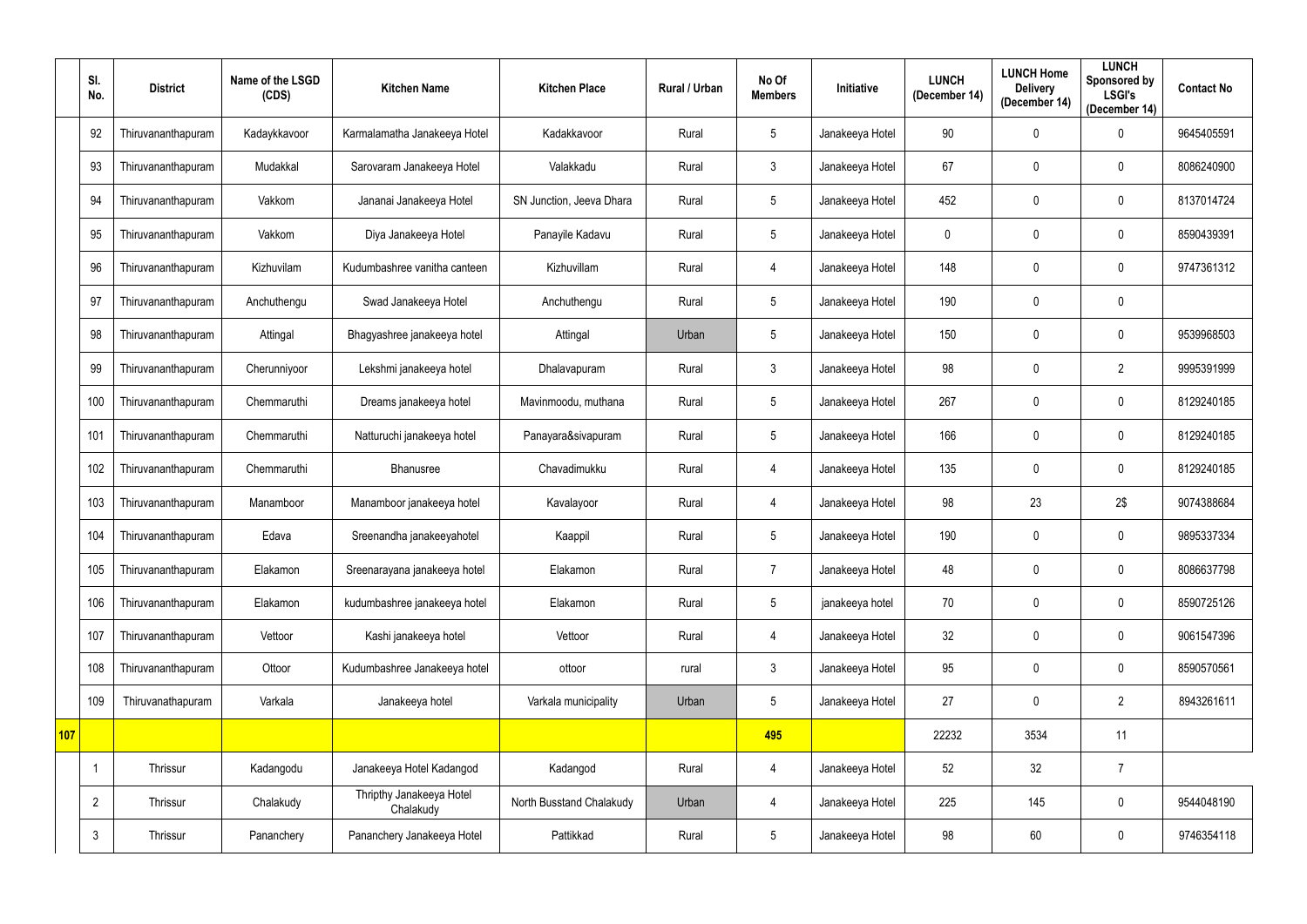| SI.<br>No.     | <b>District</b> | Name of the LSGD<br>(CDS) | <b>Kitchen Name</b>                             | <b>Kitchen Place</b>                             | Rural / Urban | No Of<br><b>Members</b> | Initiative      | <b>LUNCH</b><br>(December 14) | <b>LUNCH Home</b><br><b>Delivery</b><br>(December 14) | <b>LUNCH</b><br>Sponsored by<br><b>LSGI's</b><br>(December 14) | <b>Contact No</b> |
|----------------|-----------------|---------------------------|-------------------------------------------------|--------------------------------------------------|---------------|-------------------------|-----------------|-------------------------------|-------------------------------------------------------|----------------------------------------------------------------|-------------------|
| $\overline{4}$ | Thrissur        | Kadavallur                | Janakeeya Hotel Kadavalloor                     | Panjayath Compound                               | Rural         | $\overline{4}$          | Janakeeya Hotel | 79                            | 60                                                    | $\mathbf 0$                                                    |                   |
| 5              | Thrissur        | Kattoor                   | Janakeeya Hotel Kattoor                         | Kudumbashree Vipanana<br>Kendram, Katoor Bazzar, | Rural         | 5                       | Janakeeya Hotel | $\mathbf 0$                   | $\mathbf 0$                                           | $\mathbf 0$                                                    | 8606248967        |
| 6              | Thrissur        | Elavally                  | Janakeeya Hotel Elavally                        | Elavally Panchayath<br>Compound                  | Rural         | 4                       | Janakeeya Hotel | 174                           | 0                                                     | 0                                                              | 9744738247        |
| $\overline{7}$ | Thrissur        | Paralam                   | Paralam Janakeeya Hotel                         | Nanma Kudumbashree<br>canteen                    | Rural         | $\mathfrak{Z}$          | Janakeeya Hotel | 29                            | 29                                                    | $\mathbf 0$                                                    | 9744441594        |
| 8              | Thrissur        | Kadukutty                 | Uppum Mulakum Janakeeya Hotel<br>Kadukutty      | Kottamuri Junction                               | Rural         | $5\overline{)}$         | Janakeeya Hotel | 67                            | 38                                                    | 0                                                              | 9846634710        |
| 9              | Thrissur        | Thrissur 2                | Kuttanellur Janakeeya Hotel                     | Kuttanellur                                      | Urban         | $5\overline{)}$         | Janakeeya Hotel | 125                           | $\mathbf 0$                                           | $\mathbf 0$                                                    | 8330800498        |
| 10             | Thrissur        | Pazhayannur               | Janakeeya Hotel, Pazhayanoor                    | Pazhayannur Panchayath                           | Rural         | 4                       | Janakeeya Hotel | 250                           | $\mathbf 0$                                           | 0                                                              | 9400257329        |
| 11             | Thrissur        | Aloor                     | Aloor Janakeeya Hotel                           | Aloor                                            | Rural         | 5                       | Janakeeya Hotel | $\mathbf 0$                   | 113                                                   | 0                                                              | 9946922936        |
| 12             | Thrissur        | Muriyad                   | Jankeeya Hotel, Muriyad                         | Karuna Canteen, Muriyad                          | Rural         | $5\overline{)}$         | Janakeeya Hotel | 80                            | 0                                                     | $\mathbf 0$                                                    | 9961920358        |
| 13             | Thrissur        | Valapad                   | Janakeeya Hotel Valapad                         | Valapad Chanthapadi                              | Rural         | $6^{\circ}$             | Janakeeya Hotel | 153                           | $\mathbf 0$                                           | $\boldsymbol{0}$                                               |                   |
| 14             | Thrissur        | Kaipamangalam             | Kaipamngalam Janakeeya Hotel                    | Kaipamangalam Panchayath                         | Rural         | 3                       | Janakeeya Hotel | 194                           | $\mathbf 0$                                           | $\overline{2}$                                                 |                   |
| 15             | Thrissur        | Annamanada                | Snehitha Catering                               | Annamanada                                       | Rural         | 5                       | Janakeeya Hotel | $\mathbf 0$                   | 44                                                    | 0                                                              | 9747712615        |
| 16             | Thrissur        | Vellangallur              | Janakeeya Hotel Vellangallur                    | Panchayath Community Hall                        | Rural         | 6                       | Janakeeya Hotel | 54                            | 60                                                    | $\mathbf 0$                                                    | 9947462258        |
| 17             | Thrissur        | Pavaratty                 | Janakeeya Hotel Pavaratty                       | Akashaya Vanitha Canteen                         | Rural         | $\mathbf{3}$            | Janakeeya Hotel | 154                           | $\mathbf 0$                                           | $\boldsymbol{0}$                                               |                   |
| 18             | Thrissur        | Edathiruthy               | Janakeeya Hotel Edathuruthi<br>(Nalinam Stores) | Opposite of GLPS,<br>Chenthrappinni Centre       | Rural         | $\overline{4}$          | Janakeeya Hotel | 146                           | $\mathbf 0$                                           | $\mathbf{1}$                                                   |                   |
| 19             | Thrissur        | Adatt                     | Janakeeya Hotel Adat                            | Muthuvara                                        | Rural         | $\overline{7}$          | Janakeeya Hotel | 102                           | 39                                                    | $\mathbf 0$                                                    | 6235203703        |
| $20\,$         | Thrissur        | Irinjalakuda 1            | Janakeeya Hotel Irinjalakuda Cds1               | Irinjalakuda Muncipality                         | Urban         | $\overline{4}$          | Janakeeya Hotel | 118                           | $\pmb{0}$                                             | $\mathbf 0$                                                    | 9526912506        |
| 21             | Thrissur        | Parapookkara              | Janakeeya Hotel , Parapookkara                  | Panchayath Canteen                               | Rural         | 5                       | Janakeeya Hotel | 54                            | $\pmb{0}$                                             | $\pmb{0}$                                                      | 9605428611        |
| 22             | Thrissur        | Puthanchira               | Annapoorna Janakeeya Hotel<br>Puthenchira       | Panchayath Community Hall                        | Rural         | $5\phantom{.0}$         | Janakeeya Hotel | 22                            | 10                                                    | $\mathbf 0$                                                    | 9383421350        |
| 23             | Thrissur        | SreeNarayanapuram         | Sree Narayana Puram Janakeeya<br>Hotel          | Sreenarayanapuram<br>Panchayath                  | Rural         | $5\phantom{.0}$         | Janakeeya Hotel | 198                           | $\pmb{0}$                                             | $1\$                                                           |                   |
| 24             | Thrissur        | Nadathara                 | Nadathara Janakeeya Hotel                       | Moorkanikkara                                    | Rural         | 5                       | Janakeeya Hotel | 55                            | 73                                                    | $\overline{2}$                                                 | 9744611176        |
| 25             | Thrissur        | Vallachira                | Vallachira Janakeeya Hotel                      | Vallachira Gramapanchayath                       | Rural         | $\overline{4}$          | Janakeeya Hotel | 36                            | $\pmb{0}$                                             | $\pmb{0}$                                                      | 9744804256        |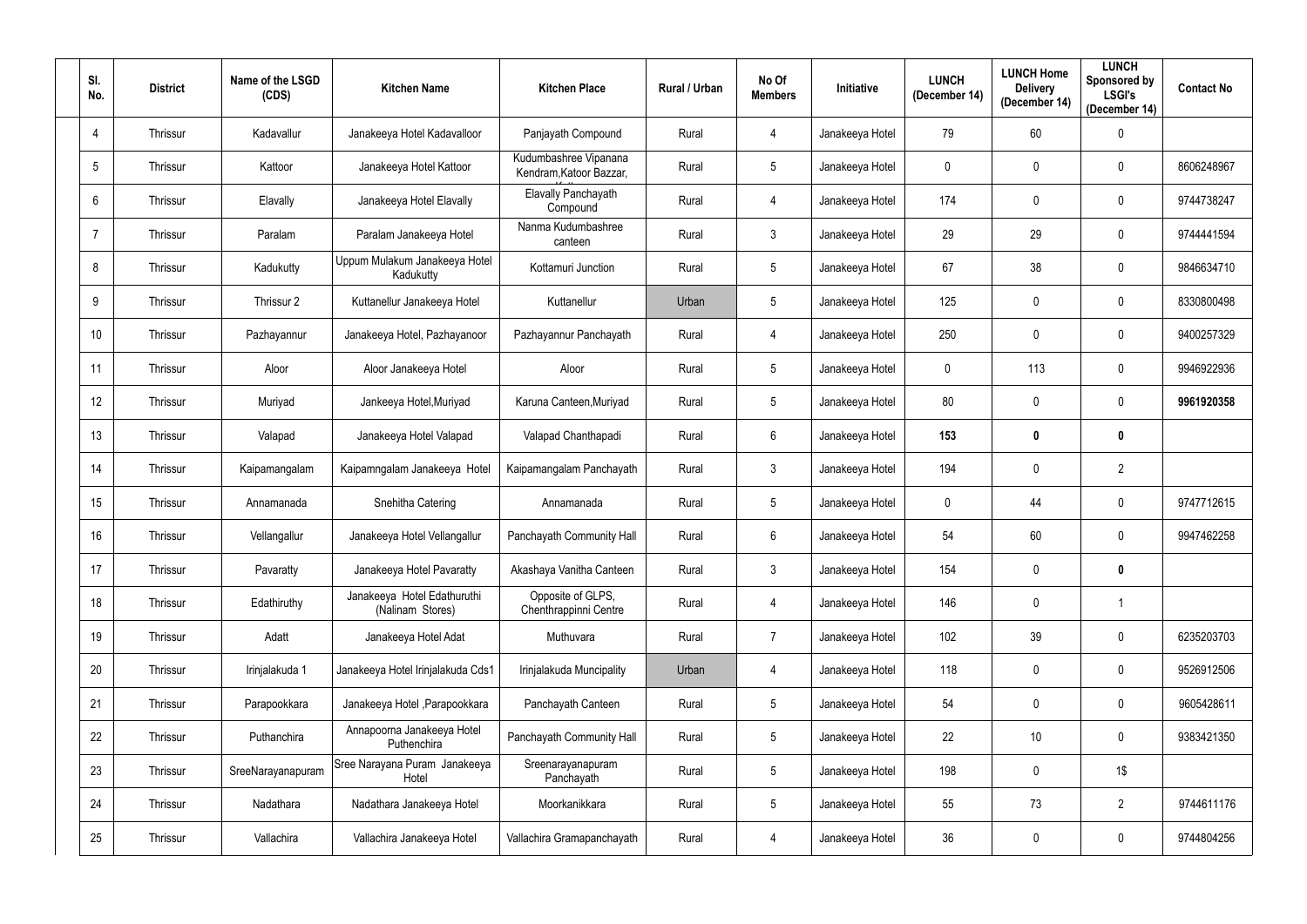| SI.<br>No.      | <b>District</b> | Name of the LSGD<br>(CDS) | <b>Kitchen Name</b>                        | <b>Kitchen Place</b>                         | Rural / Urban | No Of<br><b>Members</b> | Initiative      | <b>LUNCH</b><br>(December 14) | <b>LUNCH Home</b><br><b>Delivery</b><br>(December 14) | <b>LUNCH</b><br>Sponsored by<br><b>LSGI's</b><br>(December 14) | <b>Contact No</b> |
|-----------------|-----------------|---------------------------|--------------------------------------------|----------------------------------------------|---------------|-------------------------|-----------------|-------------------------------|-------------------------------------------------------|----------------------------------------------------------------|-------------------|
| 26              | Thrissur        | Poyya                     | Janakeeya Hotel , Poyya                    | Poyya Junction                               | Rural         | $5\phantom{.0}$         | Janakeeya Hotel | $\overline{0}$                | $\mathbf 0$                                           | $\mathbf 0$                                                    | 7902318250        |
| 27              | Thrissur        | Wadakanchery 1            | Vrindavan Janakeeya Hotel                  | Ottupara                                     | Urban         | 5                       | Janakeeya Hotel | 219                           | 0                                                     | $\mathbf 0$                                                    |                   |
| 28              | Thrissur        | Varandarappilly           | Janakeeya Hotel                            | Varandarappilly Panchayath                   | Rural         | 5                       | Janakeeya Hotel | 75                            | 23                                                    | $\mathbf 0$                                                    | 9048283463        |
| 29              | Thrissur        | Nenmanikkara              | Vanitha Janakeeya Hotel                    | Paliyekkara, Nenmanikkara<br>Gramapanchayath | Rural         | 5                       | Janakeeya Hotel | 92                            | 27                                                    | $\mathbf 0$                                                    | 9747494386        |
| 30 <sup>°</sup> | Thrissur        | Kodakara                  | Nanma Janakeeya Hotel                      | Kodakara Bus Stand                           | Rural         | $5\phantom{.0}$         | Janakeeya Hotel | 236                           | 221                                                   | $\mathbf 0$                                                    | 9946283762        |
| 31              | Thrissur        | Thekkumkkara              | Janakeeya Hotel Thekkumkara                | Vanitha Canteen, Thekkumkara                 | Rural         | 4                       | Janakeeya Hotel | 50                            | 0                                                     | $\pmb{0}$                                                      |                   |
| 32              | Thrissur        | Alagappa Ngar             | Janakeeya Hotel                            | Amballur                                     | Rural         | 5                       | Janakeeya Hotel | 150                           | 61                                                    | $\overline{5}$                                                 | 8606553521        |
| 33              | Thrissur        | Kolazhy                   | Janakeeya Hotel Kolazhy                    | <b>ZMLP School</b>                           | Rural         | 4                       | Janakeeya Hotel | $\mathbf 0$                   | 98                                                    | $\mathbf 0$                                                    | 9645535725        |
| 34              | Thrissur        | Manalur                   | Janakeeya Hotel Manalur                    | Govt High School, Manaloor                   | Rural         | 6                       | Janakeeya Hotel | 47                            | 18                                                    | 4                                                              | 9446619441        |
| 35              | Thrissur        | Arimpur                   | Janakeeya Hotel Arimbur                    | Kudumbashree Vanitha<br>Canteen , Arimbur    | Rural         | $5\phantom{.0}$         | Janakeeya Hotel | 214                           | 36                                                    | $\boldsymbol{0}$                                               | 9946789338        |
| 36              | Thrissur        | Thanniyam                 | Thannyam Janakeeya Hotel                   | Peringottukara                               | Rural         | 4                       | Janakeeya Hotel | 50                            | 23                                                    | $\mathbf 0$                                                    | 9048570194        |
| 37              | Thrissur        | Madakkathara              | Madakkathara Annapoorna<br>Janakeeya Hotel | Madakkathara                                 | Rural         | 6                       | Janakeeya Hotel | 78                            | 18                                                    | $\mathbf{3}$                                                   | 9388431507        |
| 38              | Thrissur        | Athirappilly              | Panchayath Kudumbashree<br>Canteen         | Athirappilly                                 | Rural         | $\mathfrak{Z}$          | Janakeeya Hotel | $\mathbf 0$                   | $\mathbf 0$                                           | $\mathbf 0$                                                    | 9496151187        |
| 39              | Thrissur        | Kodassery                 | Five Star Janakeeya Hotel                  | Kodassery                                    | Rural         | $\overline{4}$          | Janakeeya Hotel | 128                           | 54                                                    | $\pmb{0}$                                                      | 9846464927        |
| 40              | Thrissur        | Mattathur                 | Karunya<br>kudumbShree                     | Vellikkulangara                              | Rural         | $\overline{4}$          | Janakeeya Hotel | 168                           | 124                                                   | $\mathbf 0$                                                    | 8086449102        |
| 41              | Thrissur        | Koratty                   | Ruchi Janakeeya Hotel                      | Koratty                                      | Rural         | $\overline{4}$          | Janakeeya Hotel | 97                            | 125                                                   | 0.00\$                                                         | 9496527583        |
| 42              | Thrissur        | Thrikkoor                 | Susthira Janakeeya Hotel                   | Alengaad                                     | Rural         | 3 <sup>1</sup>          | Janakeeya Hotel | 142                           | 36                                                    | $\mathbf 0$                                                    | 8111847055        |
| 43              | Thrissur        | Venkitangu                | Ottupura<br>Janakeeya Hotel Vengidangu     | Vengidangu Panchayath                        | Rural         | 3 <sup>1</sup>          | Janakeeya Hotel | 210                           | 57                                                    | $\mathbf 0$                                                    | 8156981840        |
| 44              | Thrissur        | Padiyoor                  | Padiyoor<br>Janakeya Hotel                 | HDC School, Kakkathuruthy                    | Rural         | $\mathfrak{Z}$          | Janakeeya Hotel | $\overline{0}$                | $\pmb{0}$                                             | $\mathbf 0$                                                    | 9048817359        |
| 45              | Thrissur        | Pariyaram                 | Samridhi Janakeeya Hotel                   | Pariyaram                                    | Rural         | $5\phantom{.0}$         | Janakeeya Hotel | 101                           | 71                                                    | $\mathbf 0$                                                    | 7025950795        |
| 46              | Thrissur        | Wadakanchery cds2         | Janakeeya Hotel, Wadakanchery<br>cds2      | Minaloor                                     | Urban         | 3 <sup>1</sup>          | Janakeeya Hotel | 88                            | 0                                                     | $\pmb{0}$                                                      |                   |
| 47              | Thrissur        | Kodungaloor cds2          | Jathikka Janakeeya Hotel                   | Arakkulam                                    | Urban         | $\overline{4}$          | Janakeeya Hotel | 95                            | 0                                                     | $\pmb{0}$                                                      | 9745397171        |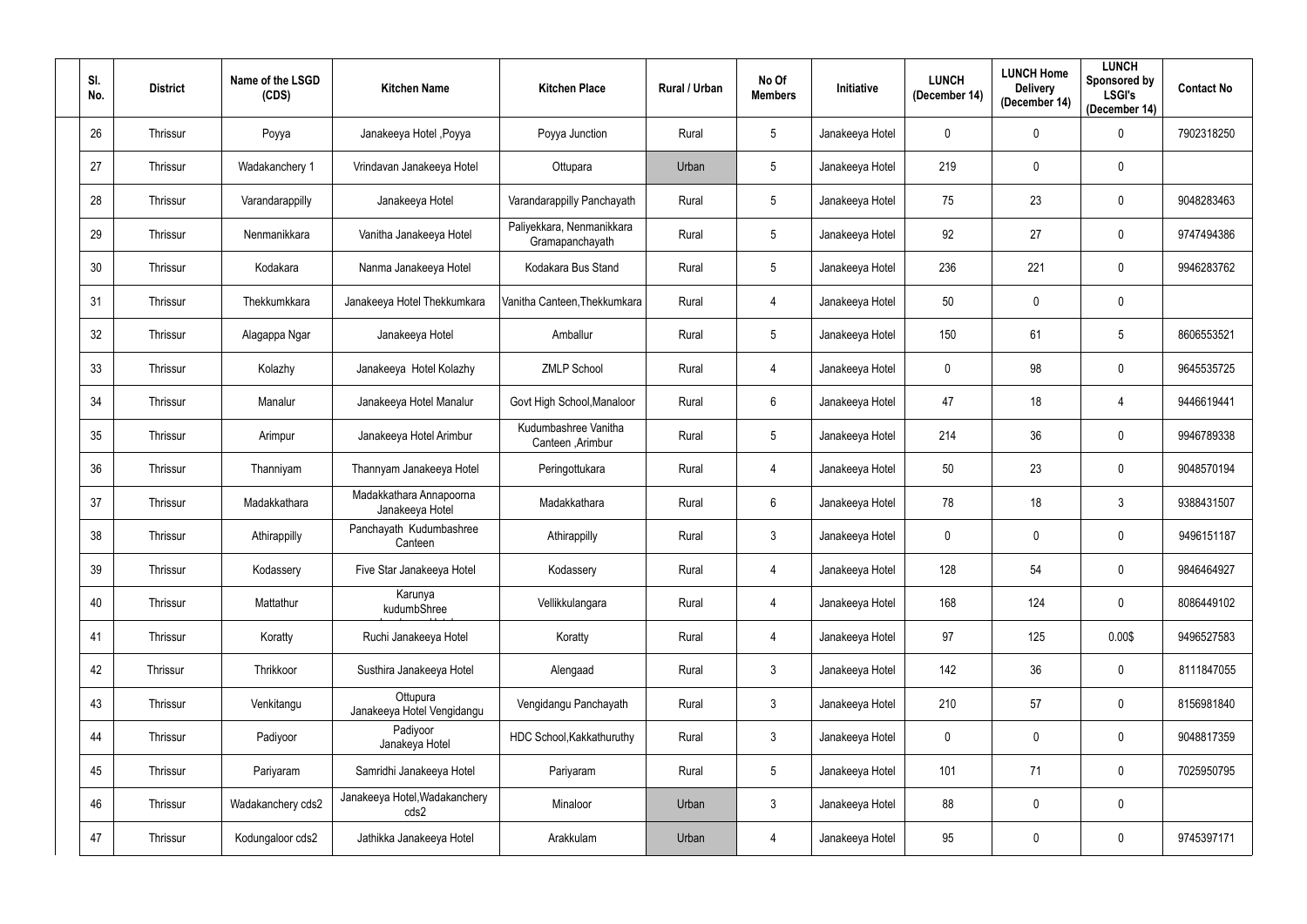|    | SI.<br>No. | <b>District</b> | Name of the LSGD<br>(CDS) | <b>Kitchen Name</b>               | <b>Kitchen Place</b>               | Rural / Urban | No Of<br><b>Members</b> | Initiative      | <b>LUNCH</b><br>(December 14) | <b>LUNCH Home</b><br><b>Delivery</b><br>(December 14) | <b>LUNCH</b><br>Sponsored by<br><b>LSGI's</b><br>(December 14) | <b>Contact No</b> |
|----|------------|-----------------|---------------------------|-----------------------------------|------------------------------------|---------------|-------------------------|-----------------|-------------------------------|-------------------------------------------------------|----------------------------------------------------------------|-------------------|
|    | 48         | Thrissur        | Punnayur                  | Kaipunnyam Janakeeya Hotel        | Edakazhiyur                        | Rural         | $5\phantom{.0}$         | Janakeeya Hotel | 83                            | 63                                                    | $\mathbf 0$                                                    | 9744680885        |
| 96 | 49         | Thrissur        | Velookkara                | Velookkara Janakeeya Hotel        | Panchayath shopping complex        | Rural         | $\mathbf{3}$            | Janakeeya Hotel | 40                            | $\mathbf 0$                                           | $\mathbf 0$                                                    | 9048756685        |
|    | 50         | Thrissur        | Meloor                    | Thanima Janakeeya Hotel Meloor    | Meloor centre                      | Rural         | 4                       | Janakeeya Hotel | 62                            | 38                                                    | $\mathbf 0$                                                    | 7902354039        |
|    | 51         | Thrissur        | Vallathol Nagar           | Janakeeya Hotel, Vallathol Nagar  | near youth welfare center          | rural         | $5\phantom{.0}$         | Janakeeya Hotel | 71                            | 97                                                    | $\mathbf 0$                                                    | 9961296574        |
|    | 52         | Thrissur        | Eriyad                    | janakeeya Hotel, eriyad           | community hall                     | Rural         | 4                       | Janakeeya Hotel | $\mathbf 0$                   | $\mathbf 0$                                           | 8                                                              |                   |
|    | 53         | Thrissur        | Edavilangu                | Janakeeya Hotel, Edavilangu       | <b>Edavilangu Center</b>           | Rural         | 4                       | Janakeeya Hotel | 165                           | $\mathbf 0$                                           | $\mathbf 0$                                                    |                   |
|    | 54         | Thrissur        | Avanoor                   | Janakeeya Hotel, Avanoor          | near panchayath office,<br>Avanoor | Rural         | $5\phantom{.0}$         | Janakeeya Hotel | 45                            | 23                                                    | $\mathbf 0$                                                    | 9447343516        |
|    | 55         | Thrissur        | Mala                      | Janakeeya hotel Mala              | Near panchayath office, Mala       | Rural         | 4                       | Janakeeya Hotel | $\mathbf 0$                   | 141                                                   | $\mathbf 0$                                                    | 9946442260        |
|    | 56         | Thrissur        | Guruvayur1                | Guruvayur Janakeeya Hotel         | Guruvayur                          | Urban         | $\mathbf{3}$            | Janakeeya Hotel | 414                           | 240                                                   | $\mathbf 0$                                                    | 9961227858        |
|    | 57         | Thrissur        | Vadakkekad                | Kudumbasree janakeeya hotel       | Nalam kallu                        | Rural         | 4                       | Janakeeya Hotel | 106                           | 60                                                    | $\mathbf 0$                                                    | 9645190166        |
|    | 58         | Thrissur        | Kadappuram                | Kadappuram janakeeya hotel        | Kadappuram panchayath<br>building  | Rural         | 4                       | Janakeeya Hotel | 66                            | 33                                                    | $\mathbf 0$                                                    | 8156984319        |
|    | 59         | Thrissur        | Chavakkad                 | Chavakkad Janakeeya hotel         | Chavakkad, near bus stand          | Urban         | $5\phantom{.0}$         | Janakeeya Hotel | 163                           | 89                                                    | $\mathbf 0$                                                    | 7560874804        |
|    | 60         | Thrissur        | Engadiyoor                | pavithra janikeeya hotel          | Pokulangara                        | Rural         | 5                       | Janakeeya Hotel | $\mathbf{0}$                  | $\mathbf 0$                                           | $\mathbf 0$                                                    | 9562239618        |
|    | 61         | Thrissur        | Varavoor                  | Friends janakeeya hotel, Varavoor | Thichur                            | Rural         | $\mathfrak{Z}$          | Janakeeya Hotel | 63                            | $\mathbf 0$                                           | $\mathbf 0$                                                    |                   |
|    | 62         | Thrisssur       | Punnayurkulam             | Punnayurkkulam janakeeya hotel    | Althara centre                     | Rural         | 5 <sup>5</sup>          | Janakeeya Hotel | 115                           | 46                                                    | $\mathbf 0$                                                    | 8086093454        |
|    | 63         | Thrissur        | Thiruwilamala             | Villuadry Janakeeya hotel         | Thiruwilamala                      | Rural         | $5\phantom{.0}$         | Janakeeya Hotel | 96                            | $\mathbf 0$                                           | $\pmb{0}$                                                      | 9846174729        |
|    | 64         | Thrissur        | Kattakampal               | Janakeeya Hotel Kattakampal       | Chirakkal                          | Rural         | $\overline{4}$          | Janakeeya Hotel | 70                            | 6                                                     | $\pmb{0}$                                                      |                   |
|    | 65         | Thrissur        | Kandanassery              | kandanassery janakeeya hotel      | kandanassery                       | Rural         | 5 <sub>5</sub>          | Janakeeya Hotel | 42                            | 28                                                    | $\mathbf 0$                                                    |                   |
|    | 66         | Thrissur        | Kaiparambu                | Janakeeya Hotel Kaiparambu        | Near mundoor health center         | Rural         | $5\phantom{.0}$         | janakeeya hotel | 102                           | 20                                                    | $\pmb{0}$                                                      | 9645828069        |
|    | 67         | Thrissur        | Thrissur 2(new)           | kitchen girls janakeeya hotel     | Olari                              | urban         | 4                       | janakeeya hotel | 96                            | 74                                                    | $\pmb{0}$                                                      | 9388828112        |
|    | 68         | Thrissur        | Kuzhur                    |                                   | kuzhur                             | Rural         | 4                       | janakeeya hotel | $\mathbf 0$                   | $\mathbf 0$                                           | $\pmb{0}$                                                      | 9526566073        |
|    | 69         | Thrissur        | Chazhur                   | Chazur Janakeeya Hotel            | Pazhuvil Center                    | Rural         | 4                       | janakeeya hotel | $\overline{0}$                | 109                                                   | $\pmb{0}$                                                      | 9061946216        |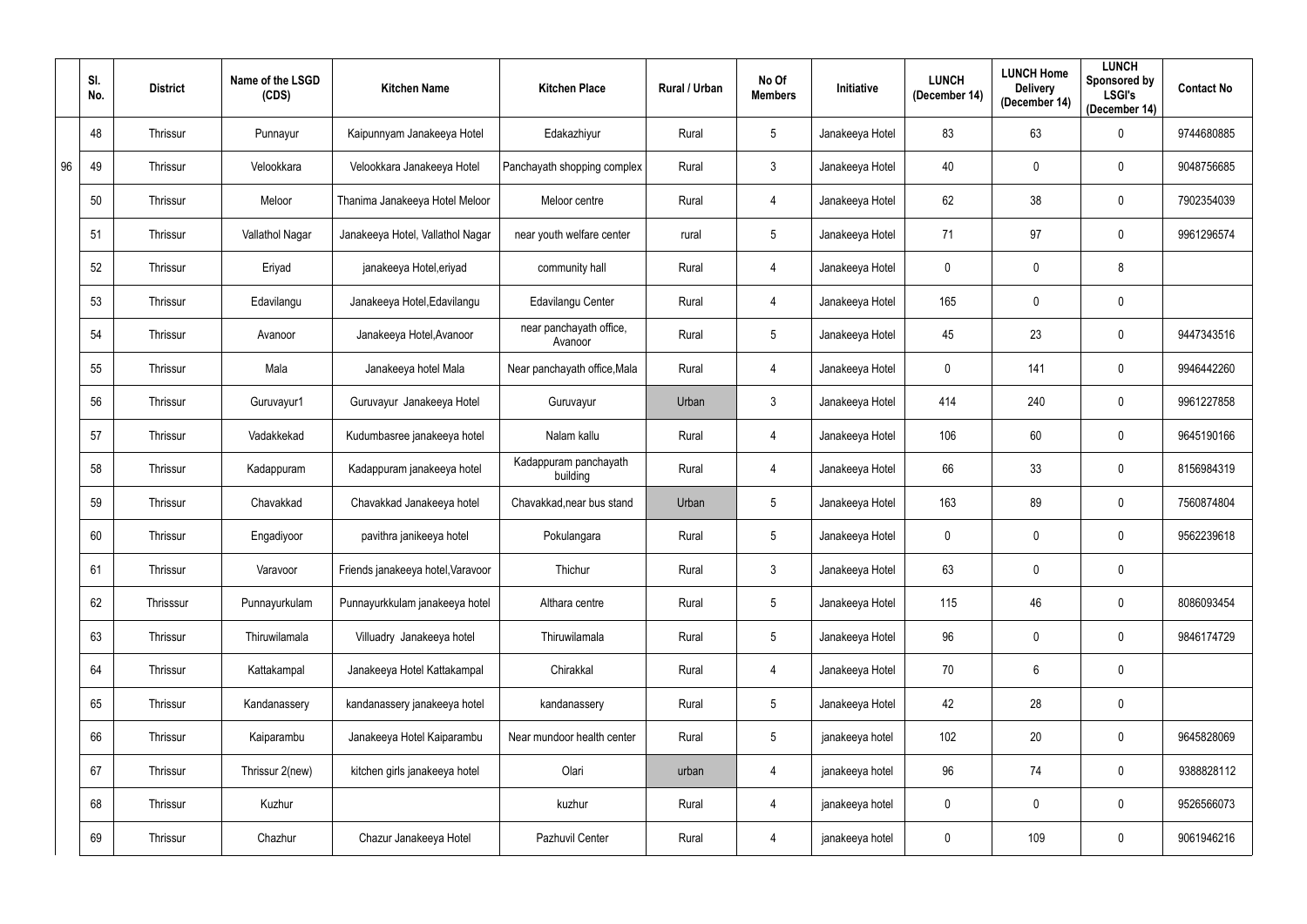| SI.<br>No. | <b>District</b> | Name of the LSGD<br>(CDS) | <b>Kitchen Name</b>          | <b>Kitchen Place</b>                   | Rural / Urban | No Of<br><b>Members</b> | Initiative      | <b>LUNCH</b><br>(December 14) | <b>LUNCH Home</b><br><b>Delivery</b><br>(December 14) | <b>LUNCH</b><br>Sponsored by<br><b>LSGI's</b><br>(December 14) | <b>Contact No</b> |
|------------|-----------------|---------------------------|------------------------------|----------------------------------------|---------------|-------------------------|-----------------|-------------------------------|-------------------------------------------------------|----------------------------------------------------------------|-------------------|
| 70         | Thrissur        | Nattika                   | uttupura                     | Thriprayar                             | Rural         | 5                       | janakeeya hotel | 185                           | $\mathbf 0$                                           | 0                                                              | 9544055637        |
| 71         | Thrissur        | Thalikulam                | Nidhi janakeeya hotel        | Puthenthodu                            | Rural         | 5                       |                 | 201                           | $\mathbf 0$                                           | $\mathbf 0$                                                    | 8606213960        |
| 72         | Thrissur        | Vadanapilly               | vadanappilly janakeeya hotel | vadanapilly                            | Rural         | $5\phantom{.0}$         | janakeeya hotel | 262                           | $\mathbf 0$                                           | $\boldsymbol{0}$                                               | 9947728948        |
| 73         | Thrissur        | orumanayur                | orumanayur janakeeya hotel   | orumanayur                             | rural         | $5\overline{)}$         | janakeeya hotel | 88                            | 76                                                    | 0                                                              | 9995588758        |
| 74         | Thrissur        | Panjal                    | Five-star Janakeeya hotel    | Panjal                                 | Rural         | $5\phantom{.0}$         | janakeeya hotel | 112                           | $\mathbf 0$                                           | $\mathbf 0$                                                    | 9746847353        |
| 75         | Thrissur        | veloor                    | Veloor Janakeeya hotel       | veloor                                 | Rural         | 5                       | janakeeya hotel | 62                            | 66                                                    | $\mathbf 0$                                                    | 9447724685        |
| 76         | Thrissur        | Chowanoor                 | Chowanoor Janakeeya hotel    | Chowanoor                              | Rural         | $\mathfrak{Z}$          | janakeeya hotel | $\pmb{0}$                     | $\mathbf 0$                                           | $\mathbf 0$                                                    | 9,526,340,307     |
| 77         | Thrissur        | Puthur                    | Puthur janakeeyahotel        | puthur                                 | Rural         | 5                       | janakeeya hotel | 57                            | 69                                                    | 0                                                              | 6238101595        |
| 78         | Thrissur        | Erumapetty                | subhiksha janakeeya hotel    | Erumapetty                             | Rural         | $5\overline{)}$         | janakeeya hotel | 134                           | 36                                                    | $\mathbf 0$                                                    | 9207201880        |
| 79         | Thrissur        | Kondazhy                  | Santhwanam Janakeeya Hotel   | Kondazhy                               | Rural         | 4                       | janakeeya hotel | 41                            | $\mathbf 0$                                           | $\mathbf 0$                                                    | 9526401759        |
| 80         | Thrissur        | Mullurkkara               | Kaniv Janakeeya Hotel        | Atoor                                  | Rural         | 4                       | janakeeya hotel | $\mathbf 0$                   | $\mathbf 0$                                           | $\mathbf 0$                                                    |                   |
| 81         | Thrissur        | Porkkulam                 | Porkulam janakeeya hotel     | Parempadam                             | Rural         | 5                       | Janakeeya hotel | $\mathbf 0$                   | 75                                                    | $\mathfrak{Z}$                                                 | 8129017841        |
| 82         | Thrissur        | Puthukkad                 | Puthukkad Janakeeya Hotel    | Puthukkad                              | Rural         | $5\overline{)}$         | Janakeeya hotel | 64                            | 58                                                    | $\mathbf 0$                                                    |                   |
| 83         | Thrissur        | Choondal                  | Choondal Janakeeya Hotel     | <b>Kechery Centre</b>                  | Rural         | 8                       | Janakeeya Hotel | 67                            | 30 <sup>°</sup>                                       |                                                                |                   |
| 84         | Thrissur        | Cherpu                    | Cherpu Janakeeya Hotel       | Cherpu                                 | Rural         | 3 <sup>7</sup>          | Janakeeya Hotel | 84                            | $\mathbf 0$                                           | $\mathbf 0$                                                    | 9605375648        |
| 85         | Thrissur        | Mathilakam                | Mathilakam Janakeeya hotel   | Mathilakam gramapanchayath<br>compound | Rural         | 3 <sup>7</sup>          | Janakeeya hotel | 12                            | $\mathbf 0$                                           | $\mathbf 0$                                                    | 9995986808        |
| 86         | Thrissur        | Anthikad                  | Anthikad Janakeeya hotel     | Anthikad                               | Rural         | $\overline{4}$          | Janakeeya hotel | $\overline{0}$                | $\mathbf 0$                                           | $\mathbf 0$                                                    |                   |
| 87         | Thrissur        | Mullassery                | Mullassery Janakeeya Hotel   | Mullassery centre                      | Rural         | $5\overline{)}$         | Janakeeya hotel | 112                           | 86                                                    | $\mathbf 0$                                                    |                   |
| 88         | Thrissur        | Karalam                   | Karalam Janakeeya Hotel      |                                        | Rural         | $\overline{4}$          | Janakeeya hotel | 54                            | $\pmb{0}$                                             | $\mathbf 0$                                                    | 6282924636        |
| 89         | Thrissur        | Poomangalam               | Poomangalam Janakeeya Hotel  | Edakkulam                              | Rural         | 3 <sup>7</sup>          | Janakeeya hotel | 62                            | 25                                                    | $\mathbf 0$                                                    |                   |
| 90         | Thrissur        | MG Kavu                   | Annapoorna Janakeeya Hotel   | MG Kavu                                | Rural         | $\overline{4}$          | Janakeeya hotel | 86                            | 56                                                    | $\mathbf 0$                                                    |                   |
| 91         | Thrissur        | chelakkara                | Nila janakeeya hotel         | chelakkara                             | rural         | $5\phantom{.0}$         | janakeeya hotel | 122                           | $\pmb{0}$                                             | $\pmb{0}$                                                      |                   |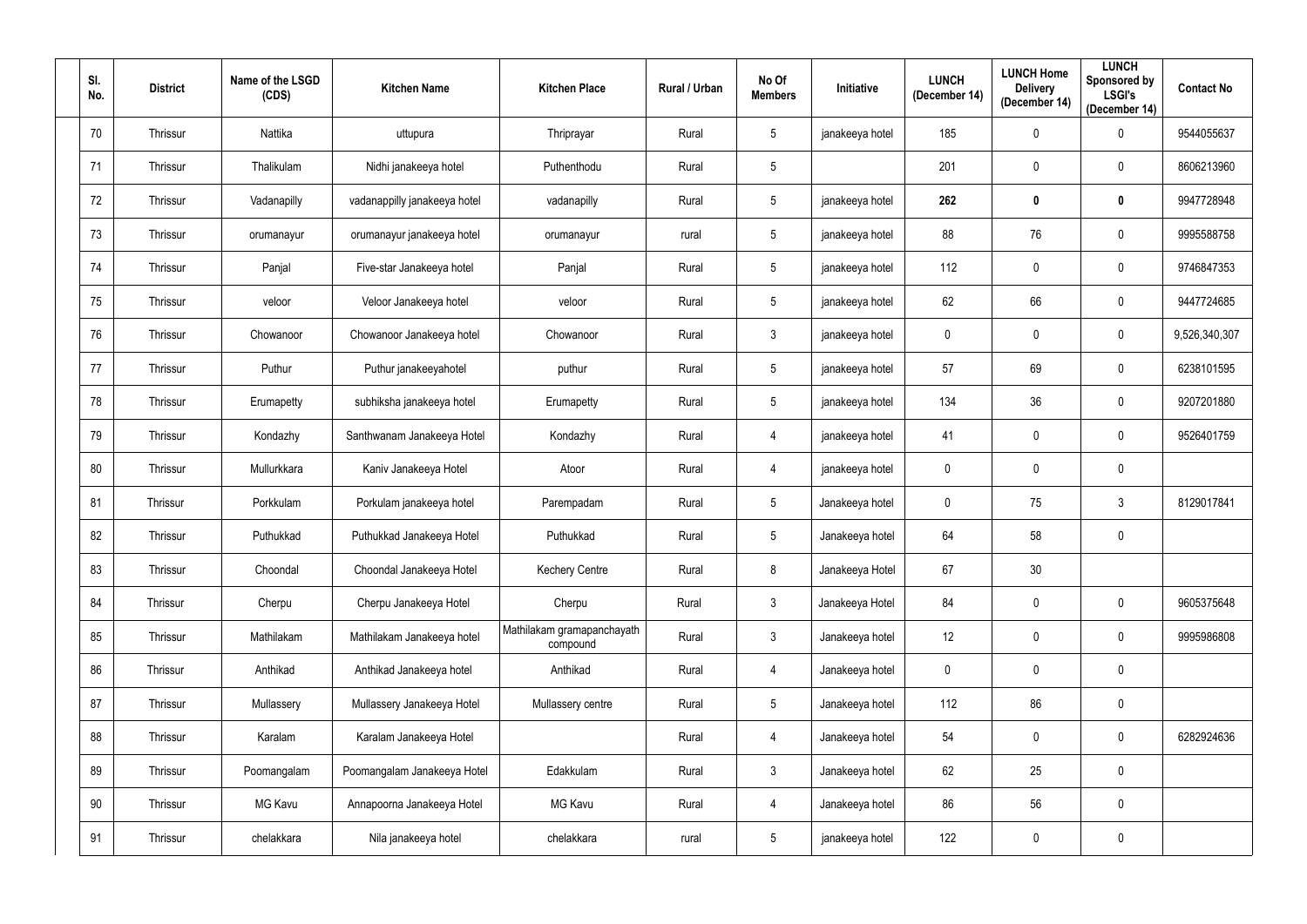|    | SI.<br>No.   | <b>District</b> | Name of the LSGD<br>(CDS) | <b>Kitchen Name</b>                 | <b>Kitchen Place</b>                   | Rural / Urban | No Of<br><b>Members</b> | Initiative      | <b>LUNCH</b><br>(December 14) | <b>LUNCH Home</b><br><b>Delivery</b><br>(December 14) | <b>LUNCH</b><br>Sponsored by<br><b>LSGI's</b><br>(December 14) | <b>Contact No</b> |
|----|--------------|-----------------|---------------------------|-------------------------------------|----------------------------------------|---------------|-------------------------|-----------------|-------------------------------|-------------------------------------------------------|----------------------------------------------------------------|-------------------|
|    | 92           | Thrissur        | Avinissery                | Avinissery Janakeeya Hotel          | Palakkal                               | Rural         | 4                       | janakeeya hotel | $\mathbf 0$                   | 135                                                   | $\pmb{0}$                                                      |                   |
|    | 93           | Thrissur        | Nadathara 2               | Grandmaas Janakeeya hotel           | Nadathara                              | Rural         | $5\phantom{.0}$         | Janakeeya Hotel | 143                           | 172                                                   | $\boldsymbol{0}$                                               |                   |
|    | 94           | Thrissur        | Chavakkad                 | Janakeeya hotel                     | Chavakkad                              | Urban         | $5\phantom{.0}$         | Janakeeya hotel | 155                           | 28                                                    | $\boldsymbol{0}$                                               | 7034752180        |
|    | 95           | Thrissur        | Mala 2                    | Janakeeya hotel                     |                                        | Rural         | $5\phantom{.0}$         | janakeeya hotel | 0                             | 143                                                   | $\boldsymbol{0}$                                               |                   |
|    | 96           | Thrissur        | Thrissur1                 | Janakeeya hotel                     |                                        | Urban         | $5\phantom{.0}$         | janakeeya hotel | 108                           | 23                                                    | $\overline{2}$                                                 |                   |
|    | 96           |                 |                           |                                     |                                        |               | 428                     |                 | 8715                          | 3840                                                  | 38                                                             |                   |
|    |              | Wayanad         | Vellamunda                | Thanima mess                        | 8/4 vellamuda                          | Rural         | 4                       | janakeeya Hotel | 114                           | $\mathbf 0$                                           | $\mathbf 0$                                                    | 7025659685        |
|    | $\mathbf{2}$ | Wayanad         | Thavinjal                 | Sobhagya Vanitha mess               | Thalappuzha<br>chungam                 | Rural         | 4                       | janakeeya Hotel | 138                           | $\mathbf 0$                                           | $\boldsymbol{0}$                                               | 9497247541        |
|    | 3            | Wayanad         | Vythiri                   | Dharshana catering                  | Vythiri                                | Rural         | 4                       | janakeeya Hotel | 201                           | $\mathbf 0$                                           | $\boldsymbol{0}$                                               | 9074598184        |
|    | 4            | Wayanad         | Mullankolly               | Kairali catering group              | Mullankolli                            | Rural         | $\mathbf{3}$            | janakeeya Hotel | 157                           | $\mathbf 0$                                           | $\mathbf 0$                                                    | 9526706627        |
|    | 5            | Wayanad         | Poothadi                  | Mary matha mess                     | Kenichira                              | Rural         | $5\phantom{.0}$         | janakeeya Hotel | 121                           | $\mathbf 0$                                           | $\mathbf 0$                                                    | 9526376970        |
|    | 6            | Wayanad         | Meppadi                   | Cafe Kudumbashree                   | Meppadi                                | Rural         | $5\phantom{.0}$         | janakeeya Hotel | 234                           | $\mathbf 0$                                           | $\mathbf 0$                                                    | 9207935764        |
|    | 7            | Wayanad         | Pozhuthana                | Dhanya mess                         | Pozhuthana                             | Rural         | 3                       | janakeeya Hotel | 226                           | $\mathbf 0$                                           | $\boldsymbol{0}$                                               | 8111838165        |
|    | 8            | Wayanad         | Thondernad                | Thanima canteen                     | Korom                                  | Rural         | $\mathfrak{Z}$          | janakeeya Hotel | $70\,$                        | $\mathbf 0$                                           | $\mathbf 0$                                                    | 8943476943        |
|    | 9            | Wayanad         | Meenangady                | Haritham Janakeeya Hotel            | Opposite police station,<br>Meenangadi | Rural         | $6^{\circ}$             | janakeeya Hotel | 206                           | $\mathbf 0$                                           | $\mathbf 0$                                                    | 9526895975        |
|    | 10           | Wayanad         | Nenmeni                   | Minnaram Mess and Chappathi<br>Unit | Cheeral                                | Rural         | $5\phantom{.0}$         | janakeeya Hotel | 113                           | $\mathbf 0$                                           | $\mathbf 0$                                                    | 8086835886        |
|    | 11           | Wayanad         | Thirunelli                | Adigamanai Mess and Catering        | Kartikulam                             | Rural         | $5\phantom{.0}$         | janakeeya Hotel | 167                           | $\mathbf 0$                                           | $\mathbf 0$                                                    | 9207406211        |
|    | 12           | Wayanad         | Mananthavady              | Dhanasree canteen                   | Mananthavadi                           | Urban         | $5\phantom{.0}$         | janakeeya Hotel | 268                           | $\mathbf 0$                                           | $\mathbf 0$                                                    | 9496997382        |
|    | 13           | Wayanad         | Ambalavayal               | Ruchi Catering                      | kalathuvayal                           | Rural         | $5\phantom{.0}$         | janakeeya Hotel | 275                           | $\mathbf 0$                                           | $\mathbf 0$                                                    | 9495084437        |
| 28 | 14           | Wayanad         | Kaniyambetta              | sree Vinayaka                       | millumukk                              | rural         | 5 <sup>5</sup>          | janakeeya Hotel | 179                           | $\pmb{0}$                                             | $\mathbf 0$                                                    | 9061486938        |
|    | 15           | Wayanad         | Pulpally                  | Vinayaka catering                   | Pulpally                               | Rural         | $5\phantom{.0}$         | janakeeya Hotel | 231                           | $\boldsymbol{0}$                                      | $\mathbf 0$                                                    | 9947319307        |
|    | 16           | Wayanad         | Noolpuzha                 | Friends catering                    | Naikketty                              | Rural         | $\sqrt{5}$              | janakeeya Hotel | 265                           | $\pmb{0}$                                             | $\pmb{0}$                                                      | 7558019388        |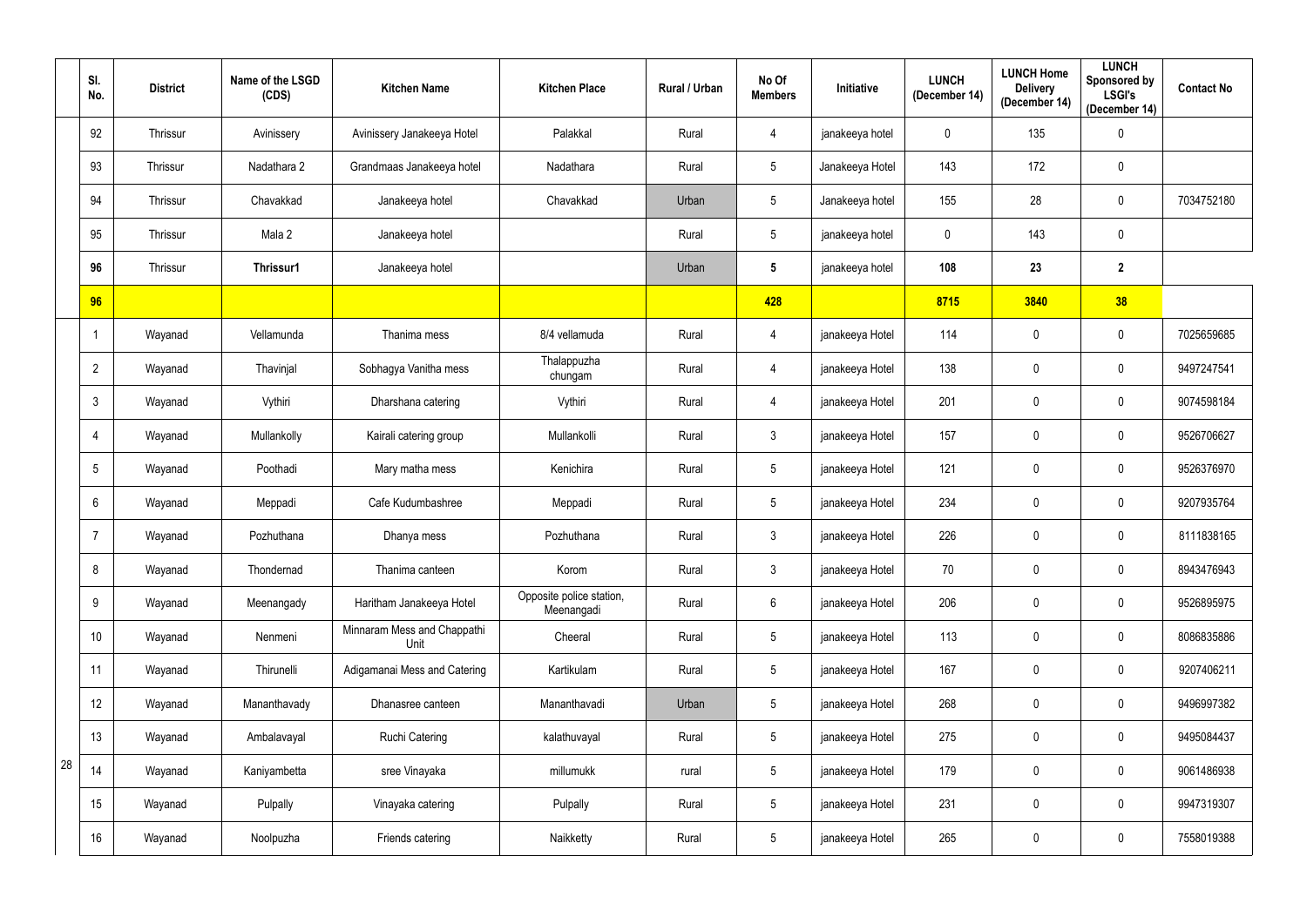|           | SI.<br>No. | <b>District</b> | Name of the LSGD<br>(CDS) | <b>Kitchen Name</b> | <b>Kitchen Place</b>           | <b>Rural / Urban</b> | No Of<br><b>Members</b> | <b>Initiative</b> | <b>LUNCH</b><br>(December 14) | <b>LUNCH Home</b><br><b>Delivery</b><br>(December 14) | <b>LUNCH</b><br>Sponsored by<br><b>LSGI's</b><br>(December 14) | <b>Contact No</b> |
|-----------|------------|-----------------|---------------------------|---------------------|--------------------------------|----------------------|-------------------------|-------------------|-------------------------------|-------------------------------------------------------|----------------------------------------------------------------|-------------------|
|           | 17         | Wayanad         | Panamaram                 | Testy mess          | Panamaram                      | Rural                | 4                       | janakeeya Hotel   | 251                           | 0                                                     | $\mathbf 0$                                                    | 9605814620        |
|           | 18         | wayanad         | Moopainad                 | vanitha mess        | vaduvanchal                    | Rural                | 5                       | janakeeya Hotel   | 255                           | 0                                                     | $\mathbf 0$                                                    | 974596708         |
|           | 19         | wayanad         | Edavaka                   | <b>Teasty Mess</b>  | Irumbupalam                    | Rural                | 4                       | janakeeya Hotel   | $\mathbf 0$                   | 0                                                     | $\pmb{0}$                                                      | 9847842390        |
|           | 20         | wayanad         | kalpetta                  | shiya catering      | pallithazhe, kalpetta town     | urban                | $\mathbf{3}$            | janakeeya Hotel   | 365                           | 0                                                     | $\mathbf 0$                                                    | 6282822890        |
|           | 21         | wayanad         | sulthan bathery           | preethis            | near telephone exchange        | urban                | $5\phantom{.0}$         | janakeeya Hotel   | 297                           | 0                                                     | $\mathbf 0$                                                    | 9961088393        |
|           | 22         | wayanad         | Muttil                    | swad cattering      | Muttil bus stand               | Rural                | $5\overline{)}$         | janakeeya Hotel   | 283                           | $\pmb{0}$                                             | $\mathbf 0$                                                    | 9074461322        |
|           | 23         | wayanad         | padinjarathara            | oruma               | padinjarathara town            | Rural                | $5\overline{)}$         | janakeeya Hotel   | 330                           | 0                                                     | $\mathbf 0$                                                    | 9495814542        |
|           | 24         | wayanad         | kalpetta                  | Anjuse cattering    | kalpetta town                  | Urban                | 5                       | janakeeya Hotel   | 330                           | 0                                                     | $\mathbf 0$                                                    | 9745883809        |
|           | 25         | wayanad         | Thariyode                 | Haritham            | kavumadham town                | Rural                | 3 <sup>5</sup>          | janakeeya Hotel   | 102                           | 0                                                     | $\mathbf 0$                                                    | 9074095457        |
|           | 26         | wayanad         | Mananthavady              | chothis mess        | Kozhikode road<br>Mananthavady | Urban                | $\mathbf{3}$            | janakeeya Hotel   | 245                           | 0                                                     | $\mathbf 0$                                                    | 9947376596        |
|           | 27         | wayanad         | vengapalli                | Annapoorna          | vengapalli town                | Rural                | $5\overline{)}$         | janakeeya Hotel   | 367                           | 0                                                     | $\mathbf 0$                                                    | 7592831851        |
|           | 28         | Wayanad         | Kottathara                | Jyothi vanitha mess | Venniyod                       | Rural                | $\mathbf{3}$            | janakeeya Hotel   | 191                           | 0                                                     | $\mathbf 0$                                                    | 9961844026        |
| <b>28</b> |            |                 |                           | 680                 |                                |                      | 122                     |                   | 5981                          | $\mathbf 0$                                           | $\mathbf 0$                                                    |                   |
|           |            |                 |                           |                     |                                | <b>TOTAL</b>         | 4638                    |                   |                               | 19992                                                 |                                                                |                   |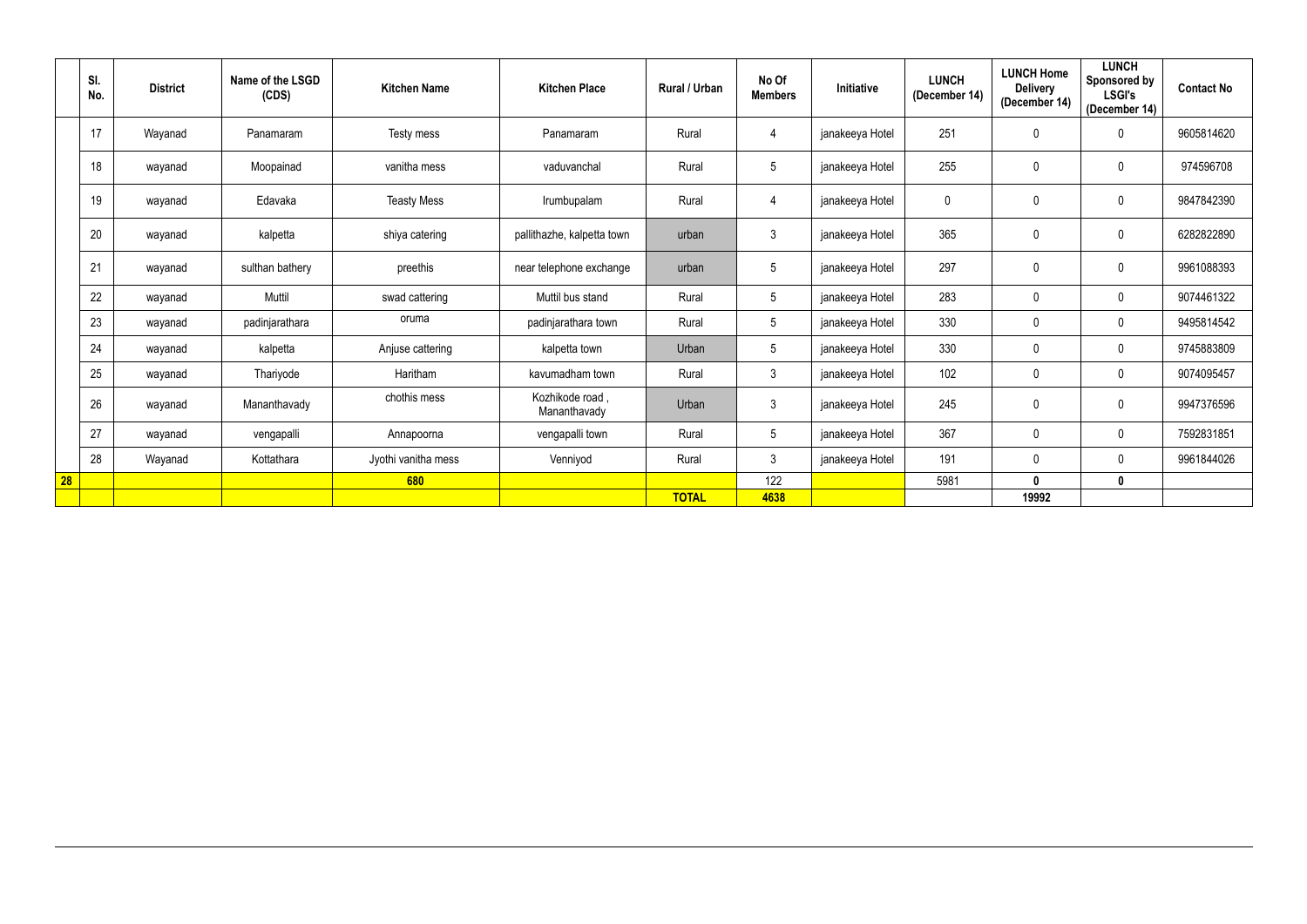| SI.<br>No. | <b>District</b> | Name of the LSGD<br>(CDS)                                                                        | <b>Kitchen Name</b>                                | <b>Kitchen Place</b>  | Rural / Urban                   | No Of<br><b>Members</b> | Initiative                                                           | <b>LUNCH</b><br>(December 14)            | <b>LUNCH Home</b><br><b>Delivery</b><br>(December 14) | <b>LUNCH</b><br><b>Sponsored by</b><br><b>LSGI's</b><br>(December 14) | <b>Contact No</b> |
|------------|-----------------|--------------------------------------------------------------------------------------------------|----------------------------------------------------|-----------------------|---------------------------------|-------------------------|----------------------------------------------------------------------|------------------------------------------|-------------------------------------------------------|-----------------------------------------------------------------------|-------------------|
|            |                 |                                                                                                  | STATUS OF JANAKEEYA HOTELS FUNCTIONING IN DISTRICT |                       |                                 |                         | STATUS OF FOOD DISTRIBUTED THROUGH JANAKEEYA HOTELS AS ON 14.12.2021 |                                          |                                                       |                                                                       |                   |
|            | <b>District</b> | <b>Total</b><br><b>Janakeeya Hotels</b>                                                          | <b>Rural Units</b>                                 | <b>Urban</b><br>units | <b>STATUS OF</b><br><b>FOOD</b> | Home<br><b>Delviery</b> | <b>Food Sponsored</b><br>by LSGIs                                    | <b>TOTAL Meals</b><br><b>Distributed</b> |                                                       |                                                                       |                   |
|            | <b>TVM</b>      | 108                                                                                              | 78                                                 | 30                    | 22,232                          | 3534                    | 11                                                                   |                                          | 25,777                                                |                                                                       |                   |
|            | <b>KLM</b>      | 82                                                                                               | 72                                                 | 10 <sup>°</sup>       | 12125                           | 293                     | 8                                                                    |                                          | 12,426                                                |                                                                       |                   |
|            | PTA             | 59                                                                                               | 54                                                 | 5 <sub>5</sub>        | 92                              | 5785                    | $\overline{0}$                                                       | 5,877                                    |                                                       |                                                                       |                   |
|            | <b>ALP</b>      | 86                                                                                               | 77                                                 | 9                     | 774                             | 960                     | 25                                                                   |                                          | 1,759                                                 |                                                                       |                   |
|            | <b>KTM</b>      | 80                                                                                               | 72                                                 | 8                     | 7482                            | 247                     | 25                                                                   | 7,754                                    |                                                       |                                                                       |                   |
|            | <b>IDK</b>      | 49                                                                                               | 48                                                 |                       | 7057                            | $\overline{0}$          | 5 <sub>5</sub>                                                       | 7,062                                    |                                                       |                                                                       |                   |
|            | <b>EKM</b>      | 113                                                                                              | 81                                                 | 32                    | 21360                           | 2223                    | $\overline{7}$                                                       | 23,590                                   |                                                       |                                                                       |                   |
|            | <b>TSR</b>      | 96                                                                                               | 85                                                 | 11                    | 8,715                           | 3,840                   | 38                                                                   | 12,593                                   |                                                       |                                                                       |                   |
|            | PGT             | 102                                                                                              | 92                                                 | 10 <sub>1</sub>       | 13,942                          | $\overline{0}$          | 12                                                                   |                                          | 13,954                                                |                                                                       |                   |
|            | <b>MLP</b>      | 125                                                                                              | 106                                                | 19 <sup>°</sup>       | 23,178                          | 5932                    | 27                                                                   |                                          | 29,137                                                |                                                                       |                   |
|            | <b>WYD</b>      | 28                                                                                               | 23                                                 | 5 <sub>1</sub>        | 5981                            | $\mathbf{0}$            | $\overline{0}$                                                       | 5,981                                    |                                                       |                                                                       |                   |
|            | <b>KKD</b>      | 104                                                                                              | 75                                                 | 29                    | 31,540                          | 1018                    | $\overline{7}$                                                       |                                          | 32,565                                                |                                                                       |                   |
|            | <b>KNR</b>      | 88                                                                                               | 74                                                 | 14 <sub>1</sub>       | 18,633                          | $\overline{0}$          | 16                                                                   |                                          | 18,649                                                |                                                                       |                   |
|            | <b>KSG</b>      | 41                                                                                               | 35                                                 | 6 <sub>1</sub>        | 6875                            | $\overline{0}$          | $\overline{0}$                                                       | 6,875                                    |                                                       |                                                                       |                   |
|            | <b>Total</b>    | 1161                                                                                             | 970                                                | 189                   | 179,986                         | 23,832                  | 181                                                                  | 203,999                                  |                                                       |                                                                       |                   |
|            |                 |                                                                                                  | 2214                                               |                       |                                 | 203,999                 |                                                                      |                                          |                                                       |                                                                       |                   |
|            | <b>Date</b>     | <b>Grand Total of meals</b><br><b>Distributed through</b><br>Janakeeya hotel as<br>on 14.12.2021 | Urban<br>units                                     | <b>Total</b><br>units | Rs. 20 /Lunch<br><b>Parcel</b>  | Home<br><b>Delivery</b> | <b>LUNCH</b><br>sponsored by<br><b>LSGIs</b>                         | <b>Total Meals</b>                       |                                                       |                                                                       |                   |
|            | 14.12.2021      | 970                                                                                              | 189                                                | 1161                  | 179,986                         | 23,832                  | 181                                                                  | 203,999                                  |                                                       |                                                                       |                   |